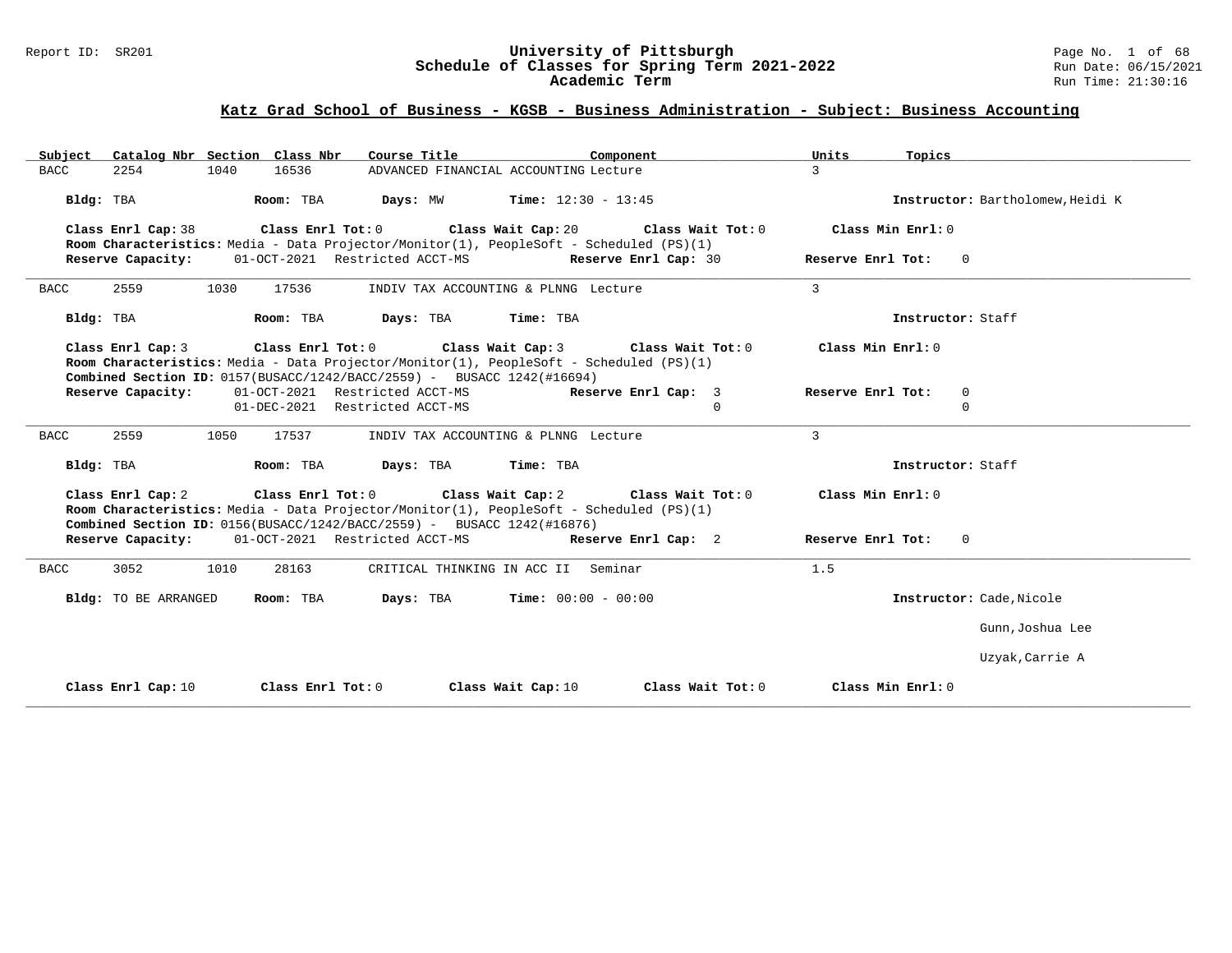### Report ID: SR201 **University of Pittsburgh** Page No. 2 of 68 **Schedule of Classes for Spring Term 2021-2022** Run Date: 06/15/2021 **Academic Term** Run Time: 21:30:16

## **Katz Grad School of Business - KGSB - Business Administration - Subject: Business Economics**

| Subject   | Catalog Nbr Section Class Nbr |      |                   | Course Title                                                                            |                                      | Component           |                   | Units             | Topics             |                                                                                                                                                              |  |
|-----------|-------------------------------|------|-------------------|-----------------------------------------------------------------------------------------|--------------------------------------|---------------------|-------------------|-------------------|--------------------|--------------------------------------------------------------------------------------------------------------------------------------------------------------|--|
| BECN      | 2019                          | 1040 | 18101             |                                                                                         | ECONOMICS FOR INTERNATNL BUS Lecture |                     |                   |                   |                    |                                                                                                                                                              |  |
| Bldg: TBA |                               |      | Room: TBA         | Days: MW                                                                                | <b>Time:</b> $09:30 - 10:45$         |                     |                   |                   |                    | Instructor: Olson, Josephine E                                                                                                                               |  |
|           | Class Enrl Cap: 10<br>Studies |      | Class Enrl Tot: 0 |                                                                                         | Class Wait Cap: 10                   |                     | Class Wait Tot: 0 |                   | Class Min $Enr1:0$ | Attributes: Asian Studies, European and Eurasian Studies, European Union Studies, Global Studies, Latin American Studies, Russian & East European Studies, W |  |
|           |                               |      |                   | Room Characteristics: Media - Data Projector/Monitor(1), PeopleSoft - Scheduled (PS)(1) |                                      |                     |                   |                   |                    |                                                                                                                                                              |  |
|           |                               |      |                   | <b>Combined Section ID:</b> $0897(BUSER) 1508/BECN 2019$ - BUSECN 1508(#12045)          |                                      |                     |                   |                   |                    |                                                                                                                                                              |  |
|           | Reserve Capacity:             |      | 01-OCT-2021       | Restricted to BUSADF-MBA                                                                |                                      | Reserve Enrl Cap: 3 |                   | Reserve Enrl Tot: | $\Omega$           |                                                                                                                                                              |  |
|           |                               |      | $01 - OCT - 2021$ | Restricted to BUSAD-MBA                                                                 |                                      |                     |                   |                   |                    |                                                                                                                                                              |  |
|           |                               |      |                   |                                                                                         |                                      |                     |                   |                   |                    |                                                                                                                                                              |  |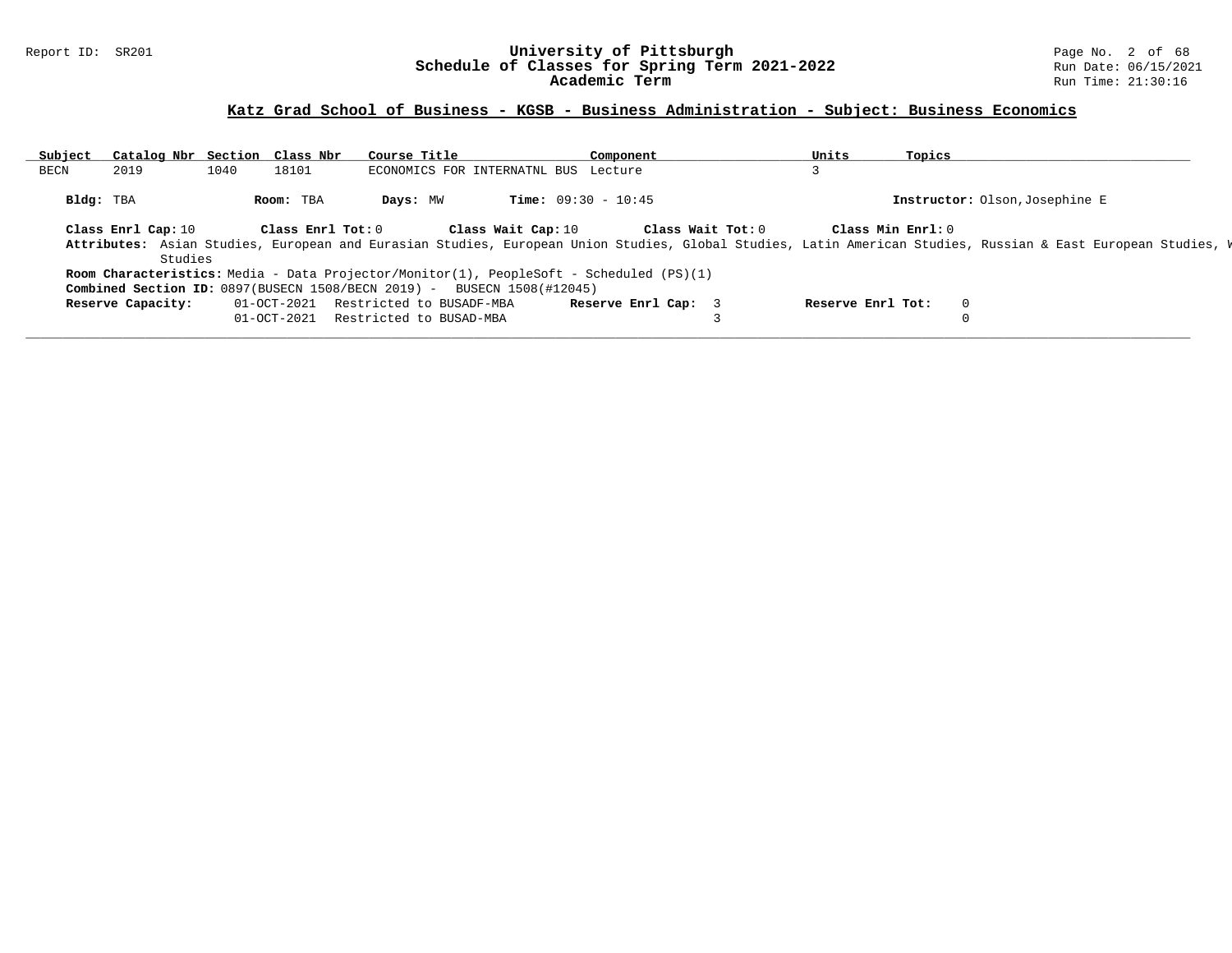### Report ID: SR201 **University of Pittsburgh** Page No. 3 of 68 **Schedule of Classes for Spring Term 2021-2022** Run Date: 06/15/2021 **Academic Term** Run Time: 21:30:16

## **Katz Grad School of Business - KGSB - Business Administration - Subject: Business Finance**

| Subject |                             | Catalog Nbr Section Class Nbr | Course Title                   | Component                    | Units<br>Topics             |  |
|---------|-----------------------------|-------------------------------|--------------------------------|------------------------------|-----------------------------|--|
| BFIN    | 3030                        | 1010<br>28164                 | FINANCE RESEARCH SEMINAR       | Seminar                      | 1.5                         |  |
|         | <b>Bldg:</b> TO BE ARRANGED | Room: TBA                     | Days: TBA                      | <b>Time:</b> $00:00 - 00:00$ | Instructor: Uzyak, Carrie A |  |
|         |                             |                               |                                |                              | Denis, David                |  |
|         | Class Enrl Cap: 10          | Class Enrl Tot: $0$           | Class Wait Cap: 10             | Class Wait Tot: 0            | Class Min Enrl: 0           |  |
| BFIN    | 3033                        | 1010<br>28165                 | CORPORATE FINANCE<br>SEMINAR 2 | Seminar                      | 1.5                         |  |
|         | Bldg: TO BE ARRANGED        | Room: TBA                     | Days: TBA                      | <b>Time:</b> $00:00 - 00:00$ | Instructor: Uzyak, Carrie A |  |
|         |                             |                               |                                |                              | Thomas, Shawn E             |  |
|         | Class Enrl Cap: 10          | Class Enrl Tot: 0             | Class Wait Cap: 10             | Class Wait Tot: 0            | Class Min Enrl: 0           |  |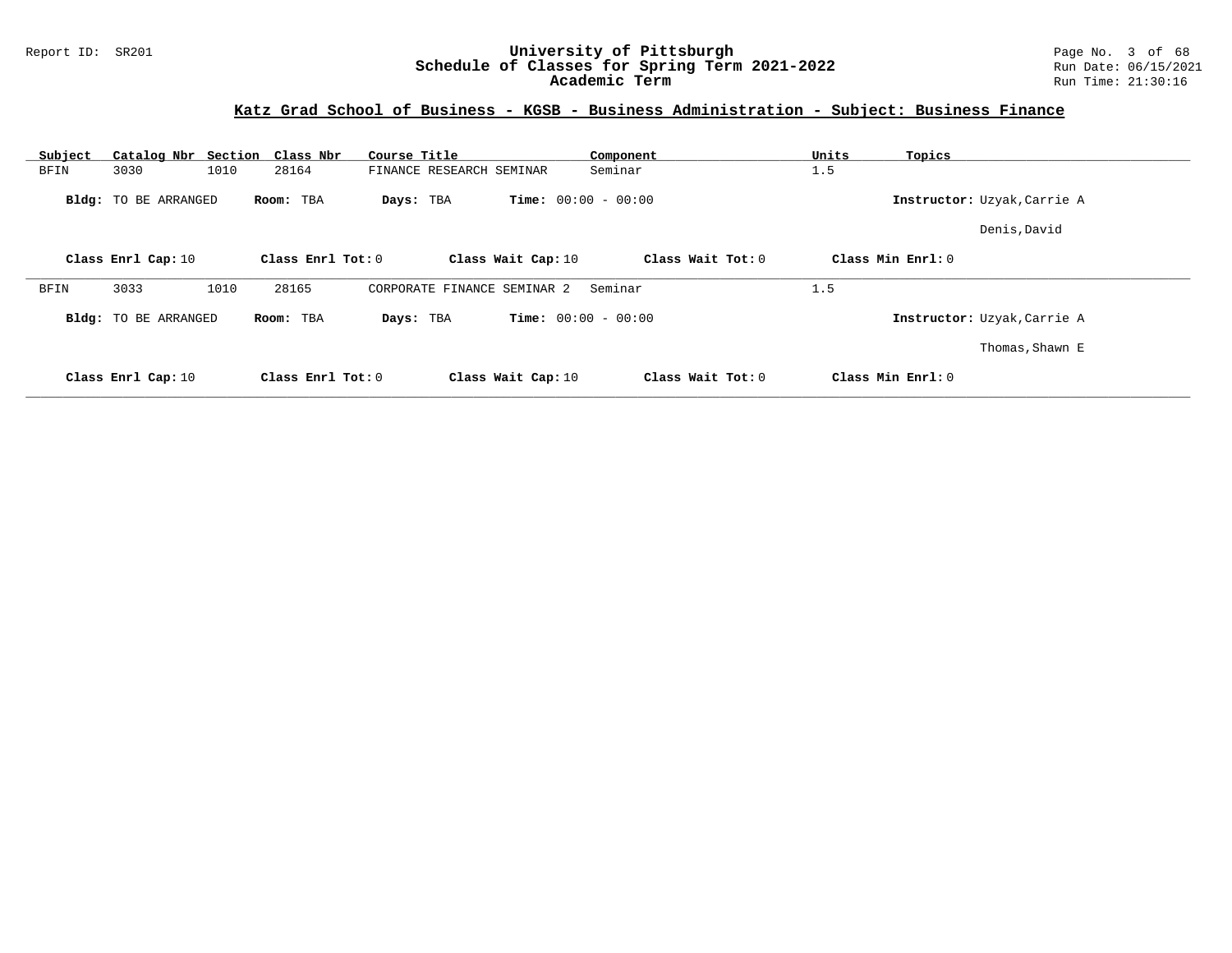### Report ID: SR201 **University of Pittsburgh** Page No. 4 of 68 **Schedule of Classes for Spring Term 2021-2022** Run Date: 06/15/2021 **Academic Term** Run Time: 21:30:16

## **Katz Grad School of Business - KGSB - Business Administration - Subject: Interdisciplinary**

| Subject                                                 | Catalog Nbr Section Class Nbr                                                | Course Title                                  | Component         | Units<br>Topics   |                                        |
|---------------------------------------------------------|------------------------------------------------------------------------------|-----------------------------------------------|-------------------|-------------------|----------------------------------------|
| <b>BIND</b><br>2100                                     | 1998<br>27233                                                                | HEALTHCARE PRACTICUM                          | Practicum         | $\Omega$          |                                        |
| Bldg: TO BE ARRANGED                                    | Room: TBA                                                                    | <b>Time:</b> $00:00 - 00:00$<br>Days: TBA     |                   | Instructor: Staff |                                        |
| Class Enrl Cap: 30                                      | Class Enrl Tot: 0                                                            | Class Wait Cap: 20                            | Class Wait Tot: 0 | Class Min Enrl: 0 |                                        |
| 2163<br><b>BIND</b>                                     | 1210<br>28508                                                                | GLOBAL ISSUE WORKSHOP                         | Workshop          | $\mathbf 0$       |                                        |
| Bldg: TO BE ARRANGED                                    | Room: TBA                                                                    | Days: TBA<br><b>Time:</b> $00:00 - 00:00$     |                   | Instructor: Staff |                                        |
| Class Enrl Cap: 35<br>Attributes: West European Studies | Class Enrl Tot: 0                                                            | Class Wait Cap: 20                            | Class Wait Tot: 0 | Class Min Enrl: 0 |                                        |
| 2263<br><b>BIND</b>                                     | 1200<br>28509                                                                | GLOBAL ISSUE WORKSHOP                         | Workshop          | $\overline{3}$    |                                        |
| Bldg: TO BE ARRANGED                                    | Room: TBA                                                                    | Days: TBA<br><b>Time:</b> $00:00 - 00:00$     |                   | Instructor: Staff |                                        |
| Class Enrl Cap: 35                                      | Class Enrl Tot: 0                                                            | Class Wait Cap: 20                            | Class Wait Tot: 0 | Class Min Enrl: 0 |                                        |
| 2510<br>BIND                                            | 1050<br>23801                                                                | EXECUTIVE BOARDROOM SERIES 1 Colloquium       |                   | $\mathbf{1}$      |                                        |
| Bldg: TO BE ARRANGED                                    | Room: TBA                                                                    | Days: TBA<br><b>Time:</b> $00:00 - 00:00$     |                   |                   | Instructor: Vanscoy, Gordon J          |
|                                                         |                                                                              |                                               |                   |                   | Giles, Amy E.                          |
|                                                         |                                                                              |                                               |                   |                   | Walker, Bridget T                      |
| Class Enrl Cap: 5                                       | Class Enrl Tot: 0<br>Room Characteristics: Media - Data Projector/Monitor(1) | Class Wait Cap: 5                             | Class Wait Tot: 0 | Class Min Enrl: 0 |                                        |
| 2702<br><b>BIND</b>                                     | 1210<br>28507                                                                | GLOBAL RES PRAC: LATIN AMERICAPracticum       |                   | 3                 |                                        |
| Bldg: TO BE ARRANGED                                    | Room: TBA                                                                    | <b>Days:</b> TBA <b>Time:</b> $00:00 - 00:00$ |                   |                   | Instructor: Olson, Josephine E         |
|                                                         |                                                                              |                                               |                   |                   | Elshahat, Ahmed                        |
| Class Enrl Cap: 35                                      | Class Enrl Tot: 0                                                            | Class Wait Cap: 20                            | Class Wait Tot: 0 | Class Min Enrl: 0 |                                        |
| 2732<br>BIND                                            | 1210<br>28506                                                                | GLBL RSRCH PRACM - ASIA PT                    | Practicum         | $\overline{3}$    |                                        |
| Bldg: TO BE ARRANGED                                    | Days: TBA<br>Room: TBA                                                       | $Time: 00:00 - 00:00$                         |                   |                   | Instructor: Shang, Jennifer Shiou-Chen |
| Class Enrl Cap: 35                                      | Class Enrl Tot: 0                                                            | Class Wait Cap: 20                            | Class Wait Tot: 0 | Class Min Enrl: 0 |                                        |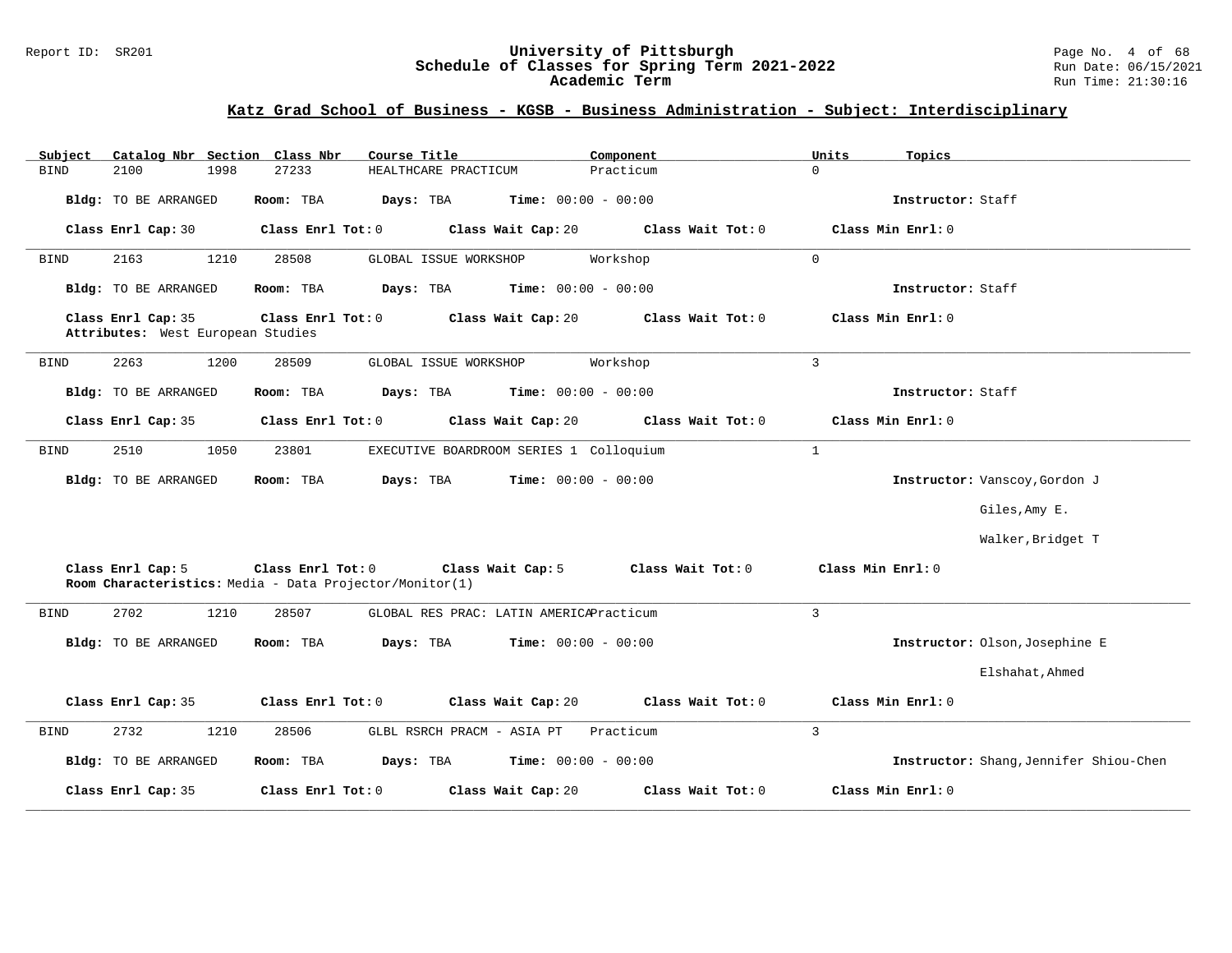### Report ID: SR201 **University of Pittsburgh** Page No. 5 of 68 **Schedule of Classes for Spring Term 2021-2022** Run Date: 06/15/2021 **Academic Term** Run Time: 21:30:16

## **Katz Grad School of Business - KGSB - Business Administration - Subject: Interdisciplinary**

| Subject     | Catalog Nbr Section Class Nbr |      |                     | Course Title |                                         | Component         | Units  | Topics                           |
|-------------|-------------------------------|------|---------------------|--------------|-----------------------------------------|-------------------|--------|----------------------------------|
| <b>BIND</b> | 2734                          | 1210 | 28511               |              | GLOBL RES PRAC - PT - LAT AMERPracticum |                   | $\sim$ |                                  |
|             | <b>Bldg:</b> TO BE ARRANGED   |      | Room: TBA           | Days: TBA    | <b>Time:</b> $00:00 - 00:00$            |                   |        | Instructor: Olson, Josephine E   |
|             |                               |      |                     |              |                                         |                   |        | Elshahat, Ahmed                  |
|             | Class Enrl Cap: 35            |      | Class Enrl Tot: 0   |              | Class Wait Cap: 20                      | Class Wait Tot: 0 |        | Class Min $Enr1:0$               |
| <b>BIND</b> | 2751                          | 1210 | 28510               |              | GLBL RES PRAC-EUROPE PART-TIMEPracticum |                   |        |                                  |
|             | <b>Bldg:</b> TO BE ARRANGED   |      | Room: TBA           | Days: TBA    | <b>Time:</b> $00:00 - 00:00$            |                   |        | Instructor: Bartholomew, Heidi K |
|             | Class Enrl Cap: 35            |      | Class Enrl Tot: $0$ |              | Class Wait Cap: 20                      | Class Wait Tot: 0 |        | Class Min $Enrl: 0$              |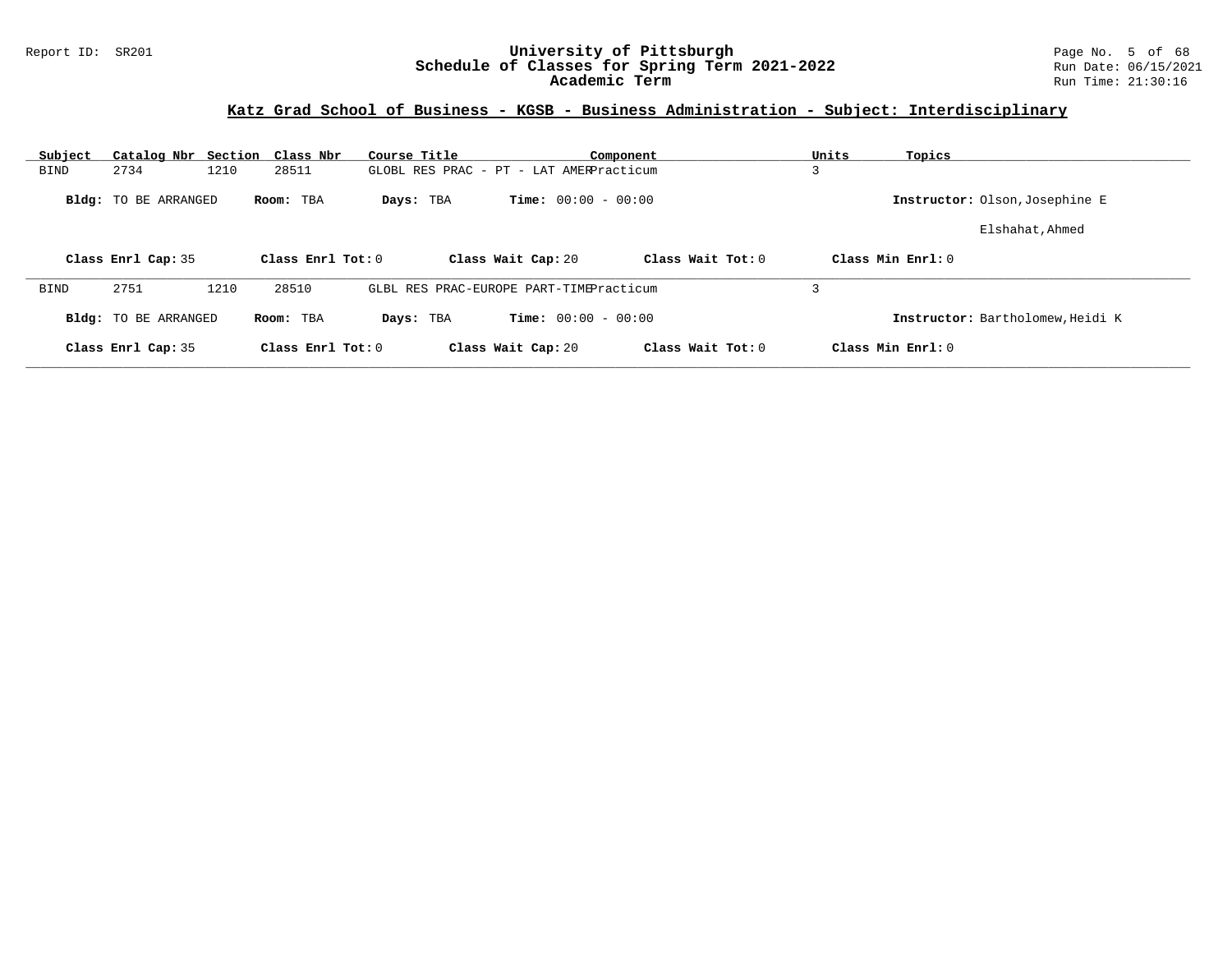### Report ID: SR201 **University of Pittsburgh** Page No. 6 of 68 **Schedule of Classes for Spring Term 2021-2022** Run Date: 06/15/2021 **Academic Term** Run Time: 21:30:16

# **Katz Grad School of Business - KGSB - Business Administration - Subject: Organization Studies**

| Subject | Catalog Nbr Section Class Nbr |      |                   | Course Title                                            |                              | Component           | Units               | Topics            |
|---------|-------------------------------|------|-------------------|---------------------------------------------------------|------------------------------|---------------------|---------------------|-------------------|
| BORG    | 2061                          | 1050 | 23104             | IND STUDY ORGNZTNL BEHAVIOR 2 Independent Study         |                              |                     | 1 - 9               |                   |
|         | <b>Bldg:</b> TO BE ARRANGED   |      | Room: TBA         | Days: TBA                                               | <b>Time:</b> $00:00 - 00:00$ |                     |                     | Instructor: Staff |
|         | Class Enrl Cap: 10            |      | Class Enrl Tot: 0 | Room Characteristics: Media - Data Projector/Monitor(1) | Class Wait Cap: 10           | Class Wait Tot: $0$ | Class Min $Enrl: 0$ |                   |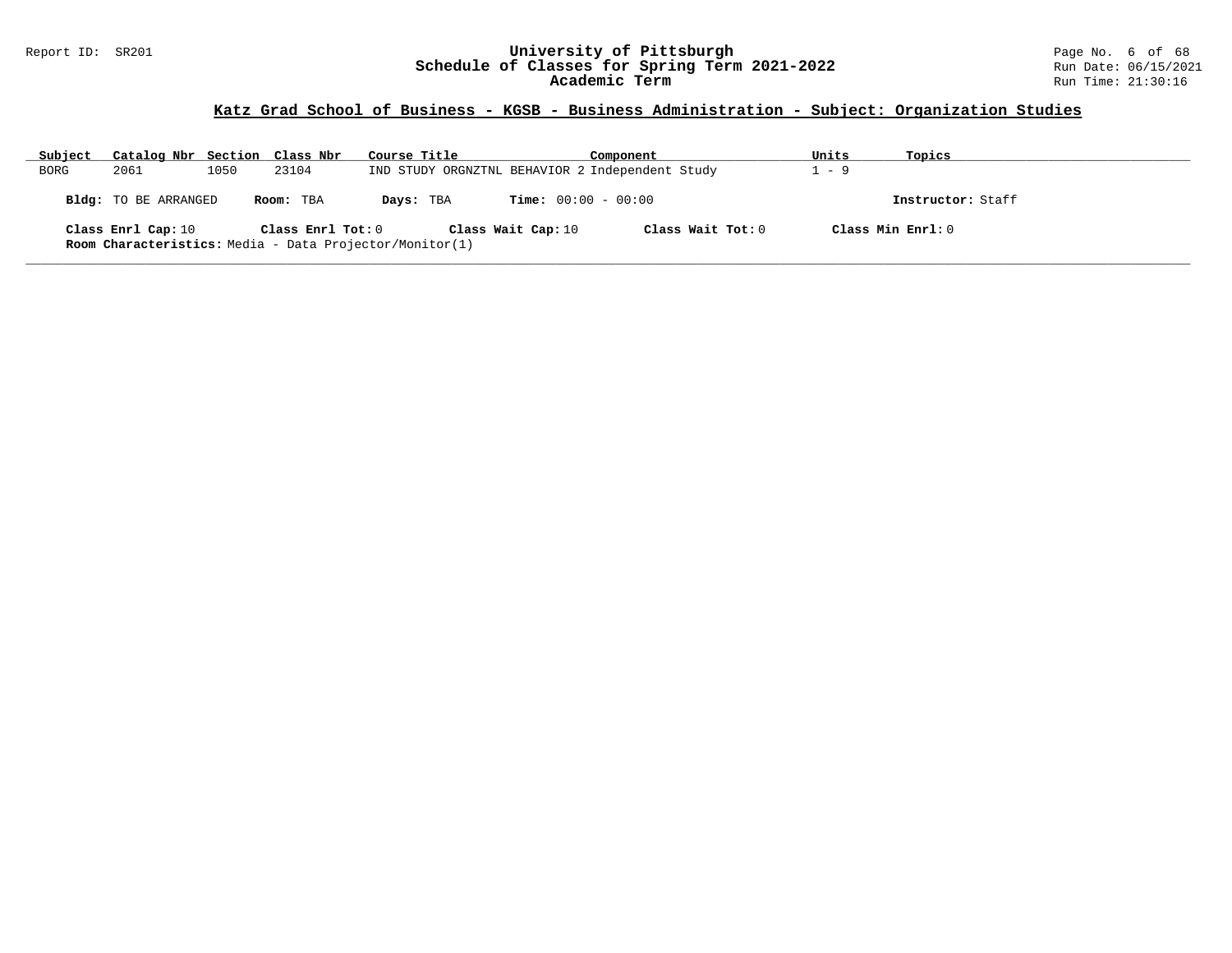### Report ID: SR201 **University of Pittsburgh** Page No. 7 of 68 **Schedule of Classes for Spring Term 2021-2022** Run Date: 06/15/2021 **Academic Term** Run Time: 21:30:16

## **Katz Grad School of Business - KGSB - Business Administration - Subject: Strategy Envirnmt & Organiztns**

| Subject     | Catalog Nbr Section Class Nbr |      |                   | Course Title                                                             |                   | Component                                                                                      | Units             | Topics |                                           |
|-------------|-------------------------------|------|-------------------|--------------------------------------------------------------------------|-------------------|------------------------------------------------------------------------------------------------|-------------------|--------|-------------------------------------------|
| <b>BSEO</b> | 2315                          | 1300 | 23912             | BUSINESS LAW                                                             |                   | Lecture                                                                                        |                   |        |                                           |
| Bldg: TBA   |                               |      | Room: TBA         | <b>Days:</b> TuTh                                                        |                   | <b>Time:</b> $17:00 - 18:15$                                                                   |                   |        | Instructor: Mendelson, Carolyn Weisberger |
|             | Class Enrl Cap: 5             |      | Class Enrl Tot: 0 |                                                                          | Class Wait Cap: 5 | Class Wait Tot: 0                                                                              | Class Min Enrl: 0 |        |                                           |
|             |                               |      |                   |                                                                          |                   | <b>Room Characteristics:</b> Media - Data Projector/Monitor(1), PeopleSoft - Scheduled (PS)(1) |                   |        |                                           |
|             |                               |      |                   | Combined Section ID: $0252(BSEO/2315/BUSENV/1760)$ - BUSENV 1760(#23543) |                   |                                                                                                |                   |        |                                           |
|             | Reserve Capacity:             |      | 01-OCT-2021       | Restricted ACCT-MS                                                       |                   | Reserve Enrl Cap: 5                                                                            | Reserve Enrl Tot: |        | $\Omega$                                  |
|             |                               |      | $30 - NOV - 2021$ | Restricted ACCT-MS                                                       |                   |                                                                                                |                   |        |                                           |
|             |                               |      |                   |                                                                          |                   |                                                                                                |                   |        |                                           |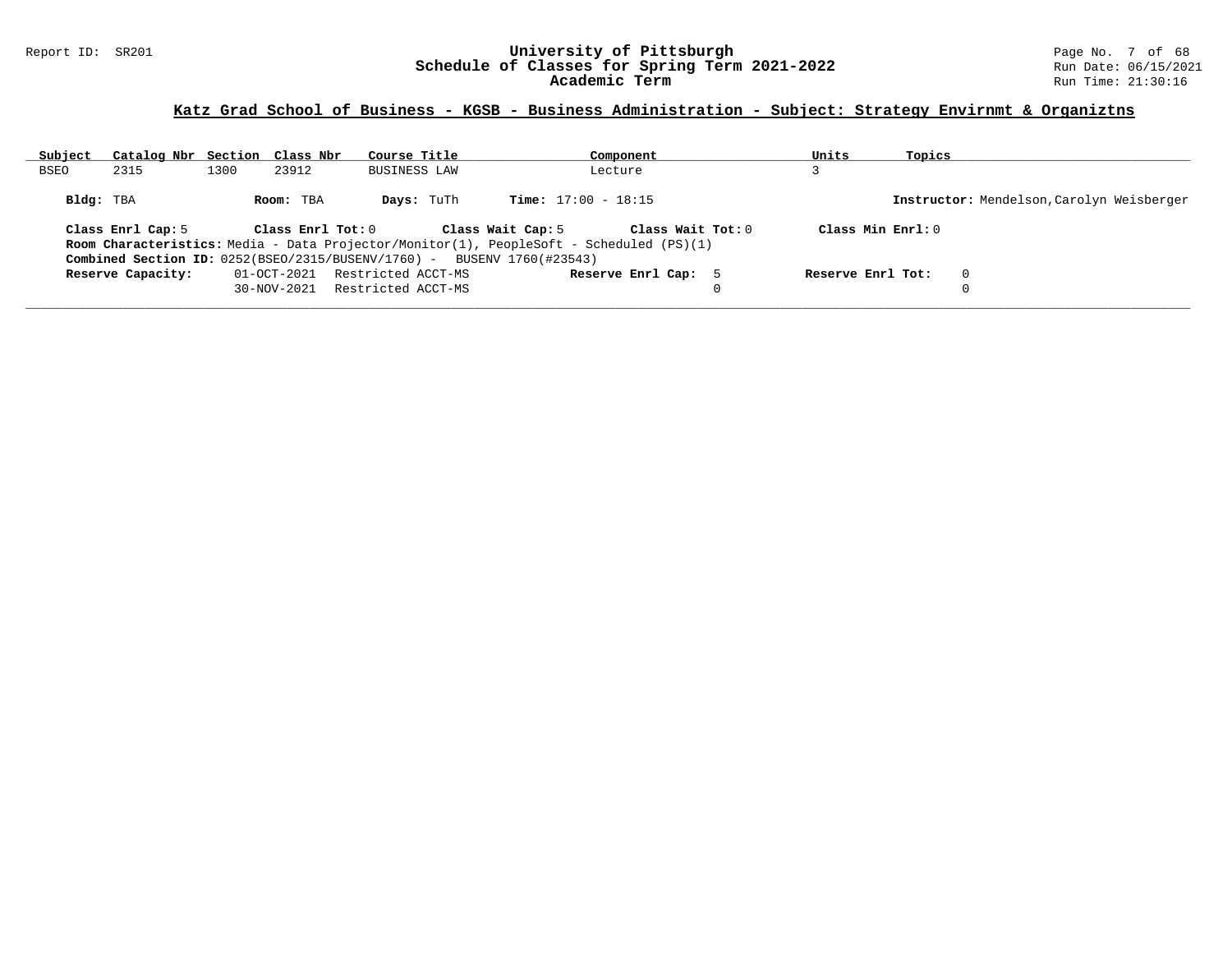### Report ID: SR201 **University of Pittsburgh** Page No. 8 of 68 **Schedule of Classes for Spring Term 2021-2022** Run Date: 06/15/2021 **Katz EMBA Term Run Time: 21:30:16** Run Time: 21:30:16

## **Katz Grad School of Business - KGSB - Business Administration - Subject: Finance and Economics**

| Subject | Catalog Nbr Section Class Nbr |      |                   | Course Title                                                   |                              | Component            | Units | Topics             |                            |
|---------|-------------------------------|------|-------------------|----------------------------------------------------------------|------------------------------|----------------------|-------|--------------------|----------------------------|
| BFAE    | 2801                          | 1070 | 22923             | ECON ANAL FOR ANAL MGRL DCSN                                   |                              | Lecture              |       |                    |                            |
|         | <b>Bldg:</b> TO BE ARRANGED   |      | Room: TBA         | Days: TBA                                                      | <b>Time:</b> $00:00 - 00:00$ |                      |       |                    | Instructor: Gal-Or, Esther |
|         |                               |      |                   |                                                                |                              |                      |       |                    | Nassuno Alcides, Karla     |
|         | Class Enrl Cap: 58            |      | Class Enrl Tot: 0 | <b>Room Characteristics:</b> Media - Data Projector/Monitor(1) | Class Wait Cap: 20           | Class Wait Tot: $0$  |       | Class Min $Enr1:0$ |                            |
|         | Reserve Capacity:             |      | 01-OCT-2021       | Restricted to EMBA-MBA                                         |                              | Reserve Enrl Cap: 58 |       | Reserve Enrl Tot:  | $\Omega$                   |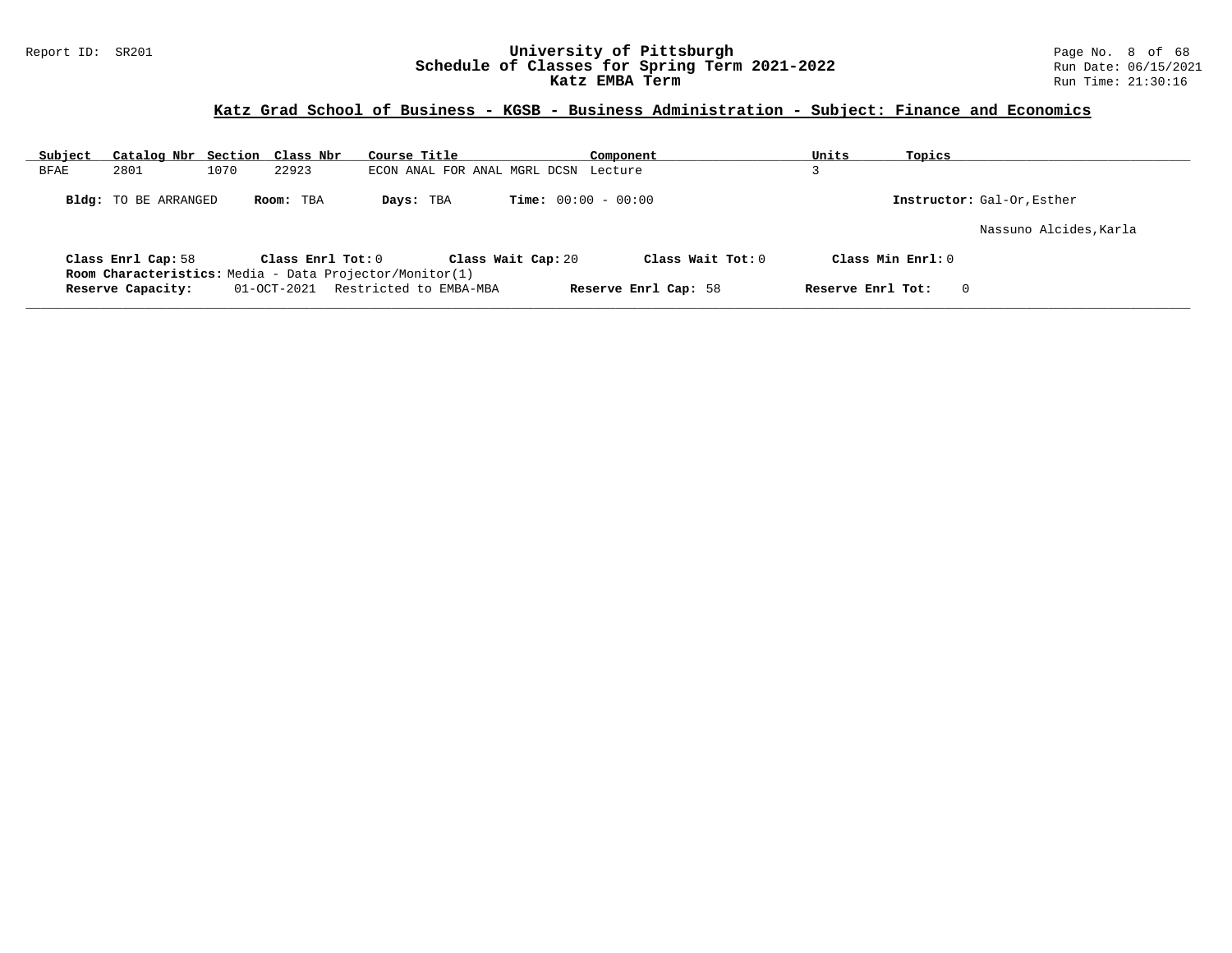### Report ID: SR201 **University of Pittsburgh** Page No. 9 of 68 **Schedule of Classes for Spring Term 2021-2022** Run Date: 06/15/2021 **Katz EMBA Term Run Time: 21:30:16** Run Time: 21:30:16

## **Katz Grad School of Business - KGSB - Business Administration - Subject: Business Finance**

| Subject | Catalog Nbr Section Class Nbr |      |                   | Course Title         | Component                    | Units | Topics                      |
|---------|-------------------------------|------|-------------------|----------------------|------------------------------|-------|-----------------------------|
| BFIN    | 2306                          | 1999 | 26493             | FINANCIAL MANAGEMENT | Lecture                      |       |                             |
|         | Bldg: TO BE ARRANGED          |      | Room: TBA         | Days: TBA            | <b>Time:</b> $00:00 - 00:00$ |       | Instructor: Moeller, Sara B |
|         |                               |      |                   |                      |                              |       | Nassuno Alcides, Karla      |
|         | Class Enrl Cap: 35            |      | Class Enrl Tot: 0 | Class Wait Cap: 20   | Class Wait Tot: 0            |       | Class Min Enrl: 0           |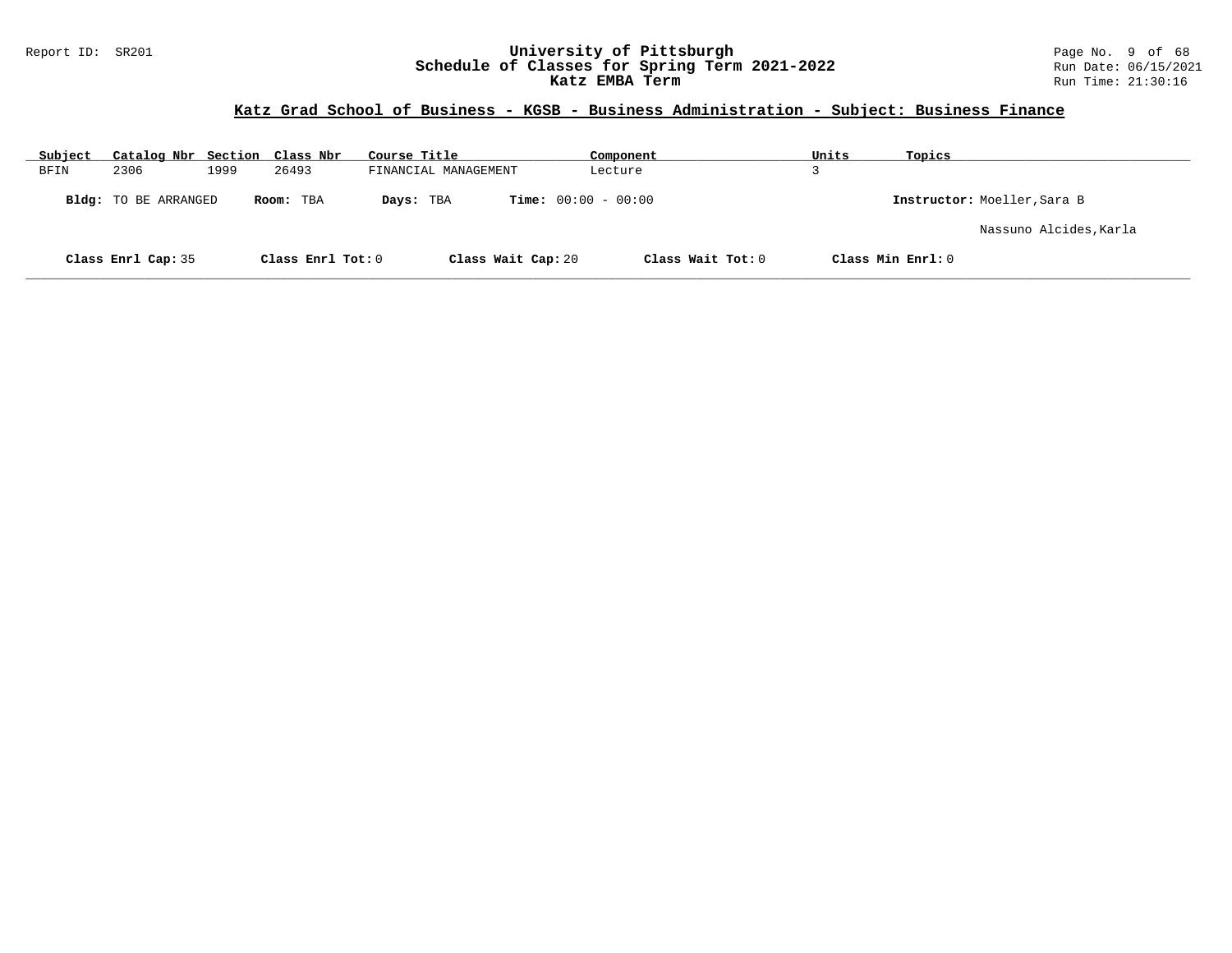### Report ID: SR201 **University of Pittsburgh** Page No. 10 of 68 **Schedule of Classes for Spring Term 2021-2022** Run Date: 06/15/2021 **Katz EMBA Term Run Time: 21:30:16** Run Time: 21:30:16

## **Katz Grad School of Business - KGSB - Business Administration - Subject: Interdisciplinary**

| Catalog Nbr Section<br>Subject                  | Class Nbr<br>Course Title           | Component                               | Units<br>Topics                    |
|-------------------------------------------------|-------------------------------------|-----------------------------------------|------------------------------------|
| 2060<br>1030<br><b>BIND</b>                     | 28011<br>INDEP STUDY BUSINESS ADMIN | Independent Study                       | $1 - 9$                            |
| Bldg: TO BE ARRANGED                            | Room: TBA<br>Days: TBA              | <b>Time:</b> $00:00 - 00:00$            | Instructor: Madhavan, Ravindranath |
|                                                 |                                     |                                         | Liparulo, Nicholas                 |
|                                                 |                                     |                                         | Nassuno Alcides, Karla             |
| Class Enrl Cap: 35                              | Class Enrl Tot: 0                   | Class Wait Tot: 0<br>Class Wait Cap: 20 | Class Min Enrl: 0                  |
| <b>BIND</b><br>2203<br>1500                     | 30229                               | ORGANIZATIONAL TRANSFORMATION Lecture   | 1.5                                |
| Bldg: TO BE ARRANGED                            | Room: TBA<br>Days: TBA              | <b>Time:</b> $00:00 - 00:00$            | Instructor: Atkin, Robert S        |
|                                                 |                                     |                                         | Nassuno Alcides, Karla             |
| Class Enrl Cap: 20                              | Class Enrl Tot: 0                   | Class Wait Tot: 0<br>Class Wait Cap: 20 | Class Min Enrl: 0                  |
| 2556<br>1010<br><b>BIND</b>                     | 26495<br>DOING BUSINESS IN CHINA    | Lecture                                 | 1.5                                |
| Bldg: TO BE ARRANGED                            | Room: TBA<br>Days: TBA              | <b>Time:</b> $00:00 - 00:00$            | Instructor: Cook, James Alexander  |
|                                                 |                                     |                                         | Nassuno Alcides, Karla             |
| Class Enrl Cap: 50<br>Attributes: Asian Studies | Class Enrl Tot: 0                   | Class Wait Cap: 20<br>Class Wait Tot: 0 | Class Min Enrl: 0                  |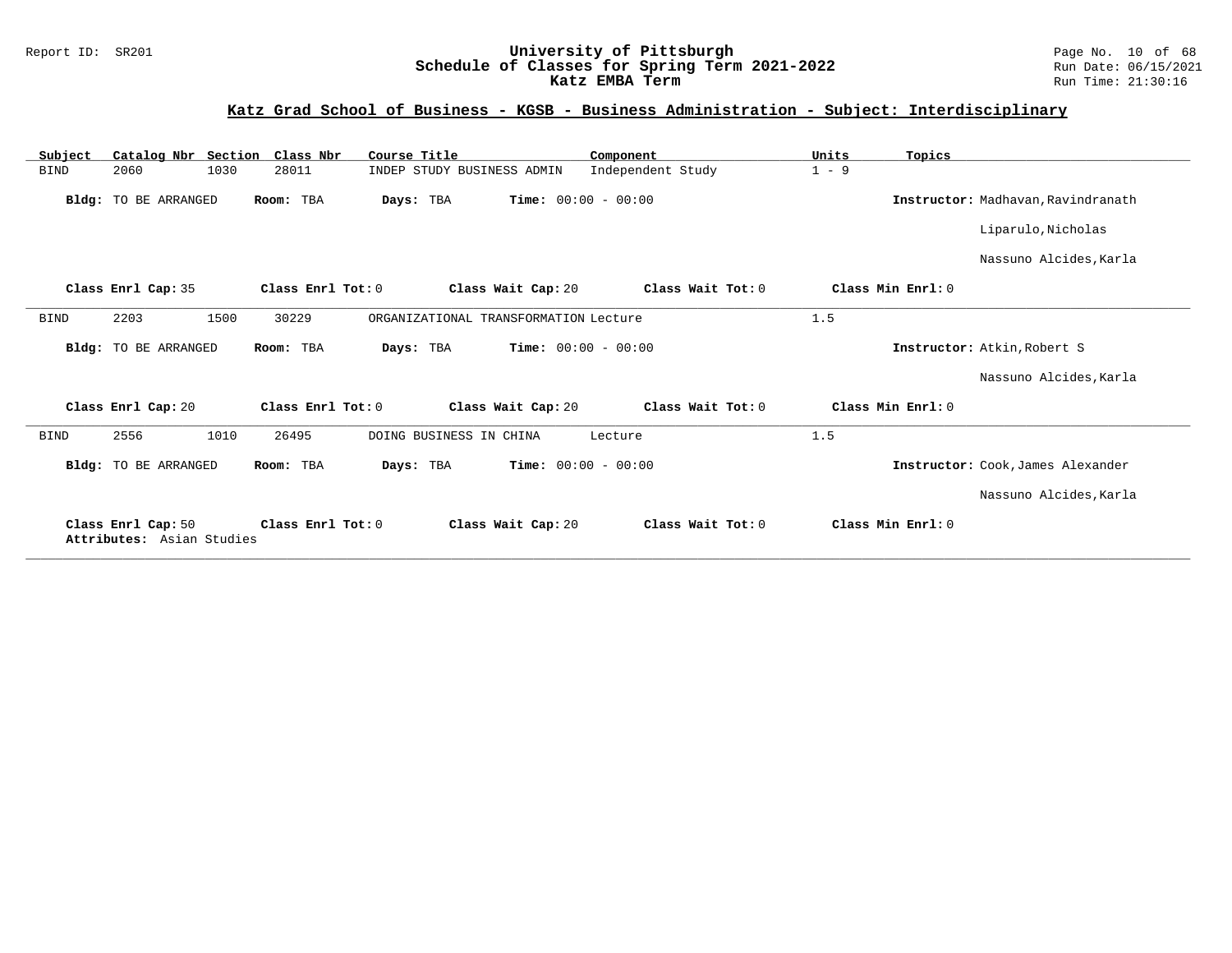### Report ID: SR201 **University of Pittsburgh** Page No. 11 of 68 **Schedule of Classes for Spring Term 2021-2022** Run Date: 06/15/2021 **Katz EMBA Term Run Time: 21:30:16** Run Time: 21:30:16

## **Katz Grad School of Business - KGSB - Business Administration - Subject: Business Marketing**

| Subject     | Catalog Nbr Section Class Nbr |                     | Course Title                                    |                              | Component           | Units   | Topics                           |
|-------------|-------------------------------|---------------------|-------------------------------------------------|------------------------------|---------------------|---------|----------------------------------|
| <b>BMKT</b> | 2060<br>1030                  | 30673               | INDEPENDENT STUDY IN MARKETINGIndependent Study |                              |                     | $1 - 6$ |                                  |
|             | <b>Bldg:</b> TO BE ARRANGED   | Room: TBA           | Days: TBA                                       | <b>Time:</b> $00:00 - 00:00$ |                     |         | Instructor: Feick, Lawrence F    |
|             |                               |                     |                                                 |                              |                     |         | Nassuno Alcides, Karla           |
|             | Class Enrl Cap: 35            | Class Enrl Tot: $0$ |                                                 | Class Wait Cap: 20           | Class Wait Tot: $0$ |         | Class Min $Enrl: 0$              |
| BMKT        | 2306<br>1040                  | 30230               | MARKETING MANAGEMENT                            |                              | Lecture             | 3       |                                  |
|             | <b>Bldg:</b> TO BE ARRANGED   | Room: TBA           | Days: TBA                                       | <b>Time:</b> $00:00 - 00:00$ |                     |         | Instructor: Venkatesh, Ramaswamy |
|             |                               |                     |                                                 |                              |                     |         | Nassuno Alcides, Karla           |
|             | Class Enrl Cap: 20            | Class Enrl Tot: 0   |                                                 | Class Wait Cap: 20           | Class Wait Tot: 0   |         | Class Min $Enrl: 0$              |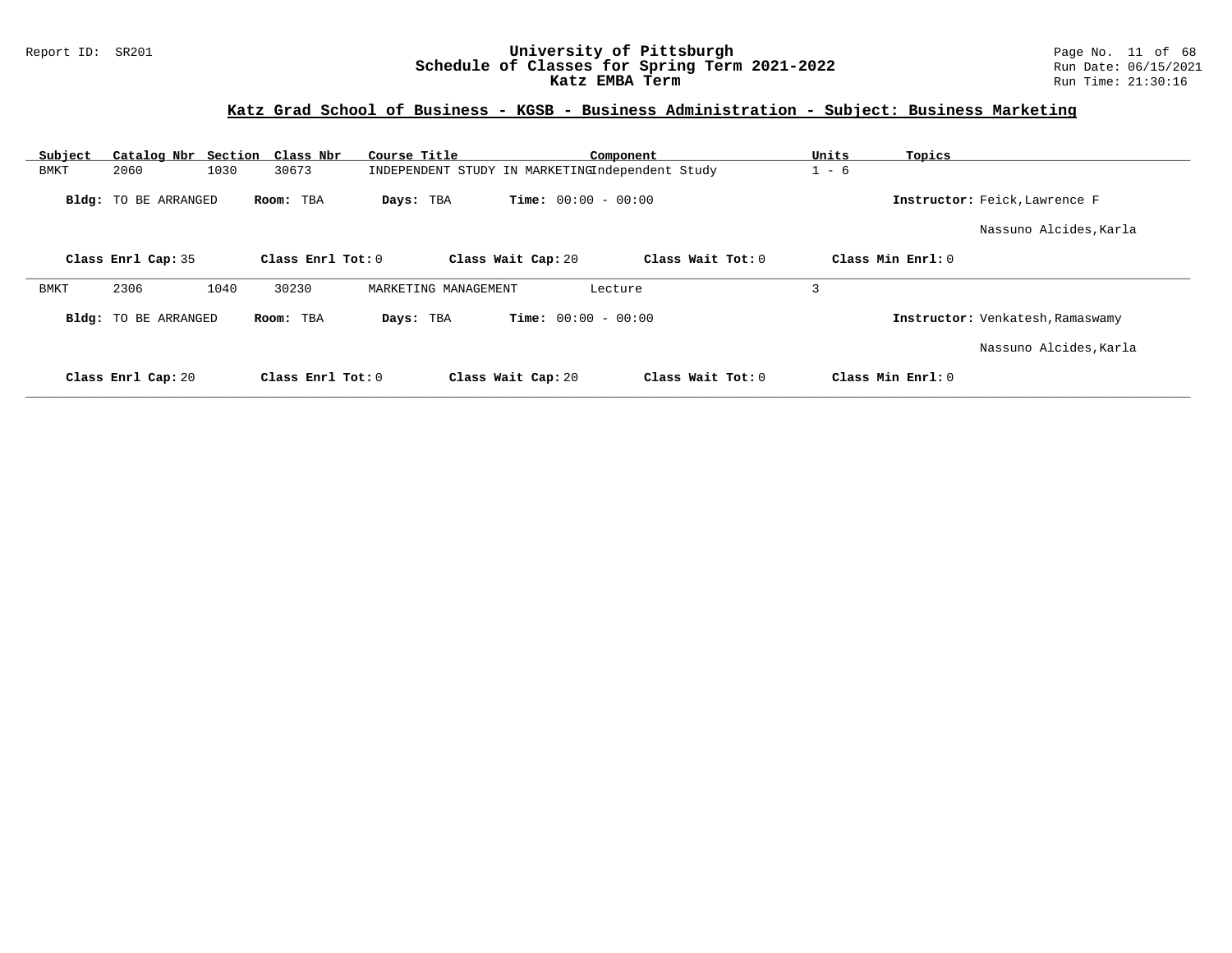### Report ID: SR201 **University of Pittsburgh** Page No. 12 of 68 **Schedule of Classes for Spring Term 2021-2022** Run Date: 06/15/2021 **Katz EMBA Term Run Time: 21:30:16** Run Time: 21:30:16

## **Katz Grad School of Business - KGSB - Business Administration - Subject: Quantv Methods-Operations Mgt**

| Subject     |                             | Catalog Nbr Section Class Nbr | Course Title                          |                              | Component           | Units | Topics                           |
|-------------|-----------------------------|-------------------------------|---------------------------------------|------------------------------|---------------------|-------|----------------------------------|
| <b>BQOM</b> | 2535                        | 1999<br>30231                 | HC OPRTNS & SUPLY CHAIN MGMT          |                              | Lecture             | 3     |                                  |
|             | Bldg: TO BE ARRANGED        | Room: TBA                     | Days: TBA                             | <b>Time:</b> $00:00 - 00:00$ |                     |       | Instructor: Mirchandani, Prakash |
|             |                             |                               |                                       |                              |                     |       | Nassuno Alcides, Karla           |
|             | Class Enrl Cap: 25          | Class Enrl Tot: 0             |                                       | Class Wait Cap: 20           | Class Wait Tot: 0   |       | Class Min Enrl: 0                |
| <b>BQOM</b> | 2821                        | 1999<br>26494                 | HEALTH INSURANCE AND RISK MGMTLecture |                              |                     | 3     |                                  |
|             | <b>Bldg:</b> TO BE ARRANGED | Room: TBA                     | Days: TBA                             | <b>Time:</b> $00:00 - 00:00$ |                     |       | Instructor: Jarlenski, Marian P  |
|             |                             |                               |                                       |                              |                     |       | Nassuno Alcides, Karla           |
|             | Class Enrl Cap: 35          | Class Enrl Tot: $0$           |                                       | Class Wait Cap: 20           | Class Wait $Tot: 0$ |       | Class Min Enrl: 0                |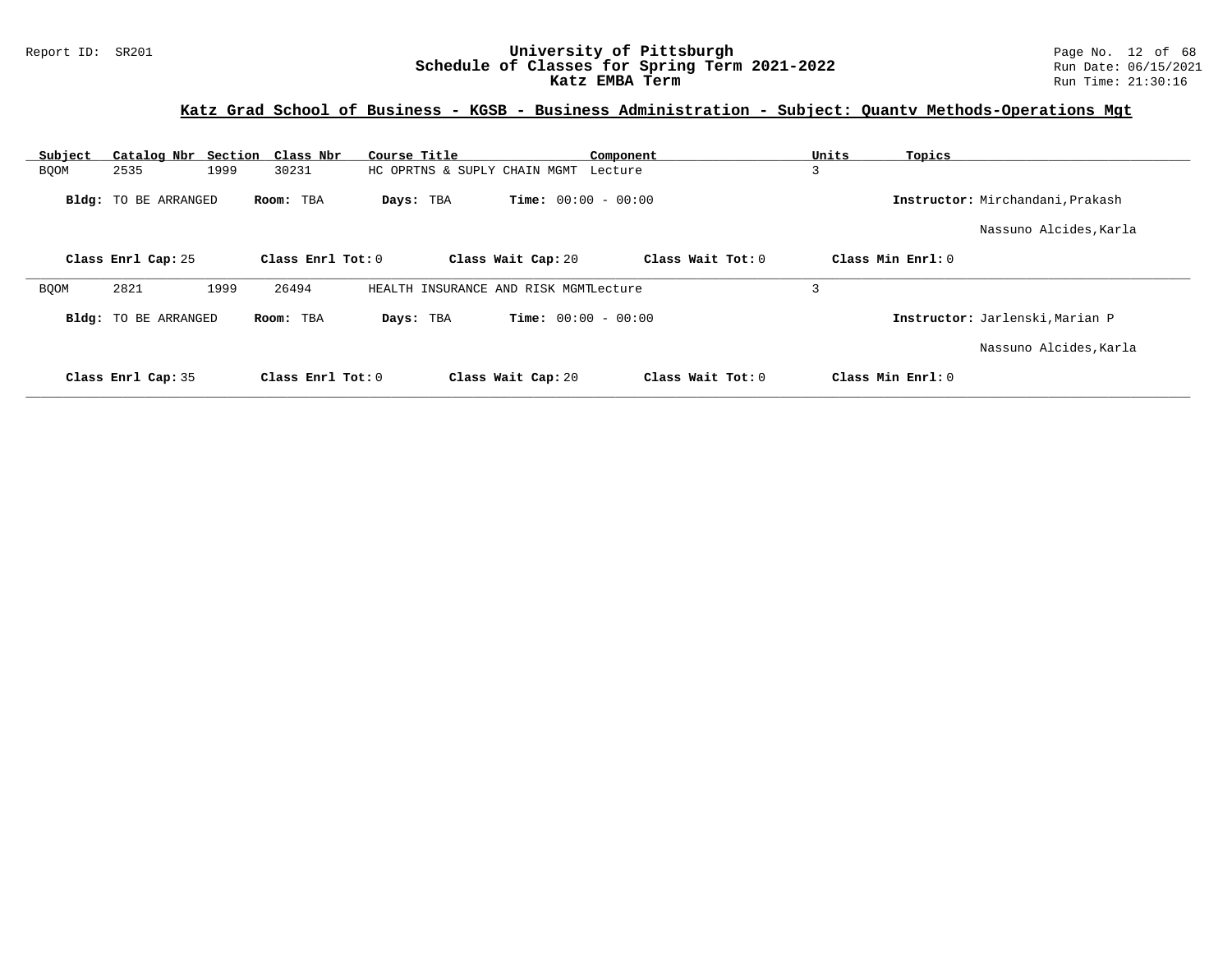### Report ID: SR201 **University of Pittsburgh** Page No. 13 of 68 **Schedule of Classes for Spring Term 2021-2022** Run Date: 06/15/2021 **Katz EMBA Term Run Time: 21:30:16** Run Time: 21:30:16

## **Katz Grad School of Business - KGSB - Business Administration - Subject: Strategy Envirnmt & Organiztns**

| Subject     | Catalog Nbr Section Class Nbr |      |                   | Course Title                          |                              | Component         | Units | Topics                                |
|-------------|-------------------------------|------|-------------------|---------------------------------------|------------------------------|-------------------|-------|---------------------------------------|
| <b>BSEO</b> | 2034                          | 1010 | 26498             | SUSTNBLY & CORPORT RESPNSBLTY Lecture |                              |                   | 1.5   |                                       |
|             | <b>Bldg:</b> TO BE ARRANGED   |      | Room: TBA         | Days: TBA                             | <b>Time:</b> $00:00 - 00:00$ |                   |       | Instructor: Bhattacharya, Chitrabhanu |
|             |                               |      |                   |                                       |                              |                   |       | Nassuno Alcides, Karla                |
|             | Class Enrl Cap: 50            |      | Class Enrl Tot: 0 |                                       | Class Wait Cap: 20           | Class Wait Tot: 0 |       | Class Min Enrl: 0                     |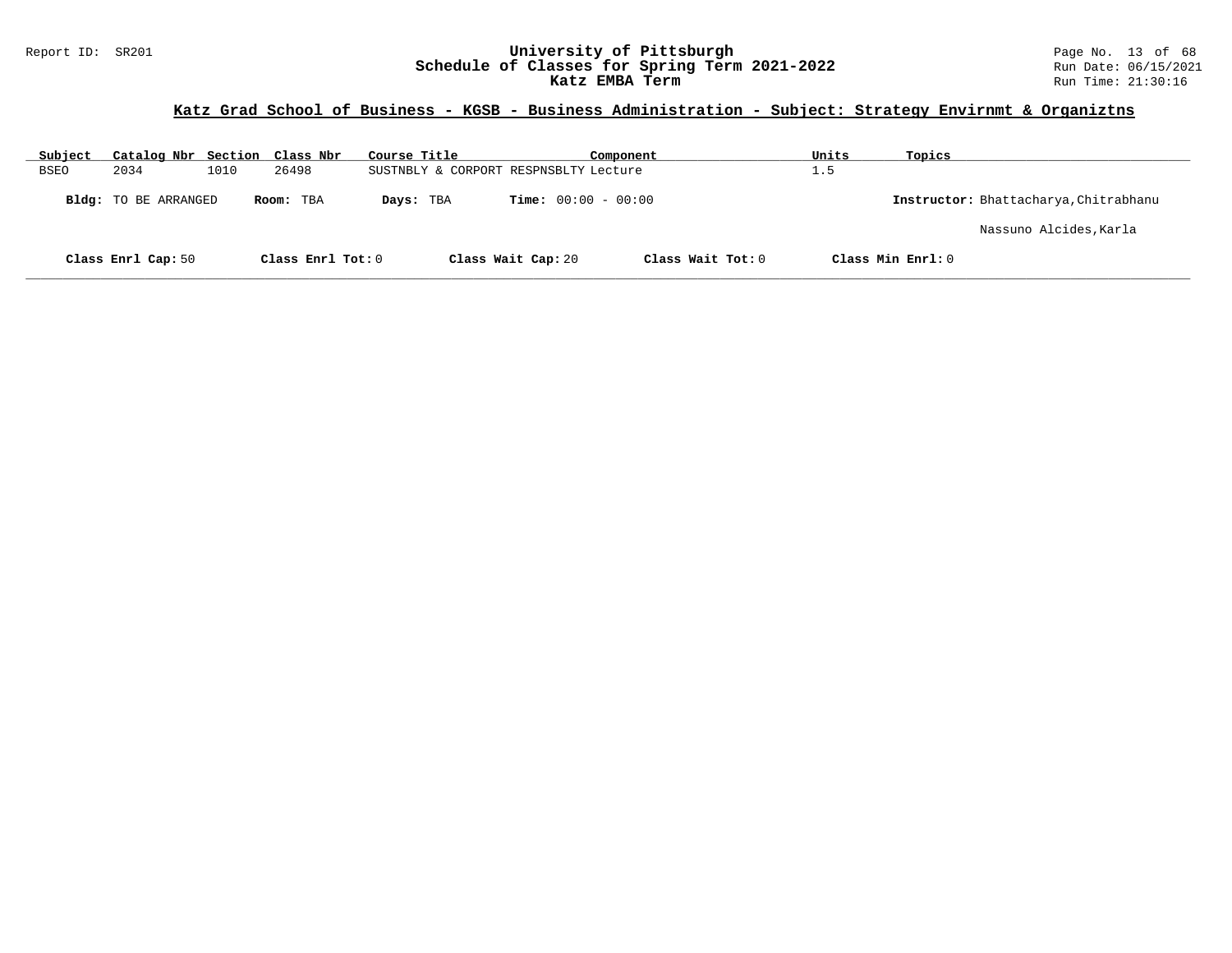### Report ID: SR201 **University of Pittsburgh** Page No. 14 of 68 **Schedule of Classes for Spring Term 2021-2022** Run Date: 06/15/2021 **Katz Masters Term Run Time: 21:30:16** Run Time: 21:30:16

## **Katz Grad School of Business - KGSB - Business Administration - Subject: Business Accounting**

| Catalog Nbr Section Class Nbr<br>Subject                                                                                                                                                         | Course Title                                | Component                                                    | Units<br>Topics                     |
|--------------------------------------------------------------------------------------------------------------------------------------------------------------------------------------------------|---------------------------------------------|--------------------------------------------------------------|-------------------------------------|
| 2100<br>1010<br>22834<br><b>BACC</b>                                                                                                                                                             | MACC INTERNSHIP                             | Internship                                                   | $1 - 3$                             |
| Room: TBA<br>Bldg: TO BE ARRANGED                                                                                                                                                                | Days: TBA                                   | <b>Time:</b> $00:00 - 00:00$                                 | Instructor: Shastri, Karen A        |
| Class Enrl Cap: 20<br>Room Characteristics: Media - Data Projector/Monitor(1)                                                                                                                    | Class Enrl Tot: 0 Class Wait Cap: 20        | Class Wait Tot: 0                                            | Class Min Enrl: 0                   |
| 2252<br>1030<br>16535<br><b>BACC</b>                                                                                                                                                             | CORPORT TAX ACCTNG & PLANNING Lecture       |                                                              | $\overline{3}$                      |
| Bldg: TBA<br>Room: TBA                                                                                                                                                                           | <b>Days:</b> M <b>Time:</b> $18:20 - 21:20$ |                                                              | Instructor: Shiry, Dmitri D         |
| Class Enrl Cap: 58<br>Room Characteristics: Media - Data Projector/Monitor(1), PeopleSoft - Scheduled (PS)(1)                                                                                    |                                             | Class Enrl Tot: $0$ Class Wait Cap: $20$ Class Wait Tot: $0$ | Class Min Enrl: 0                   |
| Reserve Capacity:                                                                                                                                                                                |                                             | 01-OCT-2021 Restricted to BUSAD-MBA Reserve Enrl Cap: 5      | Reserve Enrl Tot:<br>$\Omega$       |
|                                                                                                                                                                                                  | 01-OCT-2021 Restricted ACCT-MS              | 48                                                           | $\mathbf 0$                         |
|                                                                                                                                                                                                  | 01-OCT-2021 Restricted to BUSADP-MBA        | 5                                                            | $\mathbf 0$                         |
| 2252<br>1050<br>24061<br><b>BACC</b>                                                                                                                                                             | CORPORT TAX ACCTNG & PLANNING Lecture       |                                                              | 3                                   |
| Bldg: TBA<br><b>Room:</b> TBA <b>Days:</b> Tu <b>Time:</b> $18:20 - 21:20$                                                                                                                       |                                             |                                                              | Instructor: Hogan, Brian            |
| Class Enrl Cap: 40<br>Room Characteristics: Media - Data Projector/Monitor(1), PeopleSoft - Scheduled (PS)(1)                                                                                    |                                             | Class Enrl Tot: $0$ Class Wait Cap: $20$ Class Wait Tot: $0$ | Class Min Enrl: 0                   |
| 01-OCT-2021 Restricted ACCT-MS<br>Reserve Capacity:                                                                                                                                              |                                             | Reserve Enrl Cap: 40                                         | Reserve Enrl Tot:<br>$\Omega$       |
| 2258<br>1040<br>18122<br><b>BACC</b>                                                                                                                                                             | STRATEGIC COST MANAGEMENT                   | Lecture                                                      | $\mathbf{3}$                        |
| <b>Room:</b> TBA <b>Days:</b> MW <b>Time:</b> $11:00 - 12:15$<br>Bldg: TBA                                                                                                                       |                                             |                                                              | Instructor: Srinivasan, Dhinu       |
| Class Enrl Cap: 18<br>Room Characteristics: Media - Data Projector/Monitor(1), PeopleSoft - Scheduled (PS)(1)<br><b>Combined Section ID:</b> $0001(BACC/2258/BUSACC/1221)$ - BUSACC 1221(#30259) | Class Enrl Tot: $0$ Class Wait Cap: $10$    | Class Wait Tot: 0                                            | Class Min Enrl: 0                   |
| Reserve Capacity: 01-OCT-2021 Restricted ACCT-MS                                                                                                                                                 |                                             | Reserve Enrl Cap: 18                                         | Reserve Enrl Tot:<br>0              |
|                                                                                                                                                                                                  | 01-DEC-2021 Restricted ACCT-MS              | $\Omega$                                                     | $\Omega$                            |
| <b>BACC</b><br>2401<br>1050<br>21760                                                                                                                                                             | FINANCIAL ACCOUNTING                        | Lecture                                                      | $\mathcal{L}$                       |
| Bldg: TBA                                                                                                                                                                                        | Room: TBA $Days: M$ Time: $18:20 - 21:20$   |                                                              | Instructor: Boyas, Elise A          |
| Class Enrl Cap: 58<br>Attributes: Hybrid<br>Room Characteristics: Media - Data Projector/Monitor(1), PeopleSoft - Scheduled (PS)(1)                                                              | Class Enrl Tot: 0 Class Wait Cap: 20        | Class Wait Tot: 0                                            | Class Min Enrl: 0                   |
| Reserve Capacity:                                                                                                                                                                                |                                             | 01-OCT-2021 Restricted to BUSADP-MBA Reserve Enrl Cap: 58    | Reserve Enrl Tot:<br>$\overline{0}$ |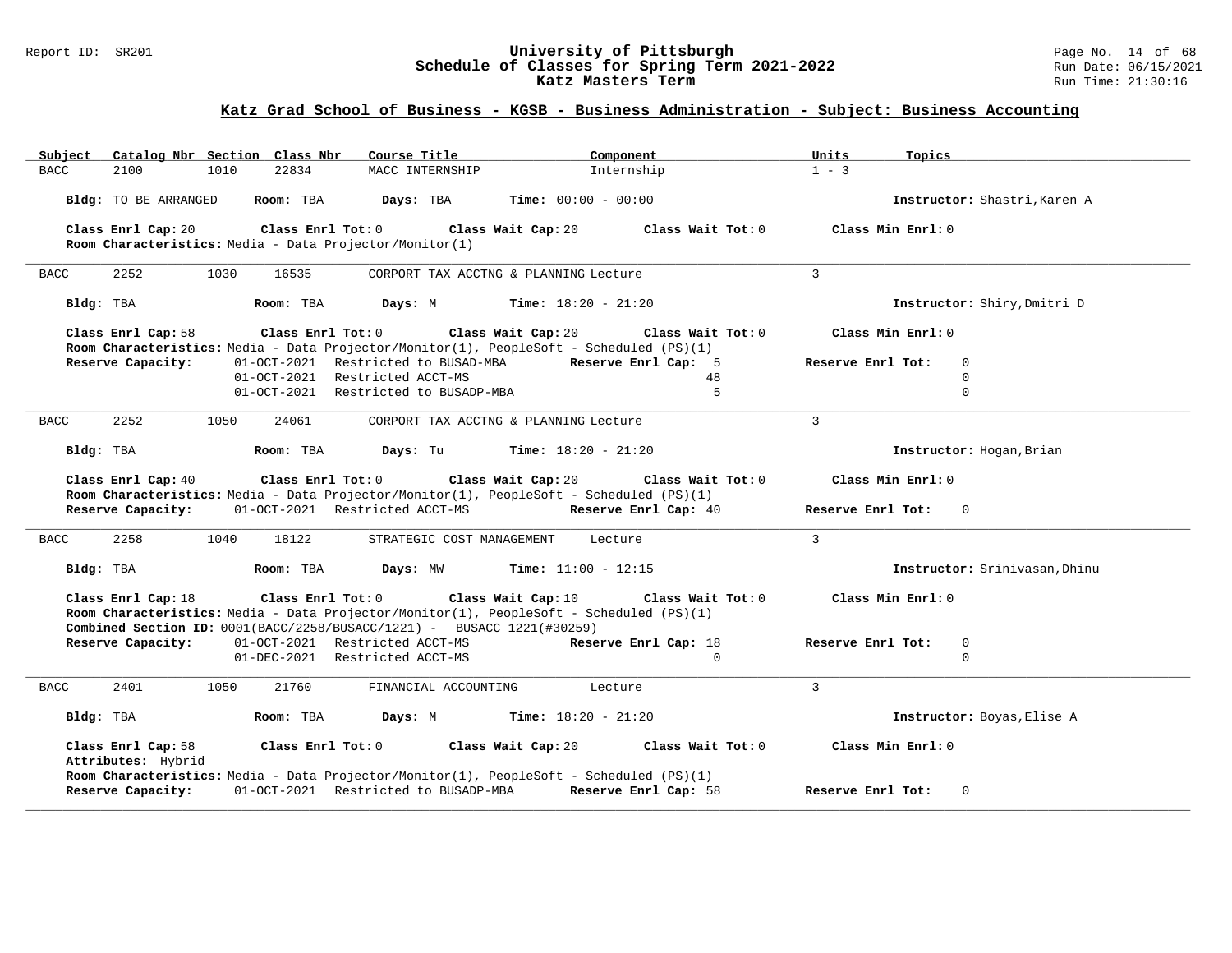### Report ID: SR201 **University of Pittsburgh** Page No. 15 of 68 **Schedule of Classes for Spring Term 2021-2022** Run Date: 06/15/2021 **Katz Masters Term Run Time: 21:30:16** Run Time: 21:30:16

## **Katz Grad School of Business - KGSB - Business Administration - Subject: Business Accounting**

| Subject             | Catalog Nbr Section Class Nbr | Course Title                                                                                                                                            | Component                                                                                    | Units<br>Topics   |                              |
|---------------------|-------------------------------|---------------------------------------------------------------------------------------------------------------------------------------------------------|----------------------------------------------------------------------------------------------|-------------------|------------------------------|
| <b>BACC</b><br>2523 | 1060<br>24707                 | ACCOUNTING DATA ANALYTICS Lecture                                                                                                                       |                                                                                              | 3                 |                              |
| Bldg: TBA           | Room: TBA                     | <b>Days:</b> MW <b>Time:</b> $15:30 - 16:45$                                                                                                            |                                                                                              |                   | Instructor: Teeter, Ryan A   |
| Class Enrl Cap: 40  |                               | Room Characteristics: Media - Data Projector/Monitor(1), PeopleSoft - Scheduled (PS)(1)                                                                 | Class Enrl Tot: 0 $\,$ Class Wait Cap: 20 $\,$ Class Wait Tot: 0 $\,$ Class Min Enrl: 0 $\,$ |                   |                              |
| 2542<br>BACC        | 1030<br>20820                 | ACCOUNTING AND FINANCE LAW                                                                                                                              | Lecture                                                                                      | 3                 |                              |
| Bldg: TBA           | Room: TBA                     | <b>Days:</b> W <b>Time:</b> $18:20 - 21:20$                                                                                                             |                                                                                              |                   | Instructor: Coco, Amy J      |
| Class Enrl Cap: 26  |                               |                                                                                                                                                         | Class Enrl Tot: 0 Class Wait Cap: 20 Class Wait Tot: 0                                       | Class Min Enrl: 0 |                              |
|                     |                               | Room Characteristics: Media - Data Projector/Monitor(1), PeopleSoft - Scheduled (PS)(1)                                                                 |                                                                                              |                   |                              |
| Reserve Capacity:   |                               | 01-OCT-2021 Restricted ACCT-MS Reserve Enrl Cap: 18                                                                                                     |                                                                                              | Reserve Enrl Tot: | 0                            |
|                     | $01 - OCT - 2021$             | Restricted to BUSADP-MBA                                                                                                                                | 3                                                                                            |                   | $\Omega$                     |
|                     |                               | 01-OCT-2021 Restricted to BUSADF-MBA                                                                                                                    | $\overline{2}$                                                                               |                   | 0                            |
|                     | 01-OCT-2021                   | Restricted to BUSAD-MBA                                                                                                                                 |                                                                                              |                   | $\Omega$                     |
| 2558<br>BACC        | 1030<br>16537                 | NON-PROFIT GOVERMNTL ACCNTNG Lecture                                                                                                                    |                                                                                              | 3                 |                              |
| Bldg: TBA           | Room: TBA                     | <b>Days:</b> TuTh <b>Time:</b> $09:30 - 10:50$                                                                                                          |                                                                                              |                   | Instructor: Shastri, Karen A |
| Class Enrl Cap: 58  |                               | Class Enrl Tot: $0$ Class Wait Cap: $20$ Class Wait Tot: $0$<br>Room Characteristics: Media - Data Projector/Monitor(1), PeopleSoft - Scheduled (PS)(1) |                                                                                              | Class Min Enrl: 0 |                              |
| Reserve Capacity:   |                               | 01-OCT-2021 Restricted ACCT-MS Reserve Enrl Cap: 54                                                                                                     |                                                                                              | Reserve Enrl Tot: | $\mathbf 0$                  |
|                     | $01 - OCT - 2021$             | Restricted to BUSADF-MBA                                                                                                                                | 2                                                                                            |                   | $\Omega$                     |
|                     |                               | 01-OCT-2021 Restricted to BUSAD-MBA                                                                                                                     | 2                                                                                            |                   | $\Omega$                     |
|                     |                               |                                                                                                                                                         |                                                                                              |                   |                              |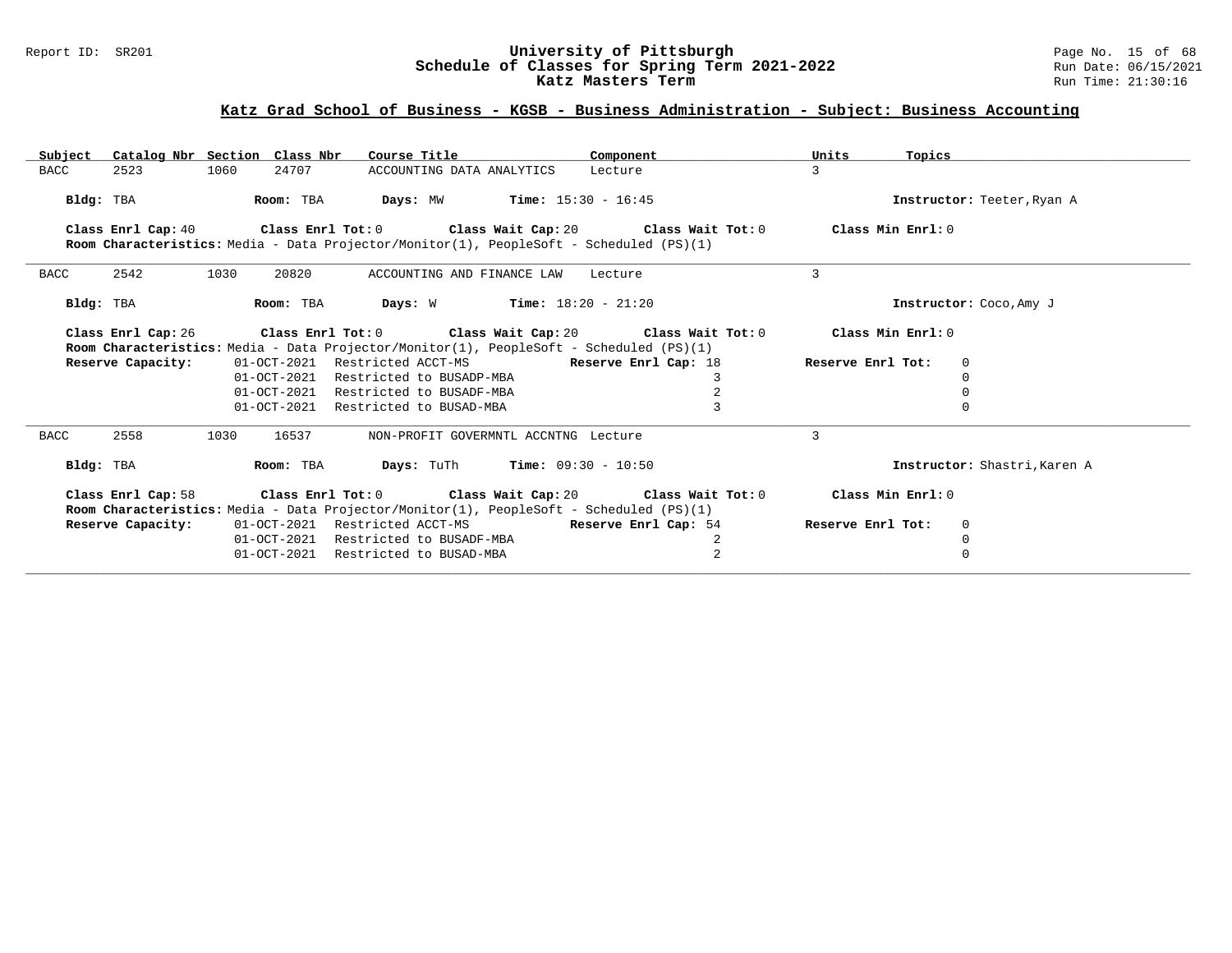### Report ID: SR201 **University of Pittsburgh** Page No. 16 of 68 **Schedule of Classes for Spring Term 2021-2022** Run Date: 06/15/2021 **Katz Masters Term Run Time: 21:30:16** Run Time: 21:30:16

## **Katz Grad School of Business - KGSB - Business Administration - Subject: Business Economics**

| Subject   | Catalog Nbr Section Class Nbr                                                           |      |                   | Course Title                                              |                                       | Component            | Units             | Topics                     |  |
|-----------|-----------------------------------------------------------------------------------------|------|-------------------|-----------------------------------------------------------|---------------------------------------|----------------------|-------------------|----------------------------|--|
| BECN      | 2401                                                                                    | 1010 | 13017             |                                                           | ECON ANAL MGRL DEC FIRM & MRKTLecture |                      |                   |                            |  |
| Bldg: TBA |                                                                                         |      | Room: TBA         | Davs: M                                                   | <b>Time:</b> $18:20 - 21:20$          |                      |                   | Instructor: Gal-Or, Esther |  |
|           | Class Enrl Cap: 48                                                                      |      | Class Enrl Tot: 0 | Attributes: Class Materials on Reserve at Hillman Library | Class Wait Cap: 20                    | Class Wait Tot: $0$  |                   | Class Min $Enr1:0$         |  |
|           | Room Characteristics: Media - Data Projector/Monitor(1), PeopleSoft - Scheduled (PS)(1) |      |                   |                                                           |                                       |                      |                   |                            |  |
|           | Reserve Capacity:                                                                       |      | 01-OCT-2021       | Restricted to BUSADP-MBA                                  |                                       | Reserve Enrl Cap: 58 | Reserve Enrl Tot: | 0                          |  |
|           |                                                                                         |      |                   |                                                           |                                       |                      |                   |                            |  |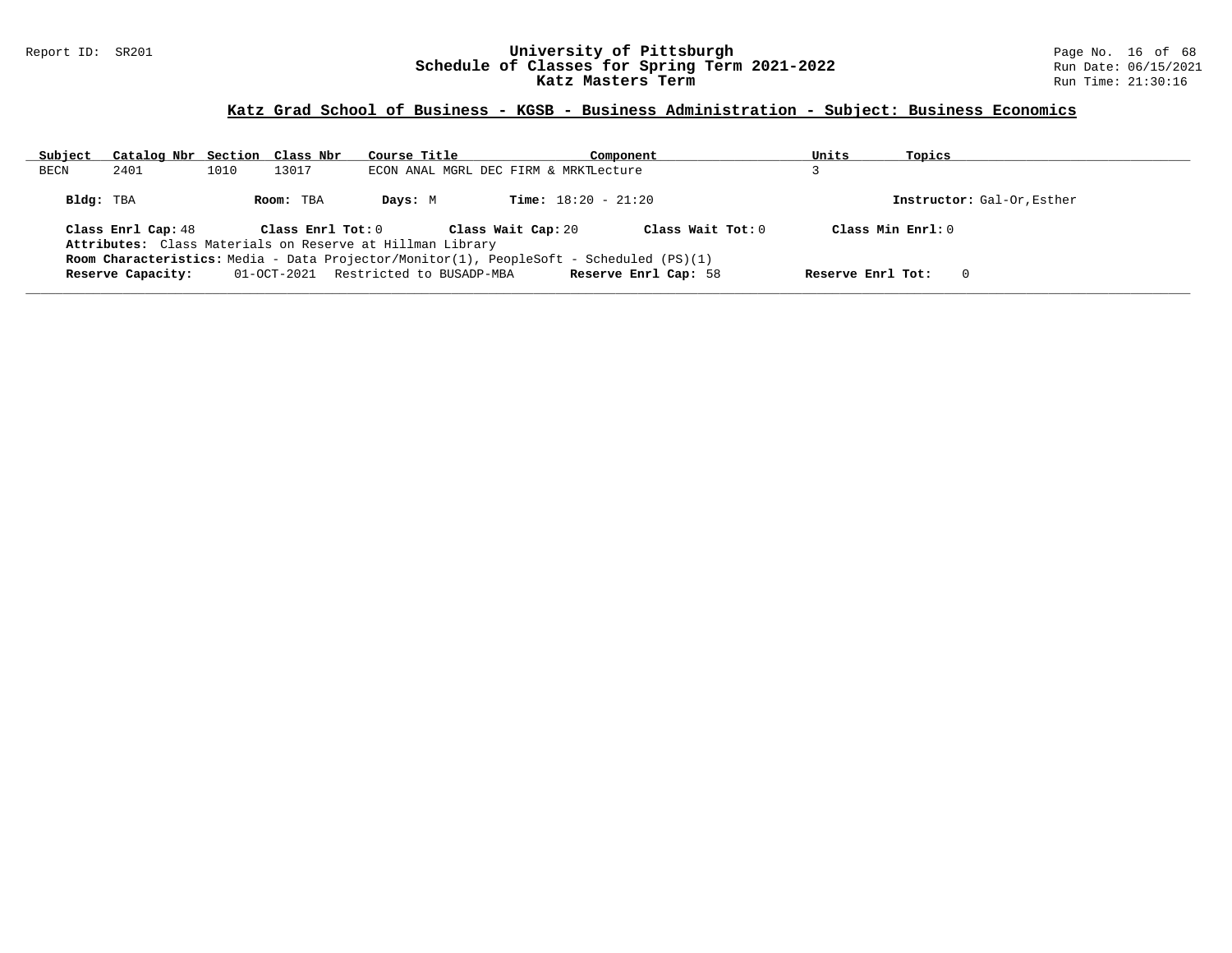### Report ID: SR201 **University of Pittsburgh** Page No. 17 of 68 **Schedule of Classes for Spring Term 2021-2022** Run Date: 06/15/2021 **Katz Masters Term Run Time: 21:30:16** Run Time: 21:30:16

## **Katz Grad School of Business - KGSB - Business Administration - Subject: Business Finance**

| Catalog Nbr Section Class Nbr<br>Subject                                                                                                 | Course Title                                                 | Component                    | Units<br>Topics   |                                |
|------------------------------------------------------------------------------------------------------------------------------------------|--------------------------------------------------------------|------------------------------|-------------------|--------------------------------|
| 17780<br><b>BFIN</b><br>2036<br>1030                                                                                                     | CORPORATE FINANCE                                            | Lecture                      | $\mathcal{L}$     |                                |
| Room: TBA<br>Bldg: TBA                                                                                                                   | Days: W                                                      | <b>Time:</b> $18:20 - 21:20$ |                   | Instructor: Washburn, Andrew J |
| Class Enrl Cap: 58<br>$Class$ $Enr1$ $Tot: 0$<br>Room Characteristics: Media - Data Projector/Monitor(1), PeopleSoft - Scheduled (PS)(1) | Class Wait Cap: 20                                           | Class Wait Tot: 0            | Class Min Enrl: 0 |                                |
| Reserve Capacity:                                                                                                                        | 01-OCT-2021 Restricted to BUSADP-MBA                         | Reserve Enrl Cap: 15         | Reserve Enrl Tot: | $\Omega$                       |
|                                                                                                                                          | 01-OCT-2021 Reserved for FIN-MS Students                     | 23                           |                   | $\Omega$                       |
|                                                                                                                                          | 01-OCT-2021 Restricted to BUSADF-MBA                         | 10                           |                   | $\Omega$                       |
|                                                                                                                                          | 01-OCT-2021 Restricted to BUSAD-MBA                          | 10                           |                   | $\Omega$                       |
| 2036<br>1050<br>17781<br>BFIN                                                                                                            | CORPORATE FINANCE                                            | Lecture                      | $\mathbf{3}$      |                                |
| Bldg: TBA<br>Room: TBA                                                                                                                   | <b>Days:</b> MW <b>Time:</b> $09:30 - 10:45$                 |                              |                   | Instructor: Denis, David       |
| Class Enrl Cap: 58<br>Room Characteristics: Media - Data Projector/Monitor(1), PeopleSoft - Scheduled (PS)(1)                            | Class Enrl Tot: $0$ Class Wait Cap: $20$ Class Wait Tot: $0$ |                              | Class Min Enrl: 0 |                                |
| Reserve Capacity:                                                                                                                        | 01-OCT-2021 Restricted to BUSAD-MBA Reserve Enrl Cap: 33     |                              | Reserve Enrl Tot: | $\mathbf 0$                    |
|                                                                                                                                          | 01-DEC-2021 Restricted to BUSAD-MBA                          | $\Omega$                     |                   | $\Omega$                       |
|                                                                                                                                          |                                                              |                              |                   |                                |
| 2039<br>1100<br>23790<br>BFIN                                                                                                            | INVESTMENT MGT/CAPITAL MARKETSLecture                        |                              | $\mathbf{3}$      |                                |
| Room: TBA<br>Bldg: TBA                                                                                                                   | <b>Days:</b> $MW$ <b>Time:</b> $12:30 - 13:50$               |                              |                   | Instructor: Sayrak, Akin       |
| Class Enrl Cap: 26<br>$Class$ $Enr1$ $Tot: 0$                                                                                            | Class Wait Cap: 20                                           | Class Wait Tot: 0            | Class Min Enrl: 0 |                                |
| Attributes: Global Studies                                                                                                               |                                                              |                              |                   |                                |
| Room Characteristics: Media - Data Projector/Monitor(1), PeopleSoft - Scheduled (PS)(1)<br>Reserve Capacity:                             | 01-OCT-2021 Restricted to BUSAD-MBA                          | Reserve Enrl Cap: 20         | Reserve Enrl Tot: | $\mathbf 0$                    |
|                                                                                                                                          | 01-DEC-2021 Restricted to BUSAD-MBA                          | $\mathbf 0$                  |                   | $\Omega$                       |
|                                                                                                                                          |                                                              |                              |                   |                                |
| 2043<br>1200<br>23311<br>BFIN                                                                                                            | INTERNATIONAL FINANCIAL MGMNT Lecture                        |                              | $\mathbf{3}$      |                                |
| Bldg: TBA<br>Room: TBA                                                                                                                   | <b>Days:</b> W <b>Time:</b> $18:20 - 21:20$                  |                              |                   | Instructor: Elshahat, Ahmed    |
| Class Enrl Cap: 58<br>Class Enrl Tot: 0<br>Attributes: European Union Studies, Global Studies                                            | Class Wait Cap: 20                                           | Class Wait Tot: 0            | Class Min Enrl: 0 |                                |
| Room Characteristics: Media - Data Projector/Monitor(1), PeopleSoft - Scheduled (PS)(1)                                                  |                                                              |                              |                   |                                |
| Reserve Capacity:                                                                                                                        | 01-OCT-2021 Restricted to BUSADP-MBA                         | Reserve Enrl Cap: 15         | Reserve Enrl Tot: | 0                              |
|                                                                                                                                          | 01-OCT-2021 Restricted to FINBA-MS                           | 10                           |                   | $\Omega$                       |
|                                                                                                                                          | 01-OCT-2021 Reserved for FIN-MS Students                     | 15                           |                   | $\Omega$                       |
|                                                                                                                                          | 01-OCT-2021 Restricted to BUSAD-MBA                          | 15                           |                   | $\Omega$                       |
|                                                                                                                                          | 01-DEC-2021 Restricted to BUSAD-MBA                          | $\Omega$                     |                   | $\Omega$                       |
|                                                                                                                                          |                                                              |                              |                   |                                |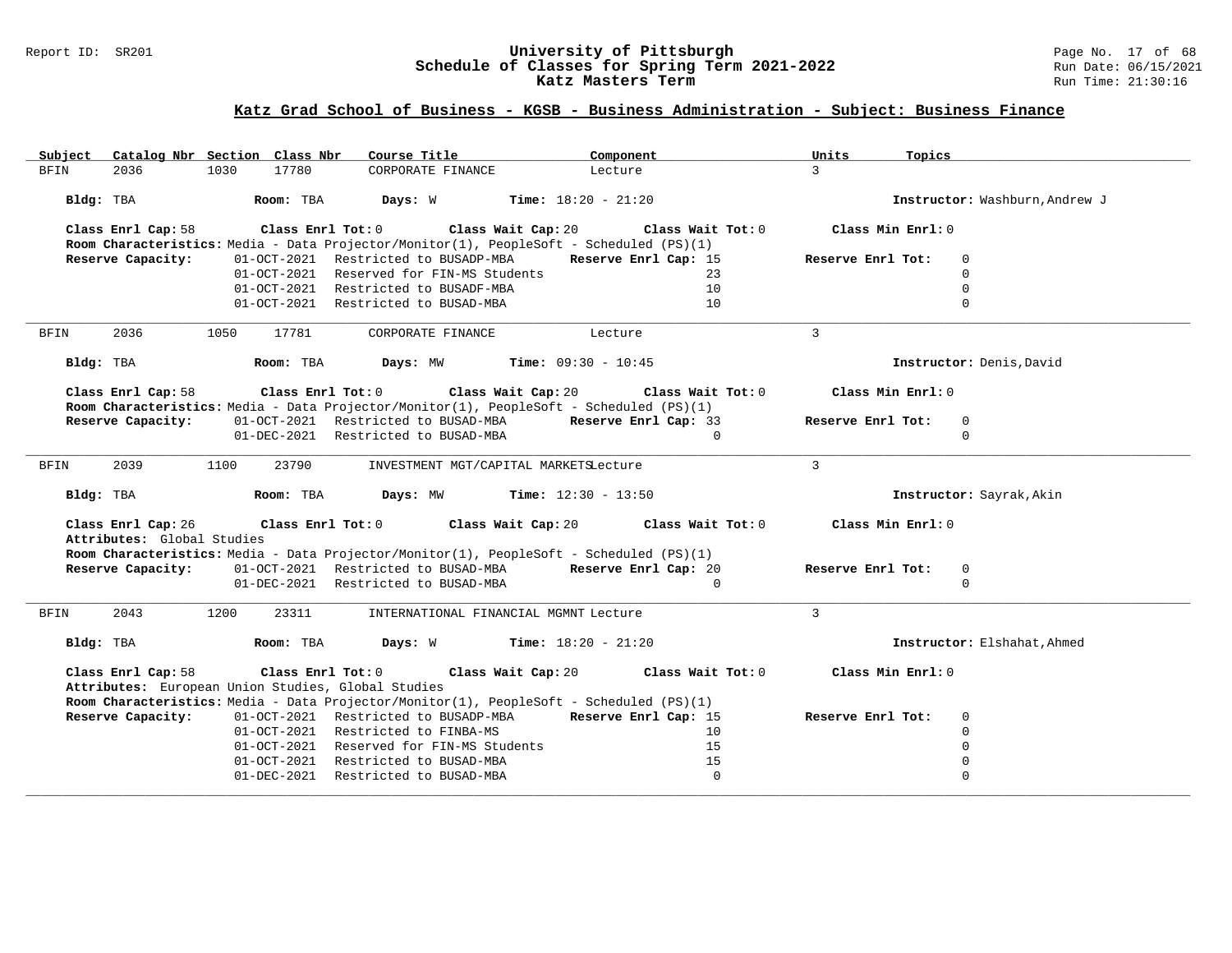### Report ID: SR201 **University of Pittsburgh** Page No. 18 of 68 **Schedule of Classes for Spring Term 2021-2022** Run Date: 06/15/2021 **Katz Masters Term Run Time: 21:30:16** Run Time: 21:30:16

## **Katz Grad School of Business - KGSB - Business Administration - Subject: Business Finance**

| Subject   | Catalog Nbr Section Class Nbr                                                                                                                                     |      |                   | Course Title                                                                                   |                              | Component         | Units | Topics                     |  |
|-----------|-------------------------------------------------------------------------------------------------------------------------------------------------------------------|------|-------------------|------------------------------------------------------------------------------------------------|------------------------------|-------------------|-------|----------------------------|--|
| BFIN      | 2150                                                                                                                                                              | 1220 | 28500             | RISK MANAGEMENT                                                                                |                              | Lecture           | 3     |                            |  |
| Bldg: TBA |                                                                                                                                                                   |      | Room: TBA         | Days: TuTh                                                                                     | <b>Time:</b> $14:00 - 15:20$ |                   |       | Instructor: Koch, Andrew W |  |
|           | Class Wait Tot: 0<br>Class Min $Enrl: 0$<br>Class Enrl Cap: 58<br>Class Enrl Tot: 0<br>Class Wait Cap: 20<br>Room Characteristics: PeopleSoft - Scheduled (PS)(1) |      |                   |                                                                                                |                              |                   |       |                            |  |
| BFIN      | 2555                                                                                                                                                              | 1010 | 13022             | PRAC PORTFL MGT & SECRTY ANAL Lecture                                                          |                              |                   |       |                            |  |
| Bldg: TBA |                                                                                                                                                                   |      | Room: TBA         | Days: F                                                                                        | <b>Time:</b> $09:30 - 10:50$ |                   |       | Instructor: Sayrak, Akin   |  |
|           | Class Enrl Cap: 58                                                                                                                                                |      | Class Enrl Tot: 0 | <b>Room Characteristics:</b> Media - Data Projector/Monitor(1), PeopleSoft - Scheduled (PS)(1) | Class Wait Cap: 20           | Class Wait Tot: 0 |       | Class Min $Enrl: 0$        |  |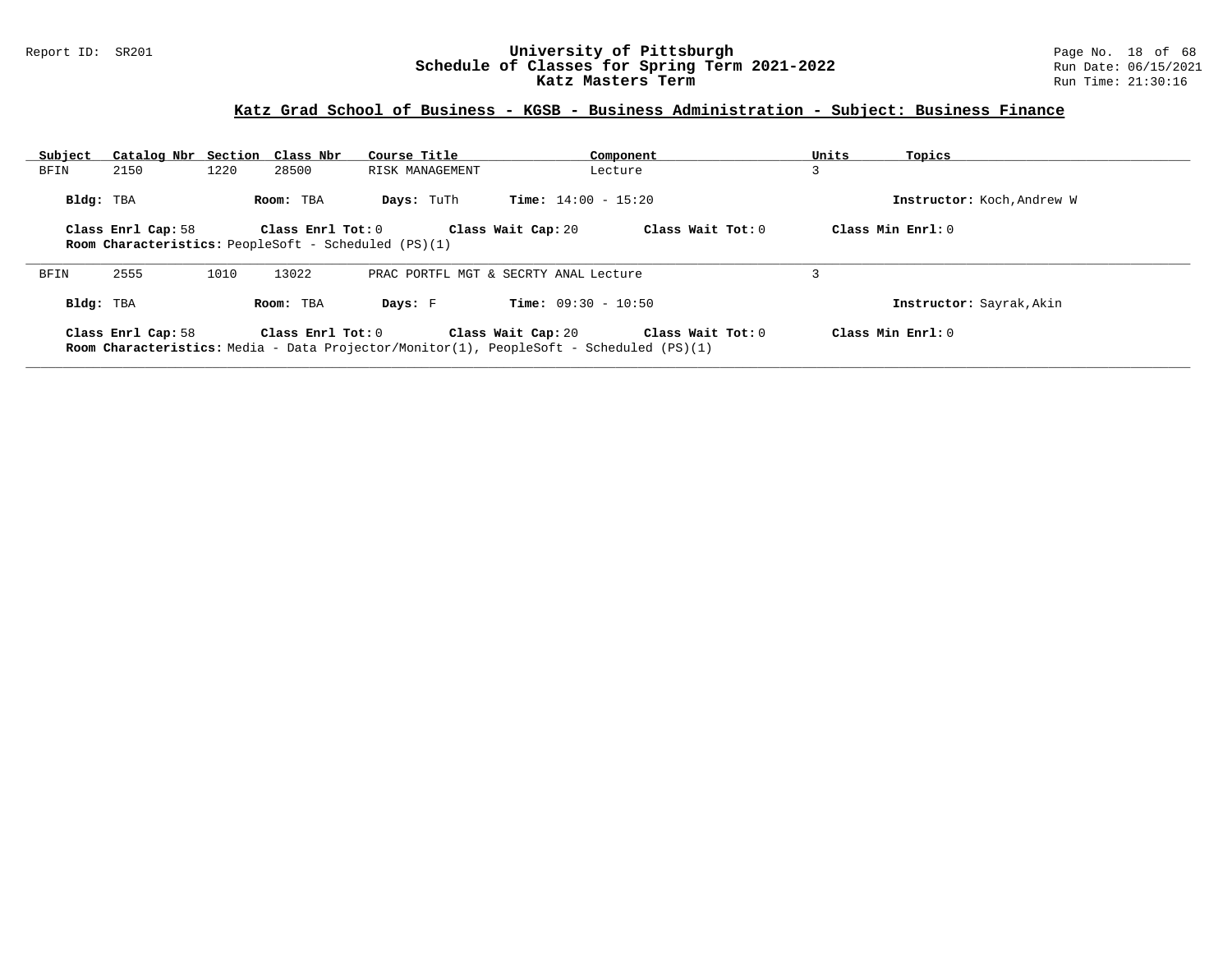### Report ID: SR201 **University of Pittsburgh** Page No. 19 of 68 **Schedule of Classes for Spring Term 2021-2022** Run Date: 06/15/2021 **Katz Masters Term Run Time: 21:30:16** Run Time: 21:30:16

## **Katz Grad School of Business - KGSB - Business Administration - Subject: Interdisciplinary**

| Subject     |                      | Catalog Nbr Section Class Nbr                                                | Course Title                          | Component                                       | Units<br>Topics                |
|-------------|----------------------|------------------------------------------------------------------------------|---------------------------------------|-------------------------------------------------|--------------------------------|
| <b>BIND</b> | 2024                 | 1030<br>16538                                                                | CONSULTING FIELD PROJECT              | Lecture                                         | $\mathbf{R}$                   |
|             | Bldg: TO BE ARRANGED | Room: OCTBA                                                                  | Days: W                               | <b>Time:</b> $17:00 - 19:00$                    | Instructor: Smith Jr, George M |
|             |                      |                                                                              |                                       |                                                 | Burgess, Camille D             |
|             | Class Enrl Cap: 19   | Class Enrl Tot: 0<br>Room Characteristics: Media - Data Projector/Monitor(1) | Class Wait Cap: 10                    | Class Wait Tot: 0                               | Class Min Enrl: 0              |
| <b>BIND</b> | 2024                 | 1040<br>29963                                                                | CONSULTING FIELD PROJECT              | Lecture                                         | 3                              |
|             | Bldg: TO BE ARRANGED | Room: TBA                                                                    | Days: TBA                             | <b>Time:</b> $00:00 - 00:00$                    | Instructor: Smith Jr, George M |
|             |                      |                                                                              |                                       |                                                 | Burgess, Camille D             |
|             | Class Enrl Cap: 45   | Class Enrl Tot: 0                                                            | Class Wait Cap: 20                    | Class Wait Tot: 0                               | Class Min Enrl: 0              |
| <b>BIND</b> | 2063                 | 1030<br>26917                                                                |                                       | INDEP STUDY INTERNATIONAL BUS Independent Study | $1 - 9$                        |
|             | Bldg: TO BE ARRANGED | Room: TBA                                                                    | Days: TBA                             | <b>Time:</b> $00:00 - 00:00$                    | Instructor: Alvarez, Sharon A  |
|             |                      |                                                                              |                                       |                                                 | Burgess, Camille D             |
|             | Class Enrl Cap: 10   | Class Enrl Tot: 0                                                            | Class Wait Cap: 10                    | Class Wait Tot: 0                               | Class Min Enrl: 0              |
| BIND        | 2111                 | 1050<br>23173                                                                | LANGUAGE ASSESSMENT WORKSHOP Workshop |                                                 | $\Omega$                       |
|             | Bldg: TO BE ARRANGED | Room: TBA                                                                    | Days: TBA                             | <b>Time:</b> $00:00 - 00:00$                    | Instructor: Hrivnak, Elaine    |
|             | Class Enrl Cap: 10   | Class Enrl Tot: 0<br>Room Characteristics: Media - Data Projector/Monitor(1) | Class Wait Cap: 10                    | Class Wait Tot: 0                               | Class Min Enrl: 0              |
| <b>BIND</b> | 2123                 | 1050<br>17598                                                                | CONSULTING FIELD PROJECT 2            | Lecture                                         | $\overline{3}$                 |
|             | Bldg: TO BE ARRANGED | Room: TBA                                                                    | Days: TBA                             | Time: $00:00 - 00:00$                           | Instructor: Smith Jr, George M |
|             |                      |                                                                              |                                       |                                                 | Burgess, Camille D             |
|             | Class Enrl Cap: 20   | Class Enrl Tot: 0                                                            | Class Wait Cap: 20                    | Class Wait Tot: 0                               | Class Min Enrl: 0              |
|             |                      | Room Characteristics: Media - Data Projector/Monitor(1)                      |                                       |                                                 |                                |
| <b>BIND</b> | 2231                 | 1210<br>28512                                                                | GLOBAL CONSULTING PROJECT             | Practicum                                       | 3                              |
|             | Bldg: TO BE ARRANGED | Room: TBA                                                                    | Days: TBA                             | Time: $00:00 - 00:00$                           | Instructor: Staff              |
|             | Class Enrl Cap: 35   | Class Enrl Tot: 0                                                            | Class Wait Cap: 20                    | Class Wait Tot: 0                               | Class Min Enrl: 0              |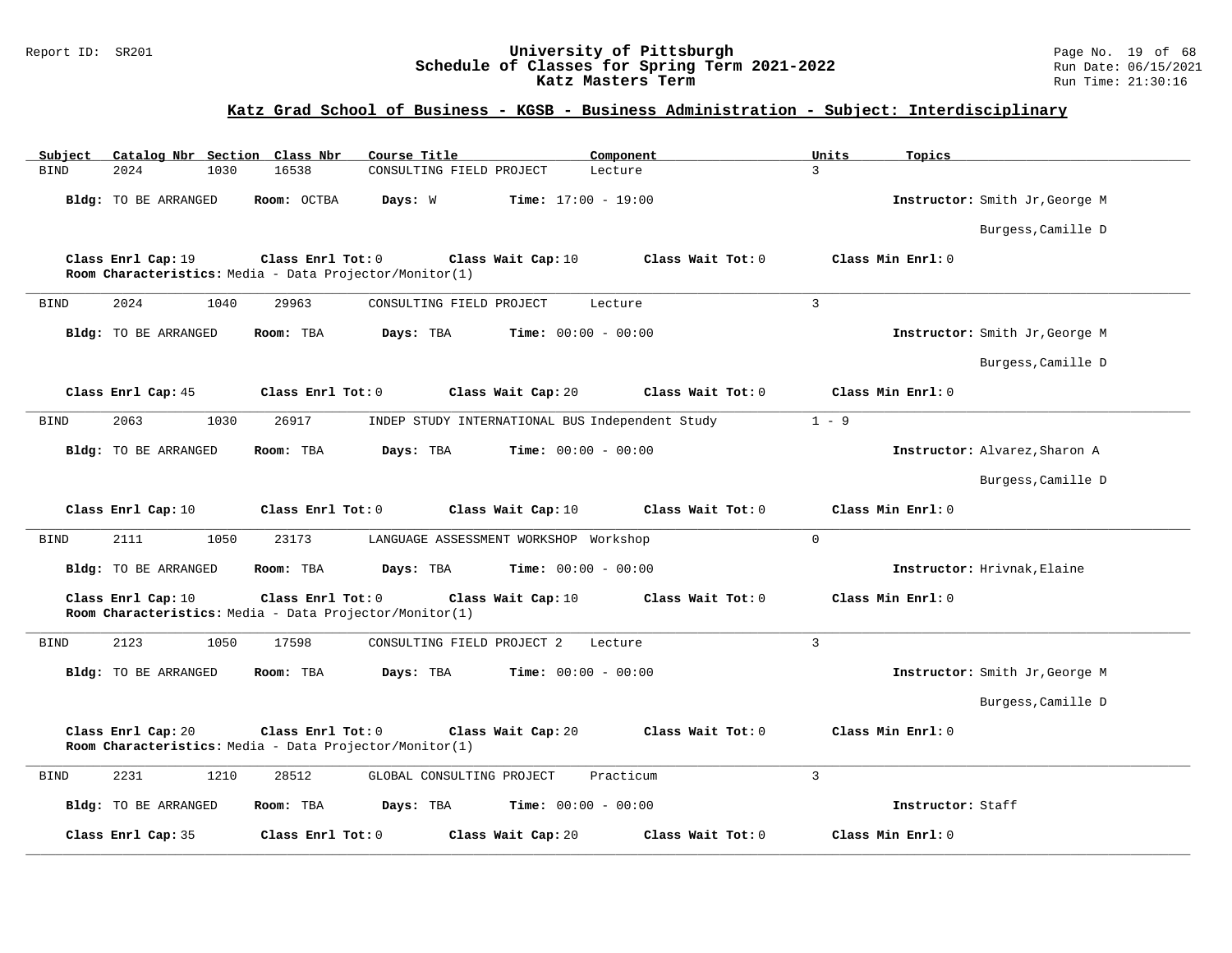### Report ID: SR201 **University of Pittsburgh** Page No. 20 of 68 **Schedule of Classes for Spring Term 2021-2022** Run Date: 06/15/2021 **Katz Masters Term Run Time: 21:30:16** Run Time: 21:30:16

## **Katz Grad School of Business - KGSB - Business Administration - Subject: Interdisciplinary**

| Catalog Nbr Section Class Nbr<br>Course Title<br>Subject<br>Component                                                                         | Units<br>Topics                              |
|-----------------------------------------------------------------------------------------------------------------------------------------------|----------------------------------------------|
| 2444<br>1060<br>21641<br><b>BIND</b><br>MANAGEMENT SIMULATION CAPSTONELecture                                                                 | $\overline{3}$                               |
| Room: EVENT SPAC Days: TuTh $Time: 09:30 - 10:50$<br>Bldg: Mervis Hall                                                                        | Instructor: Davis, Thomas                    |
| Class Enrl Cap: 58<br>Class Enrl Tot: 0<br>Class Wait Cap: 20<br>Class Wait Tot: 0<br>Attributes: Hybrid                                      | Class Min Enrl: 0                            |
| Room Characteristics: Media - Data Projector/Monitor(1)                                                                                       |                                              |
| 01-OCT-2021 Restricted to BUSAD-MBA<br>Reserve Capacity:<br>Reserve Enrl Cap: 25<br>01-OCT-2021 Restricted to BUSADF-MBA<br>2.5               | Reserve Enrl Tot:<br>$\mathbf 0$<br>$\Omega$ |
|                                                                                                                                               |                                              |
| 2444<br>1070<br>21642<br>MANAGEMENT SIMULATION CAPSTONELecture<br><b>BIND</b>                                                                 | $\overline{3}$                               |
| $Time: 18:20 - 21:20$<br>Bldg: TBA<br>Room: TBA<br>Days: Tu                                                                                   | Instructor: Davis, Thomas                    |
| Class Enrl Cap: 58<br>Class Enrl Tot: 0<br>Class Wait Cap: 20<br>Class Wait Tot: 0                                                            | Class Min Enrl: 0                            |
| Attributes: Hybrid                                                                                                                            |                                              |
| Room Characteristics: Media - Data Projector/Monitor(1), PeopleSoft - Scheduled (PS)(1)<br>01-OCT-2021 Restricted to BUSADP-MBA               |                                              |
| Reserve Capacity:<br>Reserve Enrl Cap: 48                                                                                                     | Reserve Enrl Tot: 0                          |
| 1210<br><b>BIND</b><br>2444<br>30148<br>MANAGEMENT SIMULATION CAPSTONELecture                                                                 | $\overline{3}$                               |
| Bldg: TBA<br>Room: TBA<br><b>Days:</b> TBA <b>Time:</b> $00:00 - 00:00$                                                                       | Instructor: Davis, Thomas                    |
|                                                                                                                                               | Giles, Amy E.                                |
| Class Enrl Cap: 20<br>Class Enrl Tot: 0 Class Wait Cap: 20<br>Class Wait Tot: 0<br>Room Characteristics: PeopleSoft - Scheduled (PS)(1)       | Class Min Enrl: 0                            |
| 2600<br>Practicum<br><b>BIND</b><br>1010<br>13018<br>MIB PRACTICUM COURSE                                                                     | $\overline{3}$                               |
| Bldg: TO BE ARRANGED<br>Days: TBA<br><b>Time:</b> $00:00 - 00:00$<br>Room: TBA                                                                | Instructor: Staff                            |
| Class Enrl Cap: 20<br>Class Enrl Tot: 0<br>Class Wait Cap: 20<br>Class Wait Tot: 0<br>Room Characteristics: Media - Data Projector/Monitor(1) | Class Min Enrl: 0                            |
| 2700<br>13014<br><b>BIND</b><br>1010<br>MIB INTERNSHIP SEMINAR<br>Lecture                                                                     | 3                                            |
|                                                                                                                                               |                                              |
| Bldg: TO BE ARRANGED<br>Room: TBA<br>Days: TBA<br><b>Time:</b> $00:00 - 00:00$                                                                | Instructor: Staff                            |
| Class Enrl Cap: 30<br>Class Enrl Tot: 0<br>Class Wait Cap: 20<br>Class Wait Tot: 0<br>Room Characteristics: Media - Data Projector/Monitor(1) | Class Min Enrl: 0                            |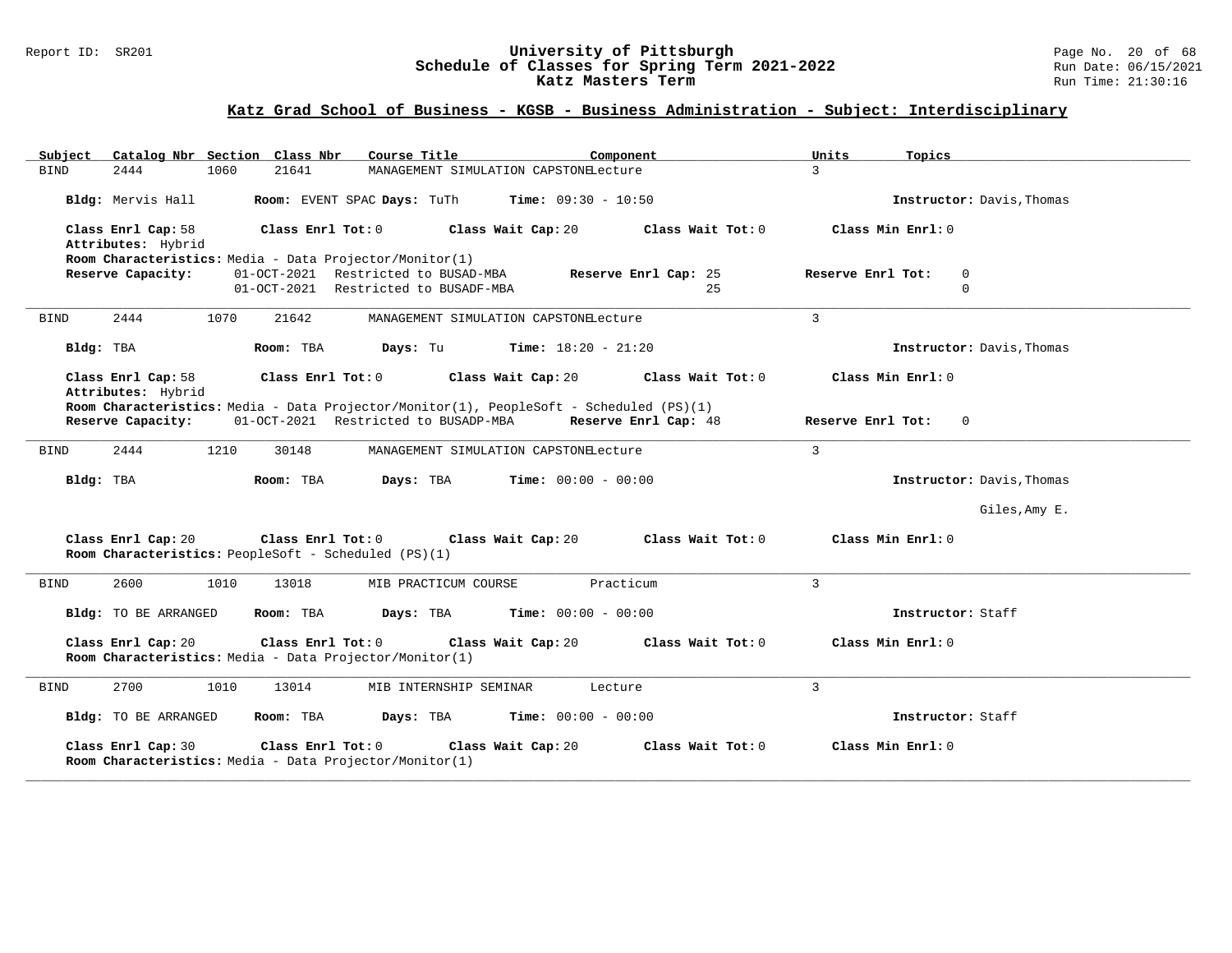### Report ID: SR201 **University of Pittsburgh University of Pittsburgh** Page No. 21 of 68<br>**Schedule of Classes for Spring Term 2021-2022** Run Date: 06/15/2021 **Schedule of Classes for Spring Term 2021-2022** Run Date: 06/15/2021<br>**Katz Masters Term Run Time:** 21:30:16 Katz Masters Term

## **Katz Grad School of Business - KGSB - Business Administration - Subject: Interdisciplinary**

| Subject                     | Catalog Nbr Section Class Nbr<br>Course Title                                    | Component                                                                                                                                                                                                                          | Units<br>Topics                        |
|-----------------------------|----------------------------------------------------------------------------------|------------------------------------------------------------------------------------------------------------------------------------------------------------------------------------------------------------------------------------|----------------------------------------|
| <b>BIND</b><br>2711<br>1010 | GLOBAL RES PRACTICUM: ASIA<br>25880                                              | Practicum                                                                                                                                                                                                                          | $\mathcal{L}$                          |
| Bldg: TO BE ARRANGED        | Room: TBA<br>Days: TBA                                                           | <b>Time:</b> $00:00 - 00:00$                                                                                                                                                                                                       | Instructor: Shang, Jennifer Shiou-Chen |
|                             |                                                                                  |                                                                                                                                                                                                                                    | McShane, William Patrick               |
| Class Enrl Cap: 40          | Class Enrl Tot: 0                                                                | Class Wait Cap: 20<br>Class Wait Tot: 0                                                                                                                                                                                            | Class Min Enrl: 0                      |
| 2712<br>1000<br><b>BIND</b> | 25861                                                                            | GLOBAL RES PRACTICUM- EUROPE Practicum                                                                                                                                                                                             | $\overline{3}$                         |
| <b>Bldg:</b> TO BE ARRANGED | Room: TBA<br>Days: TBA                                                           | <b>Time:</b> $00:00 - 00:00$                                                                                                                                                                                                       | Instructor: Bartholomew, Heidi K       |
| Class Enrl Cap: 40          | Class Enrl Tot: $0$<br>Attributes: European Union Studies, West European Studies | Class Wait Cap: 20<br>Class Wait Tot: 0                                                                                                                                                                                            | Class Min Enrl: 0                      |
| 2713<br>1210<br><b>BIND</b> | 26643                                                                            | GLOBAL RESEARCH PRAC - ASIA FTPracticum                                                                                                                                                                                            | $\mathbf 0$                            |
| <b>Bldg:</b> TO BE ARRANGED | Room: TBA<br>Days: TBA                                                           | <b>Time:</b> $00:00 - 00:00$                                                                                                                                                                                                       | Instructor: Staff                      |
| Class Enrl Cap: 35          | Class Enrl Tot: 0                                                                | Class Wait Cap: 20<br>Class Wait Tot: 0                                                                                                                                                                                            | Class Min Enrl: 0                      |
|                             |                                                                                  | <b></b> This class has an additional fee. For more information go to <a <br="" href="http://www.registrar.pitt.edu">target="_blank"&gt;http://www.registrar.pitt.edu/</a> , and click on Faculty and Staff, then Course and Class. |                                        |
|                             |                                                                                  |                                                                                                                                                                                                                                    |                                        |
| 2714<br>1210<br><b>BIND</b> | 26644                                                                            | GLOBAL RESEARCH PRAC - ASIA PTPracticum                                                                                                                                                                                            | $\mathbf 0$                            |
| <b>Bldg:</b> TO BE ARRANGED | Room: TBA<br>Days: TBA                                                           | <b>Time:</b> $00:00 - 00:00$                                                                                                                                                                                                       | Instructor: Staff                      |
| Class Enrl Cap: 35          | Class Enrl Tot: 0                                                                | Class Wait Cap: 20<br>Class Wait Tot: 0                                                                                                                                                                                            | Class Min Enrl: 0                      |
| 2739<br><b>BIND</b><br>1210 | GLOBAL RESEARCH PRAC - FT<br>26648                                               | Practicum                                                                                                                                                                                                                          | $\mathbf 0$                            |
| Bldg: TO BE ARRANGED        | Room: TBA<br>Days: TBA                                                           | <b>Time:</b> $00:00 - 00:00$                                                                                                                                                                                                       | Instructor: Staff                      |
| Class Enrl Cap: 35          | Class Enrl Tot: 0                                                                | Class Wait Cap: 20<br>Class Wait Tot: 0                                                                                                                                                                                            | Class Min Enrl: 0                      |
|                             |                                                                                  | <b></b> This class has an additional fee. For more information go to <a <br="" href="http://www.registrar.pitt.edu">target="_blank"&gt;http://www.registrar.pitt.edu/</a> , and click on Faculty and Staff, then Course and Class. |                                        |
| 2749<br><b>BIND</b><br>1020 | 26647<br>GLOBAL RESEARCH PRAC - PT                                               | Practicum                                                                                                                                                                                                                          | 0                                      |
| <b>Bldg:</b> TO BE ARRANGED | Room: TBA<br>Days: TBA                                                           | <b>Time:</b> $00:00 - 00:00$                                                                                                                                                                                                       | Instructor: Staff                      |
| Class Enrl Cap: 35          | Class Enrl Tot: 0                                                                | Class Wait Cap: 20<br>Class Wait Tot: 0                                                                                                                                                                                            | Class Min Enrl: 0                      |

**\_\_\_\_\_\_\_\_\_\_\_\_\_\_\_\_\_\_\_\_\_\_\_\_\_\_\_\_\_\_\_\_\_\_\_\_\_\_\_\_\_\_\_\_\_\_\_\_\_\_\_\_\_\_\_\_\_\_\_\_\_\_\_\_\_\_\_\_\_\_\_\_\_\_\_\_\_\_\_\_\_\_\_\_\_\_\_\_\_\_\_\_\_\_\_\_\_\_\_\_\_\_\_\_\_\_\_\_\_\_\_\_\_\_\_\_\_\_\_\_\_\_\_\_\_\_\_\_\_\_\_\_\_\_\_\_\_\_\_\_\_\_\_\_\_\_\_\_\_\_\_\_\_\_\_\_**

target="\_blank">http://www.registrar.pitt.edu/</a>, and click on Faculty and Staff, then Course and Class.</p>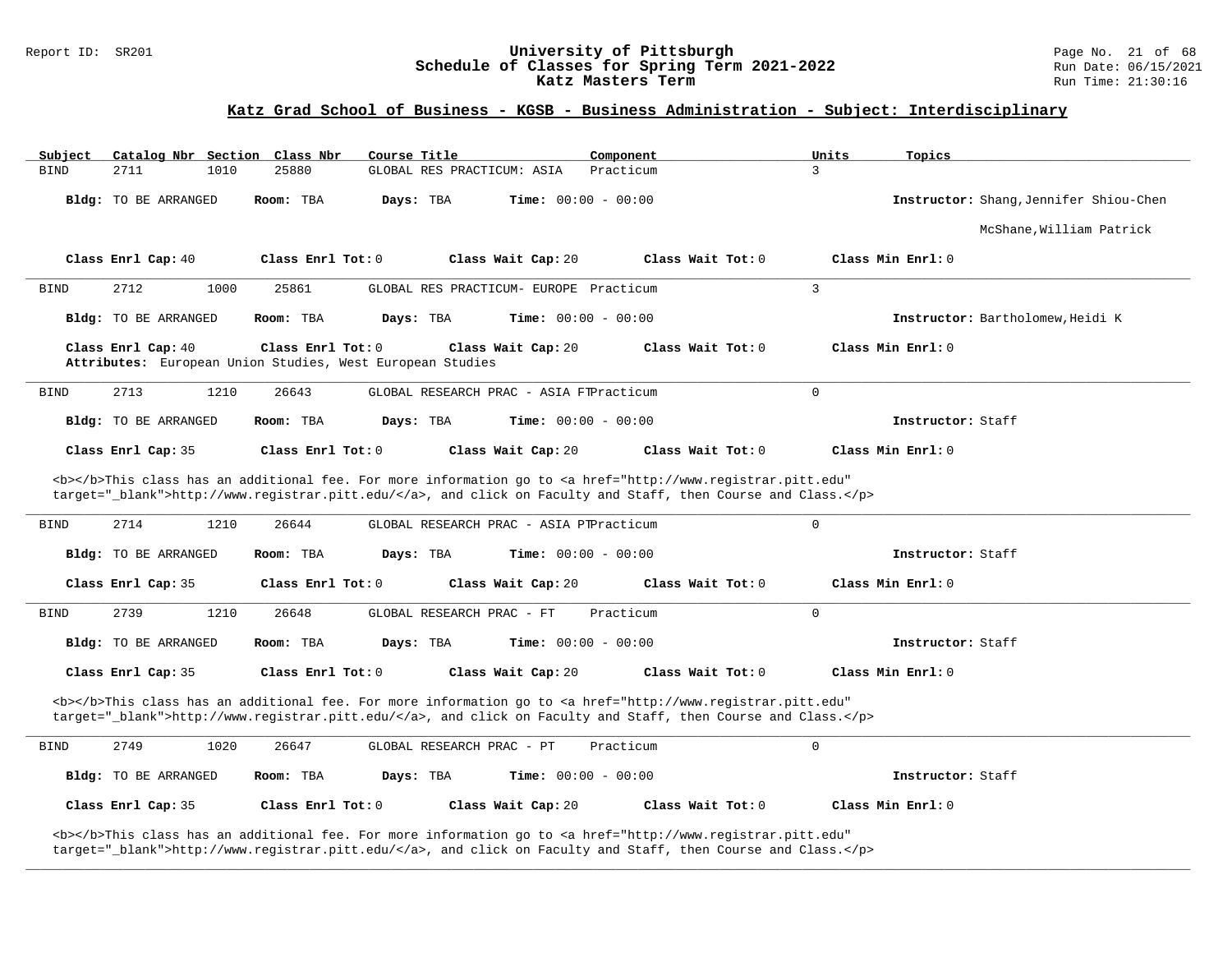| <b>BIND</b> | 2752                        | 1010 | 28108             | GLOBAL RES PRAC-PROF                                        |                              | Practicum         | 3                 |  |
|-------------|-----------------------------|------|-------------------|-------------------------------------------------------------|------------------------------|-------------------|-------------------|--|
|             | <b>Bldg:</b> TO BE ARRANGED |      | Room: TBA         | Days: TBA                                                   | <b>Time:</b> $00:00 - 00:00$ |                   | Instructor: Staff |  |
|             | Class Enrl Cap: 5           |      | Class Enrl Tot: 0 |                                                             | Class Wait Cap: 5            | Class Wait Tot: 0 | Class Min Enrl: 0 |  |
| BIND        | 9999                        | 1020 | 29049             | KATZ FULL-TIME DEVELOPMENT FEEWorkshop                      |                              |                   | $\mathbf 0$       |  |
| Bldg: TBA   |                             |      | Room: TBA         | Days: MTuWThF                                               | <b>Time:</b> $17:00 - 17:55$ |                   | Instructor: Staff |  |
|             | Class Enrl Cap: 58          |      | Class Enrl Tot: 0 | Room Characteristics: PeopleSoft - Scheduled (PS)(1)        | Class Wait Cap: 20           | Class Wait Tot: 0 | Class Min Enrl: 0 |  |
| <b>BIND</b> | 9999                        | 1030 | 29050             | KATZ FULL-TIME DEVELOPMENT FEEWorkshop                      |                              |                   | $\mathbf 0$       |  |
| Bldg: TBA   |                             |      | Room: TBA         | Days: MTuWThF                                               | <b>Time:</b> $11:00 - 11:55$ |                   | Instructor: Staff |  |
|             | Class Enrl Cap: 58          |      | Class Enrl Tot: 0 | <b>Room Characteristics:</b> PeopleSoft - Scheduled (PS)(1) | Class Wait Cap: 20           | Class Wait Tot: 0 | Class Min Enrl: 0 |  |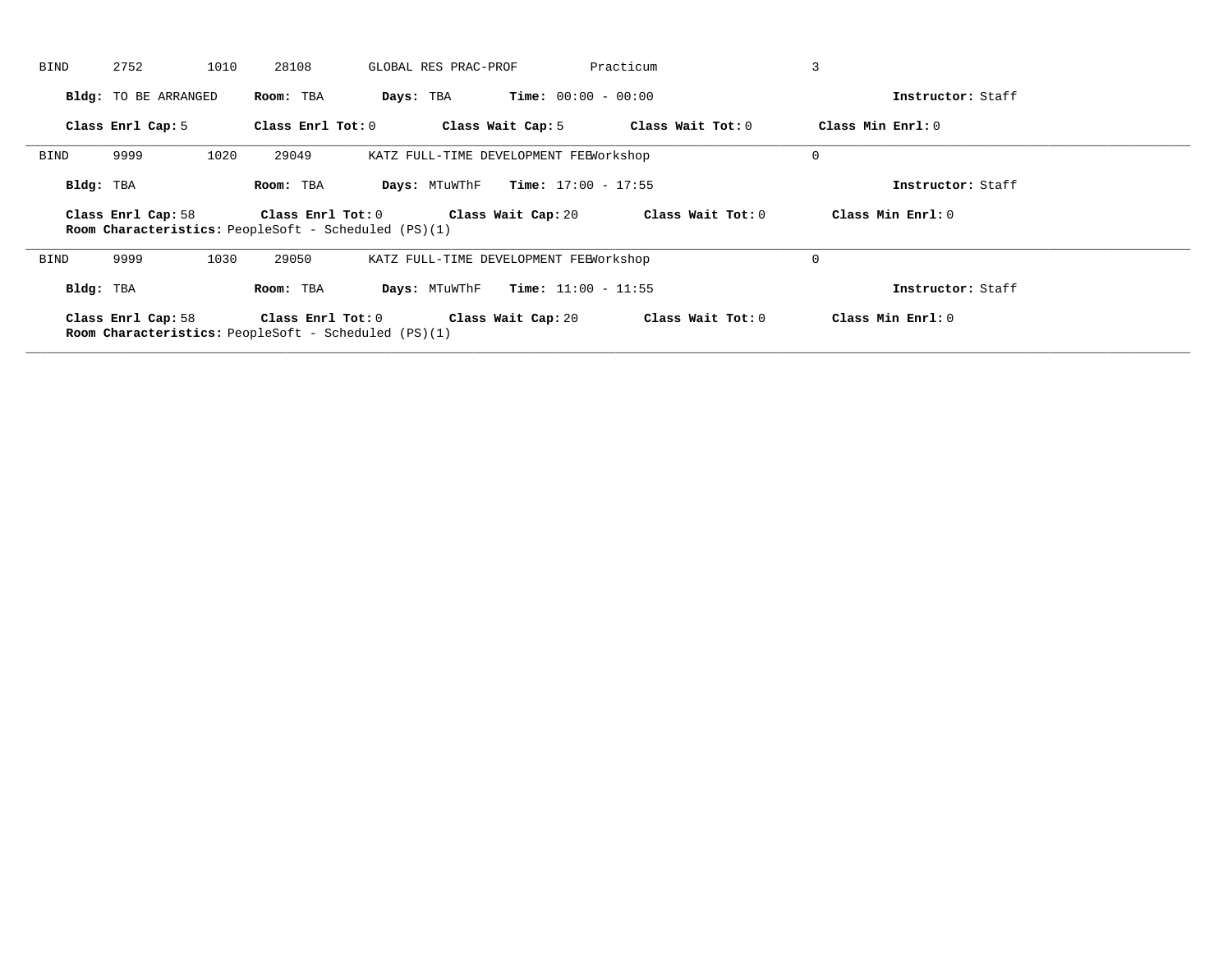### Report ID: SR201 **University of Pittsburgh** Page No. 23 of 68 **Schedule of Classes for Spring Term 2021-2022** Run Date: 06/15/2021 **Katz Masters Term Run Time: 21:30:16** Run Time: 21:30:16

## **Katz Grad School of Business - KGSB - Business Administration - Subject: Management Information Systems**

| Catalog Nbr Section Class Nbr<br>Subject                                                        | Course Title                                           | Component           | Units<br>Topics                     |
|-------------------------------------------------------------------------------------------------|--------------------------------------------------------|---------------------|-------------------------------------|
| 2053<br>1215<br>28503<br><b>BMIS</b>                                                            | HUMAN FACTRS IN INFO SYMS DSGNLecture                  |                     | $\mathcal{L}$                       |
| Bldg: TBA<br>Room: TBA                                                                          | <b>Days:</b> M <b>Time:</b> $18:20 - 21:20$            |                     | Instructor: Galletta, Dennis        |
| Class Enrl Cap: 58<br>Room Characteristics: PeopleSoft - Scheduled (PS)(1)                      | Class Enrl Tot: 0 Class Wait Cap: 20                   | Class Wait Tot: 0   | Class Min Enrl: 0                   |
| 2526<br>1230<br>27516<br>BMIS                                                                   | ADVANCED DATA PROGRAM WITH R Lecture                   |                     | 3                                   |
| Room: TBA<br>Bldg: TBA                                                                          | Days: TBA<br>Time: TBA                                 |                     | Instructor: Staff                   |
| Class Enrl Cap: 30<br>Class Enrl Tot: 0                                                         | Class Wait Cap: 20                                     | Class Wait Tot: 0   | Class Min Enrl: 0                   |
| Attributes: Hybrid<br>Room Characteristics: PeopleSoft - Scheduled (PS)(1)                      |                                                        |                     |                                     |
|                                                                                                 |                                                        |                     |                                     |
| 2537<br>1020<br><b>BMIS</b><br>15048                                                            | BUSINESS SYSTEMS PLATFORMS                             | Lecture             | 3                                   |
| Bldg: TBA<br>Room: TBA                                                                          | <b>Days:</b> Th <b>Time:</b> $18:20 - 21:20$           |                     | Instructor: Hydari, Muhammad Zia    |
| Class Enrl Cap: 40                                                                              | Class Enrl Tot: 0 Class Wait Cap: 20 Class Wait Tot: 0 |                     | Class Min Enrl: 0                   |
| Room Characteristics: Media - Data Projector/Monitor(1), PeopleSoft - Scheduled (PS)(1)         |                                                        |                     |                                     |
| Reserve Capacity:                                                                               | 01-OCT-2021 Restricted to BUSADP-MBA                   | Reserve Enrl Cap: 9 | Reserve Enrl Tot:<br>$\mathbf 0$    |
|                                                                                                 | 01-OCT-2021 Restricted to BUSAD-MBA                    | 8                   | $\Omega$                            |
|                                                                                                 | 01-OCT-2021 Restricted to BUSADF-MBA                   | 8                   | $\overline{0}$                      |
|                                                                                                 | 30-NOV-2021 Restricted to BUSADP-MBA                   | $\Omega$            | $\Omega$                            |
| 2542<br>1220<br>BMIS<br>27029                                                                   | DATA PROGRAM ESSEN WITH PYTHONLecture                  |                     | 3                                   |
| Room: TBA<br>Bldg: TBA                                                                          | <b>Days:</b> Tu <b>Time:</b> $14:00 - 16:50$           |                     | Instructor: Gunarathne, Priyanga    |
| Class Enrl Tot: 0<br>Class Enrl Cap: 25<br>Room Characteristics: PeopleSoft - Scheduled (PS)(1) | Class Wait Cap: 20                                     | Class Wait Tot: 0   | Class Min Enrl: 0                   |
| 2542<br>1225<br>28504<br>BMIS                                                                   | DATA PROGRAM ESSEN WITH PYTHONLecture                  |                     | 3                                   |
| Bldg: TBA<br>Room: TBA                                                                          | <b>Days:</b> $W$ <b>Time:</b> $18:20 - 21:20$          |                     | Instructor: Ramasubbu, Narayanasamy |
| Class Enrl Cap: 40<br>Class Enrl Tot: 0<br>Room Characteristics: PeopleSoft - Scheduled (PS)(1) | Class Wait Cap: 20                                     | Class Wait Tot: 0   | Class Min Enrl: 0                   |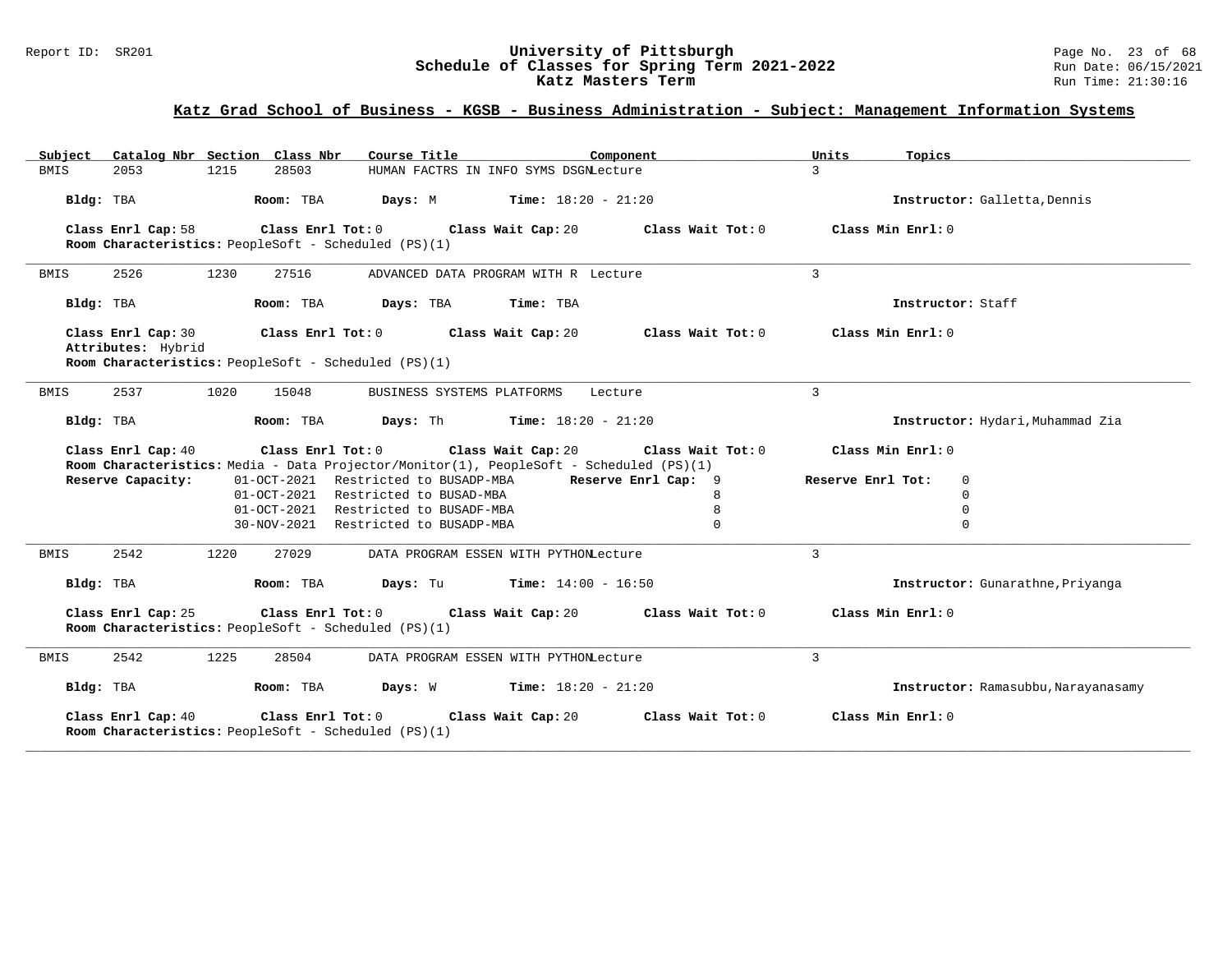### Report ID: SR201 **1988 Mage 10: SChedule of Classes for Spring Term 2021-2022** Page No. 24 of 68<br>**Schedule of Classes for Spring Term 2021-2022** Run Date: 06/15/2021 **Schedule of Classes for Spring Term 2021-2022** Run Date: 06/15/202<br>**Katz Masters Term 2021-2022** Run Time: 21:30:16 Katz Masters Term

## **Katz Grad School of Business - KGSB - Business Administration - Subject: Management Information Systems**

| Subject<br>Catalog Nbr Section Class Nbr                                                                                 | Course Title                                                                            | Units<br>Component       | Topics                            |
|--------------------------------------------------------------------------------------------------------------------------|-----------------------------------------------------------------------------------------|--------------------------|-----------------------------------|
| <b>BMIS</b><br>1070<br>2551<br>20733                                                                                     | PROJ MGMNT CONCPTS & PROCESSESLecture                                                   | 3                        |                                   |
| Room: TBA<br>Bldg: TBA                                                                                                   | $Time: 18:20 - 21:20$<br>Days: W                                                        |                          | Instructor: Wolfe, David G        |
| Class Enrl Cap: 40                                                                                                       | Class Enrl Tot: $0$ Class Wait Cap: $20$ Class Wait Tot: $0$                            |                          | Class Min Enrl: 0                 |
|                                                                                                                          | Room Characteristics: Media - Data Projector/Monitor(1), PeopleSoft - Scheduled (PS)(1) |                          |                                   |
| 01-OCT-2021<br>Reserve Capacity:                                                                                         | Restricted to BUSADP-MBA                                                                | Reserve Enrl Cap: 13     | Reserve Enrl Tot:<br>$\mathbf{0}$ |
|                                                                                                                          | 01-OCT-2021 Restricted to BUSAD-MBA                                                     | 13                       | $\mathbf 0$                       |
| $01 - OCT - 2021$                                                                                                        | Restricted to BUSADF-MBA                                                                | 14                       | $\mathbf 0$                       |
| 30-NOV-2021                                                                                                              | Restricted to BUSADF-MBA                                                                | $\Omega$                 | $\Omega$                          |
| 2588<br>BMIS<br>1180<br>24706                                                                                            | DATA BASE MANAGEMENT                                                                    | 3<br>Lecture             |                                   |
| Bldg: TBA<br>Room: TBA                                                                                                   | Days: Tu<br><b>Time:</b> $18:20 - 21:20$                                                |                          | Instructor: Pavone, Anna Marie M  |
| Class Enrl Cap: 58<br>Attributes: Hybrid                                                                                 | Class Enrl Tot: $0$ Class Wait Cap: $20$ Class Wait Tot: $0$                            |                          | Class Min Enrl: 0                 |
|                                                                                                                          | Room Characteristics: Media - Data Projector/Monitor(1), PeopleSoft - Scheduled (PS)(1) |                          |                                   |
| 01-OCT-2021<br>Reserve Capacity:                                                                                         | Restricted to BUSAD-MBA                                                                 | Reserve Enrl Cap: 10     | Reserve Enrl Tot:<br>$\mathbf{0}$ |
| $01-OCT-2021$                                                                                                            | Restricted to BUSADP-MBA                                                                | 11                       | $\mathbf 0$                       |
|                                                                                                                          | 01-DEC-2021 Restricted to BUSAD-MBA                                                     | 0                        | $\mathbf 0$                       |
| 2681<br><b>BMIS</b><br>1210<br>27453                                                                                     | IS SECURITY                                                                             | $\mathcal{L}$<br>Lecture |                                   |
| Bldg: TBA<br>Room: TBA                                                                                                   | <b>Days:</b> W <b>Time:</b> $18:20 - 21:20$                                             |                          | Instructor: Hydari, Muhammad Zia  |
| Attributes: Class Materials on Reserve at Hillman Library<br><b>Room Characteristics:</b> PeopleSoft - Scheduled (PS)(1) | Class Enrl Cap: 27 Class Enrl Tot: 0 Class Wait Cap: 20                                 | Class Wait Tot: 0        | Class Min Enrl: 0                 |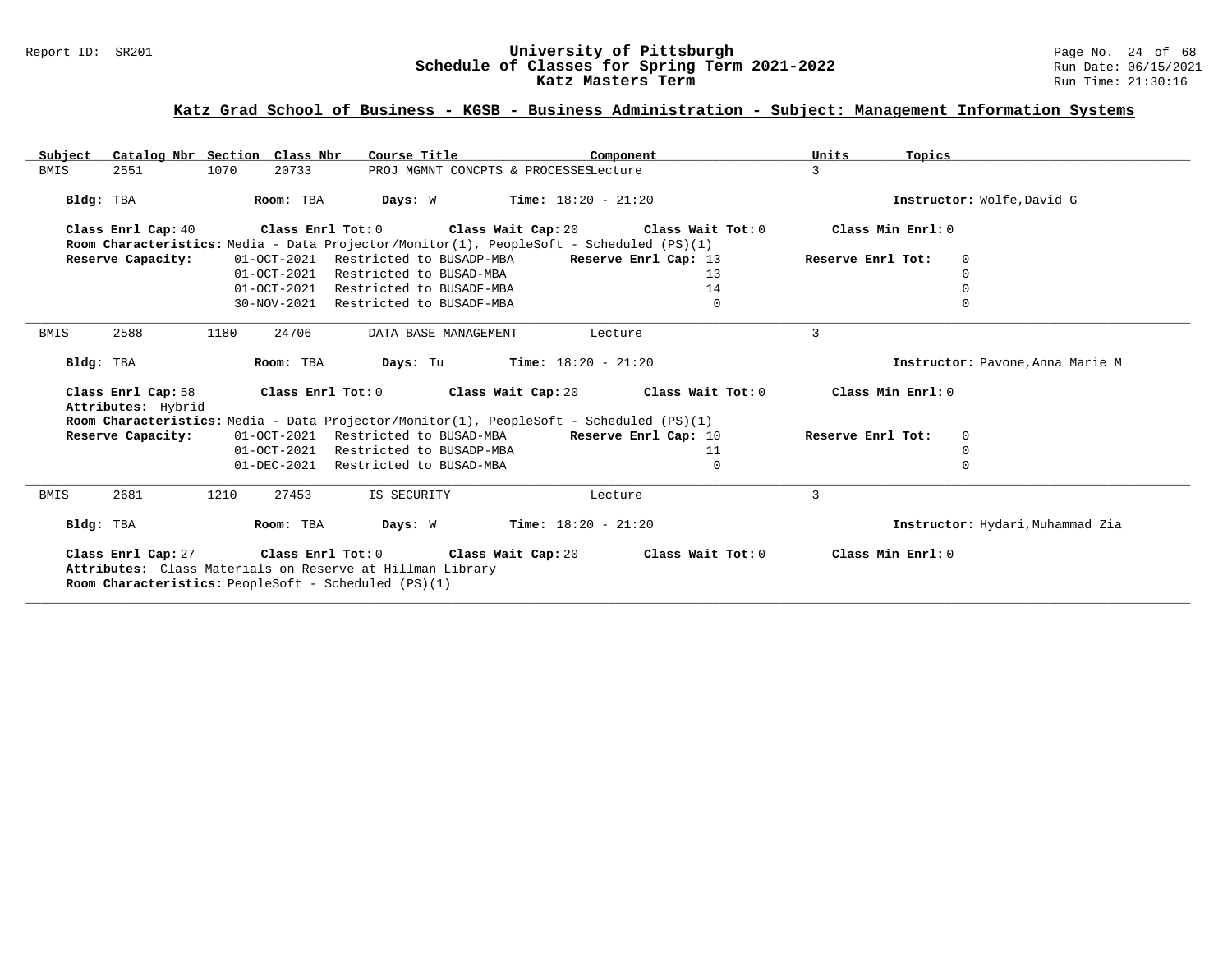### Report ID: SR201 **University of Pittsburgh** Page No. 25 of 68 **Schedule of Classes for Spring Term 2021-2022** Run Date: 06/15/2021 **Katz Masters Term Run Time: 21:30:16** Run Time: 21:30:16

## **Katz Grad School of Business - KGSB - Business Administration - Subject: Business Marketing**

| Subject Catalog Nbr Section Class Nbr<br>Course Title <b>Source Course Title</b>                                                           | Component<br>Units<br>Topics                                                     |
|--------------------------------------------------------------------------------------------------------------------------------------------|----------------------------------------------------------------------------------|
| 1200<br>24749<br>2032<br>APPLIED BEHAVIORAL ECONOMICS Lecture<br>BMKT                                                                      | $\mathcal{R}$                                                                    |
| Room: TBA $Days:$ Th Time: $18:20 - 21:20$<br>Bldg: TBA                                                                                    | Instructor: Silver, Eric                                                         |
| Class Enrl Cap: 58                                                                                                                         | Class Enrl Tot: $0$ Class Wait Cap: $20$ Class Wait Tot: $0$ Class Min Enrl: $0$ |
| Room Characteristics: PeopleSoft - Scheduled (PS)(1)                                                                                       |                                                                                  |
| 01-OCT-2021 Restricted to BUSADP-MBA Reserve Enrl Cap: 3<br>Reserve Capacity:                                                              | Reserve Enrl Tot:<br>$\mathbf 0$                                                 |
| 01-OCT-2021 Restricted to BUSAD-MBA                                                                                                        | $\mathbf{3}$<br>$\mathbf 0$                                                      |
| 01-DEC-2021 Restricted to BUSADP-MBA                                                                                                       | $\mathbf 0$<br>$\mathbf 0$                                                       |
| <b>BMKT</b><br>2035<br>1100<br>23312<br>CONSMR BEHAV THEORY & PRACTICELecture                                                              | 3                                                                                |
| <b>Room:</b> TBA <b>Days:</b> W <b>Time:</b> $18:20 - 21:20$<br>Bldg: TBA                                                                  | Instructor: Whang, Yun-Oh                                                        |
| Class Enrl Cap: 26<br>Room Characteristics: Media - Data Projector/Monitor(1), PeopleSoft - Scheduled (PS)(1)                              | Class Enrl Tot: $0$ Class Wait Cap: $20$ Class Wait Tot: $0$ Class Min Enrl: $0$ |
| 01-OCT-2021 Restricted to BUSADP-MBA Reserve Enrl Cap: 6<br>Reserve Capacity:                                                              | Reserve Enrl Tot:<br>$\mathbf{0}$                                                |
| 01-OCT-2021 Restricted to BUSAD-MBA                                                                                                        | $\Omega$<br>.5                                                                   |
| 01-DEC-2021 Restricted to BUSAD-MBA                                                                                                        | $\mathbf 0$<br>$\mathbf 0$                                                       |
|                                                                                                                                            |                                                                                  |
| 2035<br>1110<br>BMKT<br>30068<br>CONSMR BEHAV THEORY & PRACTICELecture                                                                     | 3                                                                                |
| Room: TBA $Days: W$ Time: $14:00 - 16:50$<br>Bldg: TBA                                                                                     | Instructor: Whang, Yun-Oh                                                        |
| Class Enrl Tot: $0$ Class Wait Cap: $20$ Class Wait Tot: $0$<br>Class Enrl Cap: 35<br>Room Characteristics: PeopleSoft - Scheduled (PS)(1) | Class Min Enrl: 0                                                                |
| 2061<br>1010<br>30599<br>BMKT                                                                                                              | IND STUDY IN MARKTNG MGMT 2 Independent Study<br>$1 - 9$                         |
| Room: TBA $Days:$ TBA $Time: 00:00 - 00:00$<br>Bldg: TO BE ARRANGED                                                                        | Instructor: Burgess, Camille D                                                   |
| Class Enrl Cap: 35 Class Enrl Tot: 0 Class Wait Cap: 20 Class Wait Tot: 0 Class Min Enrl: 0                                                |                                                                                  |
| 2526<br>1010<br>13021<br>BMKT<br>PRODUCT DEVELOPMNT & MGMNT Lecture                                                                        | $\mathcal{E}$                                                                    |
| <b>Room:</b> TBA <b>Days:</b> Tu <b>Time:</b> $14:00 - 16:50$<br>Bldg: TBA                                                                 | Instructor: Venkatesh, Ramaswamy                                                 |
| Class Enrl Cap: 58<br>Room Characteristics: Media - Data Projector/Monitor(1), PeopleSoft - Scheduled (PS)(1)                              | Class Enrl Tot: $0$ Class Wait Cap: $20$ Class Wait Tot: $0$ Class Min Enrl: $0$ |
| Reserve Capacity:<br>01-OCT-2021 Restricted to BUSADP-MBA Reserve Enrl Cap: 33                                                             | Reserve Enrl Tot:<br>$\mathbf 0$                                                 |
| 01-DEC-2021 Restricted to BUSADP-MBA                                                                                                       | $\mathbf 0$<br>$\Omega$                                                          |
|                                                                                                                                            |                                                                                  |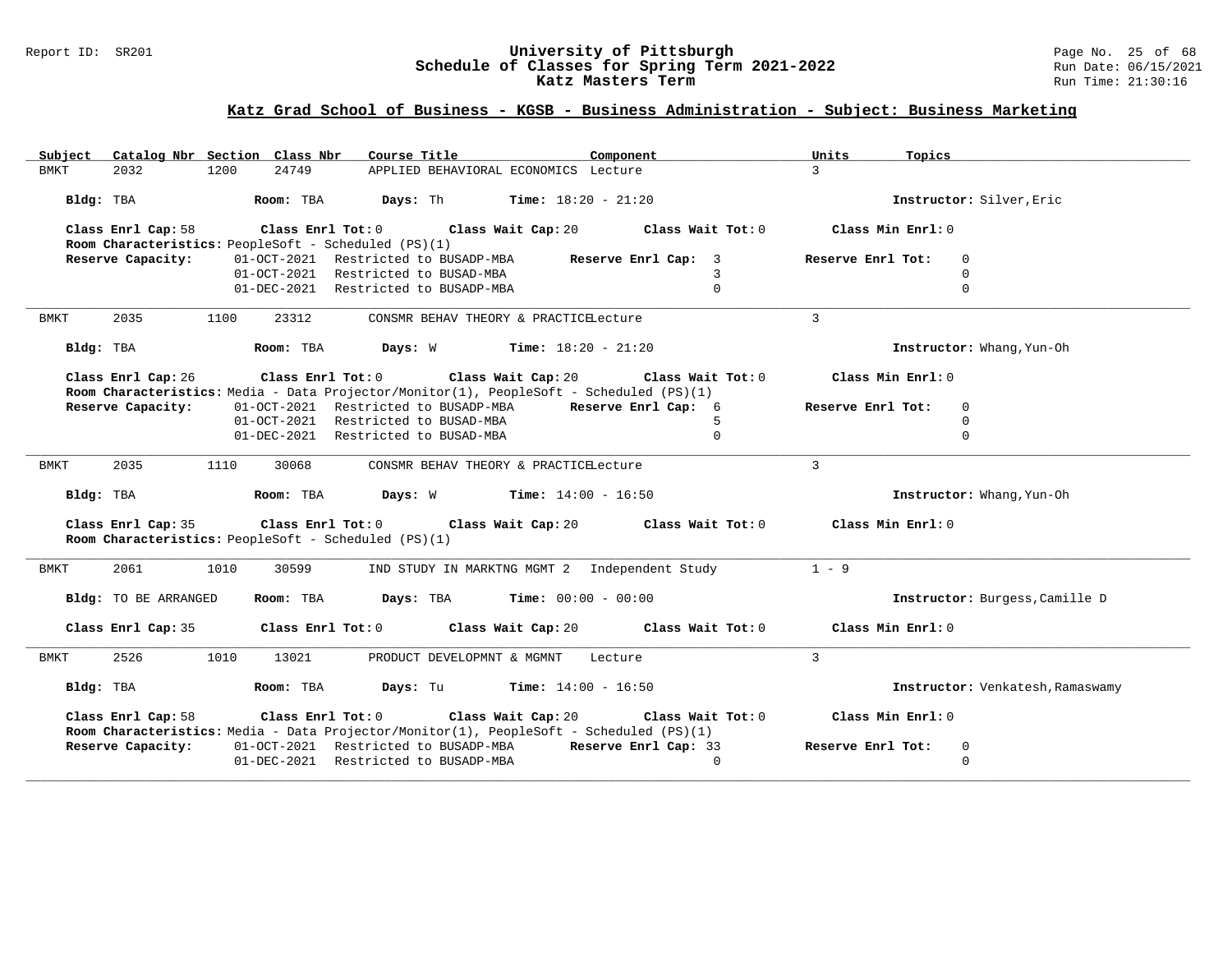### Report ID: SR201 **University of Pittsburgh** Page No. 26 of 68 **Schedule of Classes for Spring Term 2021-2022** Run Date: 06/15/2021 **Katz Masters Term Run Time: 21:30:16** Run Time: 21:30:16

## **Katz Grad School of Business - KGSB - Business Administration - Subject: Business Marketing**

| Subject   | Catalog Nbr Section Class Nbr            |      |                     | Course Title                                                                            | Component                    | Units             | Topics                           |
|-----------|------------------------------------------|------|---------------------|-----------------------------------------------------------------------------------------|------------------------------|-------------------|----------------------------------|
| BMKT      | 2526                                     | 1020 | 23313               | PRODUCT DEVELOPMNT & MGMNT                                                              | Lecture                      |                   |                                  |
| Bldg: TBA |                                          |      | Room: TBA           | Days: Tu                                                                                | <b>Time:</b> $18:20 - 21:20$ |                   | Instructor: Venkatesh, Ramaswamy |
|           | Class Enrl Cap: 26<br>Attributes: Hybrid |      | Class Enrl Tot: $0$ | Class Wait Cap: 20                                                                      | Class Wait Tot: $0$          |                   | Class Min $Enrl: 0$              |
|           |                                          |      |                     | Room Characteristics: Media - Data Projector/Monitor(1), PeopleSoft - Scheduled (PS)(1) |                              |                   |                                  |
|           | Reserve Capacity:                        |      |                     | 01-OCT-2021 Restricted to BUSADP-MBA                                                    | Reserve Enrl Cap: 20         | Reserve Enrl Tot: | 0                                |
|           |                                          |      |                     |                                                                                         |                              |                   |                                  |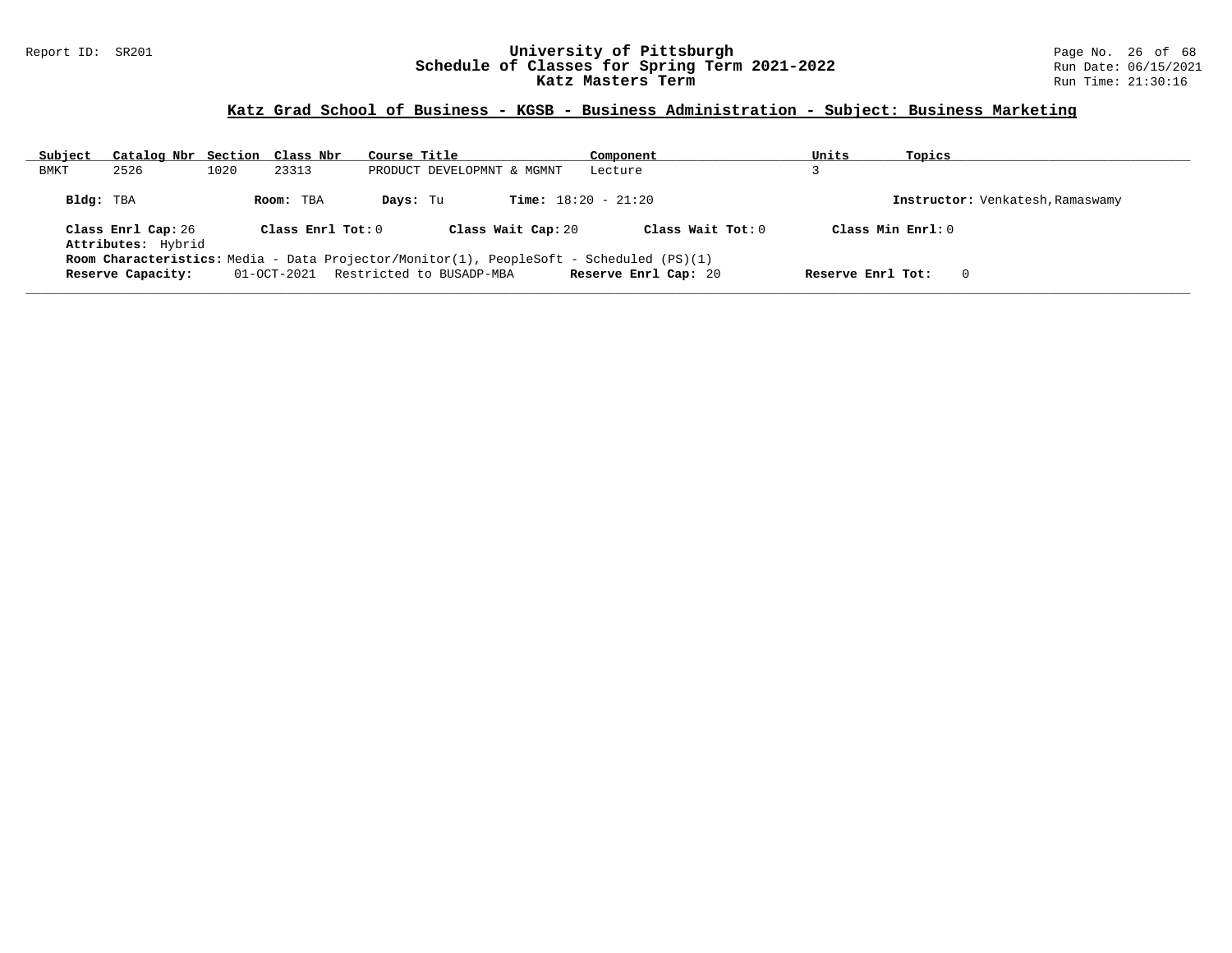### Report ID: SR201 **University of Pittsburgh** Page No. 27 of 68 **Schedule of Classes for Spring Term 2021-2022** Run Date: 06/15/2021 **Katz Masters Term Run Time: 21:30:16** Run Time: 21:30:16

## **Katz Grad School of Business - KGSB - Business Administration - Subject: Organiztnl Beh & Human Resrcs**

| Subject<br>Catalog Nbr Section Class Nbr | Course Title           | Component                               | Units<br>Topics             |  |
|------------------------------------------|------------------------|-----------------------------------------|-----------------------------|--|
| 1300<br>2409<br><b>BOAH</b>              | 28169                  | ORGANIZATIONAL BEHAVIOR<br>Lecture      | 1.5                         |  |
| <b>Bldg:</b> TO BE ARRANGED              | Room: TBA<br>Days: Tu  | <b>Time:</b> $00:00 - 00:00$            | Instructor: Dennis, Tammy L |  |
|                                          |                        |                                         | Good,Deborah C              |  |
| Class Enrl Cap: 35                       | Class Enrl Tot: 0      | Class Wait Tot: 0<br>Class Wait Cap: 20 | Class Min Enrl: 0           |  |
| 2421<br>1210<br><b>BOAH</b>              | 28498                  | HUMN RESORC COMPETITIVE ADVNTGLecture   | 1.5                         |  |
| <b>Bldg:</b> TO BE ARRANGED              | Days: TBA<br>Room: TBA | <b>Time:</b> $00:00 - 00:00$            | Instructor: Good, Deborah C |  |
| Class Enrl Cap: 35                       | Class Enrl Tot: 0      | Class Wait Tot: 0<br>Class Wait Cap: 20 | Class Min Enrl: 0           |  |
|                                          |                        |                                         |                             |  |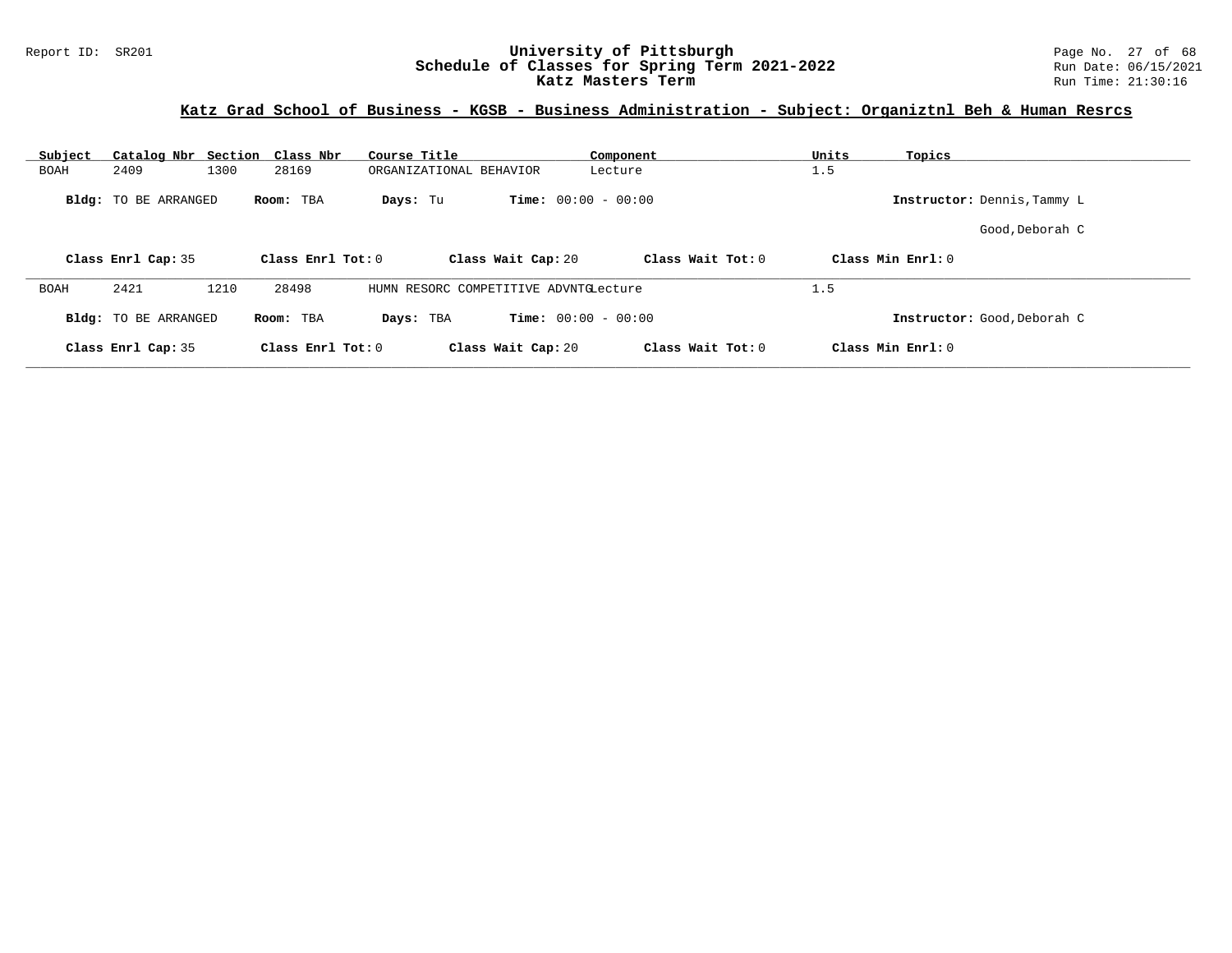#### Report ID: SR201 **University of Pittsburgh** Page No. 28 of 68 **Schedule of Classes for Spring Term 2021-2022** Run Date: 06/15/2021 **Katz Masters Term Run Time: 21:30:16** Run Time: 21:30:16

## **Katz Grad School of Business - KGSB - Business Administration - Subject: Quantv Methods-Operations Mgt**

| Subject     |                                          | Catalog Nbr Section Class Nbr |                   | Course Title                                                                                                                                                                                              |                                       | Component                                 | Units             | Topics                     |                                          |
|-------------|------------------------------------------|-------------------------------|-------------------|-----------------------------------------------------------------------------------------------------------------------------------------------------------------------------------------------------------|---------------------------------------|-------------------------------------------|-------------------|----------------------------|------------------------------------------|
| <b>BOOM</b> | 2139                                     | 1120                          | 20773             |                                                                                                                                                                                                           | SIX SIGMA THEORY AND PRACTICE Lecture |                                           | $\mathcal{L}$     |                            |                                          |
|             | Bldg: TBA                                | Room: TBA                     |                   | Days: W                                                                                                                                                                                                   | <b>Time:</b> $18:20 - 21:20$          |                                           |                   |                            | Instructor: Kimpel, James Farley         |
|             | Class Enrl Cap: 30                       |                               |                   | Class Enrl Tot: 0 Class Wait Cap: 20<br>Room Characteristics: Media - Data Projector/Monitor(1), PeopleSoft - Scheduled (PS)(1)<br>Combined Section ID: 0002(BUSQOM/1745/BQOM/2139) - BUSQOM 1745(#30500) |                                       | Class Wait Tot: 0                         |                   | Class Min Enrl: 0          |                                          |
|             | Reserve Capacity:                        |                               |                   | 01-OCT-2021 Restricted to BUSADP-MBA                                                                                                                                                                      |                                       | Reserve Enrl Cap: 11                      | Reserve Enrl Tot: | $\mathbf 0$                |                                          |
|             |                                          |                               |                   | 01-OCT-2021 Restricted to BUSAD-MBA                                                                                                                                                                       |                                       | 11                                        |                   | $\Omega$                   |                                          |
|             |                                          |                               |                   | 01-DEC-2021 Restricted to BUSADP-MBA                                                                                                                                                                      |                                       | $\Omega$                                  |                   | $\mathbf 0$                |                                          |
| <b>BQOM</b> | 2401                                     | 1010                          | 13019             |                                                                                                                                                                                                           | STATISTICAL ANALYSIS: UNCERT Lecture  |                                           | $\overline{3}$    |                            |                                          |
|             | Bldg: TBA                                | Room: TBA                     |                   | <b>Days:</b> Tu <b>Time:</b> $18:20 - 21:20$                                                                                                                                                              |                                       |                                           |                   |                            | Instructor: Shang, Jennifer Shiou-Chen   |
|             | Class Enrl Cap: 58<br>Attributes: Hybrid | Class Enrl Tot: 0             |                   |                                                                                                                                                                                                           | Class Wait Cap: 20                    | Class Wait Tot: 0                         |                   | Class Min Enrl: 0          |                                          |
|             | Reserve Capacity:                        |                               |                   | Room Characteristics: Media - Data Projector/Monitor(1), PeopleSoft - Scheduled (PS)(1)<br>01-OCT-2021 Restricted to BUSADP-MBA Reserve Enrl Cap: 58                                                      |                                       |                                           |                   | Reserve Enrl Tot: 0        |                                          |
| <b>BQOM</b> | 2533                                     | 1010                          | 15784             |                                                                                                                                                                                                           | GLOBAL SUPPLY CHAIN MANAGEMENTLecture |                                           | $\mathbf{3}$      |                            |                                          |
|             | Bldg: TBA                                | Room: TBA                     |                   | Days: Tu                                                                                                                                                                                                  | <b>Time:</b> $14:00 - 16:50$          |                                           |                   |                            | Instructor: Mirchandani, Prakash         |
|             | Class Enrl Cap: 58                       |                               | Class Enrl Tot: 0 |                                                                                                                                                                                                           | Class Wait Cap: 20                    | Class Wait Tot: 0                         |                   | Class Min Enrl: 0          |                                          |
|             | Attributes: Global Studies               |                               |                   |                                                                                                                                                                                                           |                                       |                                           |                   |                            |                                          |
|             |                                          |                               |                   | Room Characteristics: Media - Data Projector/Monitor(1), PeopleSoft - Scheduled (PS)(1)                                                                                                                   |                                       |                                           |                   |                            |                                          |
|             | Reserve Capacity:                        |                               |                   | 01-OCT-2021 Restricted to BUSAD-MBA Reserve Enrl Cap: 52<br>01-DEC-2021 Restricted to BUSAD-MBA                                                                                                           |                                       | $\overline{0}$                            | Reserve Enrl Tot: | $\mathbf 0$<br>$\mathbf 0$ |                                          |
|             |                                          |                               |                   |                                                                                                                                                                                                           |                                       |                                           |                   |                            |                                          |
| <b>BQOM</b> | 2533                                     | 1020                          | 25867             |                                                                                                                                                                                                           | GLOBAL SUPPLY CHAIN MANAGEMENTLecture |                                           | $\mathcal{L}$     |                            |                                          |
|             | Bldg: TBA                                | Room: TBA                     |                   | Days: Tu                                                                                                                                                                                                  | <b>Time:</b> $18:20 - 21:20$          |                                           |                   |                            | Instructor: Mirchandani, Prakash         |
|             | Class Enrl Cap: 58                       | Class Enrl Tot: 0             |                   | Room Characteristics: PeopleSoft - Scheduled (PS)(1)                                                                                                                                                      |                                       | Class Wait Cap: 20 $\,$ Class Wait Tot: 0 |                   | Class Min Enrl: 0          |                                          |
| <b>BQOM</b> | 2578                                     | 1010                          | 27033             | DATA MINING                                                                                                                                                                                               |                                       | Lecture                                   | 3                 |                            |                                          |
|             | Bldg: TBA                                | Room: TBA                     |                   | Days: Tu                                                                                                                                                                                                  | <b>Time:</b> $14:00 - 16:50$          |                                           |                   |                            | Instructor: Valdes Saavedra, Leon Matias |
|             | Class Enrl Cap: 58                       |                               |                   | Class Enrl Tot: 0 Class Wait Cap: 20<br>Room Characteristics: PeopleSoft - Scheduled (PS)(1)                                                                                                              |                                       | Class Wait Tot: 0                         |                   | Class Min Enrl: 0          |                                          |
|             | Reserve Capacity:                        |                               |                   | 01-OCT-2021 Restricted to BUSAD-MBA                                                                                                                                                                       |                                       | Reserve Enrl Cap: 11                      | Reserve Enrl Tot: | $\mathbf 0$                |                                          |
|             |                                          |                               |                   | 01-OCT-2021 Restricted to BUSADP-MBA                                                                                                                                                                      |                                       | 12                                        |                   | $\mathbf 0$                |                                          |
|             |                                          |                               |                   | 01-DEC-2021 Restricted to BUSAD-MBA                                                                                                                                                                       |                                       | $\Omega$                                  |                   | $\mathbf 0$                |                                          |
|             |                                          |                               |                   |                                                                                                                                                                                                           |                                       |                                           |                   |                            |                                          |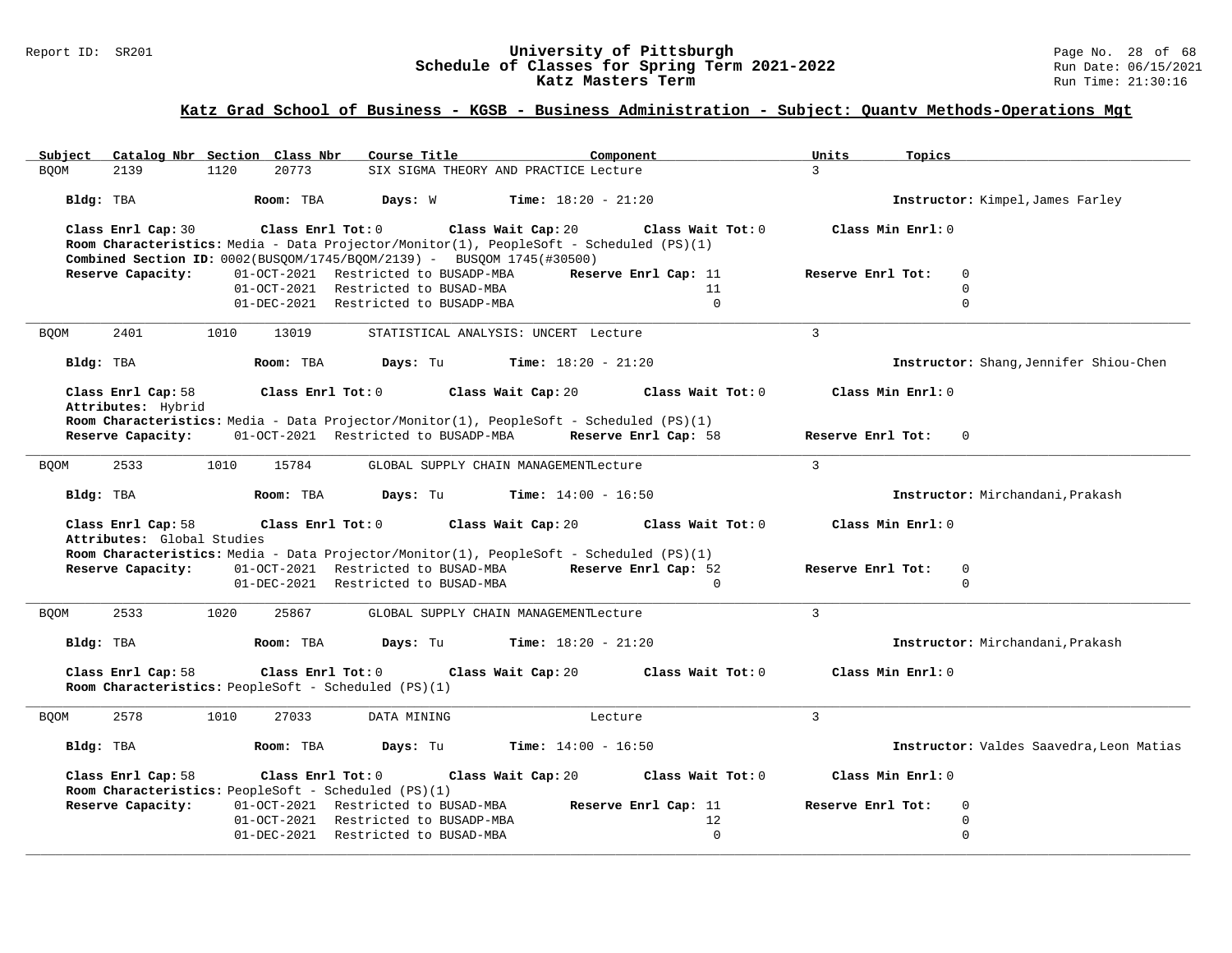### Report ID: SR201 **University of Pittsburgh** Page No. 29 of 68 **Schedule of Classes for Spring Term 2021-2022** Run Date: 06/15/2021 **Katz Masters Term Run Time: 21:30:16** Run Time: 21:30:16

## **Katz Grad School of Business - KGSB - Business Administration - Subject: Strategy Envirnmt & Organiztns**

| Subject   | Catalog Nbr Section Class Nbr |      |                   | Course Title |                                      |                              | Component                                                                                      |                   | Units             | Topics                  |  |
|-----------|-------------------------------|------|-------------------|--------------|--------------------------------------|------------------------------|------------------------------------------------------------------------------------------------|-------------------|-------------------|-------------------------|--|
| BSEO      | 2531                          | 1010 | 13016             |              | ENTREP & NEW VENT INITIATION Lecture |                              |                                                                                                |                   |                   |                         |  |
| Bldg: TBA |                               |      | Room: TBA         | Days: Tu     |                                      | <b>Time:</b> $14:30 - 17:20$ |                                                                                                |                   |                   | Instructor: Patton, G R |  |
|           | Class Enrl Cap: 58            |      | Class Enrl Tot: 0 |              |                                      | Class Wait Cap: 20           |                                                                                                | Class Wait Tot: 0 |                   | Class Min Enrl: 0       |  |
|           |                               |      |                   |              |                                      |                              | <b>Room Characteristics:</b> Media - Data Projector/Monitor(1), PeopleSoft - Scheduled (PS)(1) |                   |                   |                         |  |
|           | Reserve Capacity:             |      | 01-OCT-2021       |              | Restricted to BUSAD-MBA              |                              | <b>Reserve Enrl Cap: 30</b>                                                                    |                   | Reserve Enrl Tot: | $\mathbf 0$             |  |
|           |                               |      | $01 - OCT - 2021$ |              | Restricted to BUSADF-MBA             |                              |                                                                                                | 25                |                   |                         |  |
|           |                               |      | 30-NOV-2021       |              | Restricted to BUSAD-MBA              |                              |                                                                                                | 0                 |                   |                         |  |
|           |                               |      |                   |              |                                      |                              |                                                                                                |                   |                   |                         |  |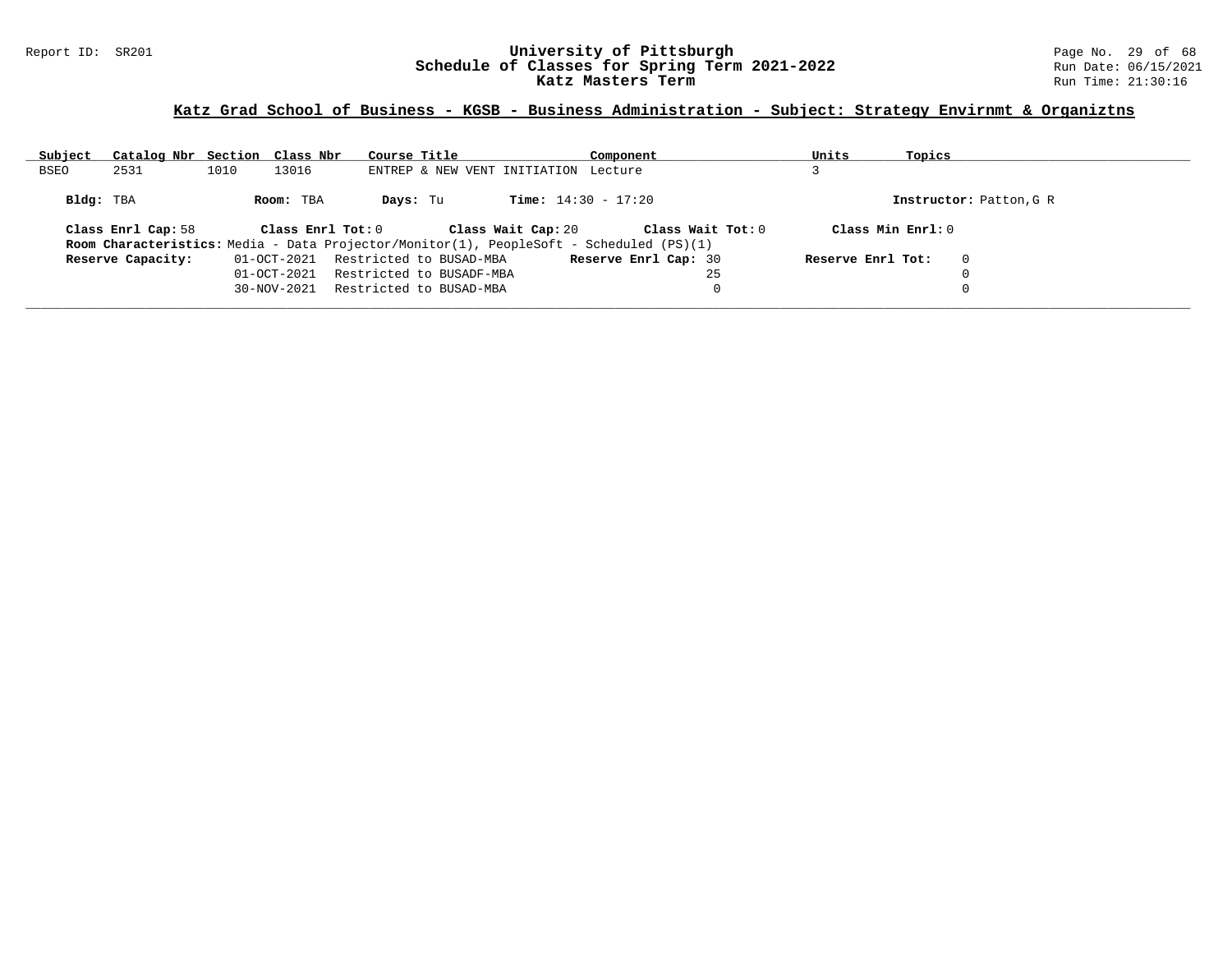### Report ID: SR201 **University of Pittsburgh** Page No. 30 of 68 **Schedule of Classes for Spring Term 2021-2022** Run Date: 06/15/2021 **Katz PHD Term Run Time: 21:30:16**

## **Katz Grad School of Business - KGSB - Business Administration - Subject: Business Accounting**

| Subject            | Catalog Nbr Section Class Nbr |                     | Course Title                                            |                              | Component         | Units   | Topics                      |  |
|--------------------|-------------------------------|---------------------|---------------------------------------------------------|------------------------------|-------------------|---------|-----------------------------|--|
| 3010<br>BACC       | 1010                          | 12990               | INDEPENDENT STUDY IN ACCONTINGIndependent Study         |                              |                   | $1 - 9$ |                             |  |
|                    | Bldg: TO BE ARRANGED          | Room: TBA           | Days: TBA                                               | <b>Time:</b> $00:00 - 00:00$ |                   |         | Instructor: Uzyak, Carrie A |  |
| Class Enrl Cap: 60 |                               | Class Enrl Tot: $0$ |                                                         | Class Wait Cap: 20           | Class Wait Tot: 0 |         | Class Min Enrl: 0           |  |
|                    |                               |                     | Room Characteristics: Media - Data Projector/Monitor(1) |                              |                   |         |                             |  |
| 3099<br>BACC       | 1010                          | 12991               | READINGS IN ACCOUNTING                                  |                              | Directed Studies  | $1 - 9$ |                             |  |
|                    | Bldg: TO BE ARRANGED          | Room: TBA           | Days: TBA                                               | <b>Time:</b> $00:00 - 00:00$ |                   |         | Instructor: Moser, Donald V |  |
|                    |                               |                     |                                                         |                              |                   |         | Uzyak, Carrie A             |  |
|                    |                               |                     |                                                         |                              |                   |         | Gunn, Joshua Lee            |  |
|                    |                               |                     |                                                         |                              |                   |         | Feng, Mei                   |  |
| Class Enrl Cap: 60 |                               | Class Enrl Tot: 0   | Room Characteristics: Media - Data Projector/Monitor(1) | Class Wait Cap: 20           | Class Wait Tot: 0 |         | Class Min Enrl: 0           |  |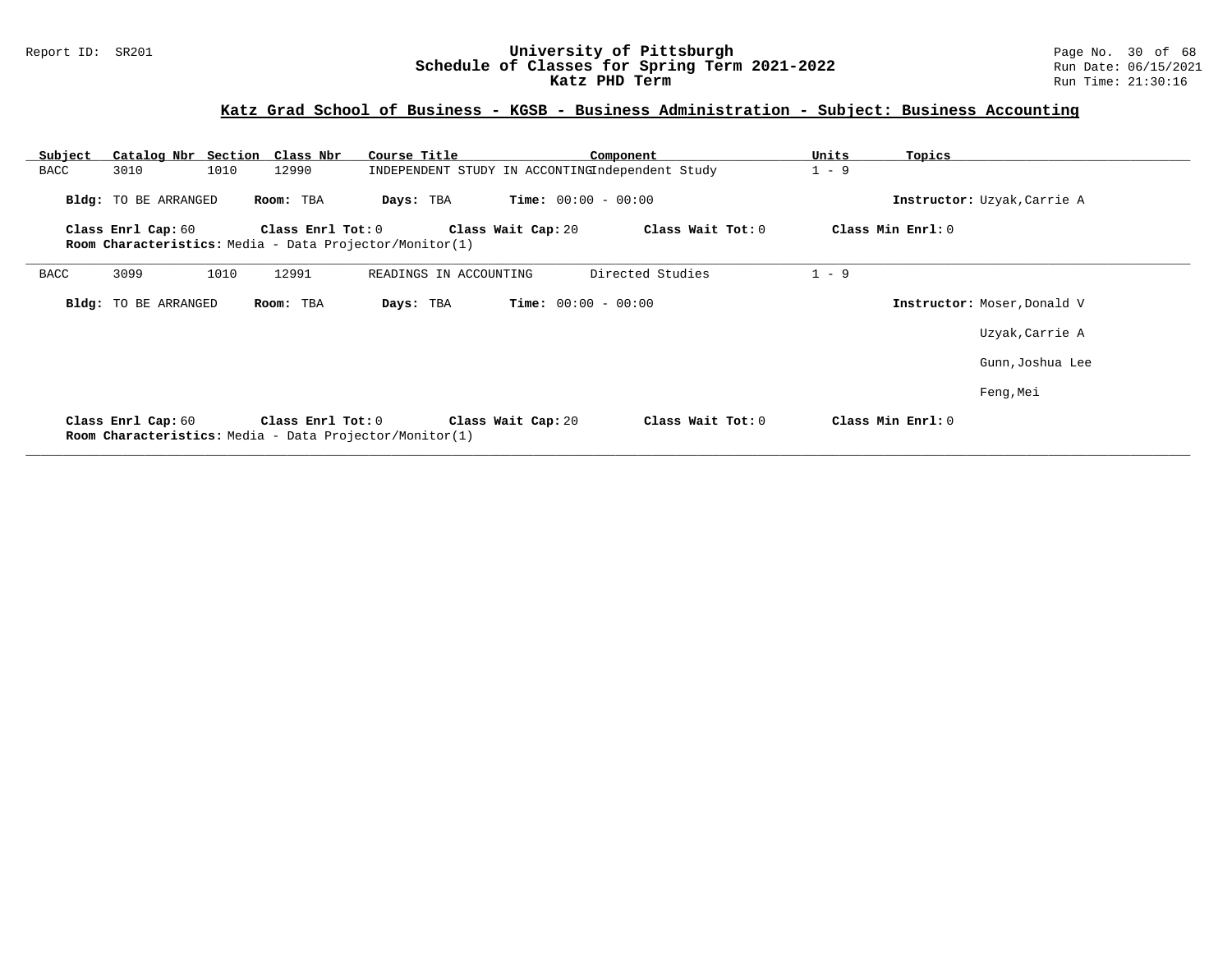### Report ID: SR201 **University of Pittsburgh** Page No. 31 of 68 **Schedule of Classes for Spring Term 2021-2022** Run Date: 06/15/2021 **Katz PHD Term Run Time: 21:30:16**

## **Katz Grad School of Business - KGSB - Business Administration - Subject: Business Finance**

| Subject     | Catalog Nbr Section Class Nbr                                  |                   | Course Title                                  |                       | Component                                                                 | Units             | Topics                                  |
|-------------|----------------------------------------------------------------|-------------------|-----------------------------------------------|-----------------------|---------------------------------------------------------------------------|-------------------|-----------------------------------------|
| <b>BFIN</b> | 3010<br>1020                                                   | 21997             |                                               |                       | INDEPENDENT STUDY IN FINANCE Independent Study                            | $1 - 9$           |                                         |
|             | Bldg: TO BE ARRANGED                                           | Room: TBA         | <b>Days:</b> TBA                              | $Time: 00:00 - 00:00$ |                                                                           |                   | Instructor: Uzyak, Carrie A             |
|             | Class Enrl Cap: 35                                             | Class Enrl Tot: 0 |                                               |                       | Class Wait Cap: $20$ Class Wait Tot: $0$                                  |                   | Class Min Enrl: 0                       |
|             | Room Characteristics: Media - Data Projector/Monitor(1)        |                   |                                               |                       |                                                                           |                   |                                         |
| BFIN        | 3032<br>1010                                                   | 30583             | CORPORATE FINANCE SEMINAR 1                   |                       | Seminar                                                                   | 1.5               |                                         |
|             | Bldg: TO BE ARRANGED                                           | Room: TBA         | <b>Days:</b> TBA <b>Time:</b> $00:00 - 00:00$ |                       |                                                                           |                   | Instructor: Schlingemann, Frederik-Paul |
|             | Class Enrl Cap: 25                                             | Class Enrl Tot: 0 |                                               |                       | Class Wait Cap: 20 Class Wait Tot: 0                                      | Class Min Enrl: 0 |                                         |
| BFIN        | 1010<br>3034                                                   | 30582             | CORPORATE FINANCE SEMINAR 3                   |                       | Seminar                                                                   | 1.5               |                                         |
|             | Bldg: TO BE ARRANGED                                           | Room: TBA         | <b>Days:</b> TBA <b>Time:</b> $00:00 - 00:00$ |                       |                                                                           |                   | Instructor: Staff                       |
|             | Class Enrl Cap: 25                                             | Class Enrl Tot: 0 |                                               |                       | Class Wait Cap: 20 Class Wait Tot: 0                                      |                   | Class Min Enrl: 0                       |
| BFIN        | 3099<br>1010                                                   | 12992             | READINGS IN FINANCE                           |                       | Directed Studies                                                          | $1 - 9$           |                                         |
|             | Bldg: TO BE ARRANGED                                           | Room: TBA         | Days: TBA                                     | $Time: 00:00 - 00:00$ |                                                                           |                   | Instructor: Staff                       |
|             | <b>Room Characteristics:</b> Media - Data Projector/Monitor(1) |                   |                                               |                       | Class Enrl Cap: 60 Class Enrl Tot: 0 Class Wait Cap: 20 Class Wait Tot: 0 |                   | Class Min Enrl: 0                       |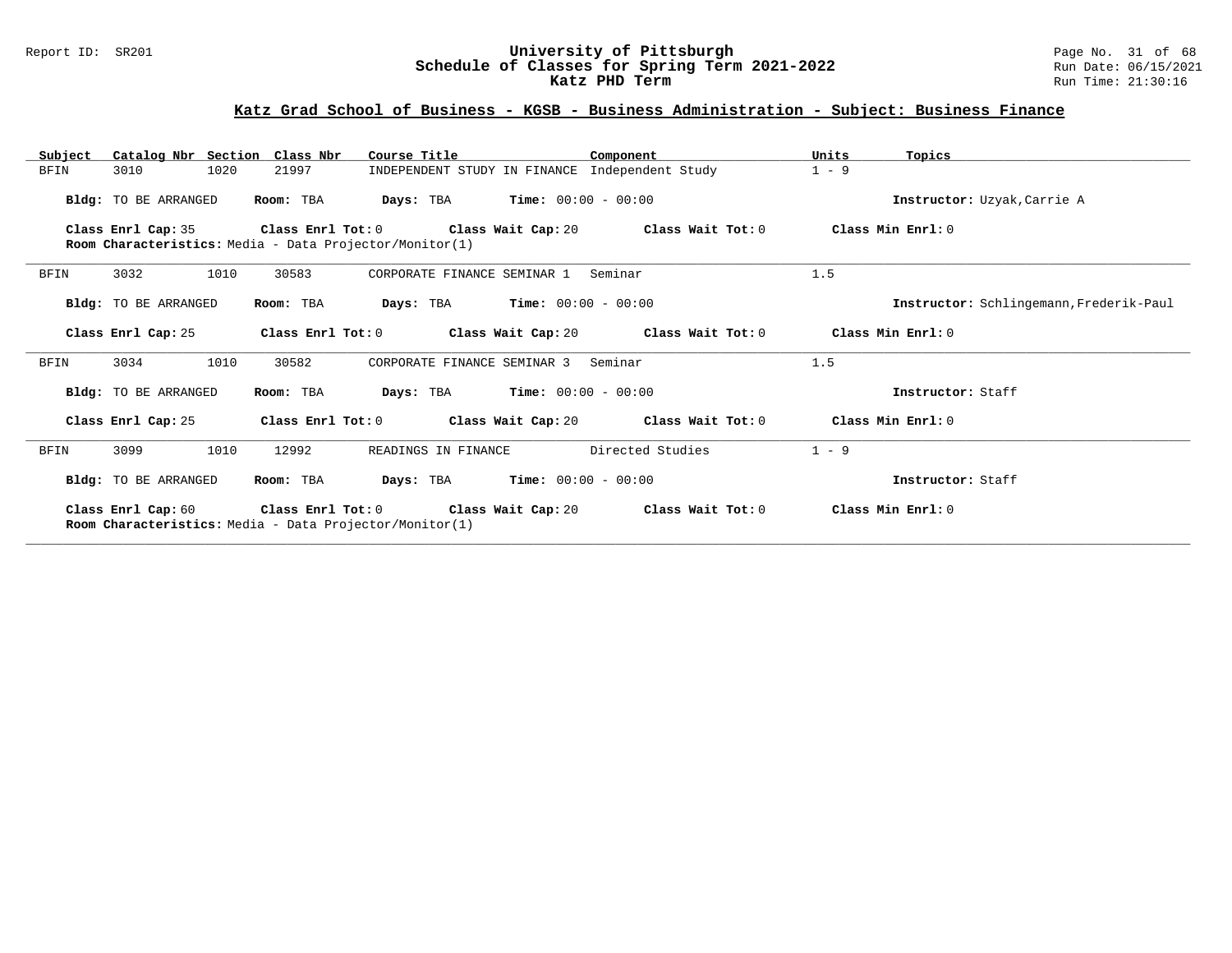### Report ID: SR201 **University of Pittsburgh** Page No. 32 of 68 **Schedule of Classes for Spring Term 2021-2022** Run Date: 06/15/2021 **Katz PHD Term Run Time: 21:30:16**

## **Katz Grad School of Business - KGSB - Business Administration - Subject: Management Information Systems**

| Subject | Catalog Nbr Section Class Nbr |      |                       | Course Title                                                   |                                                 | Component           | Units | Topics                      |
|---------|-------------------------------|------|-----------------------|----------------------------------------------------------------|-------------------------------------------------|---------------------|-------|-----------------------------|
| BMIS    | 3010                          | 1010 | 12995                 |                                                                | INDEP STUDY MGT INFOR SYSTEMS Independent Study |                     | $-9$  |                             |
|         | <b>Bldg:</b> TO BE ARRANGED   |      | Room: TBA             | Days: TBA                                                      | <b>Time:</b> $00:00 - 00:00$                    |                     |       | Instructor: Uzyak, Carrie A |
|         | Class Enrl Cap: 60            |      | Class $Enr1$ Tot: $0$ | <b>Room Characteristics:</b> Media - Data Projector/Monitor(1) | Class Wait Cap: 20                              | Class Wait Tot: $0$ |       | Class Min Enrl: 0           |
| BMIS    | 3099                          | 1010 | 12996                 | READINGS IN MIS                                                |                                                 | Directed Studies    | $-9$  |                             |
|         | Bldg: TO BE ARRANGED          |      | Room: TBA             | Days: TBA                                                      | <b>Time:</b> $00:00 - 00:00$                    |                     |       | Instructor: Aljafari, Ruba  |
|         | Class Enrl Cap: 60            |      | Class $Enr1$ Tot: $0$ | <b>Room Characteristics:</b> Media - Data Projector/Monitor(1) | Class Wait Cap: 20                              | Class Wait Tot: $0$ |       | Class Min Enrl: 0           |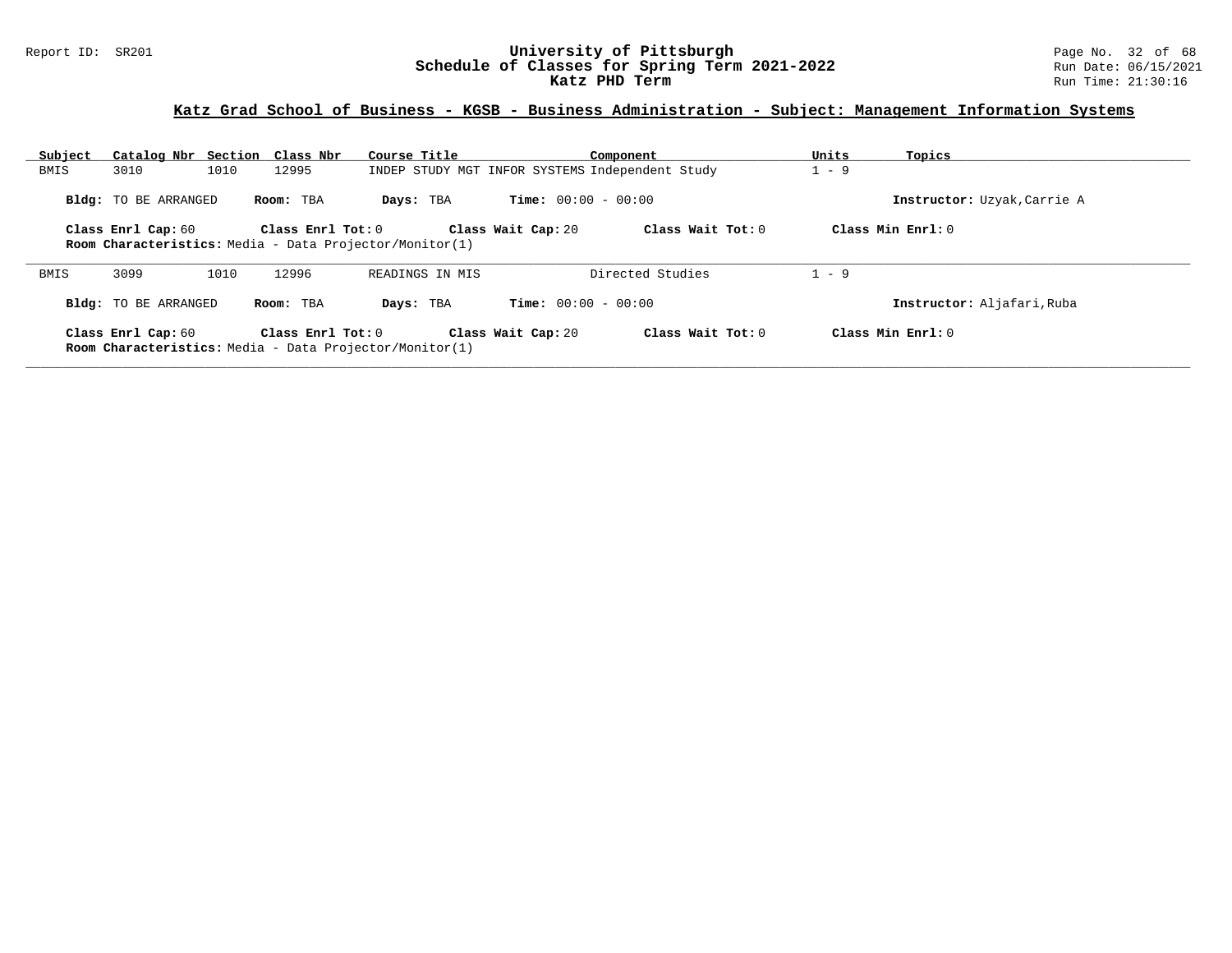### Report ID: SR201 **University of Pittsburgh** Page No. 33 of 68 **Schedule of Classes for Spring Term 2021-2022** Run Date: 06/15/2021 **Katz PHD Term Run Time: 21:30:16**

## **Katz Grad School of Business - KGSB - Business Administration - Subject: Business Marketing**

| Subject |                      | Catalog Nbr Section Class Nbr                                                  | Course Title                                    |                              | Component         | Units   | Topics                          |
|---------|----------------------|--------------------------------------------------------------------------------|-------------------------------------------------|------------------------------|-------------------|---------|---------------------------------|
| BMKT    | 3010                 | 1010<br>12997                                                                  | INDEPENDENT STUDY IN MARKETINGIndependent Study |                              |                   | $1 - 9$ |                                 |
|         | Bldg: TO BE ARRANGED | Room: TBA                                                                      | Days: TBA                                       | <b>Time:</b> $00:00 - 00:00$ |                   |         | Instructor: Uzyak, Carrie A     |
|         | Class Enrl Cap: 60   | Class Enrl Tot: $0$<br>Room Characteristics: Media - Data Projector/Monitor(1) |                                                 | Class Wait Cap: 20           | Class Wait Tot: 0 |         | Class Min Enrl: 0               |
| BMKT    | 3025                 | 1010<br>30591                                                                  | MARKET BEHAVIOR RESEARCH                        |                              | Seminar           | 3       |                                 |
|         | Bldg: TO BE ARRANGED | Room: TBA                                                                      | Days: TBA                                       | <b>Time:</b> $00:00 - 00:00$ |                   |         | Instructor: Inman, John Jeffrey |
|         |                      |                                                                                |                                                 |                              |                   |         | Uzyak, Carrie A                 |
|         | Class Enrl Cap: 25   | Class Enrl Tot: 0                                                              |                                                 | Class Wait Cap: 20           | Class Wait Tot: 0 |         | Class Min Enrl: 0               |
| BMKT    | 3099                 | 1010<br>12998                                                                  | READINGS IN MARKETING                           |                              | Directed Studies  | $1 - 9$ |                                 |
|         | Bldg: TO BE ARRANGED | Room: TBA                                                                      | Days: TBA                                       | <b>Time:</b> $00:00 - 00:00$ |                   |         | Instructor: Inman, John Jeffrey |
|         |                      |                                                                                |                                                 |                              |                   |         | Uzyak, Carrie A                 |
|         | Class Enrl Cap: 60   | Class Enrl Tot: 0<br>Room Characteristics: Media - Data Projector/Monitor(1)   |                                                 | Class Wait Cap: 20           | Class Wait Tot: 0 |         | Class Min Enrl: 0               |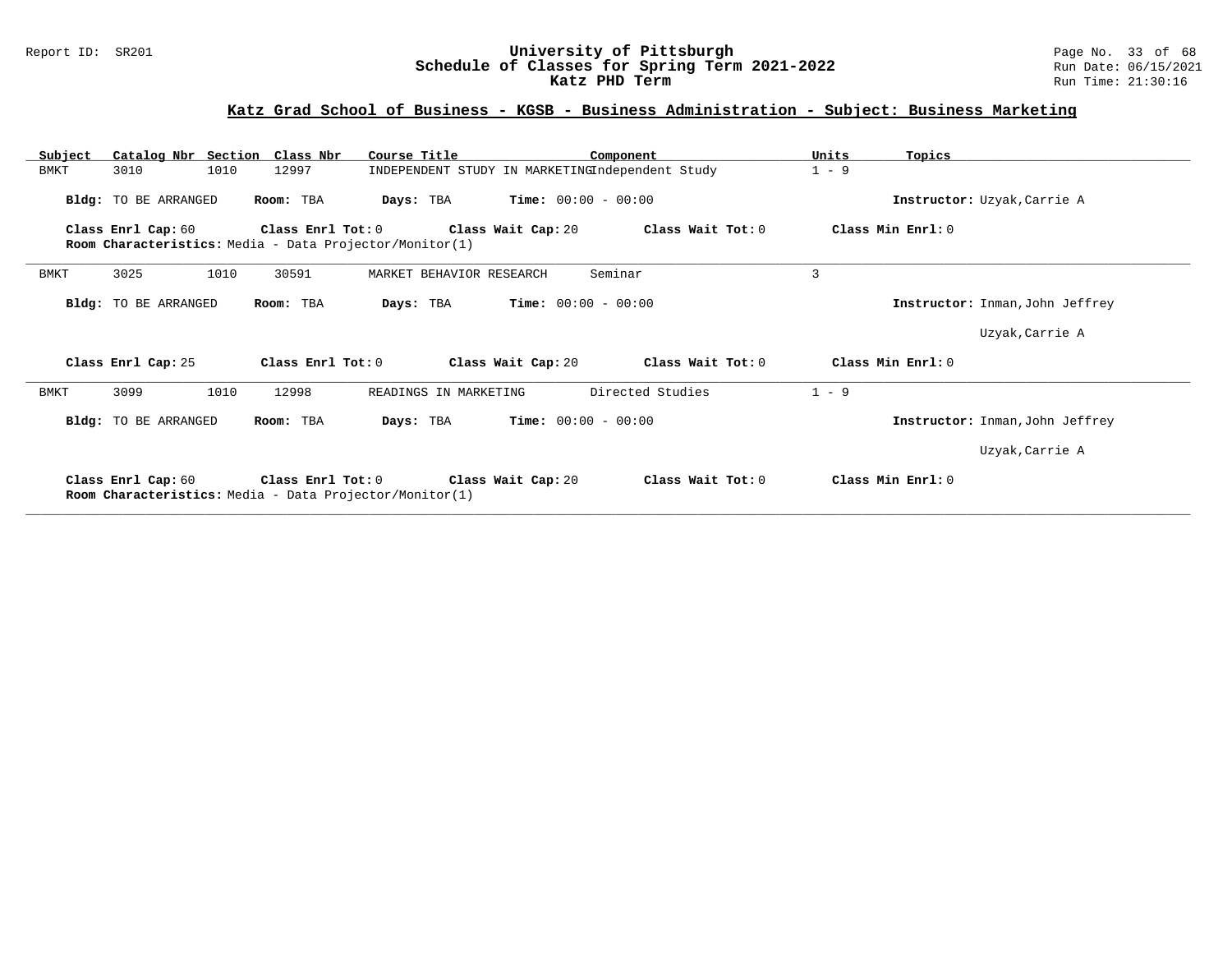### Report ID: SR201 **University of Pittsburgh** Page No. 34 of 68 **Schedule of Classes for Spring Term 2021-2022** Run Date: 06/15/2021 **Katz PHD Term Run Time: 21:30:16**

# **Katz Grad School of Business - KGSB - Business Administration - Subject: Organization Studies**

| Subject | Catalog Nbr Section Class Nbr |      |                   | Course Title                                                   |                                               | Component           | Units   | Topics                          |
|---------|-------------------------------|------|-------------------|----------------------------------------------------------------|-----------------------------------------------|---------------------|---------|---------------------------------|
| BORG    | 3010                          | 1010 | 12999             | INDEP STUDY ORGNZTNL STUDIES                                   |                                               | Independent Study   | $1 - 9$ |                                 |
|         | <b>Bldg:</b> TO BE ARRANGED   |      | Room: TBA         | Days: TBA                                                      | <b>Time:</b> $00:00 - 00:00$                  |                     |         | Instructor: Uzyak, Carrie A     |
|         | Class Enrl Cap: 60            |      | Class Enrl Tot: 0 |                                                                | Class Wait Cap: 20                            | Class Wait Tot: 0   |         | Class Min Enrl: 0               |
|         |                               |      |                   | Room Characteristics: Media - Data Projector/Monitor(1)        |                                               |                     |         |                                 |
| BORG    | 3099                          | 1010 | 13000             |                                                                | READINGS ORGANIZTNAL STUDIES Directed Studies |                     | $1 - 9$ |                                 |
|         | <b>Bldg:</b> TO BE ARRANGED   |      | Room: TBA         | Days: TBA                                                      | <b>Time:</b> $00:00 - 00:00$                  |                     |         | Instructor: Cohen, Susan Kaczka |
|         |                               |      |                   |                                                                |                                               |                     |         | Uzyak, Carrie A                 |
|         | Class Enrl Cap: 60            |      | Class Enrl Tot: 0 | <b>Room Characteristics:</b> Media - Data Projector/Monitor(1) | Class Wait Cap: 20                            | Class Wait Tot: $0$ |         | Class Min $Err1:0$              |
|         |                               |      |                   |                                                                |                                               |                     |         |                                 |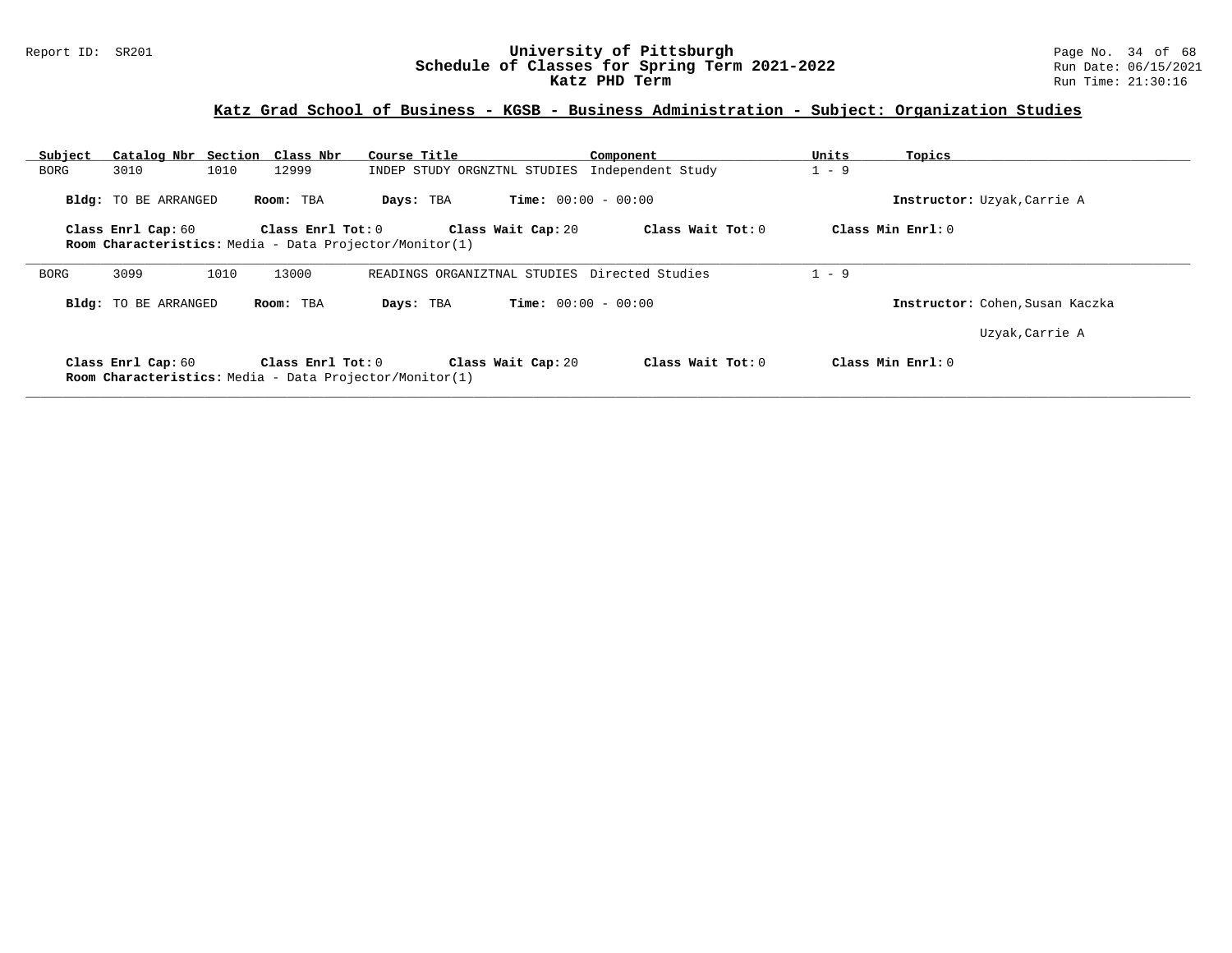### Report ID: SR201 **University of Pittsburgh** Page No. 35 of 68 **Schedule of Classes for Spring Term 2021-2022** Run Date: 06/15/2021 **Katz PHD Term Run Time: 21:30:16**

## **Katz Grad School of Business - KGSB - Business Administration - Subject: Quantv Methods-Operations Mgt**

| Subject     | Catalog Nbr Section Class Nbr                                                 |                   | Course Title |                                                 | Component         | Units   | Topics                                 |
|-------------|-------------------------------------------------------------------------------|-------------------|--------------|-------------------------------------------------|-------------------|---------|----------------------------------------|
| <b>BQOM</b> | 1010<br>3010                                                                  | 13001             |              | INDEP STUDY OPRATIONS RESEARCHIndependent Study |                   | $1 - 9$ |                                        |
|             | Bldg: TO BE ARRANGED                                                          | Room: TBA         | Days: TBA    | <b>Time:</b> $00:00 - 00:00$                    |                   |         | Instructor: Uzyak, Carrie A            |
|             | Class Enrl Cap: 60                                                            | Class Enrl Tot: 0 |              | Class Wait Cap: 20                              | Class Wait Tot: 0 |         | Class Min Enrl: 0                      |
|             | Room Characteristics: Media - Data Projector/Monitor(1)                       |                   |              |                                                 |                   |         |                                        |
| <b>BQOM</b> | 3099<br>1010                                                                  | 13002             |              | READINGS IN OPRATIONS RESEARCHSeminar           |                   | $-9$    |                                        |
|             | <b>Bldg:</b> TO BE ARRANGED                                                   | Room: TBA         | Days: TBA    | <b>Time:</b> $00:00 - 00:00$                    |                   |         | Instructor: Shang, Jennifer Shiou-Chen |
|             |                                                                               |                   |              |                                                 |                   |         | Mirchandani, Prakash                   |
|             |                                                                               |                   |              |                                                 |                   |         | Uzyak, Carrie A                        |
|             | Class Enrl Cap: 60<br>Room Characteristics: Media - Data Projector/Monitor(1) | Class Enrl Tot: 0 |              | Class Wait Cap: 20                              | Class Wait Tot: 0 |         | Class Min Enrl: 0                      |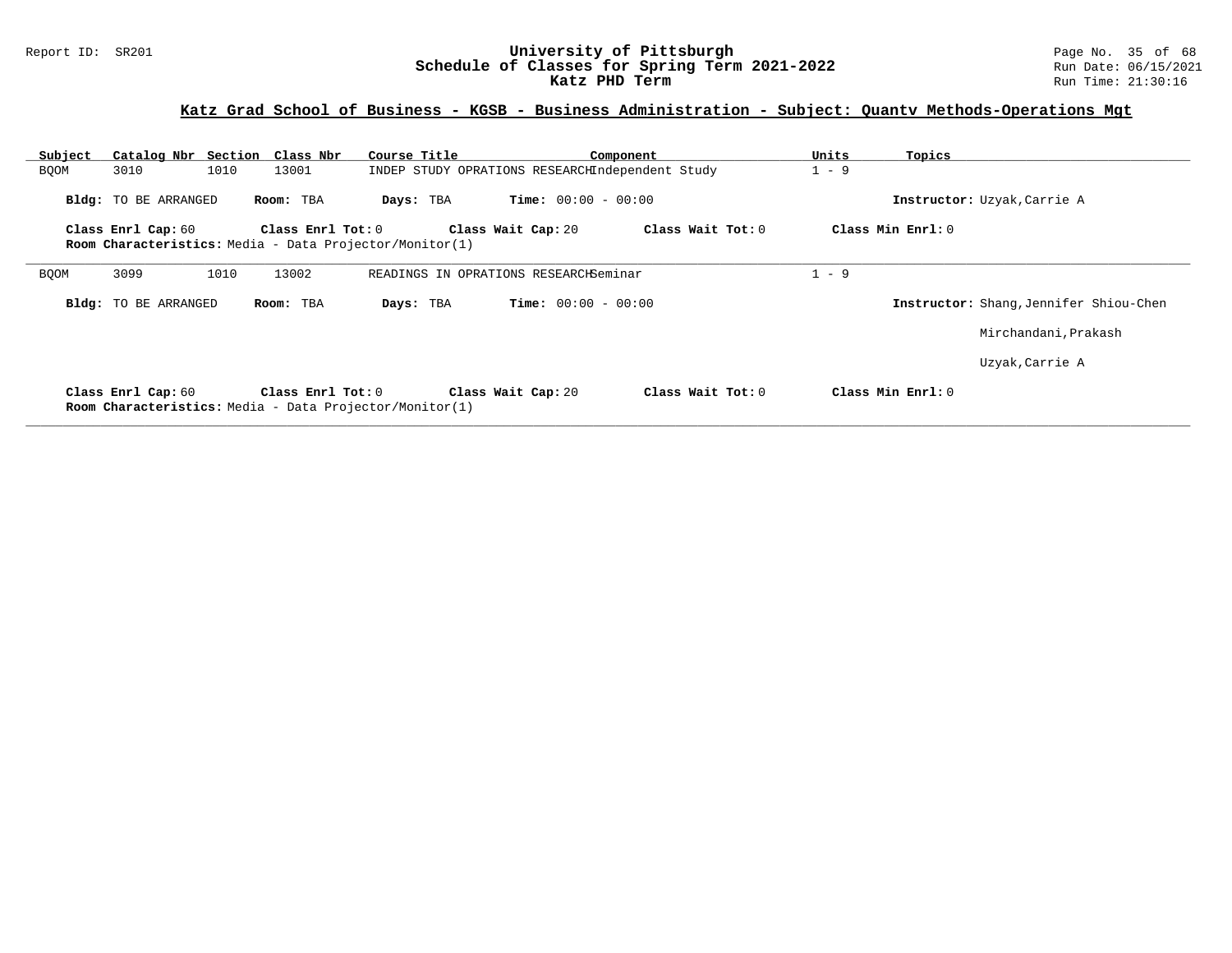### Report ID: SR201 **University of Pittsburgh** Page No. 36 of 68 **Schedule of Classes for Spring Term 2021-2022** Run Date: 06/15/2021 **Katz PHD Term Run Time: 21:30:16**

## **Katz Grad School of Business - KGSB - Business Administration - Subject: Strategic Planning & Policy**

| Subject | Catalog Nbr Section Class Nbr |      |                     | Course Title                                                   |                                                 | Component         | Units   | Topics                             |
|---------|-------------------------------|------|---------------------|----------------------------------------------------------------|-------------------------------------------------|-------------------|---------|------------------------------------|
| BSPP    | 3010                          | 1010 | 13003               |                                                                | INDEP STDY STRATGC PLNNG POLCYIndependent Study |                   | $1 - 9$ |                                    |
|         | Bldg: TO BE ARRANGED          |      | Room: TBA           | Days: TBA                                                      | <b>Time:</b> $00:00 - 00:00$                    |                   |         | Instructor: Uzyak, Carrie A        |
|         | Class Enrl Cap: 60            |      | Class Enrl Tot: $0$ | <b>Room Characteristics:</b> Media - Data Projector/Monitor(1) | Class Wait Cap: 20                              | Class Wait Tot: 0 |         | Class Min Enrl: $0$                |
| BSPP    | 3012                          | 1010 | 30590               |                                                                | RSRCH IN COMPETITIVE STRATEGY Seminar           |                   |         |                                    |
|         | <b>Bldg:</b> TO BE ARRANGED   |      | Room: TBA           | Days: TBA                                                      | <b>Time:</b> $00:00 - 00:00$                    |                   |         | Instructor: Madhavan, Ravindranath |
|         | Class Enrl Cap: 25            |      | Class Enrl Tot: $0$ |                                                                | Class Wait Cap: 20                              | Class Wait Tot: 0 |         | Class Min Enrl: $0$                |
|         |                               |      |                     |                                                                |                                                 |                   |         |                                    |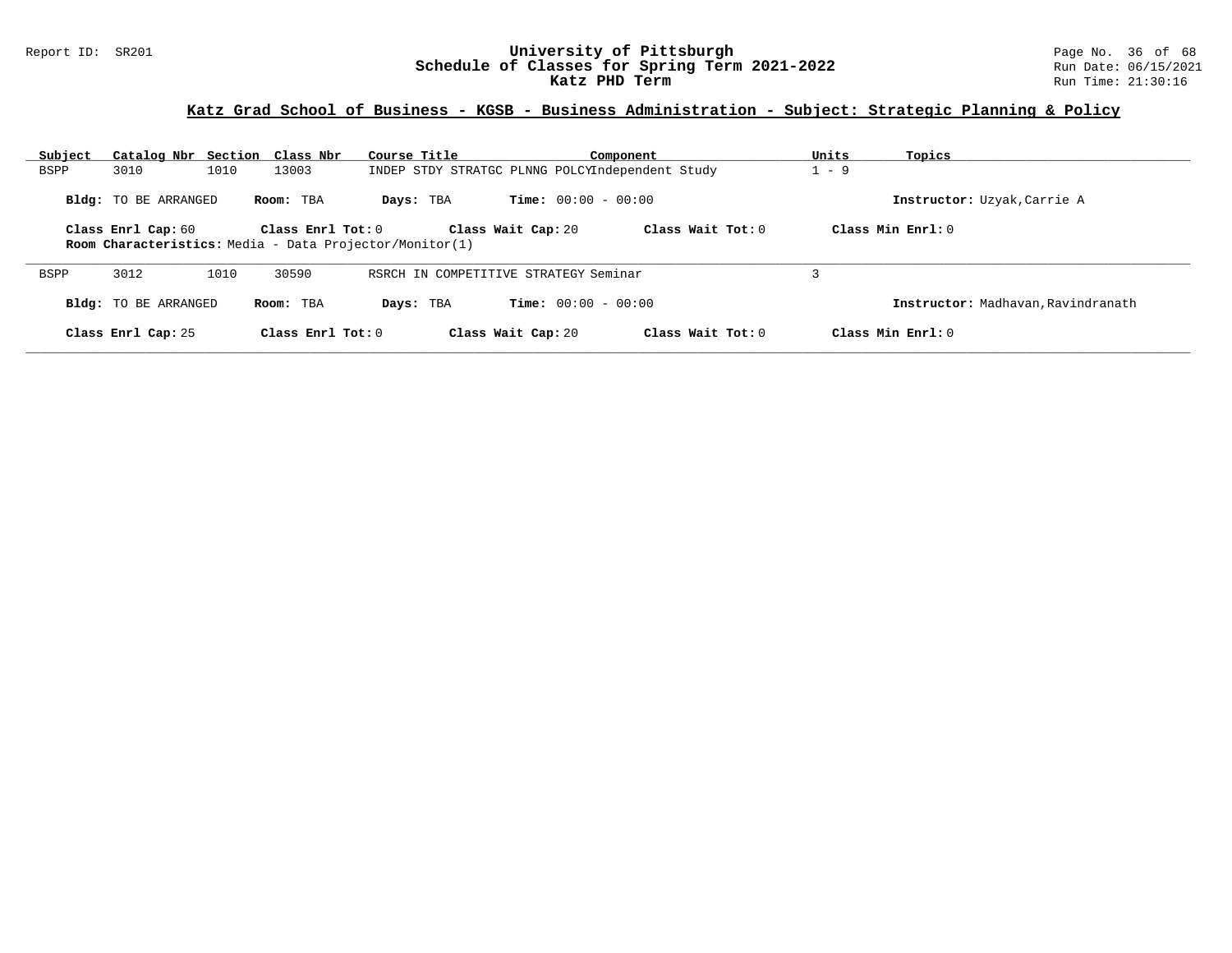### Report ID: SR201 **University of Pittsburgh** Page No. 37 of 68 **Schedule of Classes for Spring Term 2021-2022** Run Date: 06/15/2021 **Katz PHD Term Run Time: 21:30:16**

## **Katz Grad School of Business - KGSB - Business Administration - Subject: Business Administration**

| Subject       | Catalog Nbr Section Class Nbr |      |                   | Course Title                                            |                                               | Component           | Units | Topics                       |  |
|---------------|-------------------------------|------|-------------------|---------------------------------------------------------|-----------------------------------------------|---------------------|-------|------------------------------|--|
| <b>BUSADM</b> | 3199                          | 1010 | 13004             |                                                         | RESEARCH AND DISSERTATION PHD Thesis Research |                     | - 9   |                              |  |
|               | Bldg: TO BE ARRANGED          |      | Room: TBA         | Days: TBA                                               | <b>Time:</b> $00:00 - 00:00$                  |                     |       | Instructor: Galletta, Dennis |  |
|               |                               |      |                   |                                                         |                                               |                     |       | Uzyak, Carrie A              |  |
|               | Class Enrl Cap: 100           |      | Class Enrl Tot: 0 | Room Characteristics: Media - Data Projector/Monitor(1) | Class Wait Cap: 20                            | Class Wait Tot: $0$ |       | Class Min Enrl: 0            |  |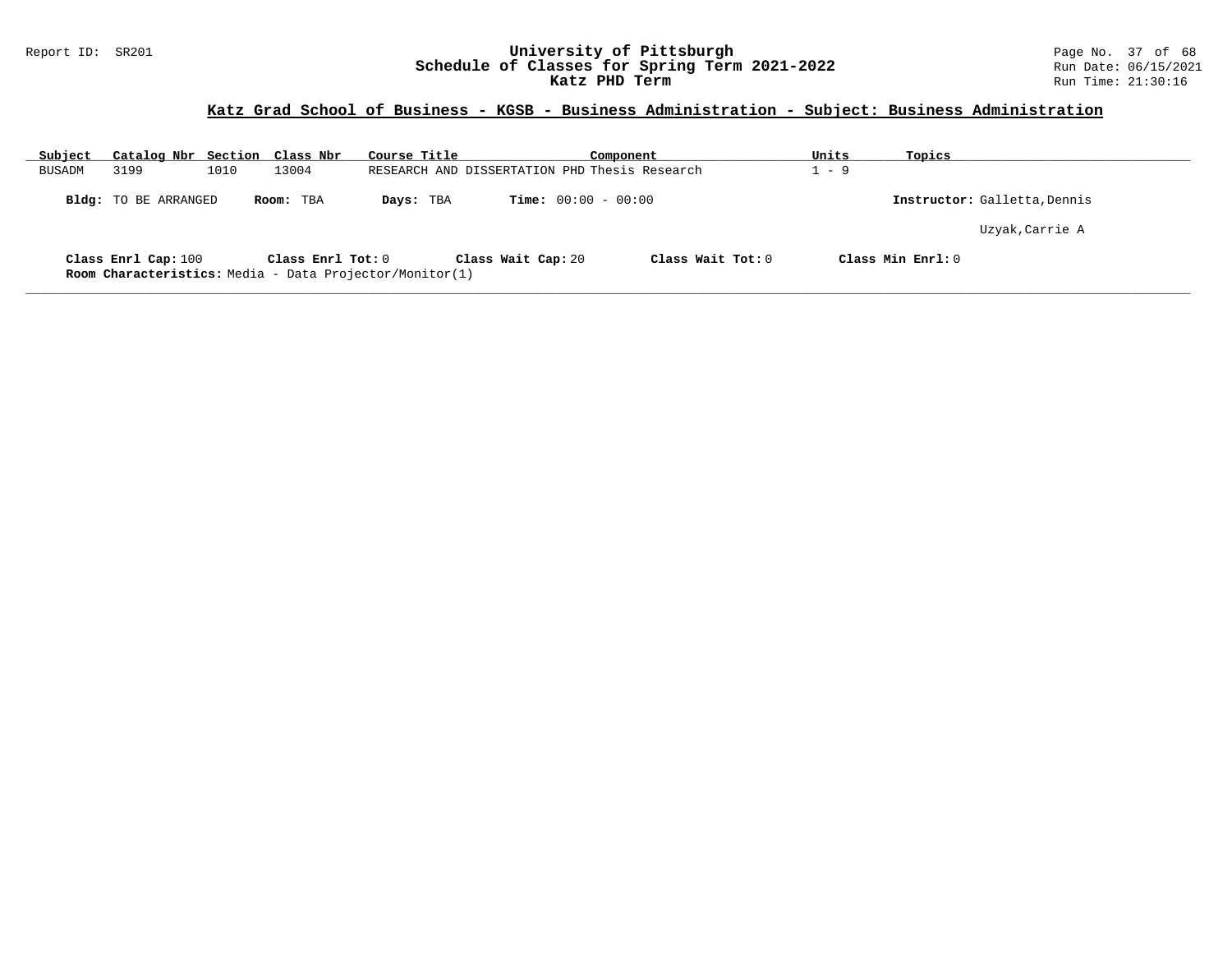# Report ID: SR201 **1988 Mage 10: SR201 University of Pittsburgh University of Pittsburgh** Page No. 38 of 68<br>**Schedule of Classes for Spring Term 2021-2022** 2014 Run Date: 06/15/2021 Schedule of Classes for Spring Term 2021-2022<br>Katz PHD Term

## **Katz Grad School of Business - Office of the Dean, Katz Grad School of Business - Subject: FT Diss Study KGSB**

| Subject | Catalog Nbr Section Class Nbr |      |                   | Course Title |                              | Component                                                                                                                                      | Units | Topics            |
|---------|-------------------------------|------|-------------------|--------------|------------------------------|------------------------------------------------------------------------------------------------------------------------------------------------|-------|-------------------|
| FTDF    | 0000                          | 1010 | 13005             |              |                              | FULL-TIME DISSERTATION STUDY Full Time Dissertation                                                                                            |       |                   |
|         | Bldg: TO BE ARRANGED          |      | Room: TBA         | Days: TBA    | <b>Time:</b> $00:00 - 00:00$ |                                                                                                                                                |       | Instructor: Staff |
|         | Class Enrl Cap: 999           |      | Class Enrl Tot: 0 |              | Class Wait Cap: 20           | Class Wait Tot: 0                                                                                                                              |       | Class Min Enrl: 0 |
|         |                               |      |                   |              |                              | <b></b> This class has an additional fee. For more information go to <a <="" href="http://www.registrar.pitt.edu" td=""><td></td><td></td></a> |       |                   |

**\_\_\_\_\_\_\_\_\_\_\_\_\_\_\_\_\_\_\_\_\_\_\_\_\_\_\_\_\_\_\_\_\_\_\_\_\_\_\_\_\_\_\_\_\_\_\_\_\_\_\_\_\_\_\_\_\_\_\_\_\_\_\_\_\_\_\_\_\_\_\_\_\_\_\_\_\_\_\_\_\_\_\_\_\_\_\_\_\_\_\_\_\_\_\_\_\_\_\_\_\_\_\_\_\_\_\_\_\_\_\_\_\_\_\_\_\_\_\_\_\_\_\_\_\_\_\_\_\_\_\_\_\_\_\_\_\_\_\_\_\_\_\_\_\_\_\_\_\_\_\_\_\_\_\_\_**

target="\_blank">http://www.registrar.pitt.edu/</a>, and click on Faculty and Staff, then Course and Class.</p>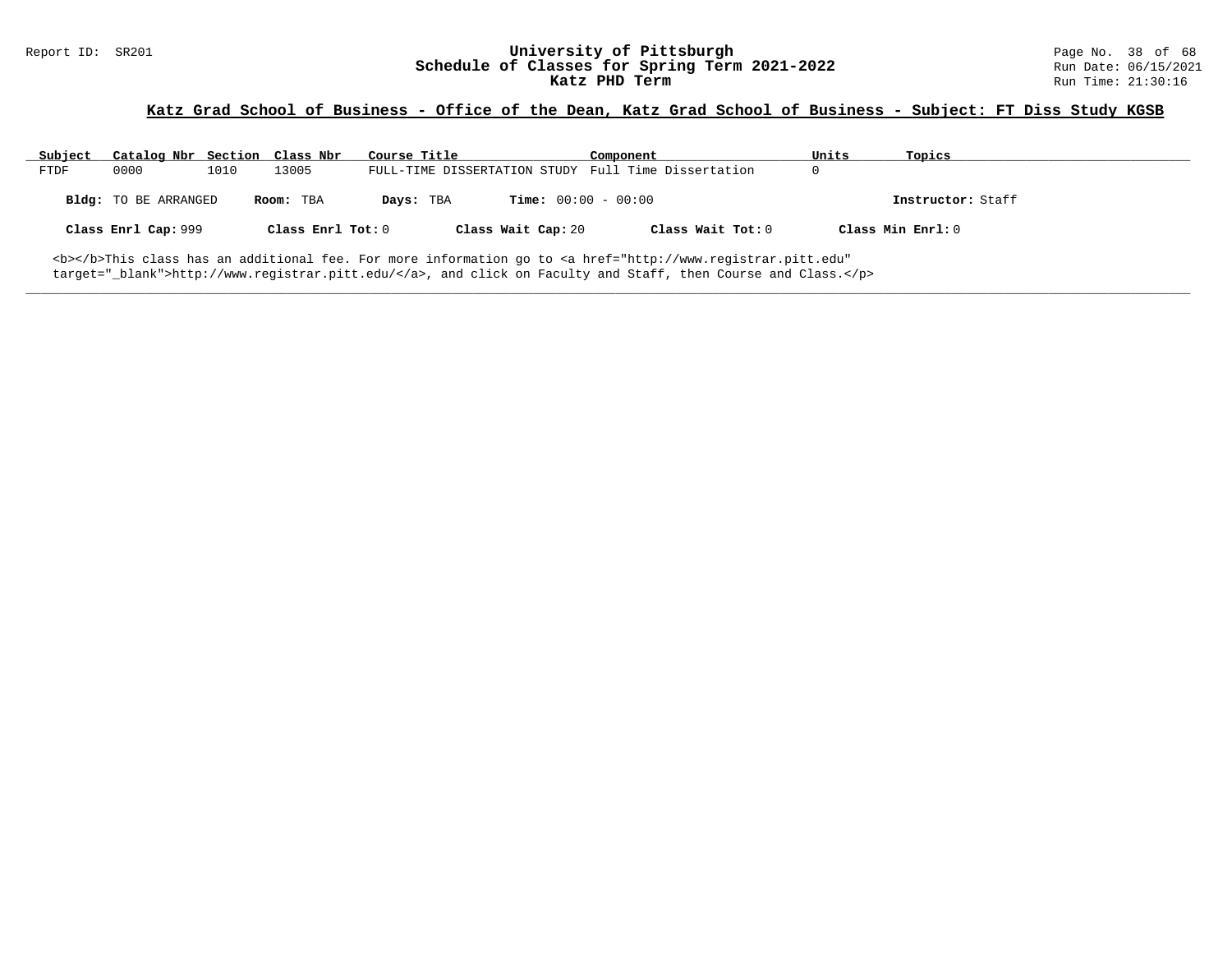### Report ID: SR201 **University of Pittsburgh** Page No. 39 of 68 **Schedule of Classes for Spring Term 2021-2022** Run Date: 06/15/2021 **Katz Session 1 Run Time: 21:30:16 Run Time: 21:30:16**

## **Katz Grad School of Business - KGSB - Business Administration - Subject: Business Accounting**

| Catalog Nbr Section Class Nbr<br>Subject                                                                                           | Course Title                                    | Component           | Units<br>Topics   |                               |
|------------------------------------------------------------------------------------------------------------------------------------|-------------------------------------------------|---------------------|-------------------|-------------------------------|
| <b>BACC</b><br>2060<br>1150<br>16302                                                                                               | INDEPENDENT STUDY IN ACCONTINGIndependent Study |                     | $1 - 9$           |                               |
| Bldg: TO BE ARRANGED<br>Room: TBA                                                                                                  | Days: TBA<br><b>Time:</b> $00:00 - 00:00$       |                     | Instructor: Staff |                               |
| Class Enrl Cap: 20<br>Class Enrl Tot: 0<br>Room Characteristics: Media - Data Projector/Monitor(1)                                 | Class Wait Cap: 20                              | Class Wait Tot: 0   | Class Min Enrl: 0 |                               |
| 2524<br>1010<br>26469<br><b>BACC</b>                                                                                               | INTERNAL AUD: RISK & ADVISORY Lecture           |                     | 1.5               |                               |
| Room: TBA<br>Bldg: TBA                                                                                                             | Days: Tu<br><b>Time:</b> $18:20 - 21:20$        |                     |                   | Instructor: Portman, Brian T. |
|                                                                                                                                    |                                                 |                     |                   | Teeter, Ryan A                |
|                                                                                                                                    |                                                 |                     |                   | Proviano, Thomas              |
| Class Enrl Cap: 35<br>Class Enrl Tot: 0<br>Room Characteristics: PeopleSoft - Scheduled (PS)(1)                                    | Class Wait Cap: 20                              | Class Wait Tot: 0   | Class Min Enrl: 0 |                               |
| 2528<br>1100<br><b>BACC</b><br>22835                                                                                               | MANAGERIAL ACCOUNTING                           | Lecture             | 1.5               |                               |
| Bldg: TBA<br>Room: TBA                                                                                                             | Days: TBA<br>Time: TBA                          |                     | Instructor: Staff |                               |
| Class Enrl Cap: 26<br>Class Enrl Tot: 0<br>Attributes: Hybrid                                                                      | Class Wait Cap: 20                              | Class Wait Tot: 0   | Class Min Enrl: 0 |                               |
| Room Characteristics: Media - Data Projector/Monitor(1), PeopleSoft - Scheduled (PS)(1)                                            |                                                 |                     |                   |                               |
| Reserve Capacity:                                                                                                                  | 01-OCT-2021 Restricted to BUSAD-MBA             | Reserve Enrl Cap: 9 | Reserve Enrl Tot: | $\Omega$                      |
|                                                                                                                                    | 01-OCT-2021 Restricted to BUSADF-MBA            | 8                   |                   | $\Omega$                      |
|                                                                                                                                    | 01-OCT-2021 Restricted to BUSADP-MBA            | 9                   |                   | $\Omega$                      |
|                                                                                                                                    | 28-NOV-2021 Restricted to BUSAD-MBA             | $\Omega$            |                   | $\Omega$                      |
| In-Class Meeting Dates: 1/09/2019, 2/20/2019, and 2/13/2019                                                                        |                                                 |                     |                   |                               |
| 2557<br>1010<br>23310<br><b>BACC</b>                                                                                               | ACCOUNTING RESEARCH & WRITING Lecture           |                     | 1.5               |                               |
| Room: TBA<br>Bldg: TBA                                                                                                             | Days: TuTh<br>Time: $12:30 - 13:45$             |                     |                   | Instructor: Boyas, Elise A    |
| Class Enrl Cap: 40<br>Class Enrl Tot: 0<br>Room Characteristics: Media - Data Projector/Monitor(1), PeopleSoft - Scheduled (PS)(1) | Class Wait Cap: 20                              | Class Wait Tot: 0   | Class Min Enrl: 0 |                               |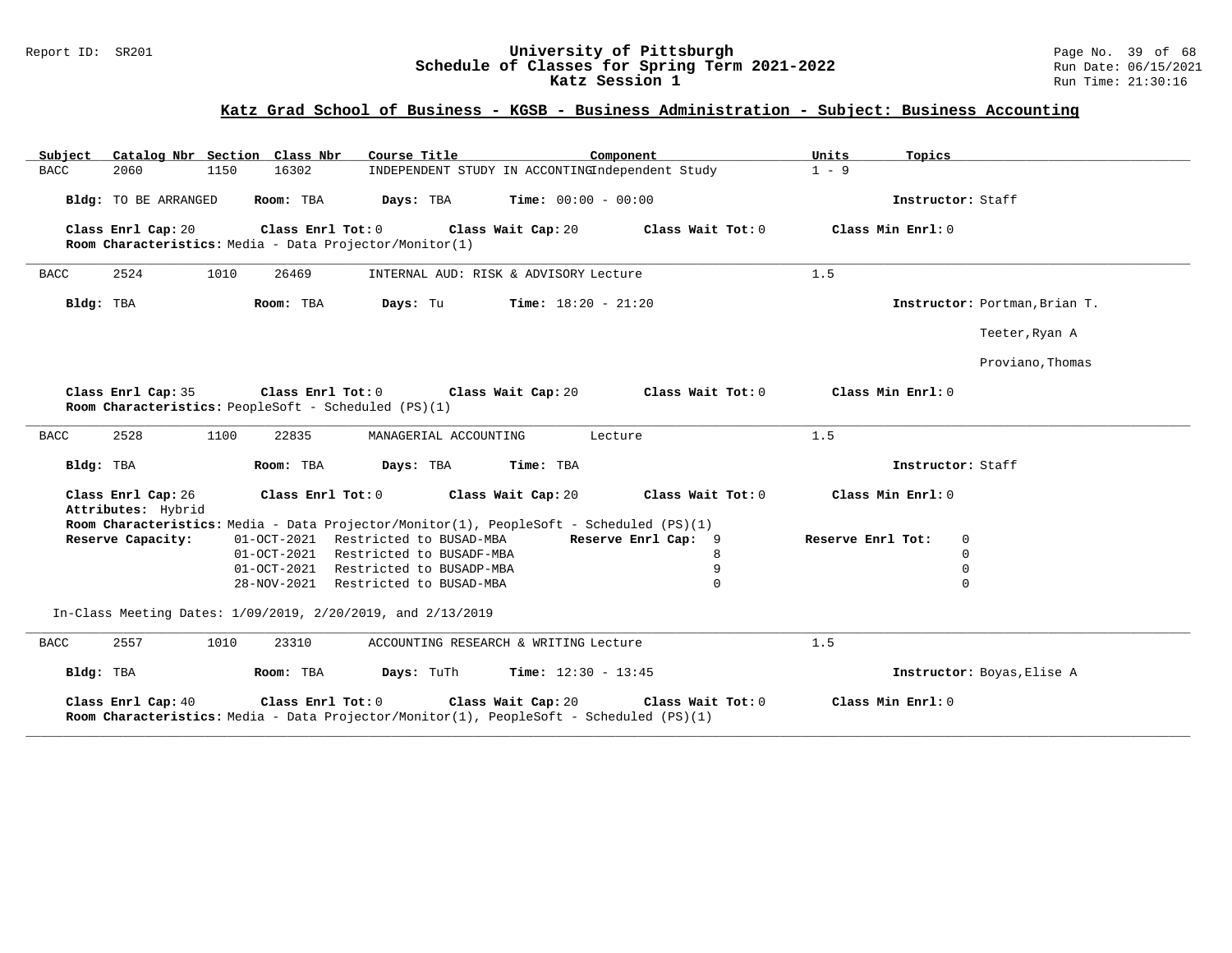### Report ID: SR201 **University of Pittsburgh** Page No. 40 of 68 **Schedule of Classes for Spring Term 2021-2022** Run Date: 06/15/2021 **Katz Session 1 Run Time: 21:30:16 Run Time: 21:30:16**

## **Katz Grad School of Business - KGSB - Business Administration - Subject: Business Economics**

| Subject   | Catalog Nbr Section Class Nbr |      |                   | Course Title             | Component                                                                                    | Units             | Topics                         |  |
|-----------|-------------------------------|------|-------------------|--------------------------|----------------------------------------------------------------------------------------------|-------------------|--------------------------------|--|
| BECN      | 2509                          | 1010 | 13020             |                          | GLBL MACRECNMS: INSTNS & POLICYLecture                                                       | 1.5               |                                |  |
| Bldg: TBA |                               |      | Room: TBA         | Davs: Th                 | <b>Time:</b> $18:20 - 21:20$                                                                 |                   | Instructor: Banerjee, Haimanti |  |
|           | Class Enrl Cap: 58            |      | Class Enrl Tot: 0 |                          | Class Wait Cap: 20<br>Class Wait Tot: 0                                                      |                   | Class Min Enrl: 0              |  |
|           |                               |      |                   |                          | Attributes: Asian Studies, European Union Studies, Global Studies, West European Studies     |                   |                                |  |
|           |                               |      |                   |                          | Room Characteristics: (1), Media - Data Projector/Monitor(1), PeopleSoft - Scheduled (PS)(1) |                   |                                |  |
|           | Reserve Capacity:             |      | 01-OCT-2021       | Restricted to BUSAD-MBA  | Reserve Enrl Cap: 10                                                                         | Reserve Enrl Tot: | $\mathbf 0$                    |  |
|           |                               |      | 01-OCT-2021       | Restricted to BUSADF-MBA | 10                                                                                           |                   |                                |  |
|           |                               |      | 30-NOV-2021       | Restricted to BUSAD-MBA  | 0                                                                                            |                   |                                |  |
|           |                               |      |                   |                          |                                                                                              |                   |                                |  |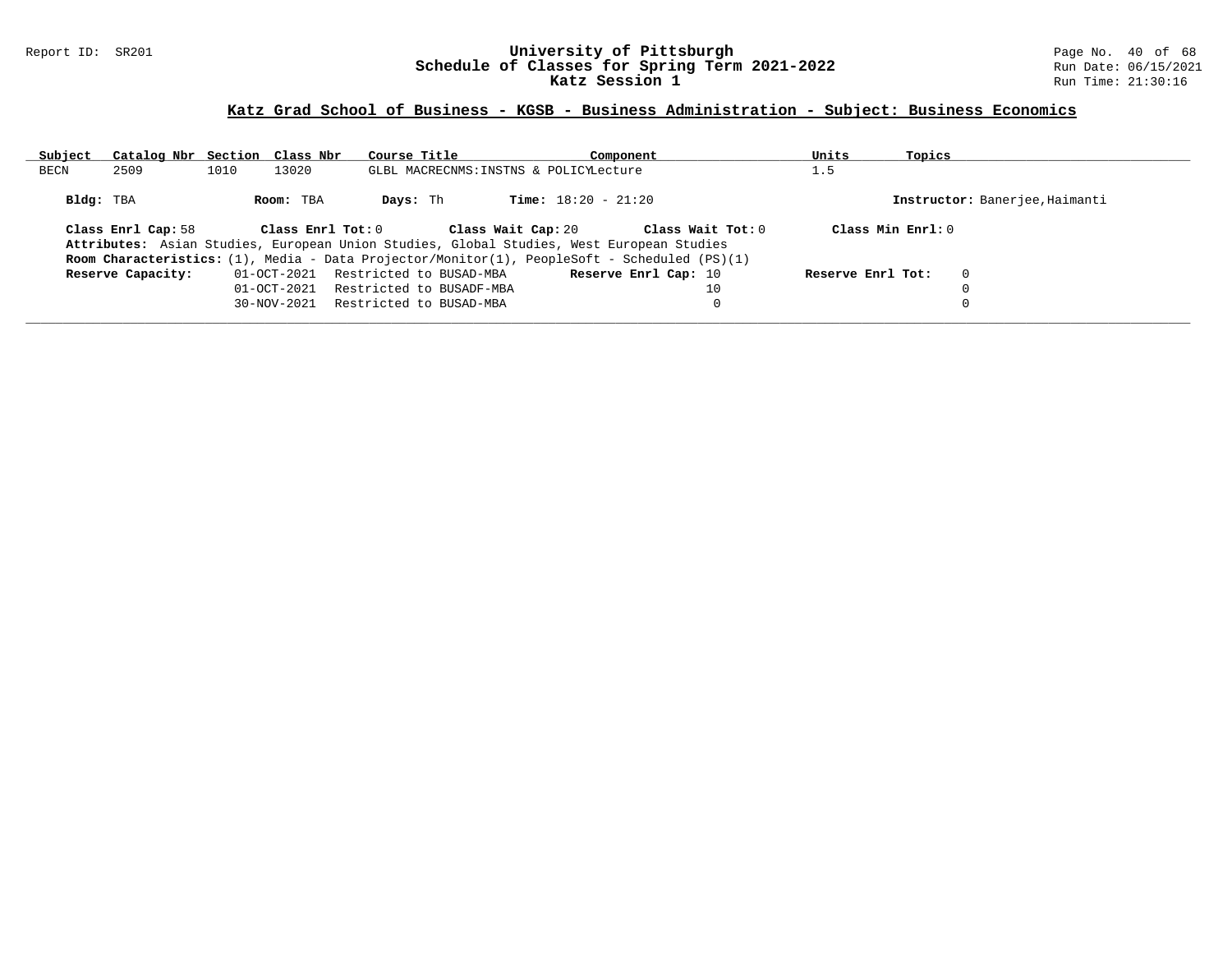### Report ID: SR201 **University of Pittsburgh** Page No. 41 of 68 **Schedule of Classes for Spring Term 2021-2022** Run Date: 06/15/2021 **Katz Session 1 Run Time: 21:30:16 Run Time: 21:30:16**

## **Katz Grad School of Business - KGSB - Business Administration - Subject: Business Finance**

| Catalog Nbr Section Class Nbr<br>Subject                                      | Course Title                                                                                                                                            | Component            | Units<br>Topics                  |                                |
|-------------------------------------------------------------------------------|---------------------------------------------------------------------------------------------------------------------------------------------------------|----------------------|----------------------------------|--------------------------------|
| 26584<br><b>BFIN</b><br>2015<br>1010                                          | SHORT-TERM FINANCING                                                                                                                                    | Lecture              | 1.5                              |                                |
| Bldg: TBA<br>Room: TBA                                                        | <b>Days:</b> TuTh <b>Time:</b> $12:30 - 13:50$                                                                                                          |                      |                                  | Instructor: Washburn, Andrew J |
| Class Enrl Cap: 58<br>Room Characteristics: PeopleSoft - Scheduled (PS)(1)    | Class Enrl Tot: $0$ Class Wait Cap: $20$ Class Wait Tot: $0$                                                                                            |                      | Class Min Enrl: 0                |                                |
| Reserve Capacity:                                                             | 01-OCT-2021 Restricted to BUSAD-MBA                                                                                                                     | Reserve Enrl Cap: 33 | Reserve Enrl Tot:<br>$\mathbf 0$ |                                |
|                                                                               | 01-OCT-2021 Reserved for FIN-MS Students                                                                                                                | 15                   | $\mathbf 0$                      |                                |
|                                                                               | 01-OCT-2021 Restricted to FINBA-MS                                                                                                                      | 10                   | $\Omega$                         |                                |
|                                                                               | 01-DEC-2021 Restricted to BUSAD-MBA                                                                                                                     | $\Omega$             | $\Omega$                         |                                |
| 2030<br><b>BFIN</b><br>1015<br>13024                                          | VALUATION 1                                                                                                                                             | Lecture              | 1.5                              |                                |
| Bldg: TBA<br>Room: TBA                                                        | <b>Days:</b> MW <b>Time:</b> $08:00 - 09:15$                                                                                                            |                      |                                  | Instructor: Lehn, Kenneth M    |
| Class Enrl Cap: 58                                                            | Class Enrl Tot: $0$ Class Wait Cap: $20$ Class Wait Tot: $0$<br>Room Characteristics: Media - Data Projector/Monitor(1), PeopleSoft - Scheduled (PS)(1) |                      | Class Min Enrl: 0                |                                |
| Reserve Capacity:                                                             | 01-OCT-2021 Restricted to BUSAD-MBA Reserve Enrl Cap: 33                                                                                                |                      | Reserve Enrl Tot:<br>$\mathbf 0$ |                                |
|                                                                               | 01-OCT-2021 Restricted to FINBA-MS                                                                                                                      | 10                   | $\mathbf 0$                      |                                |
|                                                                               | 01-OCT-2021 Reserved for FIN-MS Students                                                                                                                | 15                   | $\Omega$                         |                                |
|                                                                               | 01-DEC-2021 Restricted to BUSAD-MBA                                                                                                                     | $\Omega$             | $\Omega$                         |                                |
| 2030<br>1020<br>13025<br>BFIN                                                 | VALUATION 1                                                                                                                                             | Lecture              | 1.5                              |                                |
| Bldg: TBA<br>Room: TBA                                                        | <b>Days:</b> M <b>Time:</b> $18:20 - 21:20$                                                                                                             |                      |                                  | Instructor: Lehn, Kenneth M    |
| Class Enrl Cap: 48                                                            | Class Enrl Tot: $0$ Class Wait Cap: $20$ Class Wait Tot: $0$<br>Room Characteristics: Media - Data Projector/Monitor(1), PeopleSoft - Scheduled (PS)(1) |                      | Class Min Enrl: 0                |                                |
| Reserve Capacity:                                                             | 01-OCT-2021 Restricted to BUSADP-MBA Reserve Enrl Cap: 20                                                                                               |                      | Reserve Enrl Tot:<br>$\Omega$    |                                |
|                                                                               | 01-OCT-2021 Restricted to BUSAD-MBA                                                                                                                     | 15                   | $\Omega$                         |                                |
|                                                                               | 01-OCT-2021 Restricted to BUSADF-MBA                                                                                                                    | 10                   | $\Omega$                         |                                |
|                                                                               | 30-NOV-2021 Restricted to BUSADF-MBA                                                                                                                    | $\Omega$             | $\Omega$                         |                                |
| 2060<br><b>BFIN</b><br>1150<br>16158                                          | INDEPENDENT STUDY IN FINANCE Independent Study                                                                                                          |                      | $1 - 9$                          |                                |
| Bldg: TO BE ARRANGED<br>Room: TBA                                             | <b>Time:</b> $00:00 - 00:00$<br>Days: TBA                                                                                                               |                      |                                  | Instructor: Burgess, Camille D |
| Class Enrl Cap: 30<br>Room Characteristics: Media - Data Projector/Monitor(1) | Class Enrl Tot: 0 Class Wait Cap: 20                                                                                                                    | Class Wait Tot: 0    | Class Min Enrl: 0                |                                |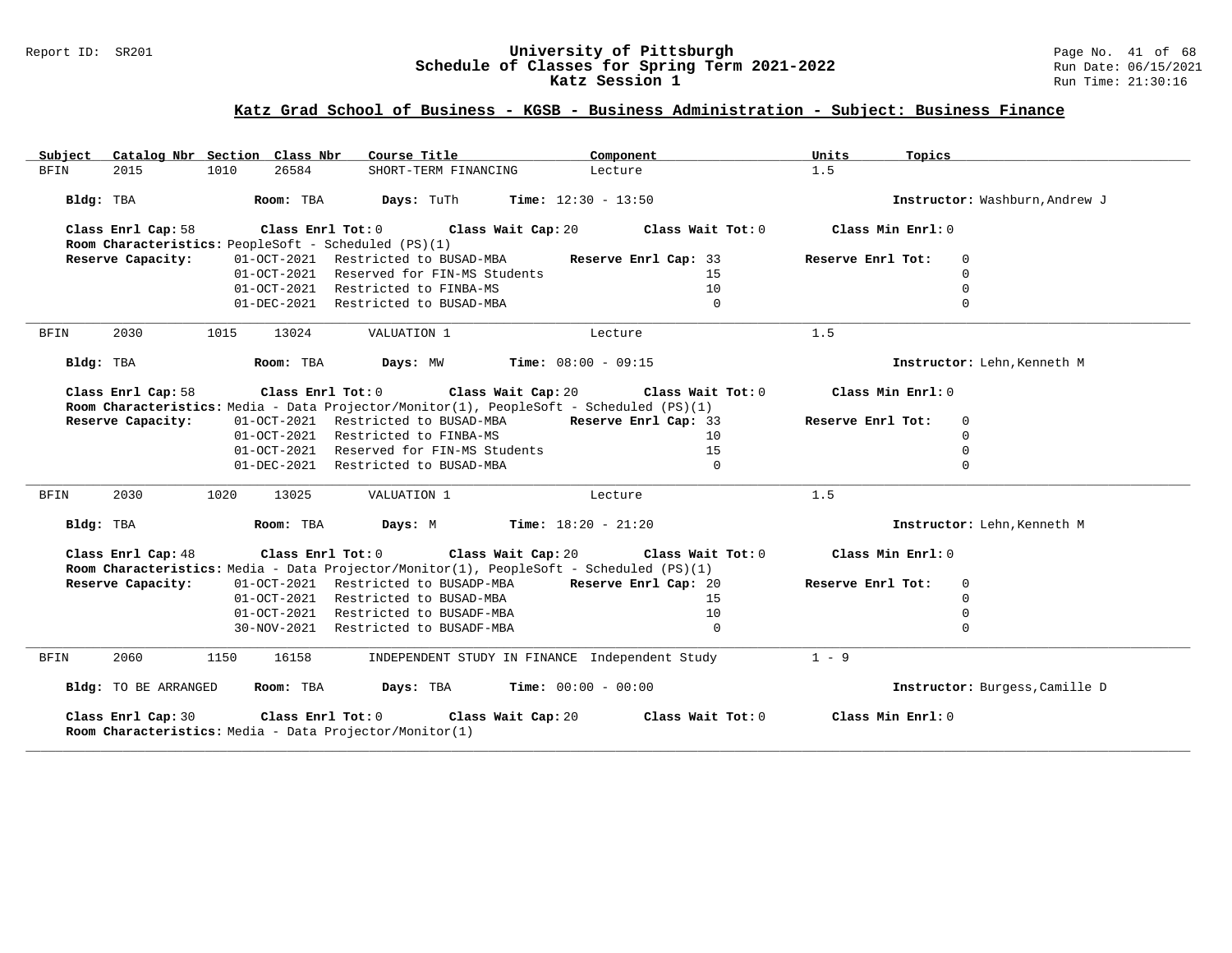### Report ID: SR201 **University of Pittsburgh** Page No. 42 of 68 **Schedule of Classes for Spring Term 2021-2022** Run Date: 06/15/2021 **Katz Session 1 Run Time: 21:30:16 Run Time: 21:30:16**

## **Katz Grad School of Business - KGSB - Business Administration - Subject: Business Finance**

| Subject   | Catalog Nbr Section Class Nbr |      |                   | Course Title                   |                                                                                                                                                         | Component             |             | Units             | Topics                         |
|-----------|-------------------------------|------|-------------------|--------------------------------|---------------------------------------------------------------------------------------------------------------------------------------------------------|-----------------------|-------------|-------------------|--------------------------------|
| BFIN      | 2069                          | 1230 | 21854             |                                | FIXED INCOME SECURITIES                                                                                                                                 | Lecture               |             | 1.5               |                                |
| Bldg: TBA |                               |      | Room: TBA         | Days: Th                       |                                                                                                                                                         | $Time: 18:20 - 21:20$ |             |                   | Instructor: Sayrak, Akin       |
|           | Class Enrl Cap: 58            |      | Class Enrl Tot: 0 |                                | Class Wait Cap: 20 $\hspace{1.6cm}$ Class Wait Tot: 0                                                                                                   |                       |             | Class Min Enrl: 0 |                                |
|           |                               |      |                   |                                | <b>Room Characteristics:</b> Media - Data Projector/Monitor(1), PeopleSoft - Scheduled (PS)(1)                                                          |                       |             |                   |                                |
|           | Reserve Capacity:             |      | 01-OCT-2021       | Restricted to BUSAD-MBA        |                                                                                                                                                         | Reserve Enrl Cap: 15  |             | Reserve Enrl Tot: | $\mathbf 0$                    |
|           |                               |      | 01-OCT-2021       | Restricted to FINBA-MS         |                                                                                                                                                         |                       | 10          |                   | $\Omega$                       |
|           |                               |      | 01-OCT-2021       | Reserved for FIN-MS Students   |                                                                                                                                                         |                       | 15          |                   |                                |
|           |                               |      | $01 - OCT - 2021$ | Restricted to BUSADP-MBA       |                                                                                                                                                         |                       | 15          |                   |                                |
|           |                               |      | 01-DEC-2021       | Restricted to BUSAD-MBA        |                                                                                                                                                         |                       | $\mathbf 0$ |                   | $\Omega$                       |
| BFIN      | 2409                          | 1130 | 20689             |                                | FINANCIAL MANAGEMENT 1                                                                                                                                  | Lecture               |             | 1.5               |                                |
| Bldg: TBA |                               |      | Room: TBA         | Days: M                        |                                                                                                                                                         | $Time: 18:20 - 21:20$ |             |                   | Instructor: Washburn, Andrew J |
|           | Class Enrl Cap: 58            |      |                   |                                | Class Enrl Tot: $0$ Class Wait Cap: $20$ Class Wait Tot: $0$<br>Room Characteristics: Media - Data Projector/Monitor(1), PeopleSoft - Scheduled (PS)(1) |                       |             | Class Min Enrl: 0 |                                |
|           | Reserve Capacity:             |      |                   | 01-OCT-2021 Restricted ACCT-MS |                                                                                                                                                         | Reserve Enrl Cap: 5   |             | Reserve Enrl Tot: | 0                              |
|           |                               |      | 01-OCT-2021       | Restricted to BUSADP-MBA       |                                                                                                                                                         |                       | 53          |                   | 0                              |
|           |                               |      |                   |                                |                                                                                                                                                         |                       |             |                   |                                |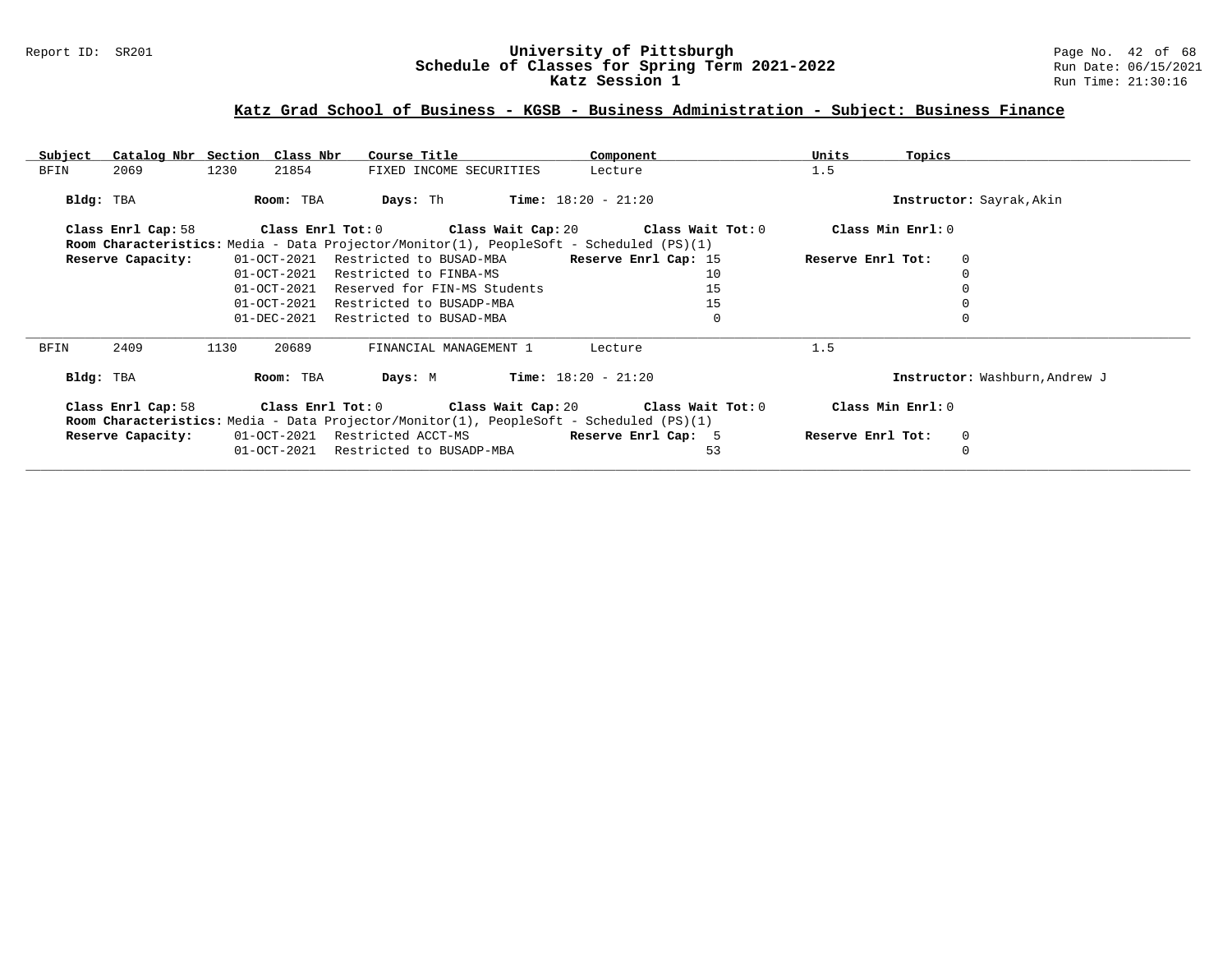### Report ID: SR201 **University of Pittsburgh University of Pittsburgh** Page No. 43 of 68<br>**Schedule of Classes for Spring Term 2021-2022** Run Date: 06/15/2021 **Schedule of Classes for Spring Term 2021-2022** Run Date: 06/15/2021 **Katz Session 1 Run Time: 21:30:16 Run Time: 21:30:16**

## **Katz Grad School of Business - KGSB - Business Administration - Subject: Interdisciplinary**

| Catalog Nbr Section Class Nbr<br>Subject                                                                            | Course Title                                                 | Component         | Units<br>Topics   |                                 |
|---------------------------------------------------------------------------------------------------------------------|--------------------------------------------------------------|-------------------|-------------------|---------------------------------|
| 2060<br>1150<br>16160<br><b>BIND</b>                                                                                | INDEP STUDY BUSINESS ADMIN Independent Study                 |                   | $1 - 9$           |                                 |
| Bldg: TO BE ARRANGED<br>Room: TBA                                                                                   | <b>Days:</b> TBA <b>Time:</b> $00:00 - 00:00$                |                   | Instructor: Staff |                                 |
| Class Enrl Cap: 30 Class Enrl Tot: 0 Class Wait Cap: 20<br>Room Characteristics: Media - Data Projector/Monitor(1)  |                                                              | Class Wait Tot: 0 | Class Min Enrl: 0 |                                 |
| 2200<br>1020<br>17671<br><b>BIND</b>                                                                                | INTEGRATED PROJECT MBA/MS                                    | Lecture           | 1.5               |                                 |
| Room: TBA<br>Bldg: TO BE ARRANGED                                                                                   | <b>Days:</b> TBA <b>Time:</b> $00:00 - 00:00$                |                   |                   | Instructor: Chatterjee, Rabikar |
| Class Enrl Cap: 20<br>Room Characteristics: Media - Data Projector/Monitor(1)                                       | Class Enrl Tot: $0$ Class Wait Cap: $20$ Class Wait Tot: $0$ |                   | Class Min Enrl: 0 |                                 |
| Reserve Capacity:                                                                                                   | 01-OCT-2021 Restricted to BUSADP-MBA Reserve Enrl Cap: 10    |                   | Reserve Enrl Tot: | $\mathbf 0$                     |
|                                                                                                                     | 01-OCT-2021 Restricted to BUSADF-MBA                         | 10                |                   | $\Omega$                        |
| 2203<br>21679<br><b>BIND</b><br>1400                                                                                | ORGANIZATIONAL TRANSFORMATION Lecture                        |                   | 1.5               |                                 |
| Bldg: TBA<br>Room: TBA                                                                                              | <b>Days:</b> Th <b>Time:</b> $18:20 - 21:20$                 |                   |                   | Instructor: Atkin, Robert S     |
| Class Enrl Cap: 58 Class Enrl Tot: 0 Class Wait Cap: 20 Class Wait Tot: 0                                           |                                                              |                   | Class Min Enrl: 0 |                                 |
| Attributes: Global Studies                                                                                          |                                                              |                   |                   |                                 |
| Room Characteristics: Media - Data Projector/Monitor(1), PeopleSoft - Scheduled (PS)(1)                             |                                                              |                   |                   |                                 |
| Reserve Capacity:                                                                                                   | 01-OCT-2021 Restricted to BUSAD-MBA Reserve Enrl Cap: 15     |                   | Reserve Enrl Tot: | 0                               |
|                                                                                                                     | 01-OCT-2021 Restricted to BUSADF-MBA                         | 15                |                   | $\mathbf 0$                     |
|                                                                                                                     | 01-OCT-2021 Restricted to BUSADP-MBA                         | 20                |                   | $\Omega$                        |
|                                                                                                                     | 30-NOV-2021 Restricted to BUSAD-MBA                          | $\Omega$          |                   | $\Omega$                        |
| 9999<br>1010<br>13015<br><b>BIND</b>                                                                                | KATZ FULL-TIME DEVELOPMENT FEEWorkshop                       |                   | $\Omega$          |                                 |
| Room: TBA<br>Bldg: TO BE ARRANGED                                                                                   | <b>Days:</b> TBA <b>Time:</b> $00:00 - 00:00$                |                   |                   | Instructor: Bolden, Beverly     |
| Class Enrl Cap: 150 Class Enrl Tot: 0 Class Wait Cap: 20<br>Room Characteristics: Media - Data Projector/Monitor(1) |                                                              | Class Wait Tot: 0 | Class Min Enrl: 0 |                                 |

**\_\_\_\_\_\_\_\_\_\_\_\_\_\_\_\_\_\_\_\_\_\_\_\_\_\_\_\_\_\_\_\_\_\_\_\_\_\_\_\_\_\_\_\_\_\_\_\_\_\_\_\_\_\_\_\_\_\_\_\_\_\_\_\_\_\_\_\_\_\_\_\_\_\_\_\_\_\_\_\_\_\_\_\_\_\_\_\_\_\_\_\_\_\_\_\_\_\_\_\_\_\_\_\_\_\_\_\_\_\_\_\_\_\_\_\_\_\_\_\_\_\_\_\_\_\_\_\_\_\_\_\_\_\_\_\_\_\_\_\_\_\_\_\_\_\_\_\_\_\_\_\_\_\_\_\_**

<b></b>This class has an additional fee. For more information go to <a href="http://www.registrar.pitt.edu" target="\_blank">http://www.registrar.pitt.edu/</a>, and click on Faculty and Staff, then Course and Class.</p>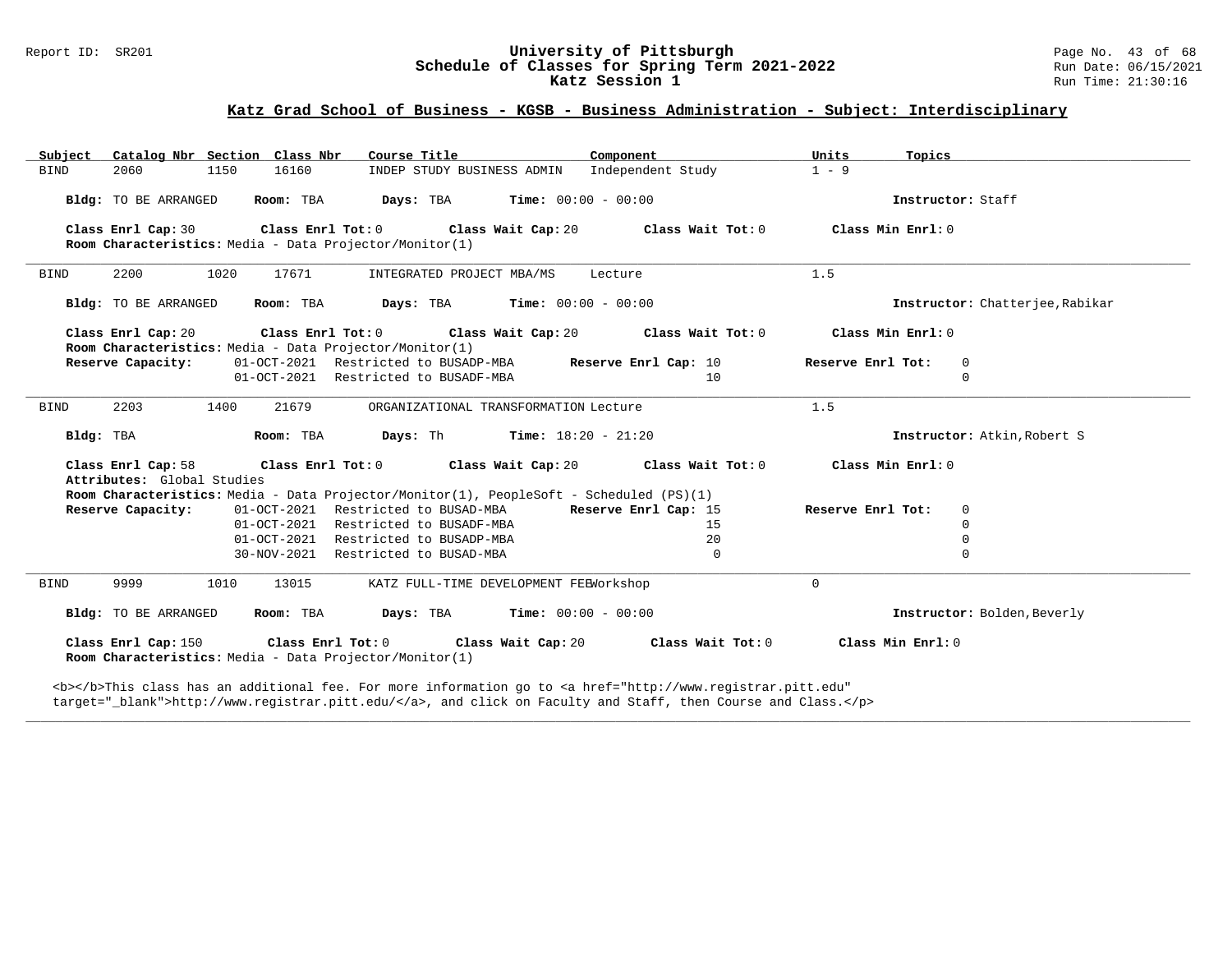### Report ID: SR201 **University of Pittsburgh** Page No. 44 of 68 **Schedule of Classes for Spring Term 2021-2022** Run Date: 06/15/2021 **Katz Session 1 Run Time: 21:30:16 Run Time: 21:30:16**

## **Katz Grad School of Business - KGSB - Business Administration - Subject: Management Information Systems**

| Subject | Catalog Nbr Section Class Nbr |      |                   | Course Title                                            |                              | Component                                       | Units | Topics                         |
|---------|-------------------------------|------|-------------------|---------------------------------------------------------|------------------------------|-------------------------------------------------|-------|--------------------------------|
| BMIS    | 2060                          | 1150 | 16305             |                                                         |                              | INDEP STUDY MGT INFOR SYSTEMS Independent Study | - 6   |                                |
|         | Bldg: TO BE ARRANGED          |      | Room: TBA         | Days: TBA                                               | <b>Time:</b> $00:00 - 00:00$ |                                                 |       | Instructor: Burgess, Camille D |
|         | Class Enrl Cap: 20            |      | Class Enrl Tot: 0 | Room Characteristics: Media - Data Projector/Monitor(1) | Class Wait Cap: 20           | Class Wait Tot: $0$                             |       | Class Min $Enr1:0$             |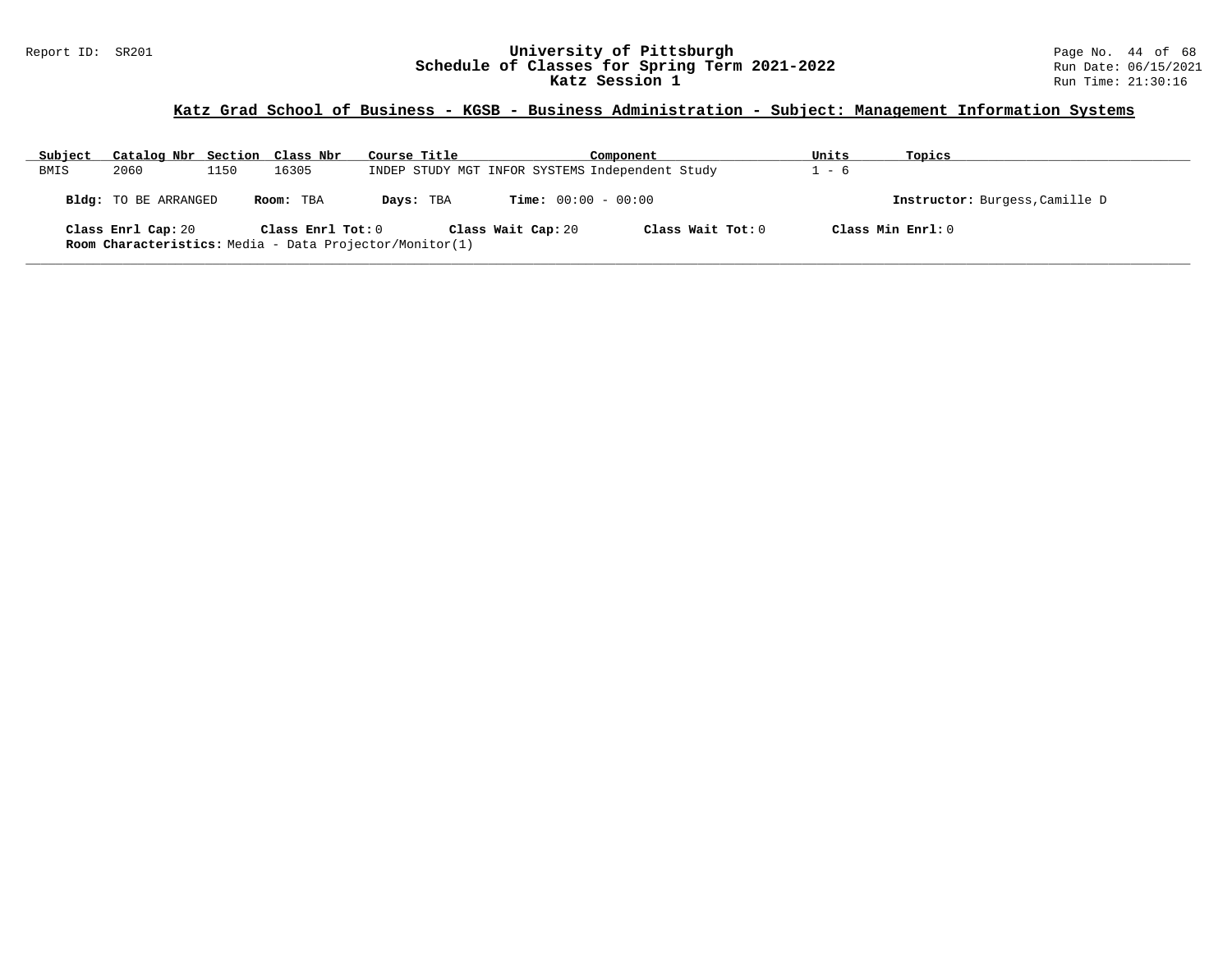### Report ID: SR201 **University of Pittsburgh** Page No. 45 of 68 **Schedule of Classes for Spring Term 2021-2022** Run Date: 06/15/2021 **Katz Session 1 Run Time: 21:30:16 Run Time: 21:30:16**

## **Katz Grad School of Business - KGSB - Business Administration - Subject: Business Marketing**

| Catalog Nbr Section Class Nbr<br>Subject                | Course Title                                                                                                                                        | Component            | Units<br>Topics                  |  |
|---------------------------------------------------------|-----------------------------------------------------------------------------------------------------------------------------------------------------|----------------------|----------------------------------|--|
| <b>BMKT</b><br>2060<br>16159<br>1150                    | INDEPENDENT STUDY IN MARKETINGIndependent Study                                                                                                     |                      | $1 - 6$                          |  |
| Room: TBA<br>Bldg: TO BE ARRANGED                       | $\texttt{Davis:}$ TBA $\texttt{Time:}$ 00:00 - 00:00                                                                                                |                      | Instructor: Burgess, Camille D   |  |
| Class Enrl Cap: 30                                      | Class Enrl Tot: 0 Class Wait Cap: 20 Class Wait Tot: 0                                                                                              |                      | Class Min Enrl: 0                |  |
| Room Characteristics: Media - Data Projector/Monitor(1) |                                                                                                                                                     |                      |                                  |  |
| 2409<br>1055<br>20690<br>BMKT                           | MARKETING MANAGEMENT                                                                                                                                | Lecture              | 1.5                              |  |
| Bldg: TBA<br>Room: TBA                                  | Days: TBA<br>Time: TBA                                                                                                                              |                      | Instructor: Staff                |  |
| Class Enrl Cap: 58<br>Attributes: Hybrid                | Class Enrl Tot: 0 Class Wait Cap: 20                                                                                                                | Class Wait Tot: 0    | Class Min Enrl: 0                |  |
| Reserve Capacity:                                       | Room Characteristics: Media - Data Projector/Monitor(1), PeopleSoft - Scheduled (PS)(1)<br>01-OCT-2021 Restricted to BUSADP-MBA                     | Reserve Enrl Cap: 40 | Reserve Enrl Tot:<br>$\mathbf 0$ |  |
|                                                         | 01-DEC-2021 Restricted to BUSADP-MBA                                                                                                                | $\Omega$             | $\mathbf 0$                      |  |
| <b>BMKT</b><br>2509<br>1210<br>30339                    | MARKETING PLANNING & STRATEGY Lecture                                                                                                               |                      | 1.5                              |  |
| Bldg: TO BE ARRANGED<br>Room: TBA                       | <b>Days:</b> TBA <b>Time:</b> $00:00 - 00:00$                                                                                                       |                      | Instructor: Chatterjee, Rabikar  |  |
|                                                         | Class Enrl Cap: 35 Class Enrl Tot: 0 Class Wait Cap: 20 Class Wait Tot: 0                                                                           |                      | Class Min $Enr1:0$               |  |
| 2513<br>1220<br>28505<br>BMKT                           | CONSUMER BEHAVIOR 1                                                                                                                                 | Lecture              | 1.5                              |  |
| Bldg: TO BE ARRANGED                                    | <b>Room:</b> OCTBA <b>Days:</b> Tu <b>Time:</b> $17:30 - 20:30$                                                                                     |                      | Instructor: Whang, Yun-Oh        |  |
| Class Enrl Cap: 19                                      | Class Enrl Tot: 0 Class Wait Cap: 10 Class Wait Tot: 0                                                                                              |                      | Class Min Enrl: 0                |  |
| 2551<br>1050<br>20801<br>BMKT                           | DIGTL & SOCIAL MEDIA ANALYTICSLecture                                                                                                               |                      | 1.5                              |  |
| Bldg: TBA<br>Room: TBA                                  | Days: TBA Time: TBA                                                                                                                                 |                      | Instructor: Staff                |  |
| Class Enrl Cap: 58                                      | Class Enrl Tot: 0 Class Wait Cap: 20                                                                                                                | Class Wait Tot: 0    | Class Min Enrl: 0                |  |
| Reserve Capacity:                                       | Room Characteristics: Media - Data Projector/Monitor(1), PeopleSoft - Scheduled (PS)(1)<br>01-OCT-2021 Restricted to BUSAD-MBA Reserve Enrl Cap: 18 |                      | Reserve Enrl Tot:<br>$\mathbf 0$ |  |
|                                                         | 01-OCT-2021 Restricted to BUSADP-MBA                                                                                                                | 20                   | 0                                |  |
|                                                         | 01-DEC-2021 Restricted to BUSAD-MBA                                                                                                                 | 0                    | $\overline{0}$                   |  |
|                                                         |                                                                                                                                                     |                      |                                  |  |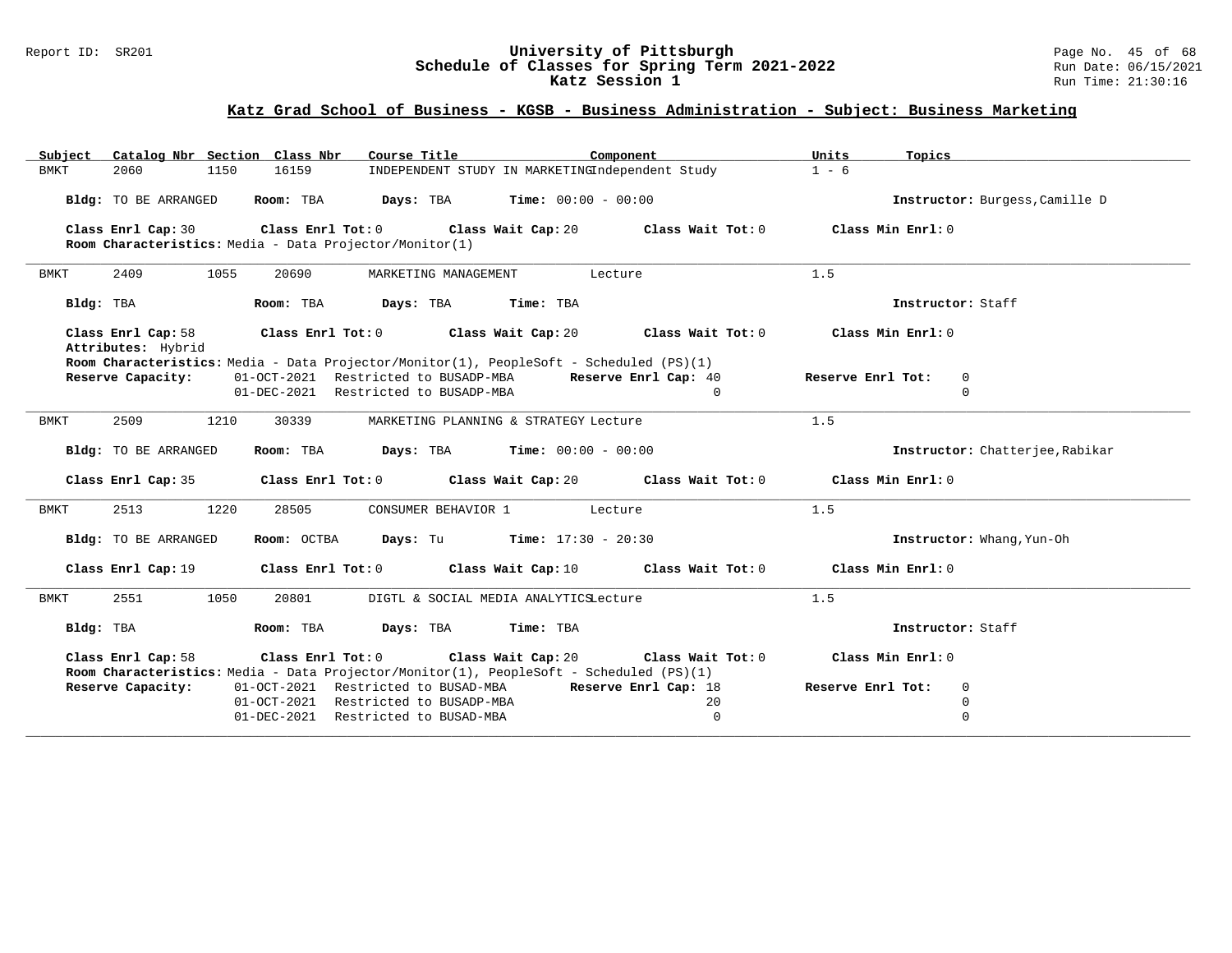### Report ID: SR201 **University of Pittsburgh** Page No. 46 of 68 **Schedule of Classes for Spring Term 2021-2022** Run Date: 06/15/2021 **Katz Session 1 Run Time: 21:30:16 Run Time: 21:30:16**

## **Katz Grad School of Business - KGSB - Business Administration - Subject: Business Marketing**

| Subject                                  | Catalog Nbr Section Class Nbr | Course Title                                                                            | Component                                                                 | Units<br>Topics        |  |
|------------------------------------------|-------------------------------|-----------------------------------------------------------------------------------------|---------------------------------------------------------------------------|------------------------|--|
| <b>BMKT</b><br>2553                      | 1100<br>25862                 | SOCIAL MEDIA STRATEGY                                                                   | Lecture                                                                   | 1.5                    |  |
| Bldg: TBA                                | Room: TBA                     | Days: TBA<br>Time: TBA                                                                  |                                                                           | Instructor: Staff      |  |
| Class Enrl Cap: 58                       | Class Enrl Tot: 0             |                                                                                         | Class Wait Cap: 20 $\qquad$ Class Wait Tot: 0                             | Class Min Enrl: 0      |  |
|                                          |                               | Room Characteristics: Media - Data Projector/Monitor(1), PeopleSoft - Scheduled (PS)(1) |                                                                           |                        |  |
| Reserve Capacity:                        |                               | 01-OCT-2021 Restricted to BUSAD-MBA                                                     | Reserve Enrl Cap: 20                                                      | Reserve Enrl Tot:<br>0 |  |
|                                          | 01-OCT-2021                   | Restricted to BUSADP-MBA                                                                | 23                                                                        | $\Omega$               |  |
|                                          |                               | 01-DEC-2021 Restricted to BUSAD-MBA                                                     | $\Omega$                                                                  |                        |  |
| BMKT<br>2553                             | 22336<br>1150                 | SOCIAL MEDIA STRATEGY                                                                   | Lecture                                                                   | 1.5                    |  |
| Bldg: TBA                                | Room: TBA                     | Days: TBA<br>Time: TBA                                                                  |                                                                           | Instructor: Staff      |  |
|                                          |                               |                                                                                         | Class Enrl Cap: 50 Class Enrl Tot: 0 Class Wait Cap: 20 Class Wait Tot: 0 | Class Min Enrl: 0      |  |
|                                          |                               | Room Characteristics: Media - Data Projector/Monitor(1), PeopleSoft - Scheduled (PS)(1) |                                                                           |                        |  |
| Reserve Capacity:                        |                               | 01-OCT-2021 Restricted to BUSAD-MBA                                                     | Reserve Enrl Cap: 18                                                      | Reserve Enrl Tot:<br>0 |  |
|                                          | $01 - OCT - 2021$             | Restricted to BUSADP-MBA                                                                | 18                                                                        |                        |  |
|                                          |                               | 01-DEC-2021 Restricted to BUSAD-MBA                                                     | 0                                                                         | $\Omega$               |  |
| <b>BMKT</b><br>2569                      | 1050<br>16936                 | BRAND MANAGEMENT                                                                        | Lecture                                                                   | 1.5                    |  |
| Bldg: TBA                                | Room: TBA                     | Days: TBA Time: TBA                                                                     |                                                                           | Instructor: Staff      |  |
| Class Enrl Cap: 58<br>Attributes: Hybrid |                               | Class Enrl Tot: 0 Class Wait Cap: 20                                                    | Class Wait Tot: 0                                                         | Class Min Enrl: 0      |  |
|                                          |                               | Room Characteristics: Media - Data Projector/Monitor(1), PeopleSoft - Scheduled (PS)(1) |                                                                           |                        |  |
| Reserve Capacity:                        |                               | 01-OCT-2021 Restricted to BUSAD-MBA                                                     | Reserve Enrl Cap: 18                                                      | Reserve Enrl Tot:<br>0 |  |
|                                          |                               | 01-OCT-2021 Restricted to BUSADP-MBA                                                    | 18                                                                        | $\mathbf 0$            |  |
|                                          | 01-DEC-2021                   | Restricted to BUSAD-MBA                                                                 | 0                                                                         | $\Omega$               |  |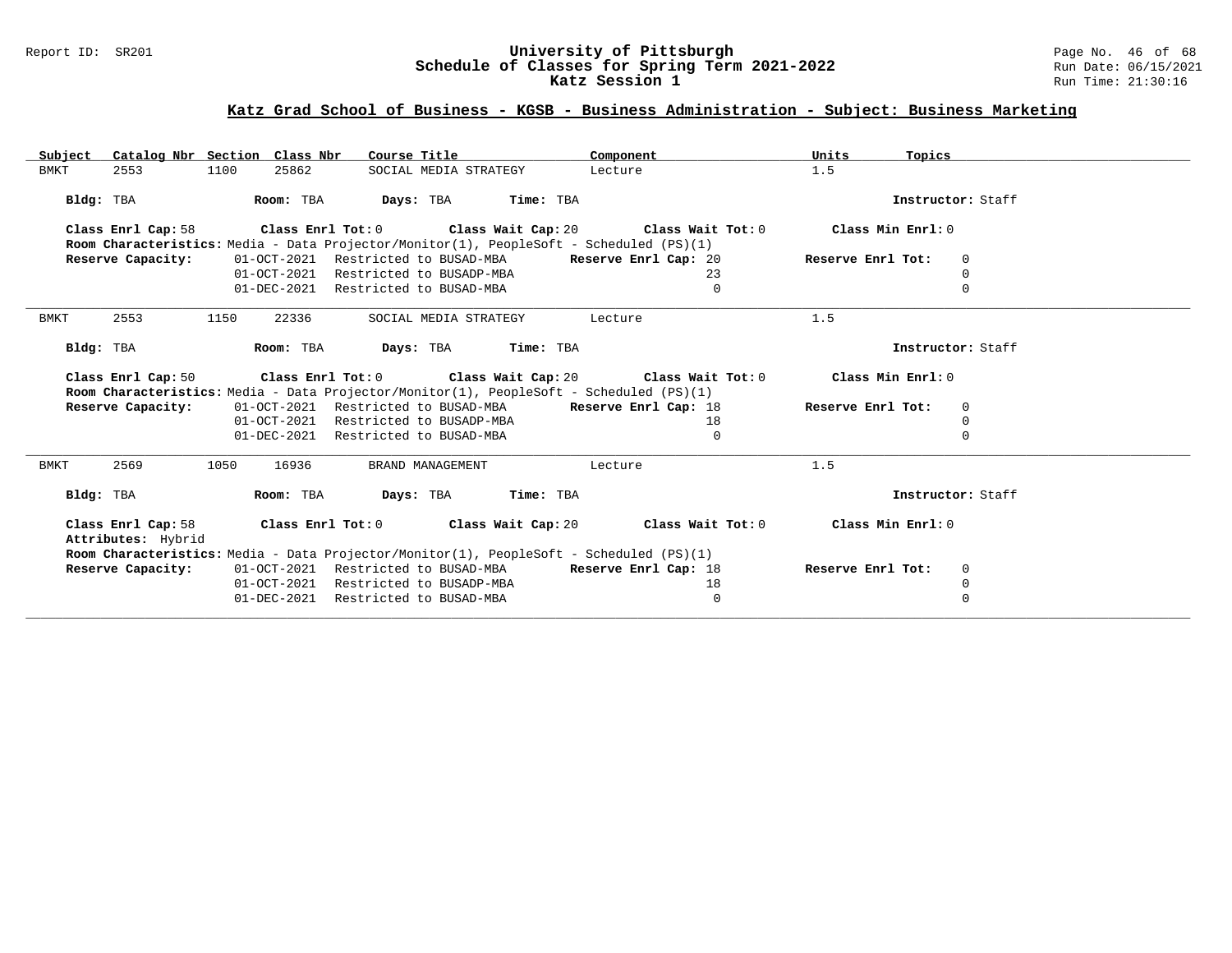### Report ID: SR201 **University of Pittsburgh** Page No. 47 of 68 **Schedule of Classes for Spring Term 2021-2022** Run Date: 06/15/2021 **Katz Session 1 Run Time: 21:30:16 Run Time: 21:30:16**

## **Katz Grad School of Business - KGSB - Business Administration - Subject: Organiztnl Beh & Human Resrcs**

| Subject     |                                         |      | Catalog Nbr Section Class Nbr | Course Title            |                                                                                                                                                      | Component                                                    | Units             | Topics                    |
|-------------|-----------------------------------------|------|-------------------------------|-------------------------|------------------------------------------------------------------------------------------------------------------------------------------------------|--------------------------------------------------------------|-------------------|---------------------------|
| BOAH        | 2409                                    | 1155 | 20691                         | ORGANIZATIONAL BEHAVIOR |                                                                                                                                                      | Lecture                                                      | 1.5               |                           |
| Bldg: TBA   |                                         |      | Room: TBA                     | Days: TBA               | Time: TBA                                                                                                                                            |                                                              |                   | Instructor: Staff         |
|             | Class Enrl Cap: 58                      |      | Class Enrl Tot: 0             |                         | Class Wait Cap: 20                                                                                                                                   | Class Wait Tot: 0                                            |                   | Class Min Enrl: 0         |
|             | Attributes: Hybrid<br>Reserve Capacity: |      |                               |                         | Room Characteristics: Media - Data Projector/Monitor(1), PeopleSoft - Scheduled (PS)(1)<br>01-OCT-2021 Restricted to BUSADP-MBA Reserve Enrl Cap: 55 |                                                              | Reserve Enrl Tot: | $\Omega$                  |
| <b>BOAH</b> | 2551                                    | 1030 | 16588                         |                         | PROJECT COURSE ORGNL LDRSHP 1 Lecture                                                                                                                |                                                              | 1.5               |                           |
| Bldg: TBA   |                                         |      | Room: TBA                     | Days: F                 | $Time: 09:00 - 11:55$                                                                                                                                |                                                              |                   | Instructor: Nair, Nisha   |
|             | Class Enrl Cap: 30                      |      |                               |                         | Room Characteristics: Media - Data Projector/Monitor(1), PeopleSoft - Scheduled (PS)(1)                                                              | Class Enrl Tot: $0$ Class Wait Cap: $20$ Class Wait Tot: $0$ |                   | Class Min $Err1:0$        |
| <b>BOAH</b> | 2551                                    | 1040 | 21878                         |                         | PROJECT COURSE ORGNL LDRSHP 1 Lecture                                                                                                                |                                                              | 1.5               |                           |
| Bldg: TBA   |                                         |      | Room: TBA                     | Days: F                 | $Time: 09:00 - 11:55$                                                                                                                                |                                                              |                   | Instructor: Klein, Paul M |
|             | Class Enrl Cap: 13                      |      |                               |                         | <b>Room Characteristics:</b> Media - Data Projector/Monitor(1), PeopleSoft - Scheduled (PS)(1)                                                       | Class Enrl Tot: $0$ Class Wait Cap: $10$ Class Wait Tot: $0$ |                   | Class Min Enrl: 0         |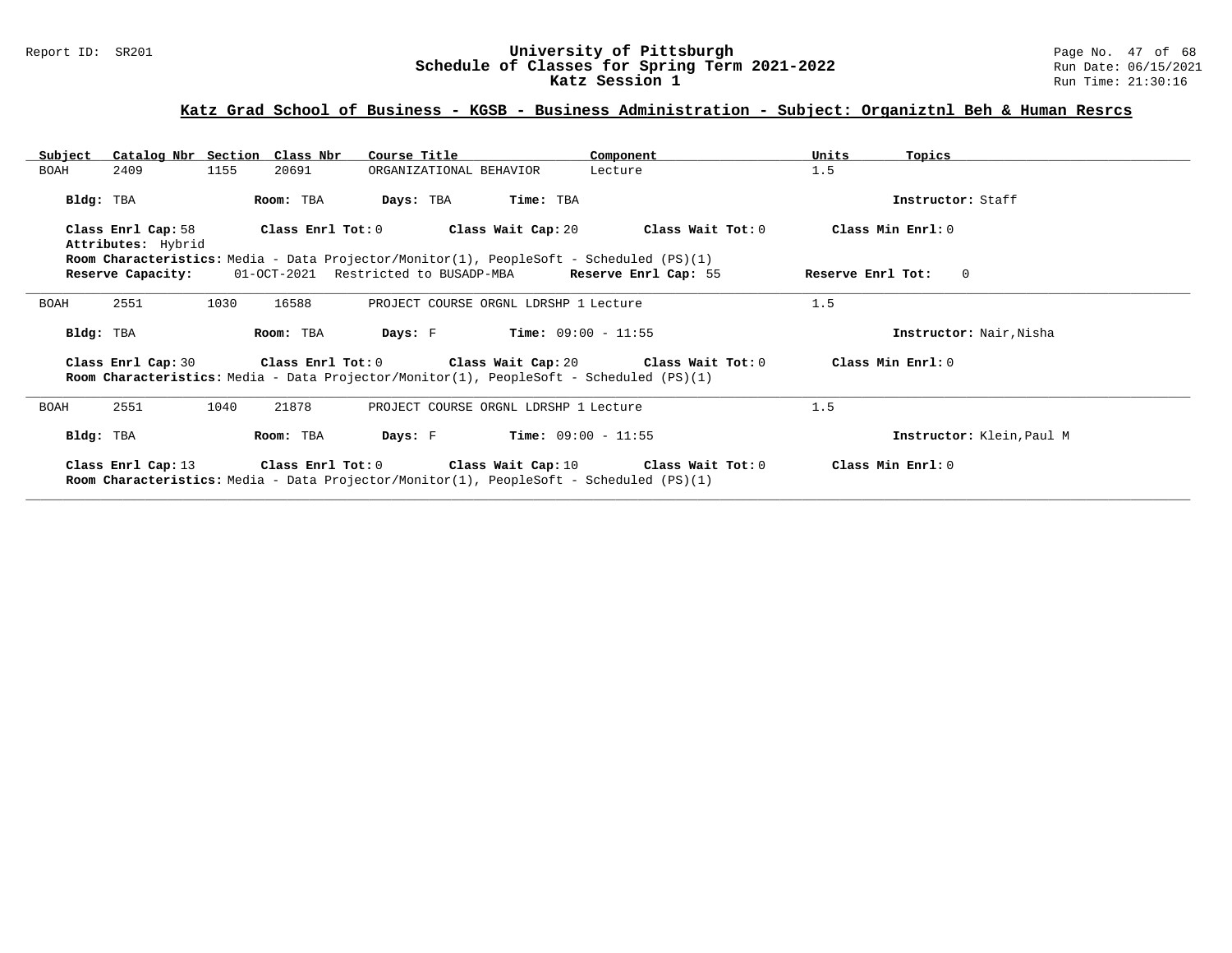### Report ID: SR201 **University of Pittsburgh** Page No. 48 of 68 **Schedule of Classes for Spring Term 2021-2022** Run Date: 06/15/2021 **Katz Session 1 Run Time: 21:30:16 Run Time: 21:30:16**

# **Katz Grad School of Business - KGSB - Business Administration - Subject: Organization Studies**

| Subject | Catalog Nbr Section Class Nbr                                                        |      |                   | Course Title |                    | Component                                       |                     | Units | Topics                         |  |
|---------|--------------------------------------------------------------------------------------|------|-------------------|--------------|--------------------|-------------------------------------------------|---------------------|-------|--------------------------------|--|
| BORG    | 2060                                                                                 | 1150 | 16162             |              |                    | INDEP STUDY IN ORGNIZTN BEHAVRIndependent Study |                     | - 6   |                                |  |
|         | Bldg: TO BE ARRANGED                                                                 |      | Room: TBA         | Days: TBA    |                    | <b>Time:</b> $00:00 - 00:00$                    |                     |       | Instructor: Burgess, Camille D |  |
|         | Class Enrl Cap: 30<br><b>Room Characteristics:</b> Media - Data Projector/Monitor(1) |      | Class Enrl Tot: 0 |              | Class Wait Cap: 20 |                                                 | Class Wait Tot: $0$ |       | Class Min Ernst: 0             |  |
|         |                                                                                      |      |                   |              |                    |                                                 |                     |       |                                |  |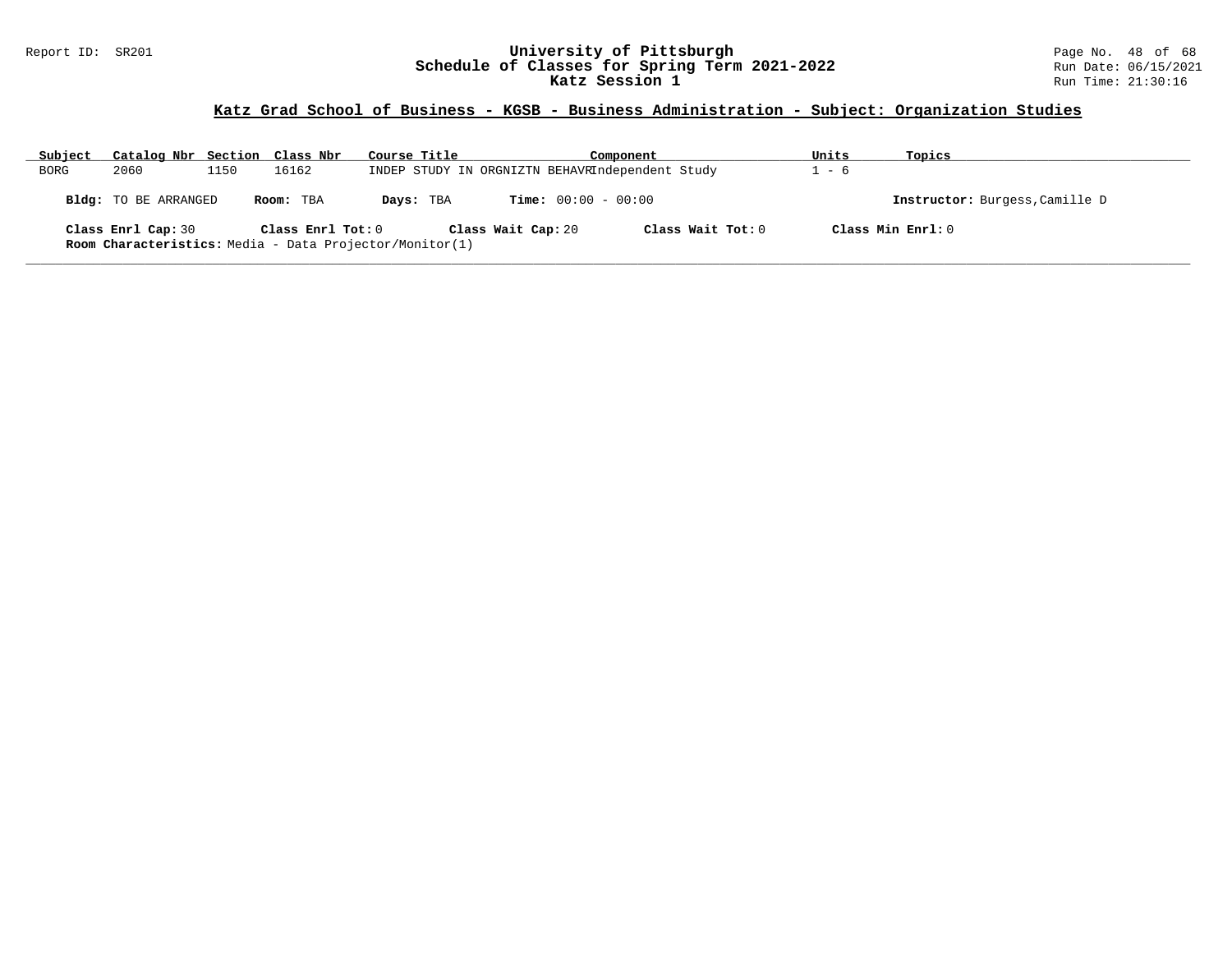### Report ID: SR201 **University of Pittsburgh** Page No. 49 of 68 **Schedule of Classes for Spring Term 2021-2022** Run Date: 06/15/2021 **Katz Session 1 Run Time: 21:30:16 Run Time: 21:30:16**

## **Katz Grad School of Business - KGSB - Business Administration - Subject: Quantv Methods-Operations Mgt**

| Subject Catalog Nbr Section Class Nbr                                         | Course Title <b>Source Search</b><br>Component                                                                                                          | Units<br>Topics                                    |
|-------------------------------------------------------------------------------|---------------------------------------------------------------------------------------------------------------------------------------------------------|----------------------------------------------------|
| <b>BOOM</b><br>2060<br>1150<br>16161                                          | INDEP STUDY OUANTIT METHDS Independent Study                                                                                                            | $1 - 6$                                            |
| Bldg: TO BE ARRANGED                                                          | Room: TBA $Days:$ TBA $Time: 00:00 - 00:00$                                                                                                             | Instructor: Burgess, Camille D                     |
| Class Enrl Cap: 30<br>Room Characteristics: Media - Data Projector/Monitor(1) | Class Enrl Tot: 0 Class Wait Cap: 20                                                                                                                    | Class Wait Tot: $0$ $Class$ Min Enrl: $0$          |
| 2061<br><b>BQOM</b><br>1150<br>16300                                          | INDEP STUDY OPERATIONS MGMNT Independent Study                                                                                                          | $1 - 6$                                            |
| Bldg: TO BE ARRANGED                                                          | Room: TBA $Days: TBA$ Time: $00:00 - 00:00$                                                                                                             | Instructor: Staff                                  |
| Class Enrl Cap: 20<br>Room Characteristics: Media - Data Projector/Monitor(1) | Class Enrl Tot: 0 Class Wait Cap: 20                                                                                                                    | Class Wait Tot: $0$ $\qquad$ Class Min Enrl: $0$   |
| 2421<br>13026<br><b>BQOM</b><br>1115                                          | DECISN TECHN IN MFG & OPER MGTLecture                                                                                                                   | 1.5                                                |
| Bldg: TBA                                                                     | <b>Room:</b> TBA $\qquad$ <b>Days:</b> TuTh $\qquad$ <b>Time:</b> $14:00 - 15:20$                                                                       | Instructor: Tadikamalla, Pandu R                   |
| Class Enrl Cap: 58                                                            | Class Enrl Tot: $0$ Class Wait Cap: $20$ Class Wait Tot: $0$<br>Room Characteristics: Media - Data Projector/Monitor(1), PeopleSoft - Scheduled (PS)(1) | Class Min Enrl: 0                                  |
| Reserve Capacity:                                                             | 01-OCT-2021 Restricted to BUSAD-MBA Reserve Enrl Cap: 36<br>01-DEC-2021 Restricted to BUSAD-MBA<br>$\Omega$                                             | Reserve Enrl Tot:<br>$\overline{0}$<br>$\mathbf 0$ |
| 2421<br>1120<br>13029<br><b>BQOM</b>                                          | DECISN TECHN IN MFG & OPER MGTLecture                                                                                                                   | 1.5                                                |
| Bldg: TBA                                                                     | <b>Room:</b> TBA $Days: TuTh$ <b>Time:</b> $09:30 - 10:50$                                                                                              | Instructor: Tadikamalla, Pandu R                   |
| Class Enrl Cap: 58                                                            | Class Enrl Tot: $0$ Class Wait Cap: $20$ Class Wait Tot: $0$<br>Room Characteristics: Media - Data Projector/Monitor(1), PeopleSoft - Scheduled (PS)(1) | Class Min Enrl: 0                                  |
|                                                                               | Reserve Capacity: 01-OCT-2021 Restricted to BUSAD-MBA Reserve Enrl Cap: 35                                                                              | $\overline{0}$<br>Reserve Enrl Tot:                |
|                                                                               | 01-DEC-2021 Restricted to BUSAD-MBA<br>$\Omega$                                                                                                         | $\mathbf 0$                                        |
|                                                                               |                                                                                                                                                         |                                                    |
| 2421<br>1170<br>20687<br>BQOM                                                 | DECISN TECHN IN MFG & OPER MGTLecture                                                                                                                   | 1.5                                                |
| Bldg: TBA                                                                     | Room: TBA $Days: W$ Time: $18:20 - 21:20$                                                                                                               | Instructor: Rokou, Eleni                           |
| Class Enrl Cap: 58                                                            | Class Enrl Tot: 0 Class Wait Cap: 20<br>Class Wait Tot: 0<br>Room Characteristics: Media - Data Projector/Monitor(1), PeopleSoft - Scheduled (PS)(1)    | Class Min Enrl: 0                                  |
| Reserve Capacity:                                                             | 01-OCT-2021 Restricted to BUSADP-MBA Reserve Enrl Cap: 58                                                                                               | Reserve Enrl Tot: 0                                |

**\_\_\_\_\_\_\_\_\_\_\_\_\_\_\_\_\_\_\_\_\_\_\_\_\_\_\_\_\_\_\_\_\_\_\_\_\_\_\_\_\_\_\_\_\_\_\_\_\_\_\_\_\_\_\_\_\_\_\_\_\_\_\_\_\_\_\_\_\_\_\_\_\_\_\_\_\_\_\_\_\_\_\_\_\_\_\_\_\_\_\_\_\_\_\_\_\_\_\_\_\_\_\_\_\_\_\_\_\_\_\_\_\_\_\_\_\_\_\_\_\_\_\_\_\_\_\_\_\_\_\_\_\_\_\_\_\_\_\_\_\_\_\_\_\_\_\_\_\_\_\_\_\_\_\_\_**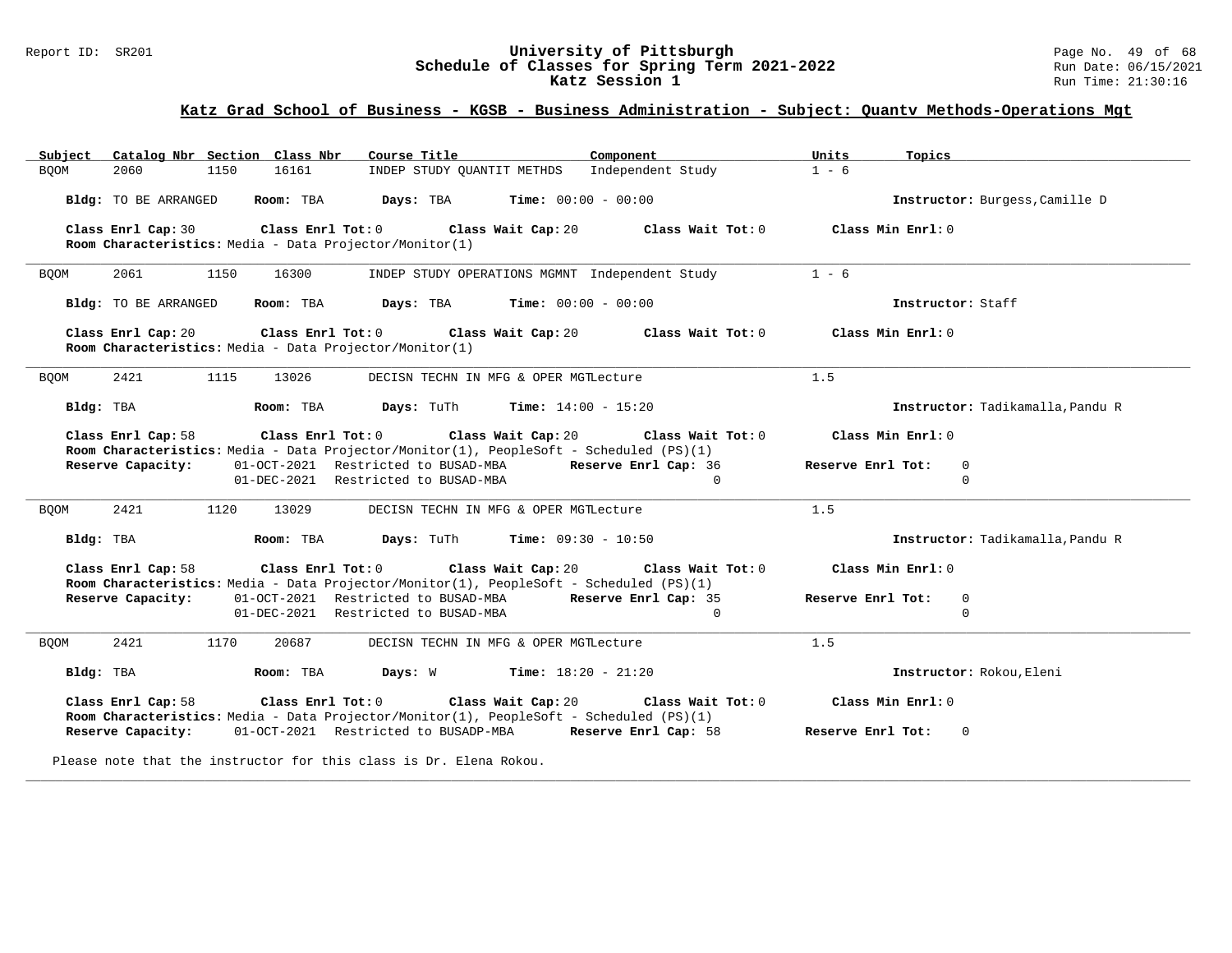### Report ID: SR201 **University of Pittsburgh** Page No. 50 of 68 **Schedule of Classes for Spring Term 2021-2022** Run Date: 06/15/2021 **Katz Session 1 Run Time: 21:30:16 Run Time: 21:30:16**

## **Katz Grad School of Business - KGSB - Business Administration - Subject: Quantv Methods-Operations Mgt**

| Subject Catalog Nbr Section Class Nbr                                                                                                     | Course Title <b>Source Search</b>                                       | Component           | Units<br>Topics     |                                        |
|-------------------------------------------------------------------------------------------------------------------------------------------|-------------------------------------------------------------------------|---------------------|---------------------|----------------------------------------|
| 27030<br><b>BOOM</b><br>2421<br>1180                                                                                                      | DECISN TECHN IN MFG & OPER MGTLecture                                   |                     | 1.5                 |                                        |
| Bldg: TBA                    Room: TBA         Days: TuTh        Time: 12:30 - 13:45                                                      |                                                                         |                     |                     | Instructor: Tadikamalla, Pandu R       |
| Class Enrl Cap: 58                                                                                                                        | Class Enrl Tot: $0$ Class Wait Cap: $20$ Class Wait Tot: $0$            |                     | Class Min Enrl: 0   |                                        |
| <b>Room Characteristics:</b> PeopleSoft - Scheduled (PS)(1)<br>Reserve Capacity: 01-OCT-2021 Restricted to BUSAD-MBA Reserve Enrl Cap: 36 |                                                                         |                     | Reserve Enrl Tot: 0 |                                        |
|                                                                                                                                           | 01-DEC-2021 Restricted to BUSAD-MBA                                     | $\Omega$            |                     | $\mathbf 0$                            |
| 2534<br>1040<br>17158<br><b>BOOM</b>                                                                                                      | STRATEGIC PROCUREMENT Lecture                                           |                     | 1.5                 |                                        |
| Bldg: TBA                                                                                                                                 | <b>Room:</b> TBA <b>Days:</b> Th <b>Time:</b> $18:20 - 21:20$           |                     |                     | Instructor: McMorrow, Paul A           |
| Class Enrl Cap: 58<br>Room Characteristics: Media - Data Projector/Monitor(1), PeopleSoft - Scheduled (PS)(1)                             | Class Enrl Tot: $0$ Class Wait Cap: $20$ Class Wait Tot: $0$            |                     | Class Min Enrl: $0$ |                                        |
| Reserve Capacity:                                                                                                                         | 01-OCT-2021 Restricted to BUSAD-MBA Reserve Enrl Cap: 26                |                     | Reserve Enrl Tot:   | $\mathbf 0$                            |
|                                                                                                                                           | 01-OCT-2021 Restricted to BUSADP-MBA                                    | 26                  |                     | $\mathbf 0$                            |
|                                                                                                                                           | 01-DEC-2021 Restricted to BUSAD-MBA                                     | $\mathbf{0}$        |                     | $\mathbf 0$                            |
| 13027<br>2537<br>1010<br><b>BOOM</b>                                                                                                      | FORECASTING                                                             | Lecture             | 1.5                 |                                        |
| Bldg: TBA                                                                                                                                 | $\textbf{Room:}$ TBA $\textbf{Days:}$ MW $\textbf{Time:}$ 09:30 - 10:50 |                     |                     | Instructor: Vargas, Luis G             |
| Class Enrl Cap: 58<br>Room Characteristics: Media - Data Projector/Monitor(1), PeopleSoft - Scheduled (PS)(1)                             | Class Enrl Tot: $0$ Class Wait Cap: $20$ Class Wait Tot: $0$            |                     | Class Min Enrl: 0   |                                        |
| Reserve Capacity:                                                                                                                         | 01-OCT-2021 Restricted to BUSAD-MBA Reserve Enrl Cap: 42                |                     | Reserve Enrl Tot:   | 0                                      |
|                                                                                                                                           | 01-DEC-2021 Restricted to BUSAD-MBA                                     | $\Omega$            |                     | $\Omega$                               |
| 2557<br>1010<br>27032<br><b>BQOM</b>                                                                                                      | MULTIVARIATE DATA ANALYSIS 1 Lecture                                    |                     | 1.5                 |                                        |
| Bldg: TBA                                                                                                                                 | <b>Room:</b> TBA <b>Days:</b> M <b>Time:</b> 18:20 - 21:20              |                     |                     | Instructor: Shang, Jennifer Shiou-Chen |
| Class Enrl Cap: 58                                                                                                                        | Class Enrl Tot: $0$ Class Wait Cap: $20$ Class Wait Tot: $0$            |                     | Class Min Enrl: 0   |                                        |
| Room Characteristics: PeopleSoft - Scheduled (PS)(1)<br>Reserve Capacity:                                                                 | 01-OCT-2021 Restricted to BUSAD-MBA Reserve Enrl Cap: 5                 |                     | Reserve Enrl Tot:   | $\Omega$                               |
|                                                                                                                                           | 01-OCT-2021 Restricted to BUSADP-MBA                                    | .5                  |                     | $\mathbf 0$                            |
|                                                                                                                                           | 01-DEC-2021 Restricted to BUSAD-MBA                                     | $\Omega$            |                     | $\mathbf 0$                            |
| 2557<br>1015<br>27916<br><b>BQOM</b>                                                                                                      | MULTIVARIATE DATA ANALYSIS 1 Lecture                                    |                     | 1.5                 |                                        |
| Bldg: TBA                                                                                                                                 | <b>Room:</b> TBA <b>Days:</b> M <b>Time:</b> 12:30 - 15:20              |                     |                     | Instructor: Shang, Jennifer Shiou-Chen |
| Class Enrl Cap: 58<br>Room Characteristics: PeopleSoft - Scheduled (PS)(1)                                                                | Class Enrl Tot: 0 Class Wait Cap: 20                                    | Class Wait Tot: $0$ | Class Min Enrl: 0   |                                        |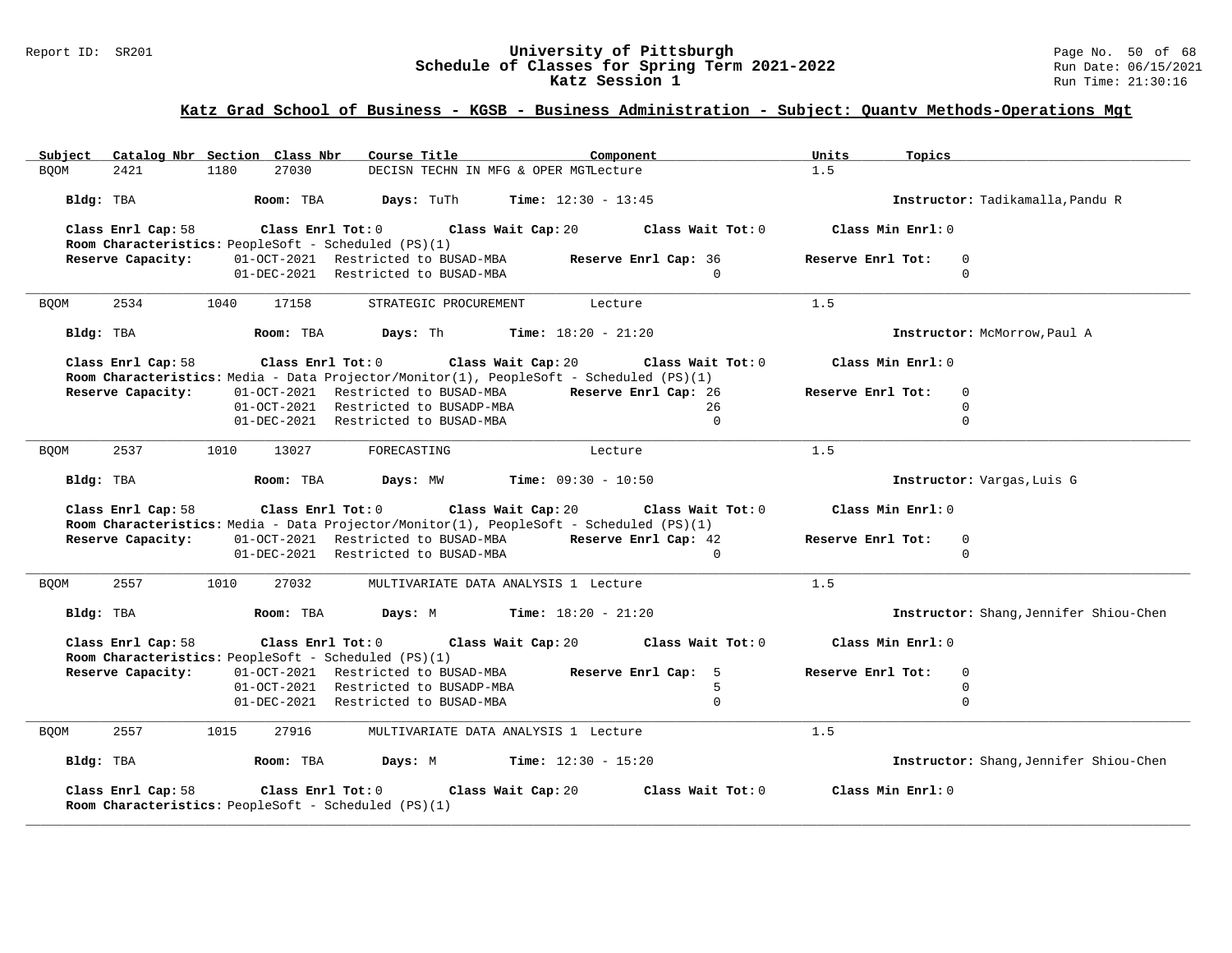### Report ID: SR201 **University of Pittsburgh** Page No. 51 of 68 **Schedule of Classes for Spring Term 2021-2022** Run Date: 06/15/2021 **Katz Session 1 Run Time: 21:30:16 Run Time: 21:30:16**

## **Katz Grad School of Business - KGSB - Business Administration - Subject: Strategy Envirnmt & Organiztns**

| Catalog Nbr Section Class Nbr<br>Subject                      | Course Title                                                                            | Component            | Units<br>Topics                  |                                    |
|---------------------------------------------------------------|-----------------------------------------------------------------------------------------|----------------------|----------------------------------|------------------------------------|
| 1100<br><b>BSEO</b><br>2012<br>27896                          | SOCIAL ENTREPRENEURSHIP                                                                 | Lecture              | 1.5                              |                                    |
| Bldg: TBA<br>Room: TBA                                        | Days: TBA<br>Time: TBA                                                                  |                      | Instructor: Staff                |                                    |
| Class Enrl Cap: 16<br>Class Enrl Tot: 0<br>Attributes: Hybrid | Class Wait Cap: 10                                                                      | Class Wait Tot: 0    | Class Min Enrl: 0                |                                    |
| Room Characteristics: PeopleSoft - Scheduled (PS)(1)          |                                                                                         |                      |                                  |                                    |
| 2553<br>1030<br>16539<br><b>BSEO</b>                          | STRATGC MGT ACOISTN DIVESTMENTLecture                                                   |                      | 1.5                              |                                    |
| Room: TBA<br>Bldg: TBA                                        | <b>Time:</b> $18:20 - 21:20$<br>Days: M                                                 |                      |                                  | Instructor: Madhavan, Ravindranath |
| Class Enrl Cap: 40                                            | Class Enrl Tot: $0$ Class Wait Cap: $20$ Class Wait Tot: $0$                            |                      | Class Min Enrl: 0                |                                    |
|                                                               | Room Characteristics: Media - Data Projector/Monitor(1), PeopleSoft - Scheduled (PS)(1) |                      |                                  |                                    |
| Reserve Capacity:                                             | 01-OCT-2021 Restricted to BUSAD-MBA                                                     | Reserve Enrl Cap: 10 | Reserve Enrl Tot:<br>$\mathbf 0$ |                                    |
|                                                               | 01-OCT-2021 Restricted to BUSADP-MBA<br>01-OCT-2021 Restricted to BUSADF-MBA            | 20<br>10             | $\Omega$<br>0                    |                                    |
| 30-NOV-2021                                                   | Restricted to BUSAD-MBA                                                                 | 0                    | $\Omega$                         |                                    |
|                                                               |                                                                                         |                      |                                  |                                    |
| 2578<br>1210<br>29359<br><b>BSEO</b>                          | SUSTAINABLE BUSINESS STRATEGY Lecture                                                   |                      | 1.5                              |                                    |
| Room: TBA<br>Bldg: TBA                                        | Days: TBA Time: TBA                                                                     |                      | Instructor: Staff                |                                    |
| <b>Room Characteristics:</b> PeopleSoft - Scheduled (PS)(1)   | Class Enrl Cap: 35 Class Enrl Tot: 0 Class Wait Cap: 20                                 | Class Wait Tot: 0    | Class Min Enrl: 0                |                                    |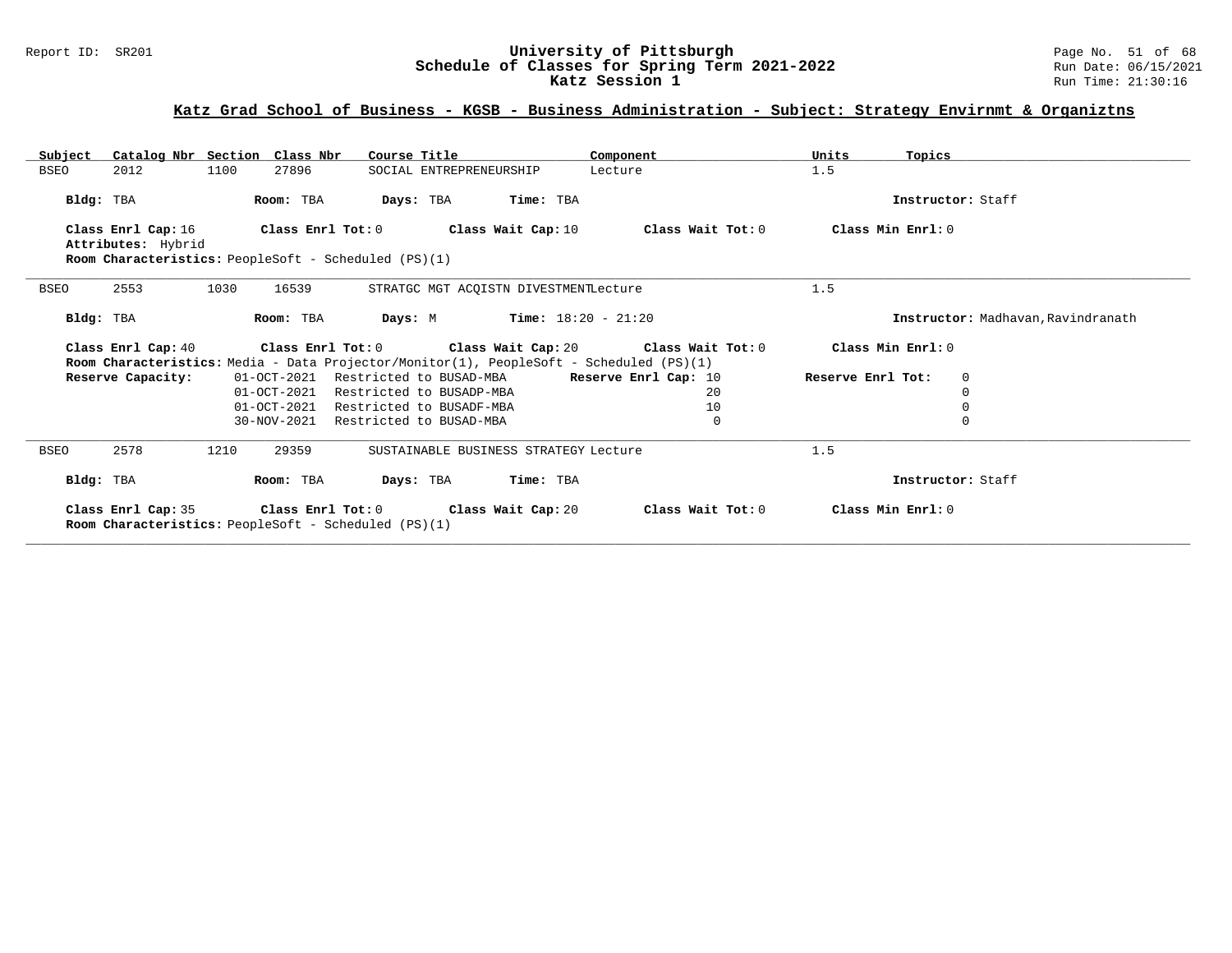### Report ID: SR201 **University of Pittsburgh** Page No. 52 of 68 **Schedule of Classes for Spring Term 2021-2022** Run Date: 06/15/2021 **Katz Session 1 Run Time: 21:30:16 Run Time: 21:30:16**

## **Katz Grad School of Business - KGSB - Business Administration - Subject: Strategic Planning & Policy**

| Catalog Nbr Section Class Nbr<br>Course Title<br>Subject<br>Component                                                                                                                                                                                                                  | Units<br>Topics                                 |
|----------------------------------------------------------------------------------------------------------------------------------------------------------------------------------------------------------------------------------------------------------------------------------------|-------------------------------------------------|
| INDEP STDY STRATGY PLN CONTRL Independent Study<br><b>BSPP</b><br>2060<br>1150<br>16301                                                                                                                                                                                                | $1 - 6$                                         |
| <b>Time:</b> $00:00 - 00:00$<br>Bldg: TO BE ARRANGED<br>Room: TBA<br>Days: TBA                                                                                                                                                                                                         | Instructor: Burgess, Camille D                  |
| Class Enrl Cap: 20<br>Class Enrl Tot: 0<br>Class Wait Cap: 20<br>Class Wait Tot: 0                                                                                                                                                                                                     | Class Min Enrl: 0                               |
| Room Characteristics: Media - Data Projector/Monitor(1)                                                                                                                                                                                                                                |                                                 |
| 2112<br>1210<br>30338<br><b>BSPP</b><br>LEADING ORGS TO INNOVATE SMRTRLecture                                                                                                                                                                                                          | 1.5                                             |
| <b>Bldg:</b> TO BE ARRANGED<br>Days: TBA<br><b>Time:</b> $00:00 - 00:00$<br>Room: TBA                                                                                                                                                                                                  | Instructor: Cohen, Susan Kaczka                 |
| Class Enrl Tot: 0<br>Class Wait Tot: 0<br>Class Enrl Cap: 35<br>Class Wait Cap: 20                                                                                                                                                                                                     | Class Min Enrl: 0                               |
| 2409<br>1110<br>20685<br>STRATEGIC MANAGEMENT<br><b>BSPP</b><br>Lecture                                                                                                                                                                                                                | 1.5                                             |
| Bldg: TBA<br>Room: TBA<br>Days: MW<br><b>Time:</b> $09:30 - 10:50$                                                                                                                                                                                                                     | Instructor: Camillus, John C                    |
| Class Enrl Cap: 58<br>Class Enrl Tot: 0<br>Class Wait Cap: 20<br>Class Wait Tot: 0                                                                                                                                                                                                     | Class Min Enrl: 0                               |
| Attributes: Class Materials on Reserve at Hillman Library<br>Room Characteristics: Media - Data Projector/Monitor(1), PeopleSoft - Scheduled (PS)(1)<br>Reserve Enrl Cap: 28<br>Reserve Capacity:<br>01-OCT-2021 Restricted to BUSADF-MBA<br>01-OCT-2021 Restricted to BUSAD-MBA<br>30 | $\mathbf 0$<br>Reserve Enrl Tot:<br>$\mathbf 0$ |
| 2409<br>20684<br><b>BSPP</b><br>1130<br>STRATEGIC MANAGEMENT<br>Lecture                                                                                                                                                                                                                | 1.5                                             |
| Bldg: TBA<br>Days: MW<br><b>Time:</b> $12:30 - 13:50$<br>Room: TBA                                                                                                                                                                                                                     | Instructor: Camillus, John C                    |
| Class Enrl Cap: 58<br>Class Enrl Tot: 0<br>Class Wait Cap: 20<br>Class Wait Tot: 0                                                                                                                                                                                                     | Class Min Enrl: 0                               |
| Attributes: Global Studies<br>Room Characteristics: Media - Data Projector/Monitor(1), PeopleSoft - Scheduled (PS)(1)<br>Reserve Capacity:<br>01-OCT-2021 Restricted to BUSADF-MBA<br>Reserve Enrl Cap: 28<br>01-OCT-2021 Restricted to BUSAD-MBA<br>30                                | Reserve Enrl Tot:<br>$\mathbb O$<br>$\mathbf 0$ |
| 20686<br><b>BSPP</b><br>2409<br>1180<br>STRATEGIC MANAGEMENT<br>Lecture                                                                                                                                                                                                                | 1.5                                             |
| Room: TBA<br>Days: TBA<br>Bldg: TBA<br>Time: TBA                                                                                                                                                                                                                                       | Instructor: Staff                               |
| Class Enrl Cap: 48<br>Class Enrl Tot: 0<br>Class Wait Cap: 20<br>Class Wait Tot: 0<br>Attributes: Hybrid                                                                                                                                                                               | Class Min Enrl: 0                               |
| Room Characteristics: Media - Data Projector/Monitor(1), PeopleSoft - Scheduled (PS)(1)<br>01-OCT-2021 Restricted to BUSADP-MBA<br>Reserve Enrl Cap: 48<br>Reserve Capacity:                                                                                                           | Reserve Enrl Tot:<br>$\Omega$                   |
| 2409<br><b>BSPP</b><br>1210<br>30337<br>STRATEGIC MANAGEMENT<br>Lecture                                                                                                                                                                                                                | 1.5                                             |
| Bldg: TO BE ARRANGED<br>Room: TBA<br>Days: TBA<br><b>Time:</b> $00:00 - 00:00$                                                                                                                                                                                                         | Instructor: Patton, G R                         |
| Class Enrl Cap: 35<br>Class Enrl Tot: 0<br>Class Wait Cap: 20<br>Class Wait Tot: 0                                                                                                                                                                                                     | Class Min Enrl: 0                               |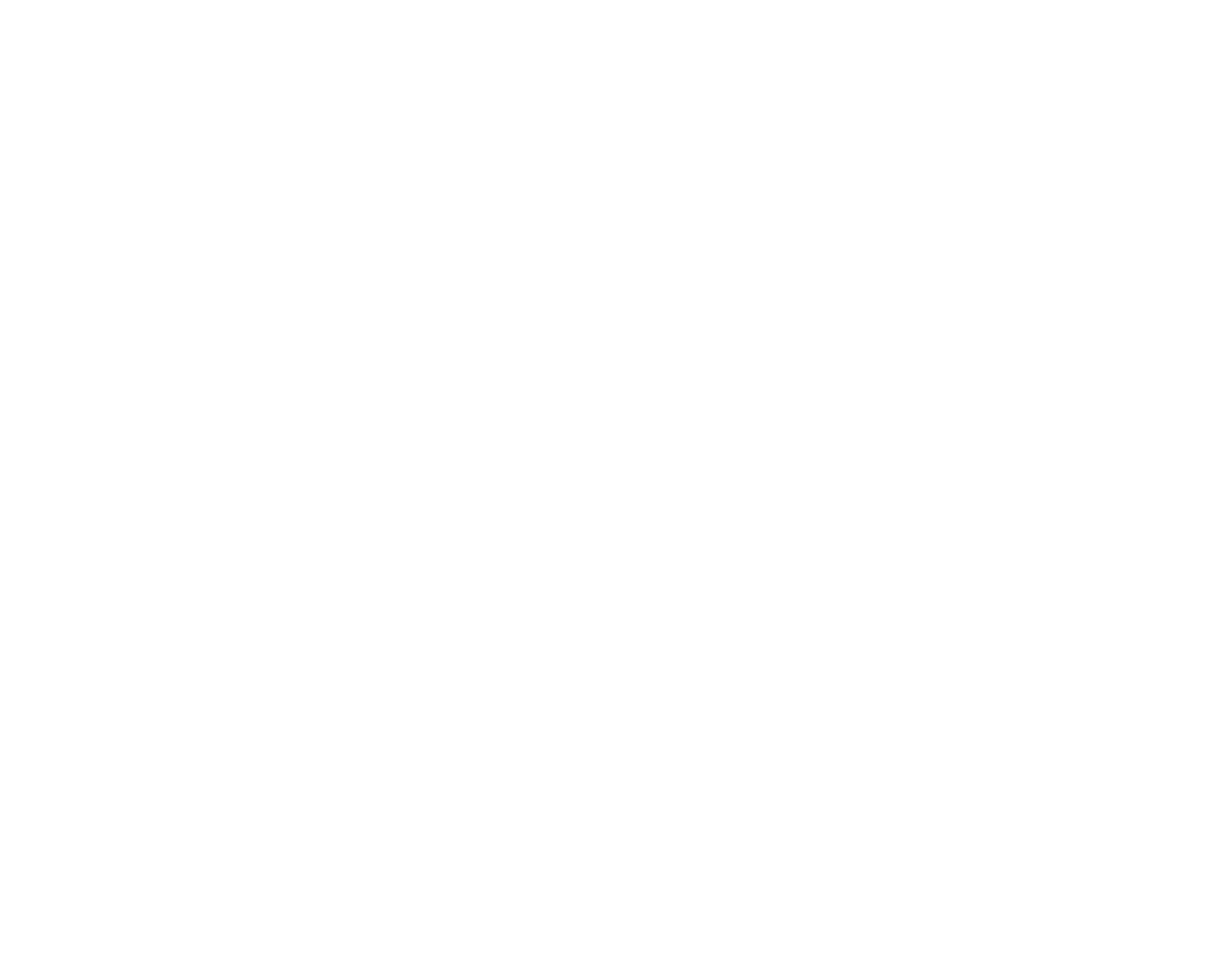### Report ID: SR201 **University of Pittsburgh** Page No. 54 of 68 **Schedule of Classes for Spring Term 2021-2022** Run Date: 06/15/2021 **Katz Session 2** Run Time: 21:30:16

## **Katz Grad School of Business - KGSB - Business Administration - Subject: Business Accounting**

| Subject   |                             | Catalog Nbr Section Class Nbr                                             | Course Title                             | Component                                       | Units<br>Topics                           |
|-----------|-----------------------------|---------------------------------------------------------------------------|------------------------------------------|-------------------------------------------------|-------------------------------------------|
| BACC      | 2060                        | 1010<br>13006                                                             |                                          | INDEPENDENT STUDY IN ACCONTINGIndependent Study | $1 - 9$                                   |
|           | <b>Bldg:</b> TO BE ARRANGED | Room: TBA                                                                 | Days: TBA                                | $Time: 00:00 - 00:00$                           | Instructor: Burgess, Camille D            |
|           | Class Enrl Cap: 20          |                                                                           | Class Enrl Tot: $0$ Class Wait Cap: $20$ | Class Wait Tot: 0                               | Class Min Enrl: 0                         |
|           |                             | Room Characteristics: Media - Data Projector/Monitor(1)                   |                                          |                                                 |                                           |
| BACC      | 2534                        | 1180<br>24729                                                             | CONTROLLERSHIP                           | Lecture                                         | 1.5                                       |
| Bldg: TBA |                             | Room: TBA                                                                 | Days: TuTh                               | <b>Time:</b> $15:30 - 16:50$                    | Instructor: Bartholomew, Heidi K          |
|           | Class Enrl Cap: 26          | Class Enrl Tot: 0<br>Room Characteristics: PeopleSoft - Scheduled (PS)(1) | Class Wait Cap: 20                       | Class Wait Tot: 0                               | Class Min Enrl: 0                         |
| BACC      | 2543                        | 1215<br>28499                                                             | TAX POLICY 1                             | Lecture                                         | 1.5                                       |
| Bldg: TBA |                             | Room: TBA                                                                 | Days: MW                                 | <b>Time:</b> $09:30 - 10:45$                    | Instructor: Mendelson, Carolyn Weisberger |
|           | Class Enrl Cap: 28          | <b>Room Characteristics:</b> PeopleSoft - Scheduled (PS)(1)               | Class Enrl Tot: 0 Class Wait Cap: 20     | Class Wait Tot: 0                               | Class Min Enrl: 0                         |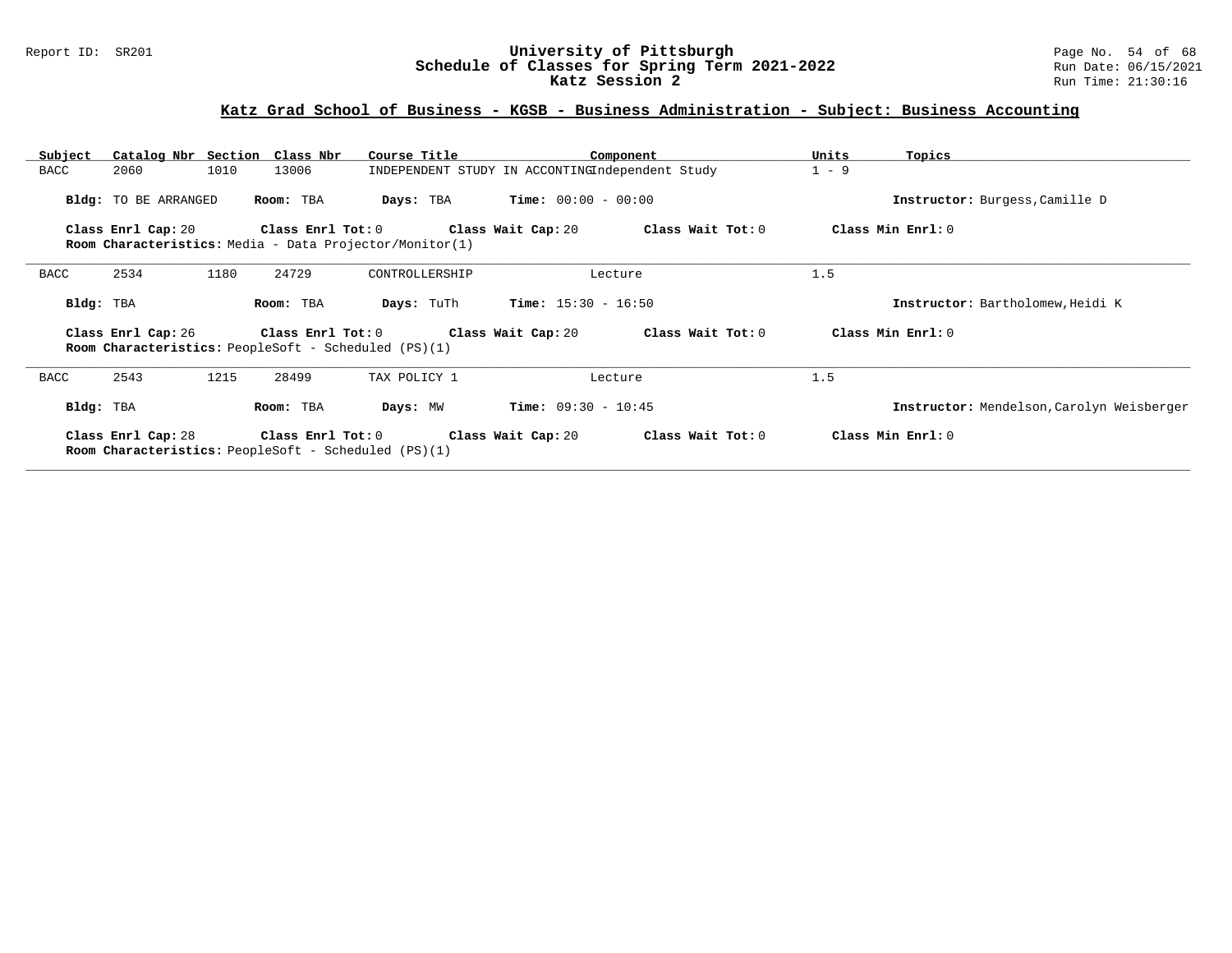### Report ID: SR201 **University of Pittsburgh** Page No. 55 of 68 **Schedule of Classes for Spring Term 2021-2022** Run Date: 06/15/2021 **Katz Session 2** Run Time: 21:30:16

## **Katz Grad School of Business - KGSB - Business Administration - Subject: Business Economics**

| Subject | Catalog Nbr Section Class Nbr |      |                   | Course Title                                                   | Component                    |                     | Units | Topics            |
|---------|-------------------------------|------|-------------------|----------------------------------------------------------------|------------------------------|---------------------|-------|-------------------|
| BECN    | 2060                          | 1010 | 13007             | INDEP STUDY MANAGERIAL ECONMCSIndependent Study                |                              |                     | - 9   |                   |
|         | Bldg: TO BE ARRANGED          |      | Room: TBA         | Days: TBA                                                      | <b>Time:</b> $00:00 - 00:00$ |                     |       | Instructor: Staff |
|         | Class Enrl Cap: 20            |      | Class Enrl Tot: 0 | <b>Room Characteristics:</b> Media - Data Projector/Monitor(1) | Class Wait Cap: 20           | Class Wait Tot: $0$ |       | Class Min Enrl: 0 |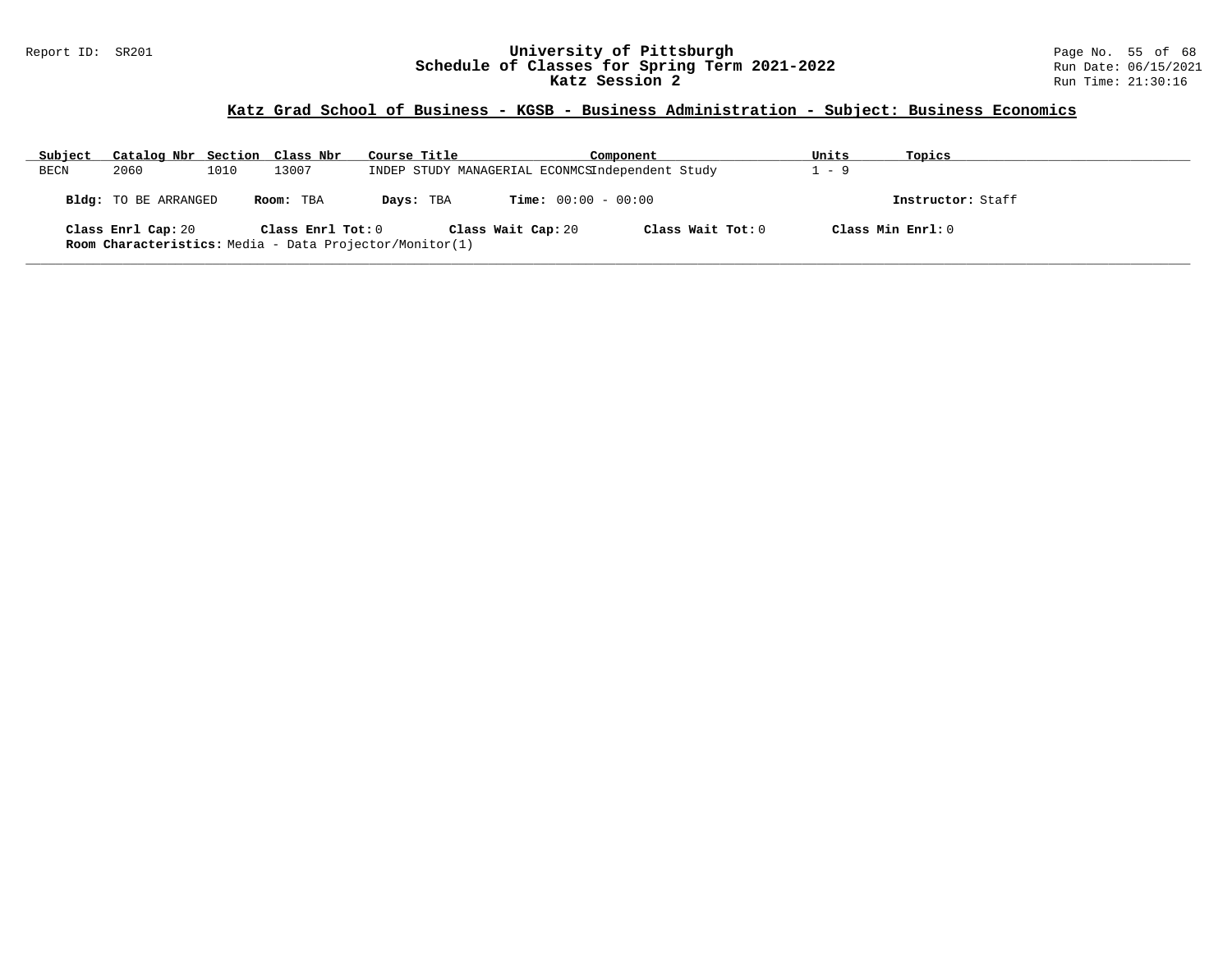### Report ID: SR201 **University of Pittsburgh** Page No. 56 of 68 **Schedule of Classes for Spring Term 2021-2022** Run Date: 06/15/2021 **Katz Session 2** Run Time: 21:30:16

## **Katz Grad School of Business - KGSB - Business Administration - Subject: Envrl Influence Management**

| Subject     | Catalog Nbr Section Class Nbr |      |                   | Course Title |                          |                    | Component                                                                               | Units              | Topics |                   |
|-------------|-------------------------------|------|-------------------|--------------|--------------------------|--------------------|-----------------------------------------------------------------------------------------|--------------------|--------|-------------------|
| <b>BENV</b> | 2115                          | 1050 | 20732             |              | MARKET MANIPULATIONS     |                    | Lecture                                                                                 |                    |        |                   |
|             |                               |      |                   |              |                          |                    |                                                                                         |                    |        |                   |
| Bldg: TBA   |                               |      | Room: TBA         | Days: TBA    |                          | Time: TBA          |                                                                                         |                    |        | Instructor: Staff |
|             |                               |      |                   |              |                          |                    |                                                                                         |                    |        |                   |
|             | Class Enrl Cap: 48            |      | Class Enrl Tot: 0 |              |                          | Class Wait Cap: 20 | Class Wait Tot: 0                                                                       | Class Min $Enr1:0$ |        |                   |
|             |                               |      |                   |              |                          |                    | Room Characteristics: Media - Data Projector/Monitor(1), PeopleSoft - Scheduled (PS)(1) |                    |        |                   |
|             | Reserve Capacity:             |      | 01-OCT-2021       |              | Restricted to BUSAD-MBA  |                    | Reserve Enrl Cap: 14                                                                    | Reserve Enrl Tot:  |        | $\mathbf 0$       |
|             |                               |      | $01 - OCT - 2021$ |              | Restricted to BUSADP-MBA |                    | 20                                                                                      |                    |        |                   |
|             |                               |      | 01-OCT-2021       |              | Restricted to BUSADF-MBA |                    | 14                                                                                      |                    |        | 0                 |
|             |                               |      | $30 - NOV - 2021$ |              | Restricted to BUSAD-MBA  |                    |                                                                                         |                    |        | $\Omega$          |
|             |                               |      |                   |              |                          |                    |                                                                                         |                    |        |                   |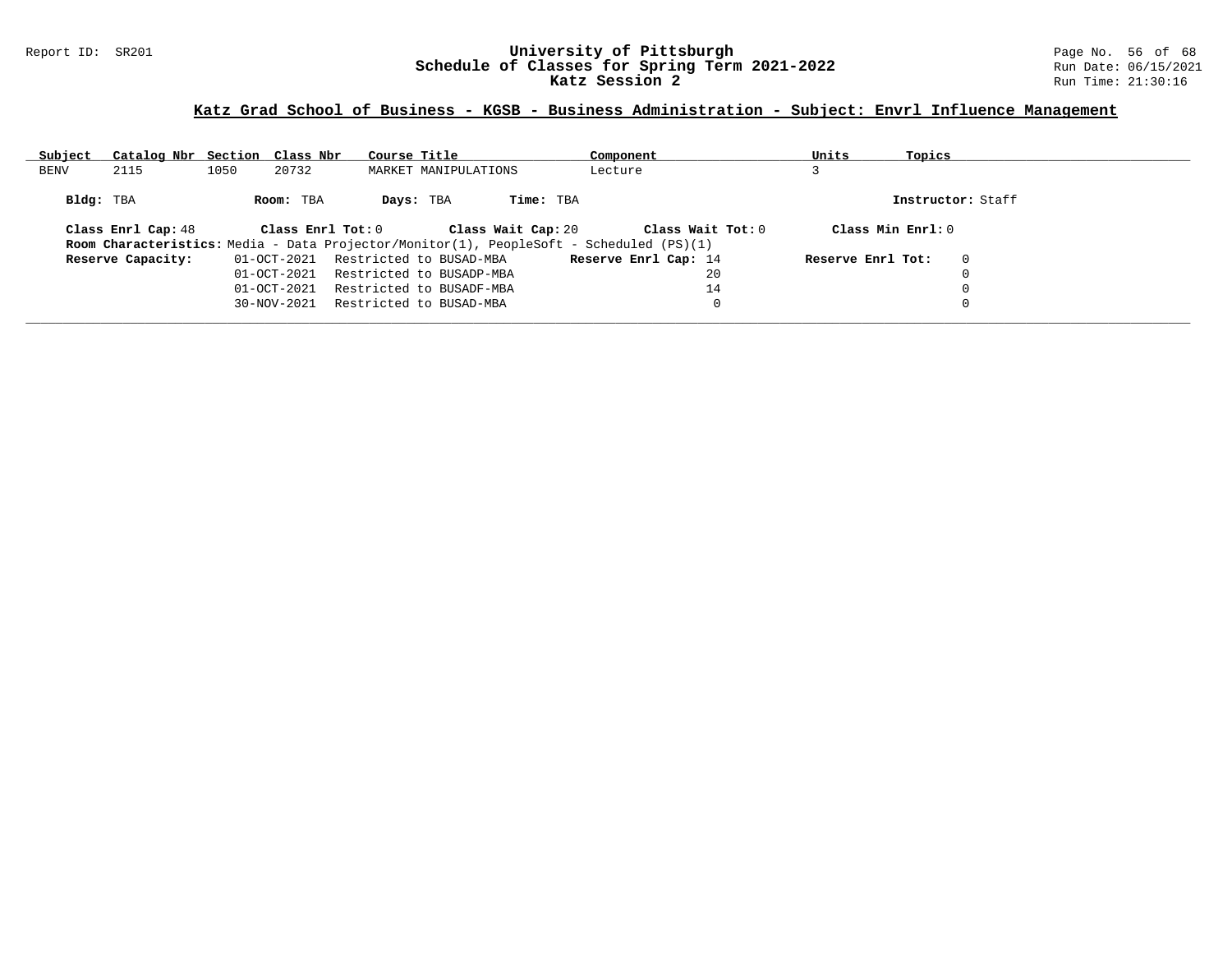### Report ID: SR201 **University of Pittsburgh** Page No. 57 of 68 **Schedule of Classes for Spring Term 2021-2022** Run Date: 06/15/2021 **Katz Session 2** Run Time: 21:30:16

## **Katz Grad School of Business - KGSB - Business Administration - Subject: Business Finance**

| Catalog Nbr Section Class Nbr<br>Subject                                      | Course Title                                                                            | Component            | Units<br>Topics                  |
|-------------------------------------------------------------------------------|-----------------------------------------------------------------------------------------|----------------------|----------------------------------|
| 2042<br>1220<br>17782<br>BFIN                                                 | ACOSTN PRVTELY HELD COMPANIES Lecture                                                   |                      | 1.5                              |
| Room: TBA<br>Bldg: TBA                                                        | Days: TBA<br>Time: TBA                                                                  |                      | Instructor: Staff                |
| Class Enrl Cap: 45                                                            | Class Enrl Tot: 0 Class Wait Cap: 20                                                    | Class Wait Tot: 0    | Class Min Enrl: 0                |
|                                                                               | Room Characteristics: Media - Data Projector/Monitor(1), PeopleSoft - Scheduled (PS)(1) |                      |                                  |
| Reserve Capacity:                                                             | 01-OCT-2021 Restricted to BUSAD-MBA Reserve Enrl Cap: 10                                |                      | Reserve Enrl Tot:<br>$\mathbf 0$ |
|                                                                               | 01-OCT-2021 Restricted to BUSADP-MBA                                                    | 10                   | $\mathbf 0$<br>$\Omega$          |
|                                                                               | 01-OCT-2021 Reserved for FIN-MS Students                                                | 15                   |                                  |
|                                                                               | 01-OCT-2021 Restricted to FINBA-MS                                                      | 10                   | $\Omega$                         |
|                                                                               | 01-DEC-2021 Restricted to BUSAD-MBA                                                     | $\Omega$             | $\Omega$                         |
| 2060<br><b>BFIN</b><br>1010<br>13008                                          | INDEPENDENT STUDY IN FINANCE Independent Study                                          |                      | $1 - 9$                          |
| Bldg: TO BE ARRANGED<br>Room: TBA                                             | $Time: 00:00 - 00:00$<br>Days: TBA                                                      |                      | Instructor: Burgess, Camille D   |
| Class Enrl Cap: 20<br>Room Characteristics: Media - Data Projector/Monitor(1) | Class Enrl Tot: 0 Class Wait Cap: 20                                                    | Class Wait Tot: 0    | Class Min Enrl: 0                |
| 2061<br>1050<br>17706<br>BFIN                                                 | INDEPENDENT STUDY IN FINANCE 2Independent Study                                         |                      | $1 - 9$                          |
| Room: TBA<br>Bldg: TO BE ARRANGED                                             | Days: TBA<br>$Time: 00:00 - 00:00$                                                      |                      | Instructor: Staff                |
| Class Enrl Cap: 5<br>Room Characteristics: Media - Data Projector/Monitor(1)  | Class Enrl Tot: 0 Class Wait Cap: 5                                                     | Class Wait Tot: 0    | Class Min Enrl: 0                |
| 2068<br>1010<br>16118<br>BFIN                                                 | MARKETS AND TRADING                                                                     | Lecture              | 1.5                              |
| Bldg: TBA<br>Room: TBA                                                        | Days: TBA<br>Time: TBA                                                                  |                      | Instructor: Staff                |
| Class Enrl Cap: 58<br>Attributes: Hybrid, Global Studies                      | Class Wait Cap: 20<br>$Class$ $Enr1$ $Tot: 0$                                           | Class Wait Tot: 0    | Class Min Enrl: 0                |
|                                                                               | Room Characteristics: Media - Data Projector/Monitor(1), PeopleSoft - Scheduled (PS)(1) |                      |                                  |
| Reserve Capacity:                                                             | 01-OCT-2021 Restricted to BUSAD-MBA                                                     | Reserve Enrl Cap: 15 | Reserve Enrl Tot:<br>$\mathbf 0$ |
|                                                                               | 01-OCT-2021 Restricted to FINBA-MS                                                      | 10                   | $\Omega$                         |
|                                                                               | 01-OCT-2021 Reserved for FIN-MS Students                                                | 15                   | $\Omega$                         |
|                                                                               | 01-OCT-2021 Restricted to BUSADP-MBA                                                    | 15                   | $\mathbf 0$                      |
|                                                                               | 01-DEC-2021 Restricted to BUSAD-MBA                                                     | $\mathbf 0$          | $\Omega$                         |
|                                                                               |                                                                                         |                      |                                  |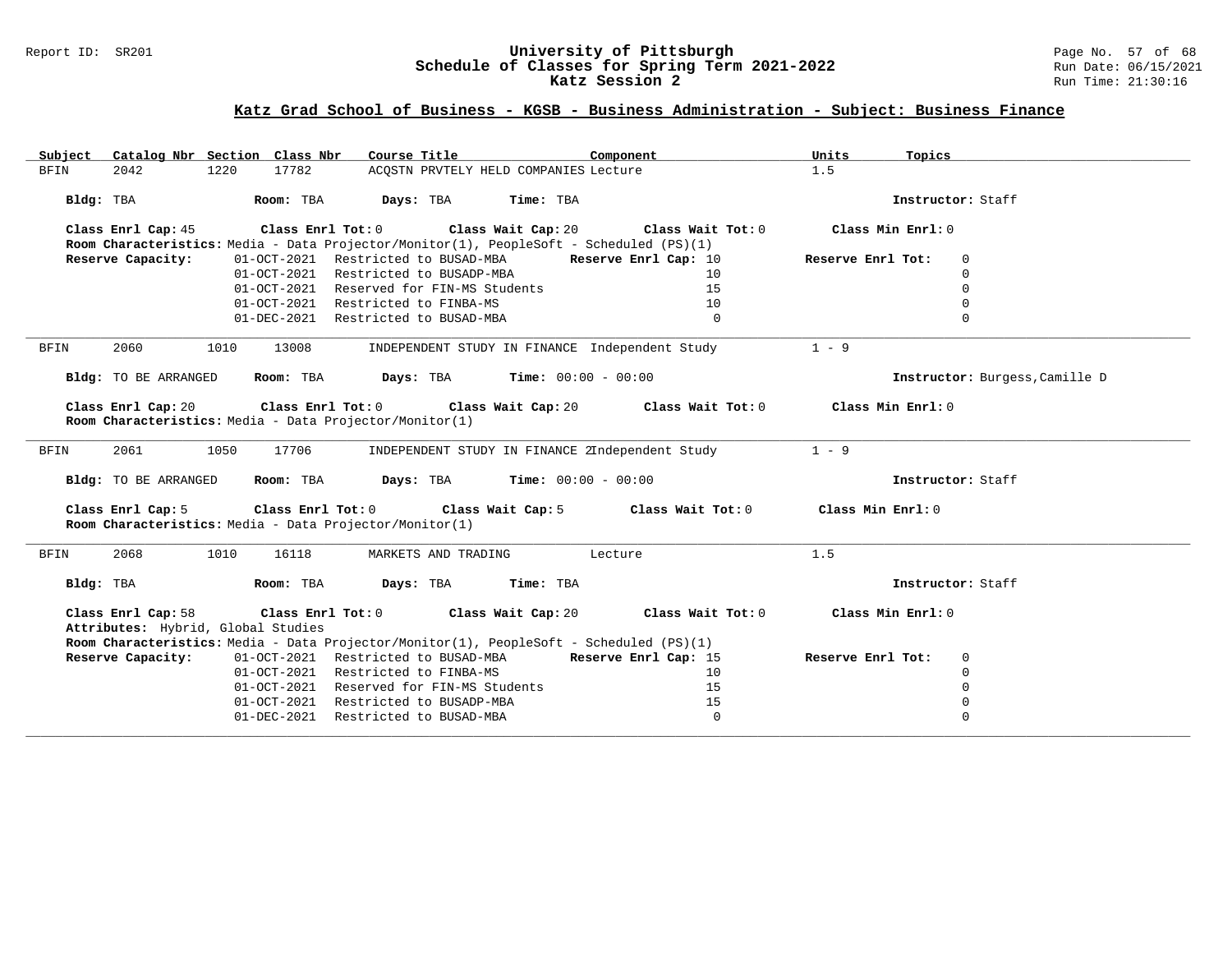### Report ID: SR201 **University of Pittsburgh** Page No. 58 of 68 **Schedule of Classes for Spring Term 2021-2022** Run Date: 06/15/2021 **Katz Session 2** Run Time: 21:30:16

## **Katz Grad School of Business - KGSB - Business Administration - Subject: Business Finance**

| Catalog Nbr Section Class Nbr<br>Subject                                                                                        | Course Title                                                 | Component                | Units<br>Topics   |                                       |
|---------------------------------------------------------------------------------------------------------------------------------|--------------------------------------------------------------|--------------------------|-------------------|---------------------------------------|
| <b>BFIN</b><br>2130<br>1040<br>13028                                                                                            | VALUATION 2                                                  | Lecture                  | 1.5               |                                       |
| Bldg: TBA<br>Room: TBA                                                                                                          | <b>Days:</b> M <b>Time:</b> $18:20 - 21:20$                  |                          |                   | Instructor: Del Presto, Peter Vincent |
| Class Enrl Cap: 40 Class Enrl Tot: 0 Class Wait Cap: 20 Class Wait Tot: 0                                                       |                                                              |                          | Class Min Enrl: 0 |                                       |
| Room Characteristics: Media - Data Projector/Monitor(1), PeopleSoft - Scheduled (PS)(1)                                         |                                                              |                          |                   |                                       |
| <b>Combined Section ID:</b> $0003(BUSFIN/1365/BFIN/2130)$ - BUSFIN 1365(#30531)                                                 |                                                              |                          |                   |                                       |
| Reserve Capacity:                                                                                                               | 01-OCT-2021 Restricted ACCT-MS                               | Reserve Enrl Cap: 6      | Reserve Enrl Tot: | 0                                     |
|                                                                                                                                 | 01-OCT-2021 Restricted to BUSADP-MBA                         | 34                       |                   | $\Omega$                              |
| 2140<br>1210<br>BFIN<br>26488                                                                                                   | REAL ESTATE FINANCE                                          | <b>Example 1</b> Lecture | 1.5               |                                       |
| Bldg: TBA                                                                                                                       |                                                              |                          |                   | Instructor: Washburn, Andrew J        |
| Class Enrl Cap: 16 $\qquad$ Class Enrl Tot: 0 $\qquad$ Class Wait Cap: 10 $\qquad$ Class Wait Tot: 0 $\qquad$ Class Min Enrl: 0 |                                                              |                          |                   |                                       |
| <b>Room Characteristics:</b> PeopleSoft - Scheduled (PS)(1)                                                                     |                                                              |                          |                   |                                       |
| Combined Section ID: 0002(BFIN/2140/BUSFIN/1360) - BUSFIN 1360(#30226)                                                          |                                                              |                          |                   |                                       |
| Reserve Capacity:                                                                                                               | 01-OCT-2021 Restricted to BUSADP-MBA Reserve Enrl Cap: 6     |                          | Reserve Enrl Tot: | 0                                     |
|                                                                                                                                 | 01-OCT-2021 Restricted to BUSAD-MBA                          | 6                        |                   | $\Omega$                              |
|                                                                                                                                 | 01-OCT-2021 Restricted to BUSADF-MBA                         | 4                        |                   | $\Omega$                              |
|                                                                                                                                 | 01-DEC-2021 Restricted to BUSADP-MBA                         | $\Omega$                 |                   | $\Omega$                              |
| <b>BFIN</b><br>2410<br>1230<br>20802                                                                                            | FINANCIAL MANAGEMENT 2                                       | Lecture                  | 1.5               |                                       |
| Room: TBA<br>Bldg: TBA                                                                                                          | <b>Days:</b> M <b>Time:</b> $18:20 - 21:20$                  |                          |                   | Instructor: Yalin. Mehmet Fatih       |
| Class Enrl Cap: 58<br>Room Characteristics: Media - Data Projector/Monitor(1), PeopleSoft - Scheduled (PS)(1)                   | Class Enrl Tot: $0$ Class Wait Cap: $20$ Class Wait Tot: $0$ |                          | Class Min Enrl: 0 |                                       |
| Reserve Capacity:                                                                                                               | 01-OCT-2021 Restricted to BUSADP-MBA Reserve Enrl Cap: 30    |                          | Reserve Enrl Tot: | 0                                     |
|                                                                                                                                 | 01-OCT-2021 Restricted to BUSADF-MBA                         | 10                       |                   | $\Omega$                              |
| 01-OCT-2021                                                                                                                     | Restricted to BUSAD-MBA                                      | 10                       |                   | $\mathbf 0$                           |
|                                                                                                                                 | 30-NOV-2021 Restricted to BUSADP-MBA                         | $\mathbf 0$              |                   |                                       |
|                                                                                                                                 |                                                              |                          |                   |                                       |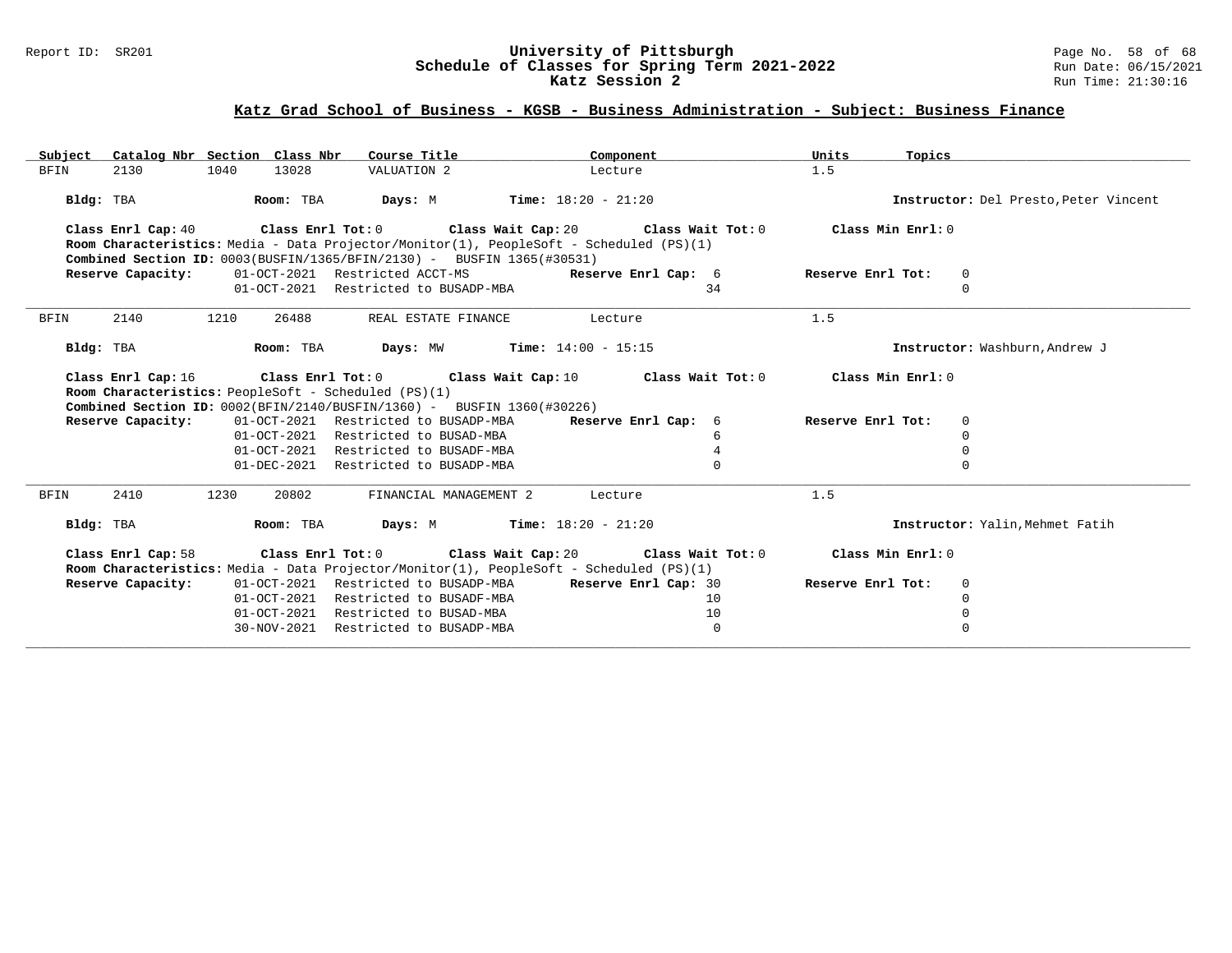### Report ID: SR201 **University of Pittsburgh** Page No. 59 of 68 **Schedule of Classes for Spring Term 2021-2022** Run Date: 06/15/2021 **Katz Session 2** Run Time: 21:30:16

## **Katz Grad School of Business - KGSB - Business Administration - Subject: Business Human Resources Mgt**

| Subject     | Catalog Nbr Section Class Nbr |      |                   | Course Title                                                   |                              | Component         | Units | Topics                         |
|-------------|-------------------------------|------|-------------------|----------------------------------------------------------------|------------------------------|-------------------|-------|--------------------------------|
| <b>BHRM</b> | 2060                          | 1010 | 13009             | INDEP STUDY HUMN RESOURCES MGTIndependent Study                |                              |                   | $-9$  |                                |
|             | Bldg: TO BE ARRANGED          |      | Room: TBA         | Days: TBA                                                      | <b>Time:</b> $00:00 - 00:00$ |                   |       | Instructor: Burgess, Camille D |
|             | Class Enrl Cap: 20            |      | Class Enrl Tot: 0 | <b>Room Characteristics:</b> Media - Data Projector/Monitor(1) | Class Wait Cap: 20           | Class Wait Tot: 0 |       | Class Min Enrl: 0              |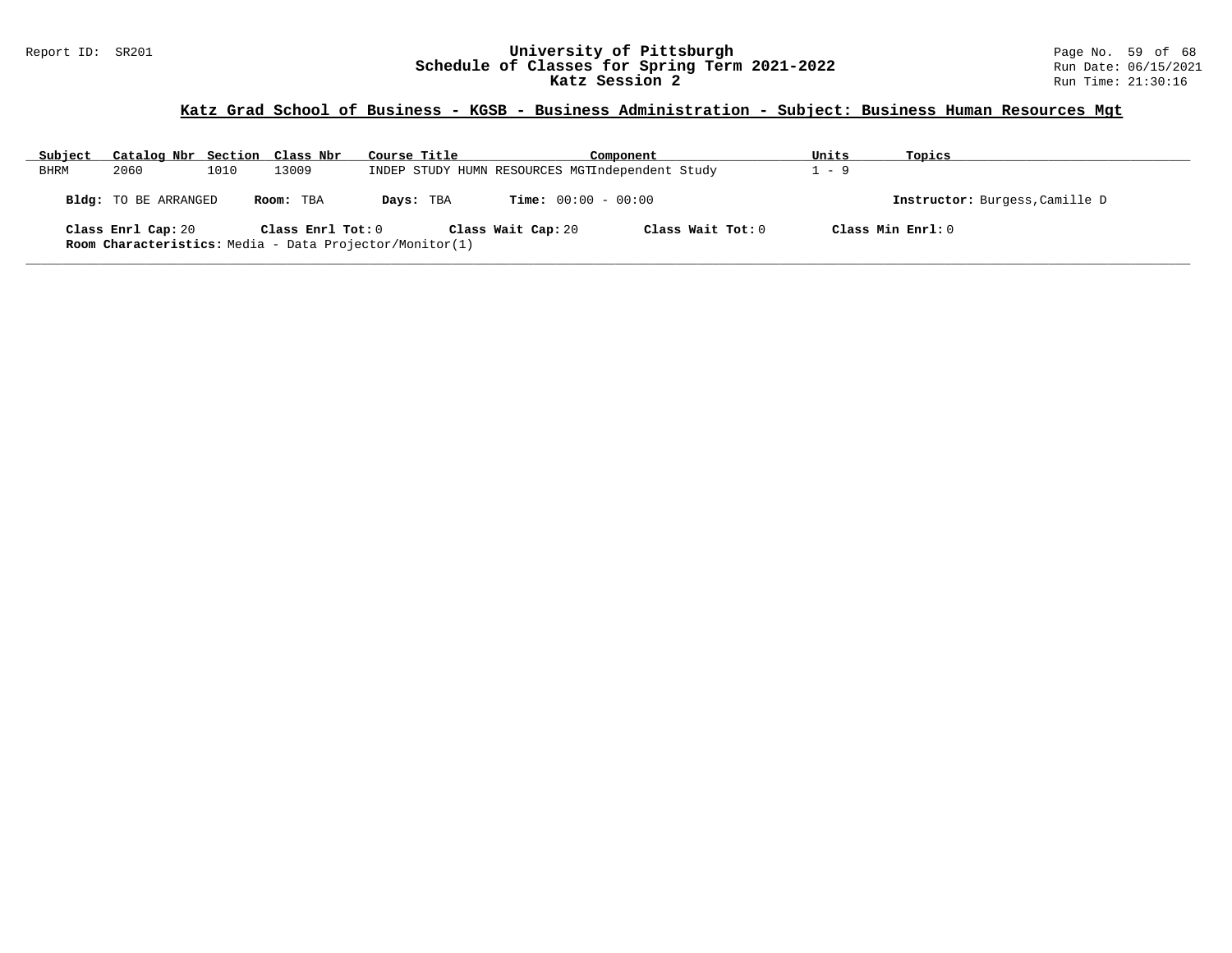### Report ID: SR201 **University of Pittsburgh** Page No. 60 of 68 **Schedule of Classes for Spring Term 2021-2022** Run Date: 06/15/2021 **Katz Session 2** Run Time: 21:30:16

# **Katz Grad School of Business - KGSB - Business Administration - Subject: Interdisciplinary**

| Catalog Nbr Section Class Nbr<br>Subject | Course Title                                                                 | Component                                                                                                | Units<br>Topics                                          |
|------------------------------------------|------------------------------------------------------------------------------|----------------------------------------------------------------------------------------------------------|----------------------------------------------------------|
| 2060<br>1010<br><b>BIND</b>              | 12993                                                                        | Independent Study<br>INDEP STUDY BUSINESS ADMIN                                                          | $1 - 9$                                                  |
| Bldg: TO BE ARRANGED                     | Room: TBA<br>Days: TBA                                                       | <b>Time:</b> $00:00 - 00:00$                                                                             | Instructor: Staff                                        |
| Class Enrl Cap: 10                       | Class Enrl Tot: 0<br>Room Characteristics: Media - Data Projector/Monitor(1) | Class Wait Cap: 10<br>Class Wait Tot: 0                                                                  | Class Min $Enr1: 0$                                      |
| 2061<br>1010<br>BIND                     | 13030                                                                        | INDEP STUDY ENTREP/SMALL BUS Independent Study                                                           | $1 - 9$                                                  |
| Bldg: TO BE ARRANGED                     | Room: TBA<br>Days: TBA                                                       | <b>Time:</b> $00:00 - 00:00$                                                                             | Instructor: Burgess, Camille D                           |
| Class Enrl Cap: 10                       | Class Enrl Tot: 0<br>Room Characteristics: Media - Data Projector/Monitor(1) | Class Wait Tot: 0<br>Class Wait Cap: 10                                                                  | Class Min Enrl: 0                                        |
| 2063<br>1010<br><b>BIND</b>              | 12994                                                                        | INDEP STUDY INTERNATIONAL BUS Independent Study                                                          | $1 - 9$                                                  |
| Bldg: TO BE ARRANGED                     | Room: TBA                                                                    | <b>Days:</b> TBA <b>Time:</b> $00:00 - 00:00$                                                            | Instructor: Staff                                        |
| Class Enrl Cap: 12                       | Class Enrl Tot: 0<br>Room Characteristics: Media - Data Projector/Monitor(1) | Class Wait Cap: 10<br>Class Wait Tot: 0                                                                  | Class Min Enrl: 0                                        |
| 2063<br>1020<br><b>BIND</b>              | 24922                                                                        | INDEP STUDY INTERNATIONAL BUS Independent Study                                                          | $1 - 9$                                                  |
| Bldg: TO BE ARRANGED                     | Room: TBA<br>Days: TBA                                                       | $Time: 00:00 - 00:00$                                                                                    | Instructor: Smith Jr, George M                           |
|                                          |                                                                              |                                                                                                          | Washburn, Andrew J                                       |
| Class Enrl Cap: 10<br>Reserve Capacity:  | Class Enrl Tot: 0                                                            | Class Wait Cap: 10<br>Class Wait Tot: 0<br>01-OCT-2021 Katz Grad School of Business Reserve Enrl Cap: 10 | Class Min Enrl: 0<br>Reserve Enrl Tot:<br>$\overline{0}$ |
| 2203<br>1405<br><b>BIND</b>              | 30429                                                                        | ORGANIZATIONAL TRANSFORMATION Lecture                                                                    | 1.5                                                      |
| Bldg: TO BE ARRANGED                     | Room: OCTBA<br>Days: M                                                       | <b>Time:</b> $17:30 - 20:30$                                                                             | Instructor: Atkin, Robert S                              |
| Class Enrl Cap: 35                       | Class Enrl Tot: 0                                                            | Class Wait Cap: 20<br>Class Wait Tot: 0                                                                  | Class Min $Enr1: 0$                                      |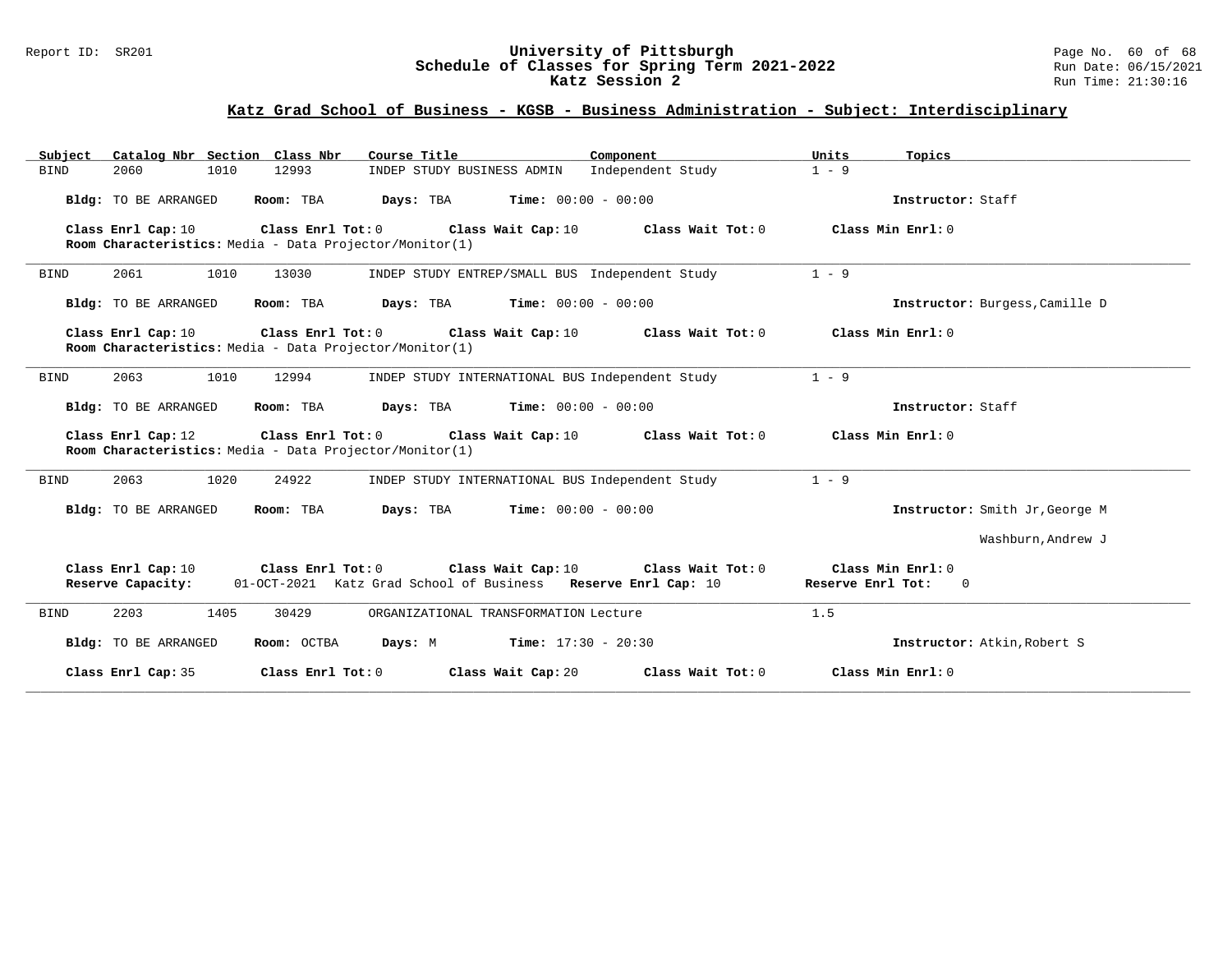### Report ID: SR201 **University of Pittsburgh** Page No. 61 of 68 **Schedule of Classes for Spring Term 2021-2022** Run Date: 06/15/2021 **Katz Session 2** Run Time: 21:30:16

## **Katz Grad School of Business - KGSB - Business Administration - Subject: Management Information Systems**

| Catalog Nbr Section Class Nbr<br>Subject                                                                                            | Course Title                                                 | Component | Units<br>Topics               |                                  |  |  |  |
|-------------------------------------------------------------------------------------------------------------------------------------|--------------------------------------------------------------|-----------|-------------------------------|----------------------------------|--|--|--|
| 2060<br>1010<br>13010<br><b>BMIS</b>                                                                                                | INDEP STUDY MGT INFOR SYSTEMS Independent Study              |           | $1 - 6$                       |                                  |  |  |  |
| Room: TBA<br>Bldg: TO BE ARRANGED                                                                                                   | <b>Days:</b> TBA <b>Time:</b> $00:00 - 00:00$                |           |                               |                                  |  |  |  |
| Class Enrl Cap: 20<br>Room Characteristics: Media - Data Projector/Monitor(1)                                                       | Class Enrl Tot: $0$ Class Wait Cap: $20$ Class Wait Tot: $0$ |           | Class Min Enrl: 0             |                                  |  |  |  |
| 1060<br>26601<br>2409<br>BMIS                                                                                                       | INFORMATION SYSTEMS                                          | Lecture   | 1.5                           |                                  |  |  |  |
| Room: TBA<br>Bldg: TBA                                                                                                              | <b>Days:</b> MW <b>Time:</b> $12:30 - 13:50$                 |           |                               | Instructor: Pavone, Anna Marie M |  |  |  |
| Class Enrl Cap: 58<br>Room Characteristics: Media - Data Projector/Monitor(1), PeopleSoft - Scheduled (PS)(1)                       | Class Enrl Tot: $0$ Class Wait Cap: $20$ Class Wait Tot: $0$ |           | Class Min Enrl: 0             |                                  |  |  |  |
| 1260<br>2409<br>20682<br>BMIS                                                                                                       | INFORMATION SYSTEMS                                          | Lecture   | 1.5                           |                                  |  |  |  |
| Room: TBA<br>Bldg: TBA                                                                                                              | <b>Days:</b> $MW$ <b>Time:</b> $14:00 - 15:20$               |           | Instructor: Janchenko, Gary J |                                  |  |  |  |
| Class Enrl Cap: 58<br>Room Characteristics: Media - Data Projector/Monitor(1), PeopleSoft - Scheduled (PS)(1)                       | Class Enrl Tot: $0$ Class Wait Cap: $20$ Class Wait Tot: $0$ |           | Class Min Enrl: 0             |                                  |  |  |  |
| Reserve Capacity:                                                                                                                   | 01-OCT-2021 Restricted to BUSADF-MBA Reserve Enrl Cap: 25    |           | Reserve Enrl Tot:             | 0                                |  |  |  |
|                                                                                                                                     | 01-OCT-2021 Restricted to BUSAD-MBA                          | 25        |                               | $\mathbf 0$                      |  |  |  |
|                                                                                                                                     | 30-NOV-2021 Restricted to BUSADF-MBA                         | $\Omega$  |                               | $\Omega$                         |  |  |  |
| 2409<br>1290<br>20683<br>BMIS                                                                                                       | INFORMATION SYSTEMS                                          | Lecture   | 1.5                           |                                  |  |  |  |
| Room: TBA<br>Bldg: TBA                                                                                                              | <b>Days:</b> W <b>Time:</b> $18:20 - 21:20$                  |           |                               | Instructor: Rodi, Anthony F      |  |  |  |
| Class Enrl Cap: 40<br>Attributes: Hybrid<br>Room Characteristics: Media - Data Projector/Monitor(1), PeopleSoft - Scheduled (PS)(1) | Class Enrl Tot: $0$ Class Wait Cap: $20$ Class Wait Tot: $0$ |           | Class Min Enrl: 0             |                                  |  |  |  |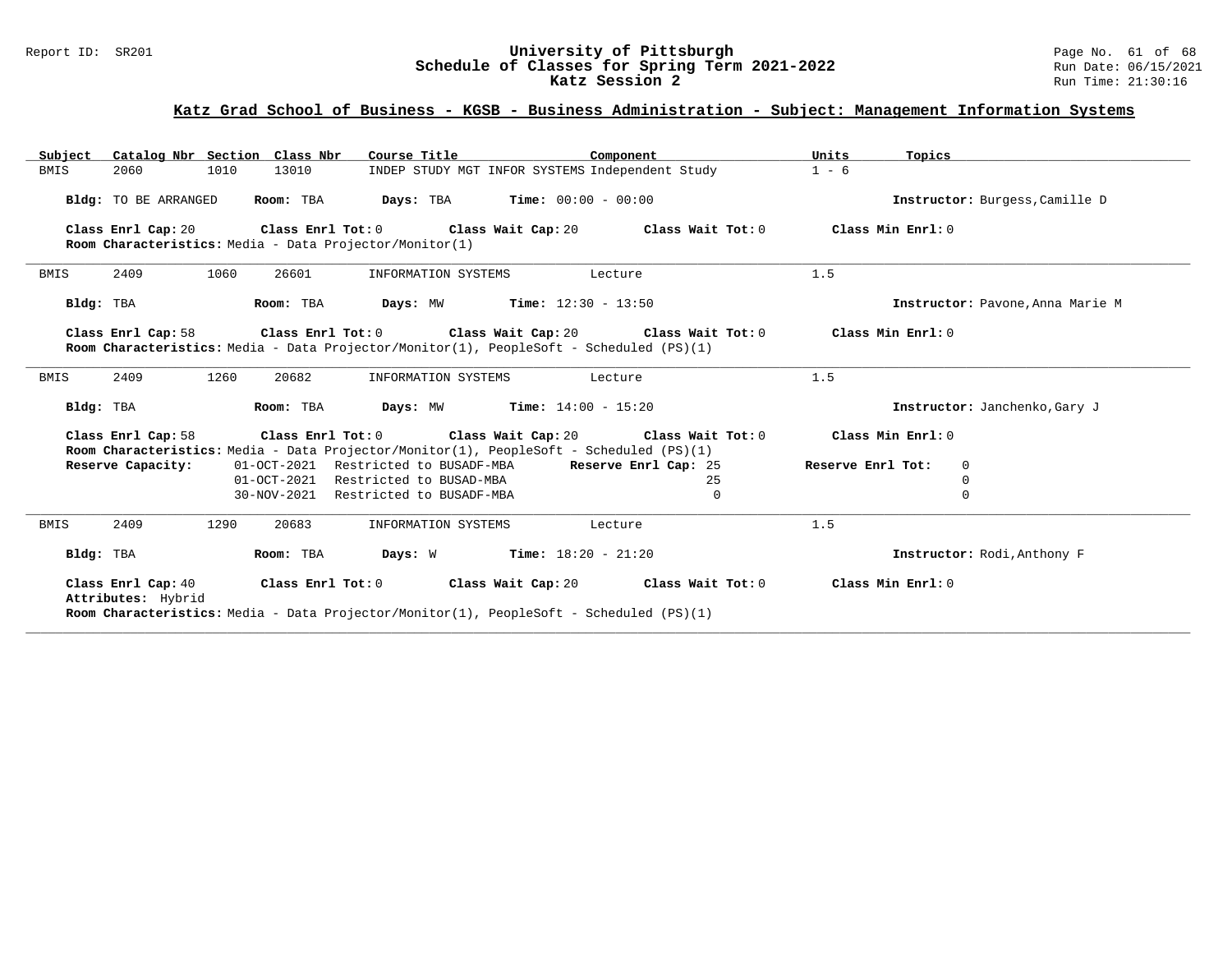### Report ID: SR201 **University of Pittsburgh** Page No. 62 of 68 **Schedule of Classes for Spring Term 2021-2022** Run Date: 06/15/2021 **Katz Session 2** Run Time: 21:30:16

## **Katz Grad School of Business - KGSB - Business Administration - Subject: Business Marketing**

| Subject                                                     | Catalog Nbr Section Class Nbr                                                                                                                        |      |                   | Course Title |                                                 |                              | Component         | Units | Topics                         |
|-------------------------------------------------------------|------------------------------------------------------------------------------------------------------------------------------------------------------|------|-------------------|--------------|-------------------------------------------------|------------------------------|-------------------|-------|--------------------------------|
| BMKT                                                        | 2060                                                                                                                                                 | 1010 | 13011             |              | INDEPENDENT STUDY IN MARKETINGIndependent Study |                              |                   |       |                                |
|                                                             | <b>Bldg:</b> TO BE ARRANGED                                                                                                                          |      | Room: TBA         | Days: TBA    |                                                 | <b>Time:</b> $00:00 - 00:00$ |                   |       | Instructor: Burgess, Camille D |
|                                                             | Class Wait Tot: 0<br>Class Enrl Tot: 0<br>Class Wait Cap: 20<br>Class Enrl Cap: 20<br><b>Room Characteristics:</b> Media - Data Projector/Monitor(1) |      |                   |              |                                                 |                              |                   |       | Class Min Enrl: 0              |
| DIGTL & SOCIAL MEDIA ANALYTICSLecture                       |                                                                                                                                                      |      |                   |              |                                                 |                              |                   |       |                                |
| BMKT                                                        | 2551                                                                                                                                                 | 1060 | 29360             |              |                                                 |                              |                   | 1.5   |                                |
| Bldg: TBA                                                   |                                                                                                                                                      |      | Room: TBA         | Days: TBA    |                                                 | Time: TBA                    |                   |       | Instructor: Staff              |
|                                                             | Class Enrl Cap: 35                                                                                                                                   |      | Class Enrl Tot: 0 |              |                                                 | Class Wait Cap: 20           | Class Wait Tot: 0 |       | Class Min Enrl: 0              |
| <b>Room Characteristics:</b> PeopleSoft - Scheduled (PS)(1) |                                                                                                                                                      |      |                   |              |                                                 |                              |                   |       |                                |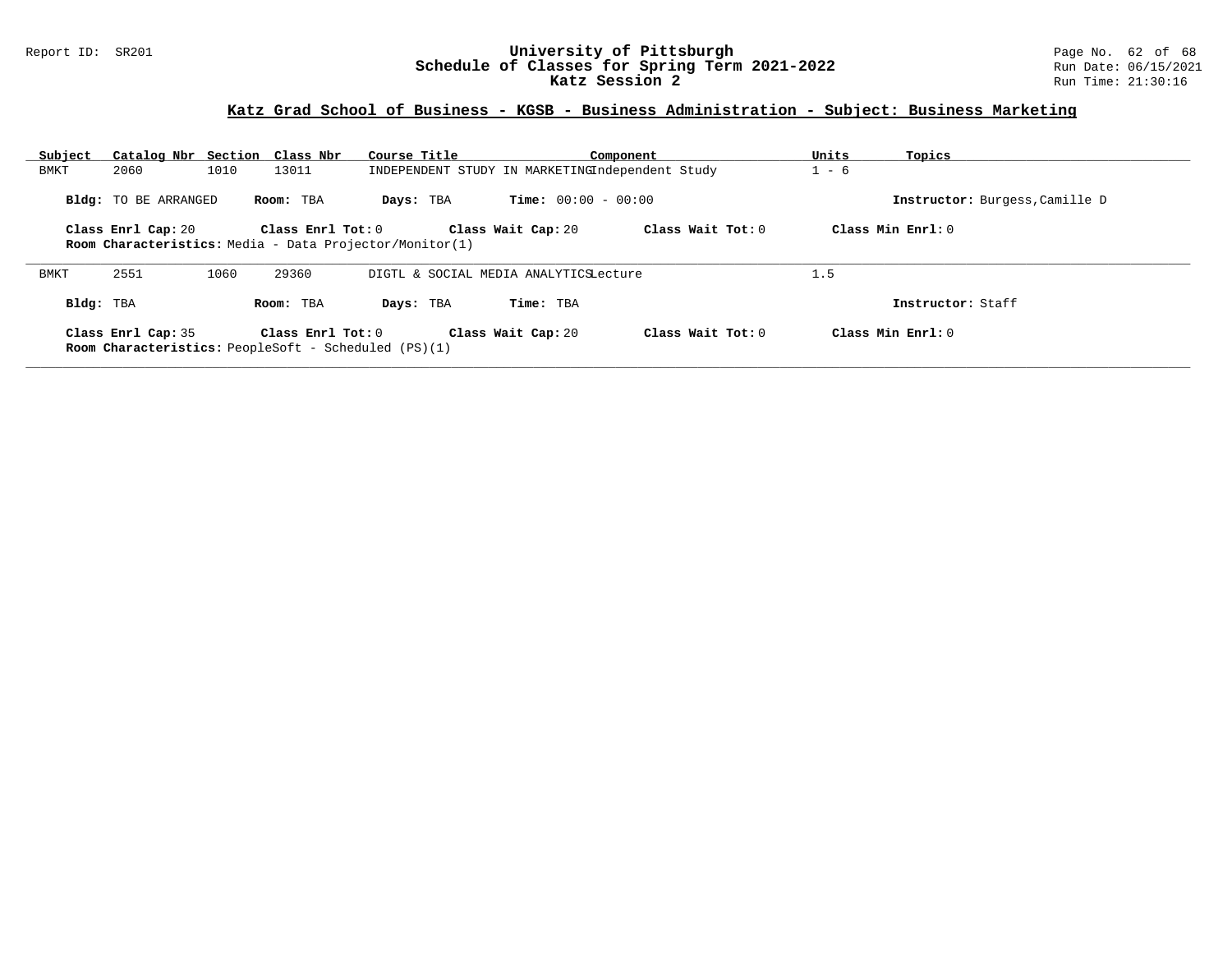### Report ID: SR201 **University of Pittsburgh** Page No. 63 of 68 **Schedule of Classes for Spring Term 2021-2022** Run Date: 06/15/2021 **Katz Session 2** Run Time: 21:30:16

## **Katz Grad School of Business - KGSB - Business Administration - Subject: Organiztnl Beh & Human Resrcs**

| Subject   | Catalog Nbr Section Class Nbr |      |                         | Course Title |                                                                                                                      | Component         | Units              | Topics                    |
|-----------|-------------------------------|------|-------------------------|--------------|----------------------------------------------------------------------------------------------------------------------|-------------------|--------------------|---------------------------|
| BOAH      | 2552                          | 1030 | 16589                   |              | PROJECT COURSE ORGNL LDRSHP 2 Lecture                                                                                |                   | 1.5                |                           |
| Bldg: TBA |                               |      | Room: TBA               | Days: F      | <b>Time:</b> $09:00 - 11:50$                                                                                         |                   |                    | Instructor: Nair, Nisha   |
|           | Class Enrl Cap: 30            |      | Class Enrl Tot: 0       |              | Class Wait Cap: 20<br><b>Room Characteristics:</b> Media - Data Projector/Monitor(1), PeopleSoft - Scheduled (PS)(1) | Class Wait Tot: 0 | Class Min $Enr1:0$ |                           |
| BOAH      | 2552                          | 1040 | 21879                   |              | PROJECT COURSE ORGNL LDRSHP 2 Lecture                                                                                |                   | 1.5                |                           |
| Bldg: TBA |                               |      | Room: TBA               | Days: F      | <b>Time:</b> $09:00 - 11:55$                                                                                         |                   |                    | Instructor: Klein, Paul M |
|           | Class Enrl Cap: 13            |      | $Class$ $Enr1$ $Tot: 0$ |              | Class Wait Cap: 10<br><b>Room Characteristics:</b> Media - Data Projector/Monitor(1), PeopleSoft - Scheduled (PS)(1) | Class Wait Tot: 0 | Class Min $Enr1:0$ |                           |

**\_\_\_\_\_\_\_\_\_\_\_\_\_\_\_\_\_\_\_\_\_\_\_\_\_\_\_\_\_\_\_\_\_\_\_\_\_\_\_\_\_\_\_\_\_\_\_\_\_\_\_\_\_\_\_\_\_\_\_\_\_\_\_\_\_\_\_\_\_\_\_\_\_\_\_\_\_\_\_\_\_\_\_\_\_\_\_\_\_\_\_\_\_\_\_\_\_\_\_\_\_\_\_\_\_\_\_\_\_\_\_\_\_\_\_\_\_\_\_\_\_\_\_\_\_\_\_\_\_\_\_\_\_\_\_\_\_\_\_\_\_\_\_\_\_\_\_\_\_\_\_\_\_\_\_\_**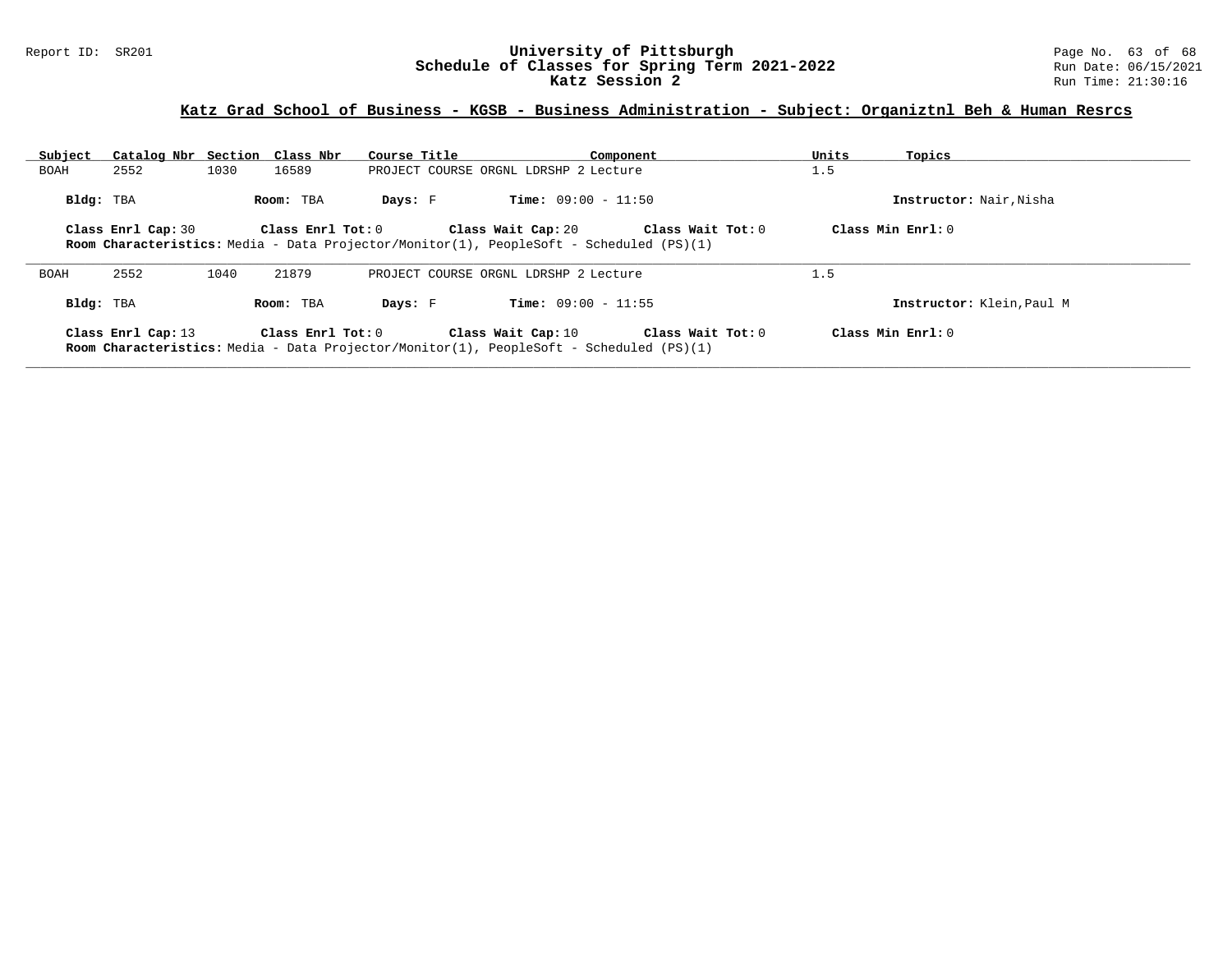### Report ID: SR201 **University of Pittsburgh** Page No. 64 of 68 **Schedule of Classes for Spring Term 2021-2022** Run Date: 06/15/2021 **Katz Session 2** Run Time: 21:30:16

# **Katz Grad School of Business - KGSB - Business Administration - Subject: Organization Studies**

| Subject | Catalog Nbr Section Class Nbr                                  |      |                   | Course Title | Component          |                                                 | Units               | Topics |                                |
|---------|----------------------------------------------------------------|------|-------------------|--------------|--------------------|-------------------------------------------------|---------------------|--------|--------------------------------|
| BORG    | 2060                                                           | 1010 | 13012             |              |                    | INDEP STUDY IN ORGNIZTN BEHAVRIndependent Study |                     | - 6    |                                |
|         | Bldg: TO BE ARRANGED                                           |      | Room: TBA         | Days: TBA    |                    | <b>Time:</b> $00:00 - 00:00$                    |                     |        | Instructor: Burgess, Camille D |
|         | Class Enrl Cap: 20                                             |      | Class Enrl Tot: 0 |              | Class Wait Cap: 20 |                                                 | Class Wait Tot: $0$ |        | Class Min $Enrl: 0$            |
|         | <b>Room Characteristics:</b> Media - Data Projector/Monitor(1) |      |                   |              |                    |                                                 |                     |        |                                |
|         |                                                                |      |                   |              |                    |                                                 |                     |        |                                |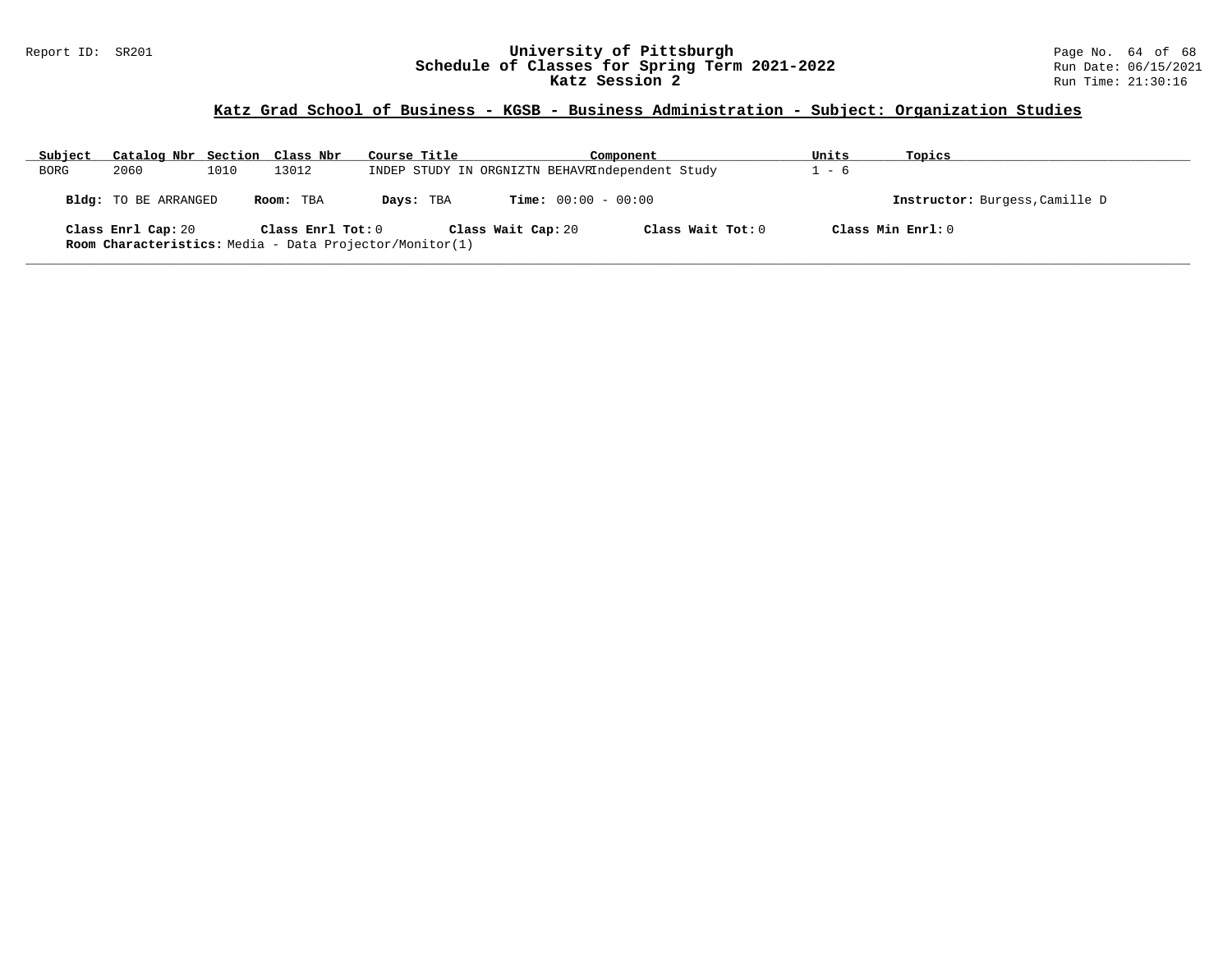### Report ID: SR201 **University of Pittsburgh** Page No. 65 of 68 **Schedule of Classes for Spring Term 2021-2022** Run Date: 06/15/2021 **Katz Session 2** Run Time: 21:30:16

## **Katz Grad School of Business - KGSB - Business Administration - Subject: Quantv Methods-Operations Mgt**

| Subject Catalog Nbr Section Class Nbr                                                                                              | Course Title <b>Course Course Title</b>                                                                                                                          | Component                                                       | Units<br>Topics                                                                  |
|------------------------------------------------------------------------------------------------------------------------------------|------------------------------------------------------------------------------------------------------------------------------------------------------------------|-----------------------------------------------------------------|----------------------------------------------------------------------------------|
| 13013<br><b>BOOM</b><br>2060<br>1010                                                                                               | INDEP STUDY QUANTIT METHDS Independent Study                                                                                                                     |                                                                 | $1 - 6$                                                                          |
| Bldg: TO BE ARRANGED Room: TBA Days: TBA                                                                                           |                                                                                                                                                                  | <b>Time:</b> $00:00 - 00:00$                                    | Instructor: Staff                                                                |
| Class Enrl Cap: 20<br>Room Characteristics: Media - Data Projector/Monitor(1)                                                      | Class Enrl Tot: 0 Class Wait Cap: 20                                                                                                                             | Class Wait Tot: $0$ $Class$ Min Enrl: $0$                       |                                                                                  |
| 2061<br>1060<br>15165<br><b>BQOM</b>                                                                                               | INDEP STUDY OPERATIONS MGMNT Independent Study                                                                                                                   |                                                                 | $1 - 6$                                                                          |
| Room: TBA Days: TBA<br>Bldg: TBA                                                                                                   | Time: TBA                                                                                                                                                        |                                                                 | Instructor: Staff                                                                |
| Class Enrl Cap: 25<br>Room Characteristics: Media - Data Projector/Monitor(1)                                                      | Class Enrl Tot: $0$ Class Wait Cap: $20$ Class Wait Tot: $0$                                                                                                     |                                                                 | Class Min Enrl: 0                                                                |
| 24775<br>2501<br>1020<br><b>BQOM</b>                                                                                               | ENTR SYMS & INTGN BUS PROCES Lecture                                                                                                                             |                                                                 | $\mathbf{3}$                                                                     |
| $Bldq$ : TO BE ARRANGED Room: TBA Days: TBA Time: $00:00 - 00:00$                                                                  |                                                                                                                                                                  |                                                                 | Instructor: Kimpel, James Farley                                                 |
| Class Enrl Cap: 26<br>Reserve Capacity:                                                                                            | Class Enrl Tot: 0 Class Wait Cap: 20<br>01-OCT-2021 Restricted to BUSADP-MBA<br>01-OCT-2021 Restricted to BUSAD-MBA<br>01-DEC-2021 Restricted to BUSADP-MBA      | Class Wait Tot: 0<br>Reserve Enrl Cap: 4<br>4<br>$\overline{0}$ | Class Min Enrl: 0<br>Reserve Enrl Tot:<br>$\Omega$<br>$\overline{0}$<br>$\Omega$ |
| 2511<br>1380<br>24705<br><b>BQOM</b>                                                                                               | REVNU MGT PRICING ANALYTICS Lecture                                                                                                                              |                                                                 | 1.5                                                                              |
| Bldg: TBA                                                                                                                          | <b>Room:</b> TBA <b>Days:</b> Th <b>Time:</b> $18:20 - 21:20$                                                                                                    |                                                                 | Instructor: Vargas, Luis G                                                       |
| Class Enrl Cap: 26<br>Room Characteristics: Media - Data Projector/Monitor(1), PeopleSoft - Scheduled (PS)(1)<br>Reserve Capacity: | Class Enrl Tot: $0$ Class Wait Cap: $20$ Class Wait Tot: $0$<br>01-OCT-2021 Restricted to BUSADP-MBA Reserve Enrl Cap: 10<br>01-OCT-2021 Restricted to BUSAD-MBA | 10                                                              | Class Min Enrl: 0<br>Reserve Enrl Tot:<br>$\overline{0}$<br>$\mathbf 0$          |
|                                                                                                                                    | 01-DEC-2021 Restricted to BUSADP-MBA                                                                                                                             | $\mathbf{0}$                                                    | $\mathbf 0$                                                                      |
| 2512<br>1280<br>24704<br><b>BOOM</b>                                                                                               | ADVANCED DECISION TECHNOLOGY Lecture                                                                                                                             |                                                                 | 1.5                                                                              |
| Bldg: TBA                                                                                                                          | <b>Room:</b> TBA $\qquad$ <b>Days:</b> W $\qquad$ <b>Time:</b> 18:20 - 21:20                                                                                     |                                                                 | Instructor: Tadikamalla, Pandu R                                                 |
| Class Enrl Cap: 58<br>Room Characteristics: Media - Data Projector/Monitor(1), PeopleSoft - Scheduled (PS)(1)                      | Class Enrl Tot: $0$ Class Wait Cap: $20$ Class Wait Tot: $0$                                                                                                     |                                                                 | Class Min Enrl: 0                                                                |
| Reserve Capacity:                                                                                                                  | 01-OCT-2021 Reserved for SCM-MS Students Reserve Enrl Cap: 7                                                                                                     |                                                                 | Reserve Enrl Tot:<br>$\mathbf 0$                                                 |
|                                                                                                                                    | 01-OCT-2021 Restricted to BUSADF-MBA                                                                                                                             | 10                                                              | $\mathbf 0$                                                                      |
|                                                                                                                                    | 01-OCT-2021 Restricted to BUSADP-MBA                                                                                                                             | 20                                                              | $\mathbf 0$                                                                      |
|                                                                                                                                    | 01-OCT-2021 Restricted to BUSAD-MBA                                                                                                                              | 20                                                              | $\mathbf 0$                                                                      |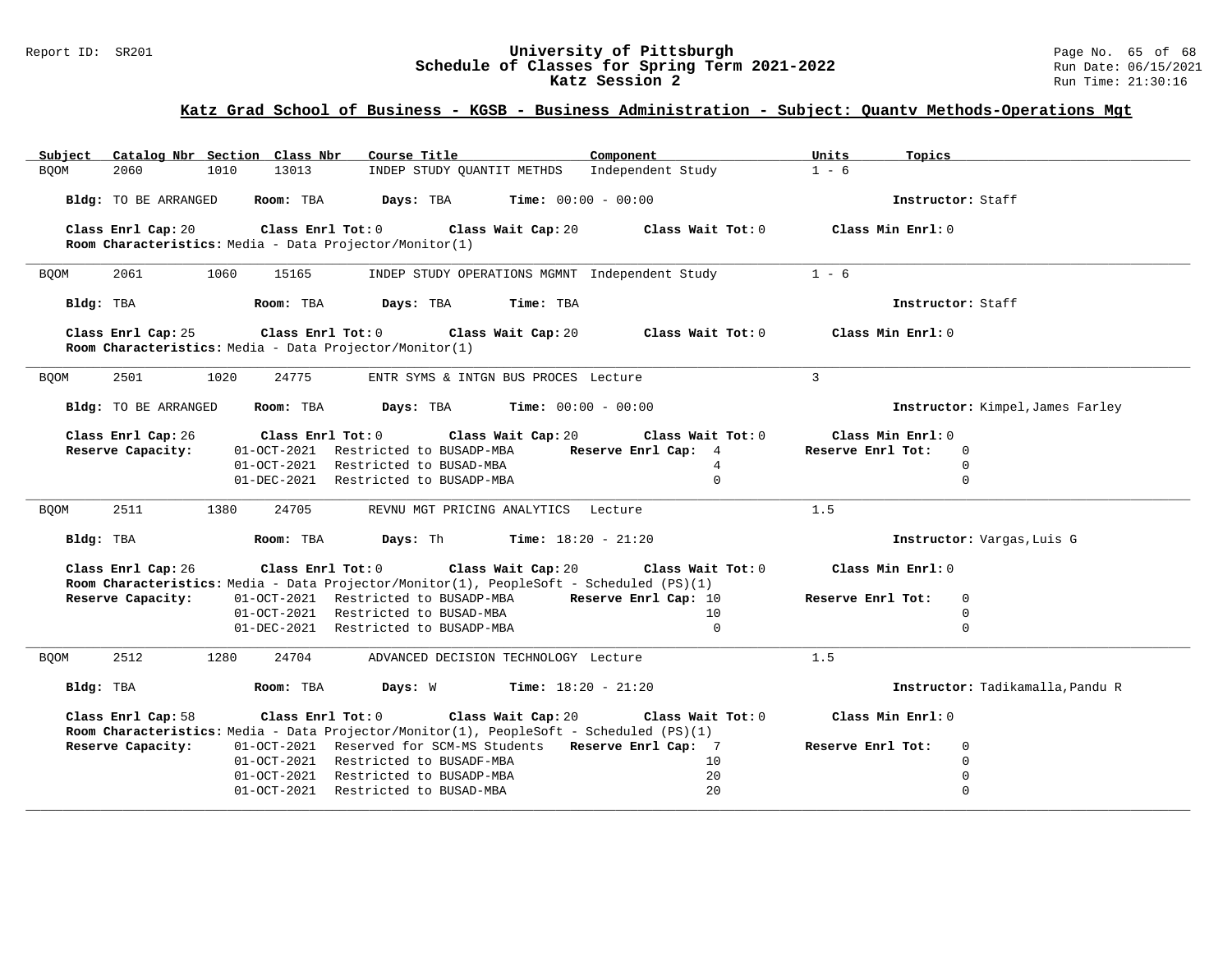### Report ID: SR201 **University of Pittsburgh** Page No. 66 of 68 **Schedule of Classes for Spring Term 2021-2022** Run Date: 06/15/2021 **Katz Session 2** Run Time: 21:30:16

## **Katz Grad School of Business - KGSB - Business Administration - Subject: Quantv Methods-Operations Mgt**

| Catalog Nbr Section Class Nbr<br>Subject                                                                                                                                                                                          | Course Title                                                                                                                                                                     | Component                                                         | Units<br>Topics                                                                       |  |  |  |  |
|-----------------------------------------------------------------------------------------------------------------------------------------------------------------------------------------------------------------------------------|----------------------------------------------------------------------------------------------------------------------------------------------------------------------------------|-------------------------------------------------------------------|---------------------------------------------------------------------------------------|--|--|--|--|
| 27031<br>2512<br>1290<br><b>BOOM</b>                                                                                                                                                                                              | ADVANCED DECISION TECHNOLOGY Lecture                                                                                                                                             |                                                                   | 1.5                                                                                   |  |  |  |  |
| Bldg: TBA<br>Room: TBA                                                                                                                                                                                                            | Days: W<br><b>Time:</b> $14:00 - 16:50$                                                                                                                                          |                                                                   | Instructor: Tadikamalla, Pandu R                                                      |  |  |  |  |
| Class Enrl Cap: 58<br>$Class$ $Enr1$ $Tot: 0$<br>Room Characteristics: PeopleSoft - Scheduled (PS)(1)                                                                                                                             | Class Wait Cap: 20                                                                                                                                                               | Class Wait Tot: 0                                                 | Class Min Enrl: 0                                                                     |  |  |  |  |
| 2512<br>1300<br>28501<br><b>BQOM</b>                                                                                                                                                                                              | ADVANCED DECISION TECHNOLOGY Lecture                                                                                                                                             |                                                                   | 1.5                                                                                   |  |  |  |  |
| Bldg: TBA<br>Room: TBA                                                                                                                                                                                                            | Days: Tu<br><b>Time:</b> $14:00 - 16:50$                                                                                                                                         |                                                                   | Instructor: Tadikamalla, Pandu R                                                      |  |  |  |  |
| Class Enrl Cap: 58<br>Class Enrl Tot: 0<br>Room Characteristics: PeopleSoft - Scheduled (PS)(1)                                                                                                                                   | Class Wait Cap: 20                                                                                                                                                               | Class Wait Tot: 0                                                 | Class Min Enrl: 0                                                                     |  |  |  |  |
| 2521<br>1010<br>13023<br><b>BQOM</b>                                                                                                                                                                                              | DECISN MAKING COMPLX ENVRNMNT Lecture                                                                                                                                            |                                                                   | 1.5                                                                                   |  |  |  |  |
| Bldg: TBA<br>Room: TBA                                                                                                                                                                                                            | Days: Tu<br><b>Time:</b> $18:20 - 21:20$                                                                                                                                         |                                                                   | Instructor: Rokou, Eleni                                                              |  |  |  |  |
| Class Enrl Cap: 58<br>Class Enrl Tot: 0<br>Attributes: Global Studies<br>Room Characteristics: Media - Data Projector/Monitor(1), PeopleSoft - Scheduled (PS)(1)<br>Reserve Capacity:<br>This course is taught by Dr. Elena Rokou | Class Wait Cap: 20<br>01-OCT-2021 Restricted to BUSAD-MBA<br>01-OCT-2021 Restricted to BUSADP-MBA<br>01-OCT-2021 Restricted to BUSADF-MBA<br>30-NOV-2021 Restricted to BUSAD-MBA | Class Wait Tot: 0<br>Reserve Enrl Cap: 15<br>20<br>15<br>$\Omega$ | Class Min Enrl: 0<br>Reserve Enrl Tot:<br>0<br>$\mathbf 0$<br>$\mathbf 0$<br>$\Omega$ |  |  |  |  |
| 2559<br>28502<br>1210<br><b>BOOM</b>                                                                                                                                                                                              | APLD SIMULATION & OPTIMIZATIONLecture                                                                                                                                            |                                                                   | 1.5                                                                                   |  |  |  |  |
| Bldg: TBA<br>Room: TBA                                                                                                                                                                                                            | Days: M<br><b>Time:</b> $18:20 - 21:20$                                                                                                                                          |                                                                   | Instructor: Rokou, Eleni                                                              |  |  |  |  |
| Class Enrl Cap: 58<br>Class Enrl Tot: 0<br>Room Characteristics: PeopleSoft - Scheduled (PS)(1)                                                                                                                                   | Class Wait Cap: 20                                                                                                                                                               | Class Wait Tot: 0                                                 | Class Min Enrl: 0                                                                     |  |  |  |  |
| This course is taught by Dr. Elena Rokou                                                                                                                                                                                          |                                                                                                                                                                                  |                                                                   |                                                                                       |  |  |  |  |
| 2580<br>1220<br>29207<br><b>BOOM</b>                                                                                                                                                                                              | BUS ANALYTICS: STRATGC ESSEN Lecture                                                                                                                                             |                                                                   | 1.5                                                                                   |  |  |  |  |
| Bldg: TBA<br>Room: TBA                                                                                                                                                                                                            | Days: Th<br><b>Time:</b> $14:00 - 16:50$                                                                                                                                         |                                                                   | Instructor: Hannah, Andrew W.                                                         |  |  |  |  |
| Class Enrl Cap: 58<br>Class Enrl Tot: 0<br>Room Characteristics: PeopleSoft - Scheduled (PS)(1)                                                                                                                                   | Class Wait Cap: 20                                                                                                                                                               | Class Wait Tot: 0                                                 | Class Min Enrl: 0                                                                     |  |  |  |  |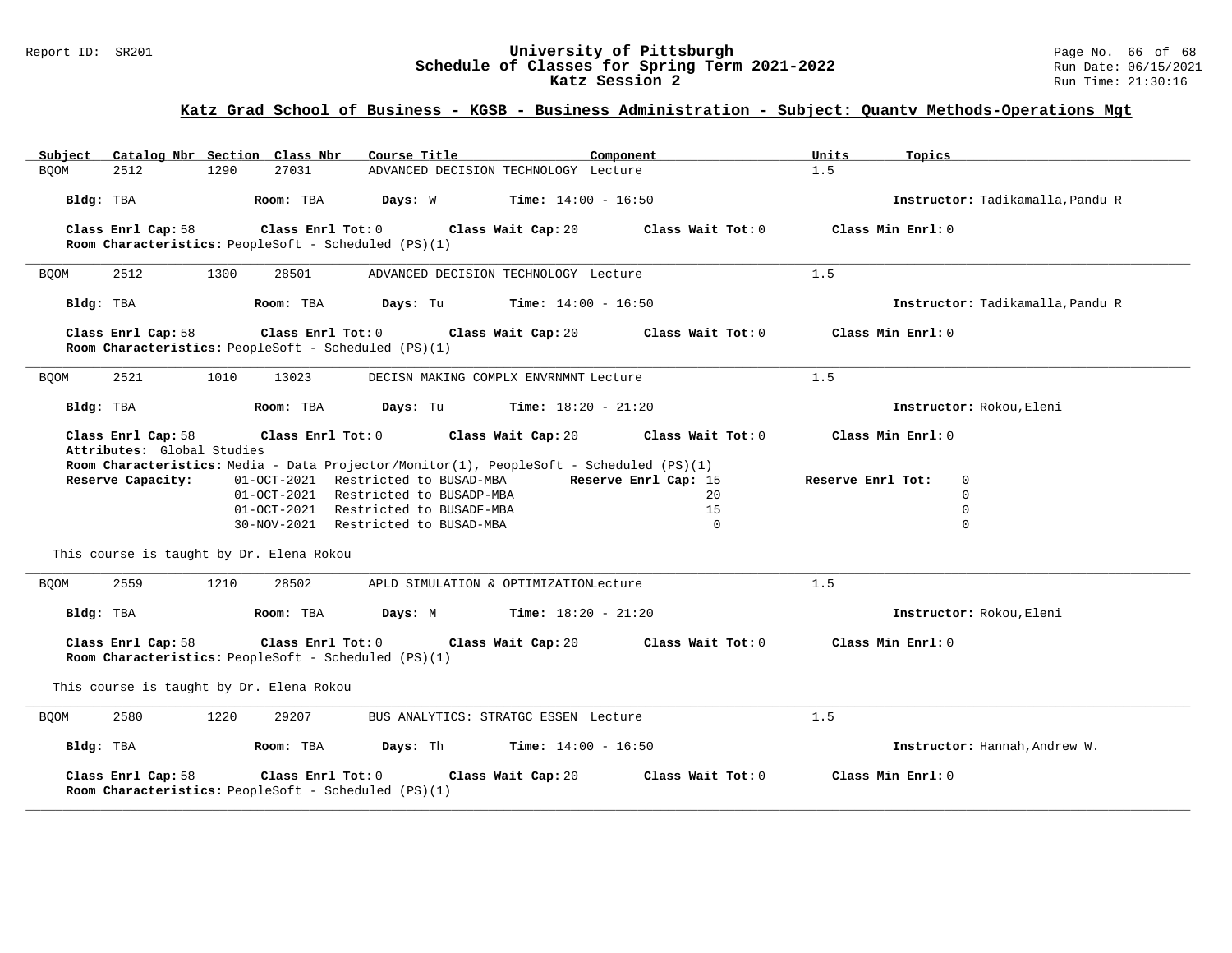### Report ID: SR201 **University of Pittsburgh** Page No. 67 of 68 **Schedule of Classes for Spring Term 2021-2022** Run Date: 06/15/2021 **Katz Session 2** Run Time: 21:30:16

## **Katz Grad School of Business - KGSB - Business Administration - Subject: Strategy Envirnmt & Organiztns**

| Catalog Nbr Section Class Nbr<br>Subject                                                                                | Course Title<br>Component                                                                                                                               | Units<br>Topics                     |
|-------------------------------------------------------------------------------------------------------------------------|---------------------------------------------------------------------------------------------------------------------------------------------------------|-------------------------------------|
| 20688<br><b>BSEO</b><br>2401<br>1245                                                                                    | BUSINSS ETHCS & SOCIAL PERFORMLecture                                                                                                                   | 1.5                                 |
| Bldg: TBA<br>Room: TBA                                                                                                  | Days: TuTh<br><b>Time:</b> $12:30 - 13:50$                                                                                                              | Instructor: Klein, Paul M           |
| Class Enrl Cap: 58                                                                                                      | Class Enrl Tot: 0 Class Wait Cap: 20<br>Class Wait Tot: 0<br>Room Characteristics: Media - Data Projector/Monitor(1), PeopleSoft - Scheduled (PS)(1)    | Class Min Enrl: 0                   |
| Reserve Capacity:                                                                                                       | 01-OCT-2021 Restricted to BUSADF-MBA Reserve Enrl Cap: 20                                                                                               | Reserve Enrl Tot:<br>$\overline{0}$ |
|                                                                                                                         | 01-OCT-2021 Restricted to BUSAD-MBA<br>30                                                                                                               | $\Omega$                            |
| 2401<br><b>BSEO</b><br>1260<br>15783                                                                                    | BUSINSS ETHCS & SOCIAL PERFORMLecture                                                                                                                   | 1.5                                 |
| Bldg: TBA<br>Room: TBA                                                                                                  | Days: TBA<br>Time: TBA                                                                                                                                  | Instructor: Staff                   |
| Class Enrl Cap: 48<br>Class Enrl Tot: 0<br>Attributes: Hybrid                                                           | Class Wait Cap: 20<br>Class Wait Tot: 0                                                                                                                 | Class Min Enrl: 0                   |
| Reserve Capacity:                                                                                                       | Room Characteristics: Media - Data Projector/Monitor(1), PeopleSoft - Scheduled (PS)(1)<br>01-OCT-2021 Restricted to BUSADP-MBA<br>Reserve Enrl Cap: 48 | Reserve Enrl Tot:<br>$\Omega$       |
| 2511<br><b>BSEO</b><br>1230<br>20803                                                                                    | MGMNT OF STRATEGIC ALLIANCES lLecture                                                                                                                   | 1.5                                 |
| Bldg: TBA<br>Room: TBA                                                                                                  | <b>Days:</b> M <b>Time:</b> $18:20 - 21:20$                                                                                                             | Instructor: Madhavan, Ravindranath  |
| Class Enrl Cap: 48<br>Class Enrl Tot: 0                                                                                 | Class Wait Cap: 20<br>Class Wait Tot: 0                                                                                                                 | Class Min Enrl: 0                   |
|                                                                                                                         | Room Characteristics: Media - Data Projector/Monitor(1), PeopleSoft - Scheduled (PS)(1)                                                                 |                                     |
| Reserve Capacity:                                                                                                       | 01-OCT-2021 Restricted to BUSAD-MBA<br>Reserve Enrl Cap: 10                                                                                             | Reserve Enrl Tot:<br>$\mathbf 0$    |
|                                                                                                                         | 01-OCT-2021 Restricted to BUSADP-MBA<br>28<br>10                                                                                                        | $\mathbf 0$                         |
|                                                                                                                         | 01-OCT-2021 Restricted to BUSADF-MBA                                                                                                                    | $\overline{0}$                      |
|                                                                                                                         | 30-NOV-2021 Restricted to BUSAD-MBA<br>$\Omega$                                                                                                         | $\mathbf 0$                         |
| 2538<br>1400<br>21678<br>BSEO                                                                                           | STRATEGIC LEADERSHIP<br>Lecture                                                                                                                         | 1.5                                 |
| Bldg: TBA<br>Room: TBA                                                                                                  | <b>Days:</b> Th <b>Time:</b> $18:20 - 21:20$                                                                                                            | Instructor: Atkin, Robert S         |
| Class Enrl Cap: 58                                                                                                      | Class Enrl Tot: 0 Class Wait Cap: 20<br>Class Wait Tot: 0<br>Room Characteristics: Media - Data Projector/Monitor(1), PeopleSoft - Scheduled (PS)(1)    | Class Min Enrl: 0                   |
| Reserve Capacity:                                                                                                       | 01-OCT-2021 Restricted to BUSAD-MBA<br>Reserve Enrl Cap: 15                                                                                             | Reserve Enrl Tot:<br>$\mathbf 0$    |
|                                                                                                                         | 01-OCT-2021 Restricted to BUSADF-MBA<br>15                                                                                                              | $\Omega$                            |
|                                                                                                                         | 01-OCT-2021 Restricted to BUSADP-MBA<br>20                                                                                                              | $\overline{0}$                      |
|                                                                                                                         | $\overline{0}$<br>30-NOV-2021 Restricted to BUSAD-MBA                                                                                                   | $\mathbf 0$                         |
| 2570<br><b>BSEO</b><br>1210<br>30059                                                                                    | FUNDMS OF STRAT CNSLTNG PROC Lecture                                                                                                                    | 1.5                                 |
| Bldg: TBA<br>Room: TBA                                                                                                  | <b>Days:</b> Tu <b>Time:</b> $18:20 - 21:20$                                                                                                            | Instructor: Pomeroy, H Blair        |
| Class Enrl Cap: 26<br>$\mathtt{Class}$ $\mathtt{Enrl}$ Tot: $0$<br>Room Characteristics: PeopleSoft - Scheduled (PS)(1) | Class Wait Cap: 20<br>Class Wait Tot: 0                                                                                                                 | Class Min Enrl: 0                   |